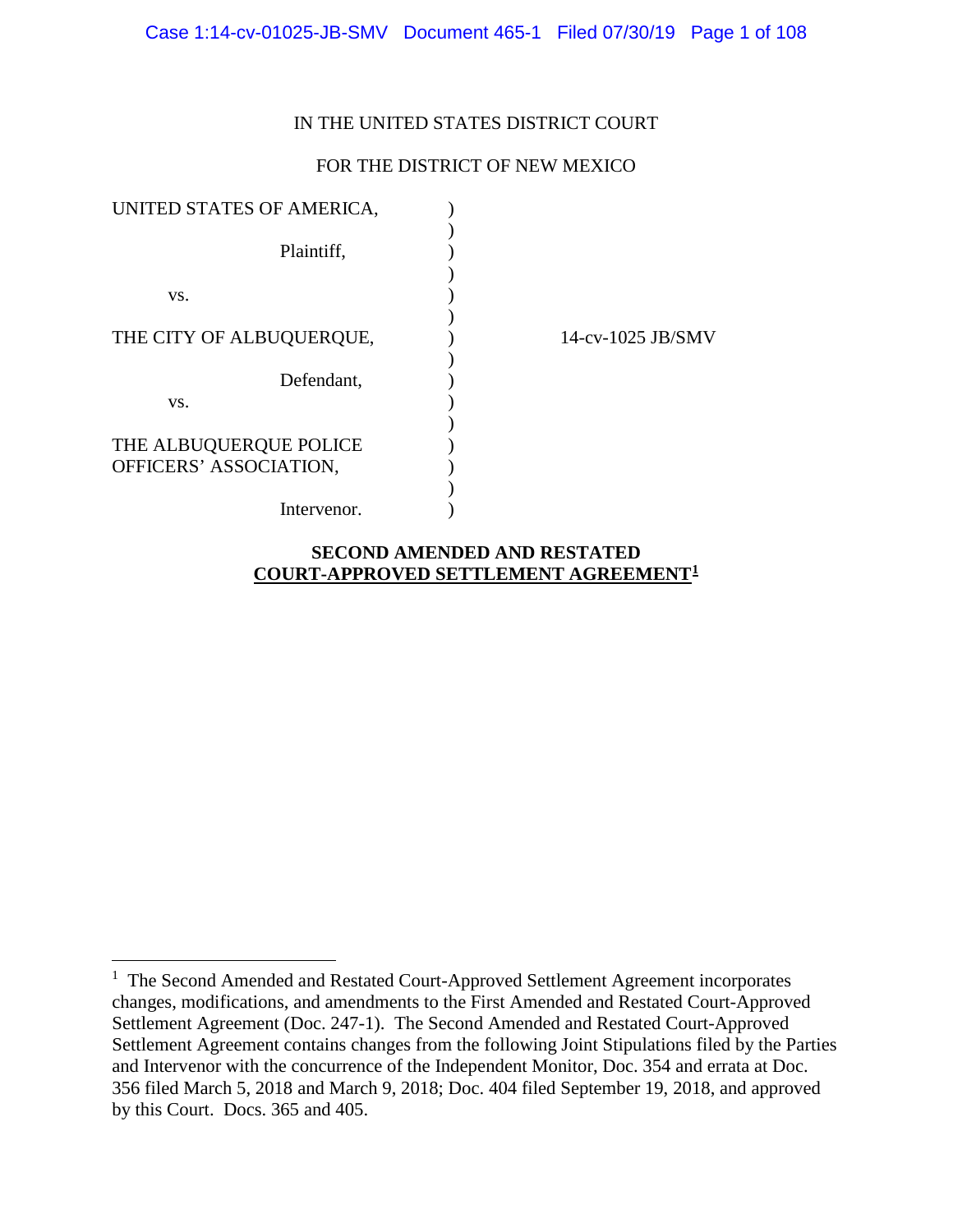## **TABLE OF CONTENTS**

| $\mathbf{I}$ . |                 |                                                                           |  |
|----------------|-----------------|---------------------------------------------------------------------------|--|
| Π.             |                 |                                                                           |  |
| III.           |                 |                                                                           |  |
| IV.            |                 | USE OF FORCE: INTERNAL CONTROLS AND ACCOUNTABILITY10                      |  |
|                | A.              |                                                                           |  |
|                | <b>B.</b>       |                                                                           |  |
|                | $\mathcal{C}$ . |                                                                           |  |
|                | D.              |                                                                           |  |
|                | E.              |                                                                           |  |
|                | F.              |                                                                           |  |
|                |                 | 1.                                                                        |  |
|                |                 | 2.                                                                        |  |
|                | G.              |                                                                           |  |
|                | H.              |                                                                           |  |
|                | I.              |                                                                           |  |
| V.             |                 |                                                                           |  |
|                | A.              |                                                                           |  |
|                | <b>B.</b>       |                                                                           |  |
| VI.            |                 |                                                                           |  |
|                | A.              |                                                                           |  |
|                | <b>B.</b>       |                                                                           |  |
|                | $C$ .           | Crisis Intervention Certified Responders and Crisis Intervention Unit  43 |  |
|                | D.              |                                                                           |  |
| VII.           |                 |                                                                           |  |
|                | A.              |                                                                           |  |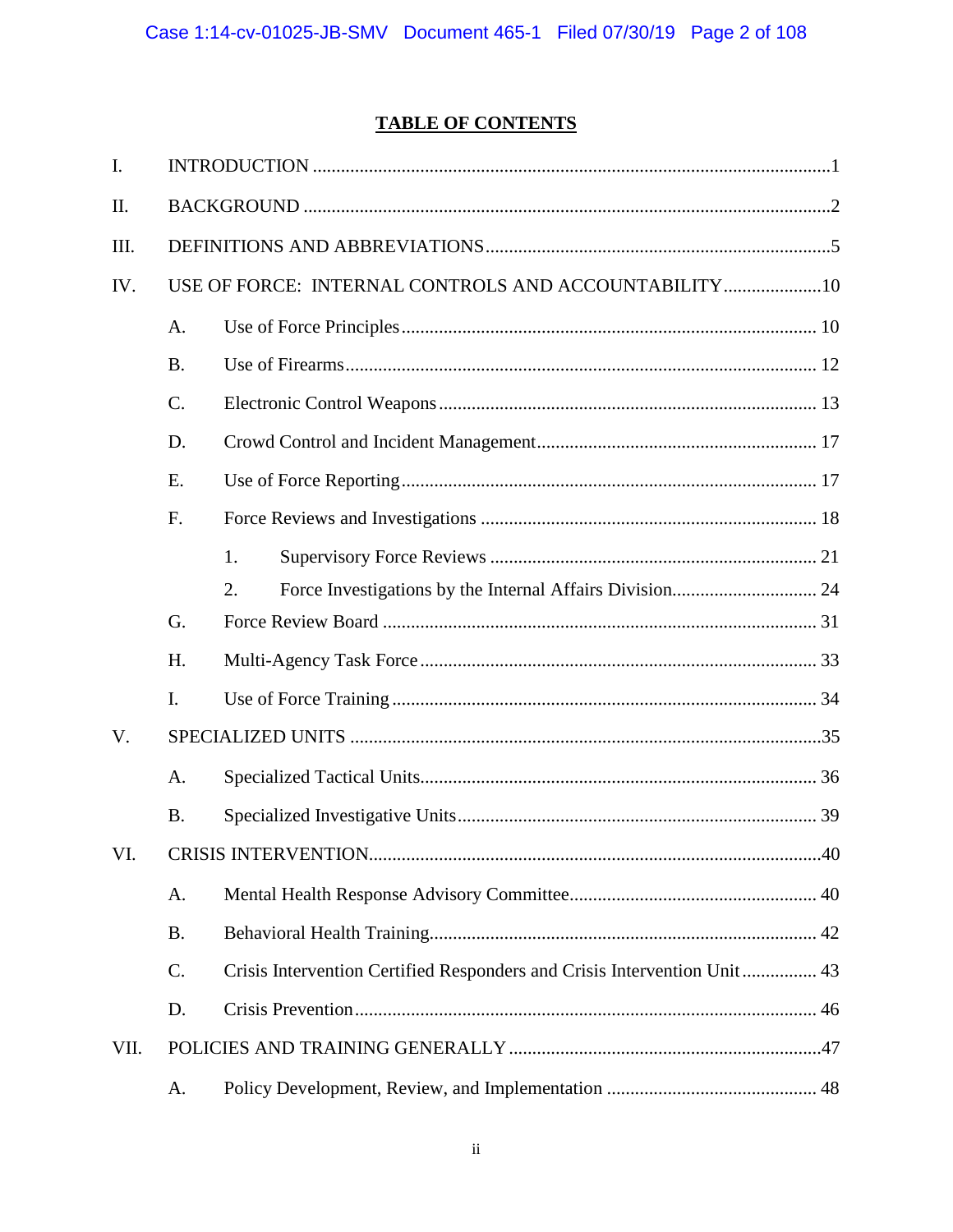# Case 1:14-cv-01025-JB-SMV Document 465-1 Filed 07/30/19 Page 3 of 108

|       | <b>B.</b> |                                                                |    |
|-------|-----------|----------------------------------------------------------------|----|
|       | C.        |                                                                |    |
| VIII. |           | MISCONDUCT COMPLAINT INTAKE, INVESTIGATION,                    |    |
|       | A.        |                                                                |    |
|       | <b>B.</b> |                                                                |    |
|       | C.        |                                                                |    |
|       | D.        |                                                                |    |
|       | E.        |                                                                |    |
|       | F.        |                                                                |    |
|       | G.        |                                                                |    |
| IX.   |           |                                                                |    |
|       | A.        |                                                                |    |
|       | <b>B.</b> |                                                                |    |
|       | C.        |                                                                |    |
|       | D.        |                                                                |    |
|       | E.        | On-Body Recording Systems for Documenting Police Activities 69 |    |
| X.    |           |                                                                |    |
|       | А.        |                                                                | 72 |
|       | <b>B.</b> |                                                                |    |
|       | C.        |                                                                |    |
|       | D.        |                                                                |    |
| XI.   |           |                                                                |    |
| XII.  |           |                                                                |    |
|       | A.        |                                                                |    |
|       | <b>B.</b> |                                                                |    |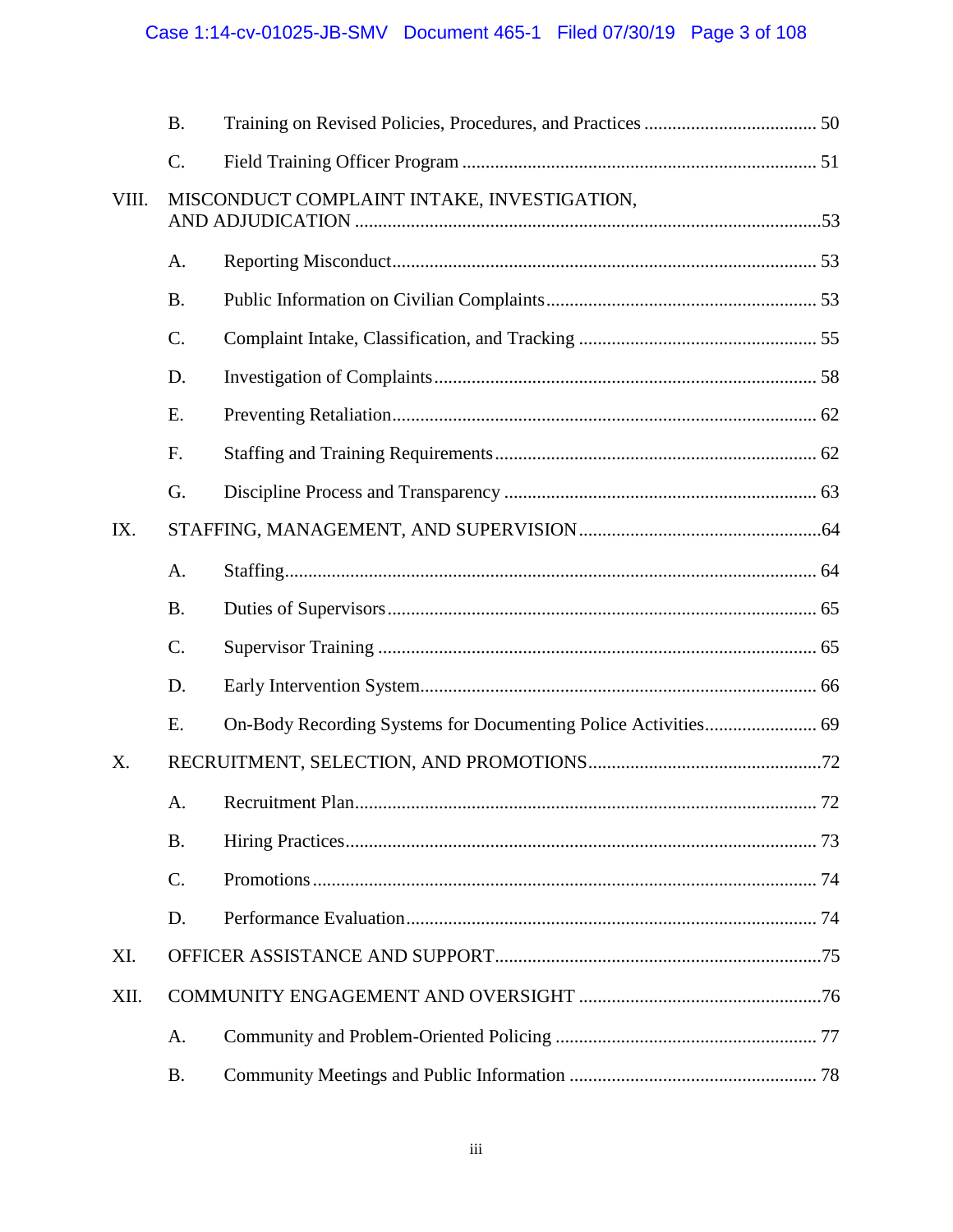# Case 1:14-cv-01025-JB-SMV Document 465-1 Filed 07/30/19 Page 4 of 108

<span id="page-3-0"></span>

|       | C.        |                                                                        |  |
|-------|-----------|------------------------------------------------------------------------|--|
|       | D.        |                                                                        |  |
| XIII. |           | IMPLEMENTATION, COMPLIANCE ASSESSMENT, AND ENFORCEMENT85               |  |
|       | A.        |                                                                        |  |
|       | <b>B.</b> |                                                                        |  |
|       | C.        |                                                                        |  |
|       | D.        |                                                                        |  |
|       | E.        |                                                                        |  |
|       | F.        |                                                                        |  |
|       | G.        |                                                                        |  |
|       | H.        |                                                                        |  |
|       | I.        |                                                                        |  |
|       | J.        |                                                                        |  |
|       | K.        |                                                                        |  |
|       | L.        |                                                                        |  |
|       | M.        |                                                                        |  |
|       | N.        |                                                                        |  |
|       | O.        | Court Jurisdiction, Modification of the Agreement, and Enforcement  99 |  |
|       | P.        |                                                                        |  |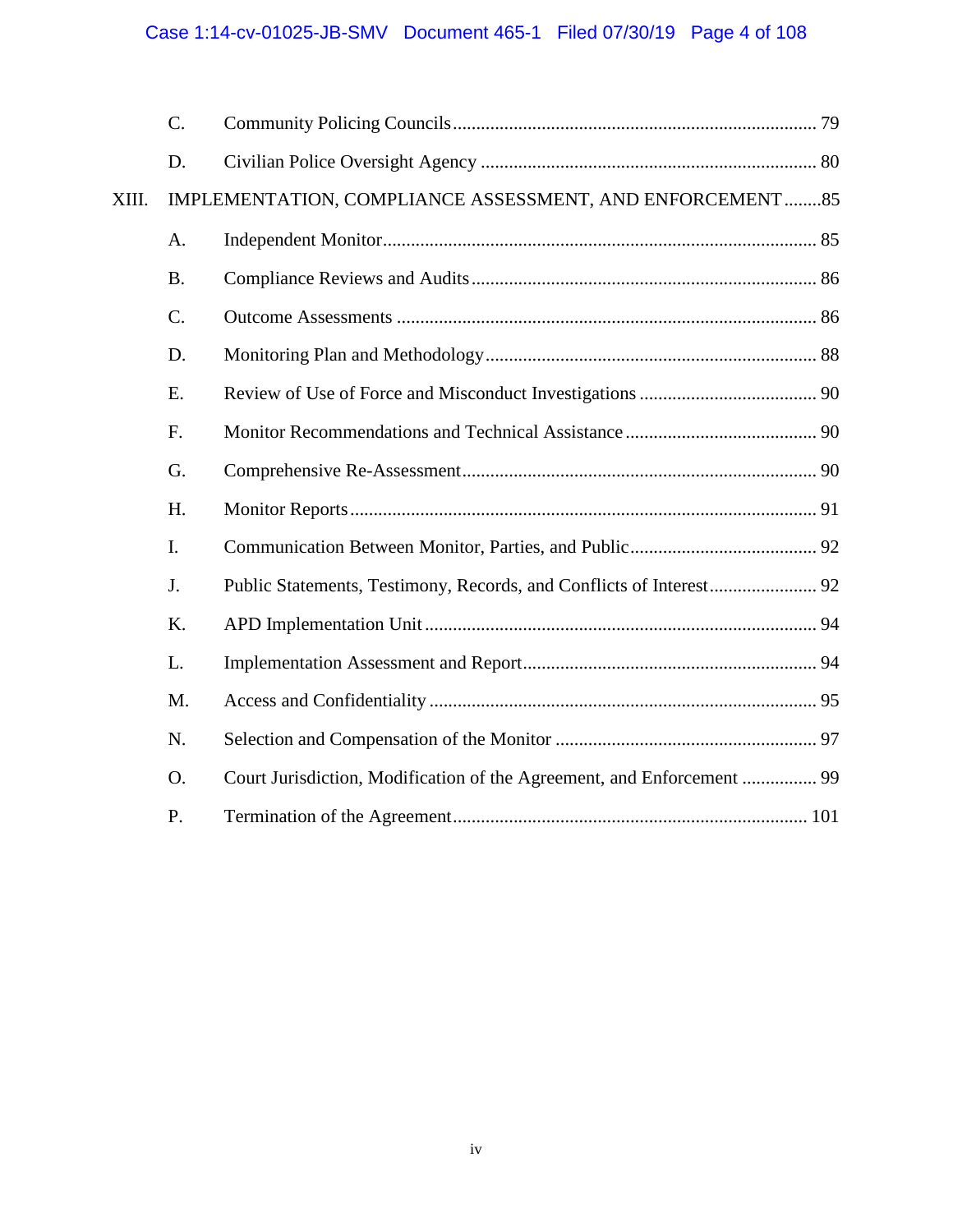#### **I. INTRODUCTION**

The United States of America and the City of Albuquerque (collectively "the Parties") share a mutual interest in officer safety and accountability; constitutional, effective policing; and high-quality police services. They join together in entering into this agreement ("Agreement") to ensure that the Albuquerque Police Department ("APD") delivers police services that comply with the Constitution and laws of the United States and to further their mutual interests.

The provisions of this Agreement are designed to ensure police integrity, protect officer safety, and prevent the use of excessive force, including unreasonable use of deadly force, by APD. By increasing transparency and accountability on use of force, APD will promote more effective law enforcement and will strengthen public confidence in APD. This Agreement is also designed to provide APD officers with the skills, training, tools, and support they need to implement the goals and objectives of this Agreement. The Parties recognize that APD personnel are APD's greatest resource and that the vast majority of officers are committed to upholding the Constitution while carrying out their duties with honor and distinction.

The Parties further recognize that maintaining public safety in a diverse and vibrant community requires that APD engage collaboratively with a broad spectrum of stakeholders on an ongoing basis. This Agreement is the product of such collaboration. This Agreement reflects the extensive participation of, and the Parties' consultation with, many community leaders, police officers, advocates, residents, and other concerned individuals who offered meaningful recommendations and insights on reform. The Parties are committed to ongoing engagement with community stakeholders to foster continued participation and long-term sustainability of the reforms and goals embodied in this Agreement. The Agreement itself provides numerous mechanisms that promote ongoing community participation, including developing and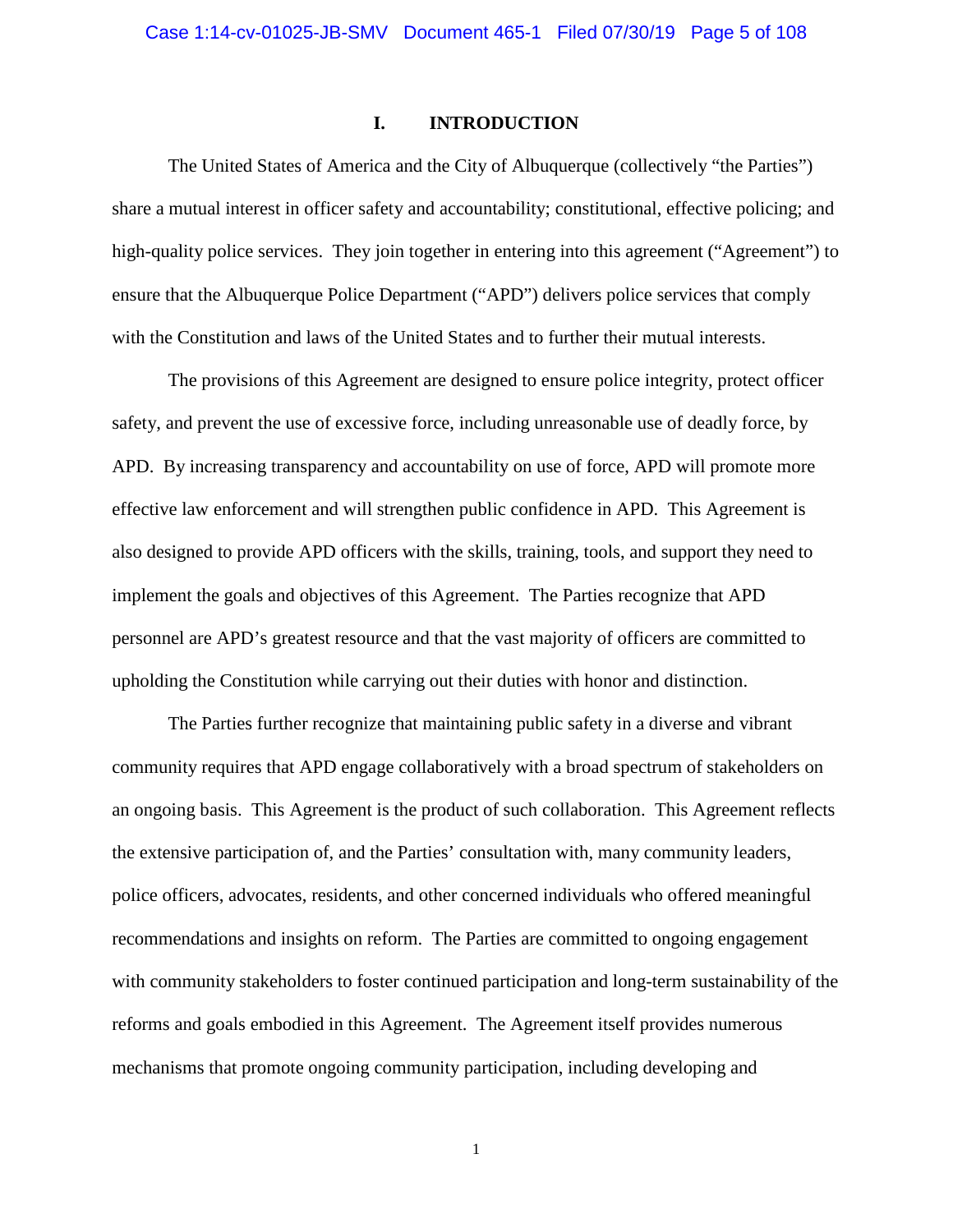#### Case 1:14-cv-01025-JB-SMV Document 465-1 Filed 07/30/19 Page 6 of 108

implementing a Civilian Police Oversight Agency, Mental Health Response Advisory Committee, Community Policing Councils, community policing partnerships, periodic community meetings, and public reports on the City's progress toward compliance.

For these reasons, and noting the general principle that settlements are to be encouraged, particularly settlements between government entities, the Parties agree to implement this Agreement under the following terms and conditions.

#### **II. BACKGROUND**

<span id="page-5-0"></span>1. In November 2012, the United States Department of Justice launched an investigation into APD's policies and practices to determine whether APD engages in a pattern or practice of use of excessive force in violation of the Fourth Amendment and the Violent Crime Control and Law Enforcement Act of 1994, 42 U.S.C. § 14141 ("Section 14141").

2. As part of its investigation, the Department of Justice consulted with police practices experts and conducted a comprehensive assessment of officers' use of force and APD policies and operations. The investigation included tours of APD facilities and Area Commands; interviews with Albuquerque officials, APD command staff, supervisors, and police officers; a review of numerous documents; and meetings with the Albuquerque Police Officers Association, residents, community groups, and other stakeholders.

3. The City and APD cooperated fully during the investigation and provided unimpeded access to documents, facilities and personnel. The Albuquerque community, APD officers, and the Albuquerque Police Officers Association also played a critical role in facilitating a thorough investigation.

4. On April 10, 2014, the Department of Justice issued a public letter to the City outlining its findings and recommending remedial measures. The Department of Justice found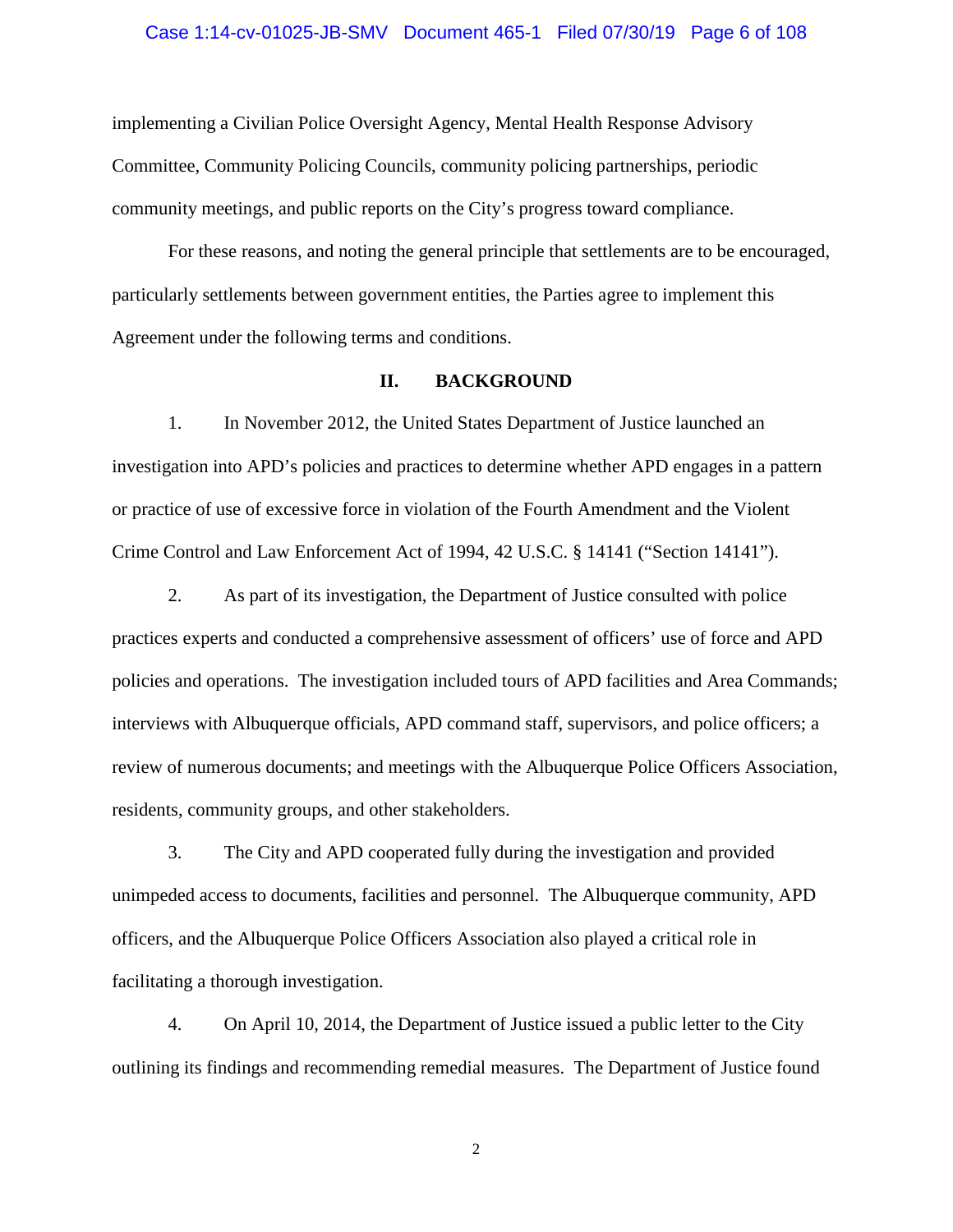#### Case 1:14-cv-01025-JB-SMV Document 465-1 Filed 07/30/19 Page 7 of 108

reasonable cause to believe that APD engages in a pattern or practice of use of excessive force. The Department of Justice determined that although most force used by APD officers was reasonable, a significant amount of deadly and less lethal force was excessive and constituted an ongoing risk to the public. The Department of Justice also determined that systemic deficiencies contributed to the pattern or practice of excessive force, and these deficiencies relate to numerous operational and structural areas of APD, including hiring, training, policies, supervision, discipline, management, and oversight.

5. While the City does not concede the accuracy of these allegations, the City joined with the United States in a collaborative effort to promote the goals of this Agreement. Following the release of the Department of Justice's investigative findings, the Parties engaged in extensive community outreach to solicit recommendations and ideas on reform. This Agreement reflects the broad input that the Parties received.

6. This Agreement is effectuated under the authority granted to the Department of Justice under Section 14141 to seek declaratory or equitable relief to remedy a pattern or practice of conduct by law enforcement officers that deprives individuals of rights, privileges, or immunities secured by the Constitution or federal law.

7. This Agreement is not intended to limit the lawful authority of APD officers to use objectively reasonable force or otherwise to fulfill their law enforcement obligations under the Constitution and laws of the United States and the State of New Mexico.

8. This Agreement shall not be construed as an admission or evidence of liability under any federal, state, or municipal law including, but not limited to, 42 U.S.C. § 1983. Nor is the City's entry into this Agreement an admission by the City, APD, or any officer or employee that they have engaged in any unconstitutional, illegal, or otherwise improper activities or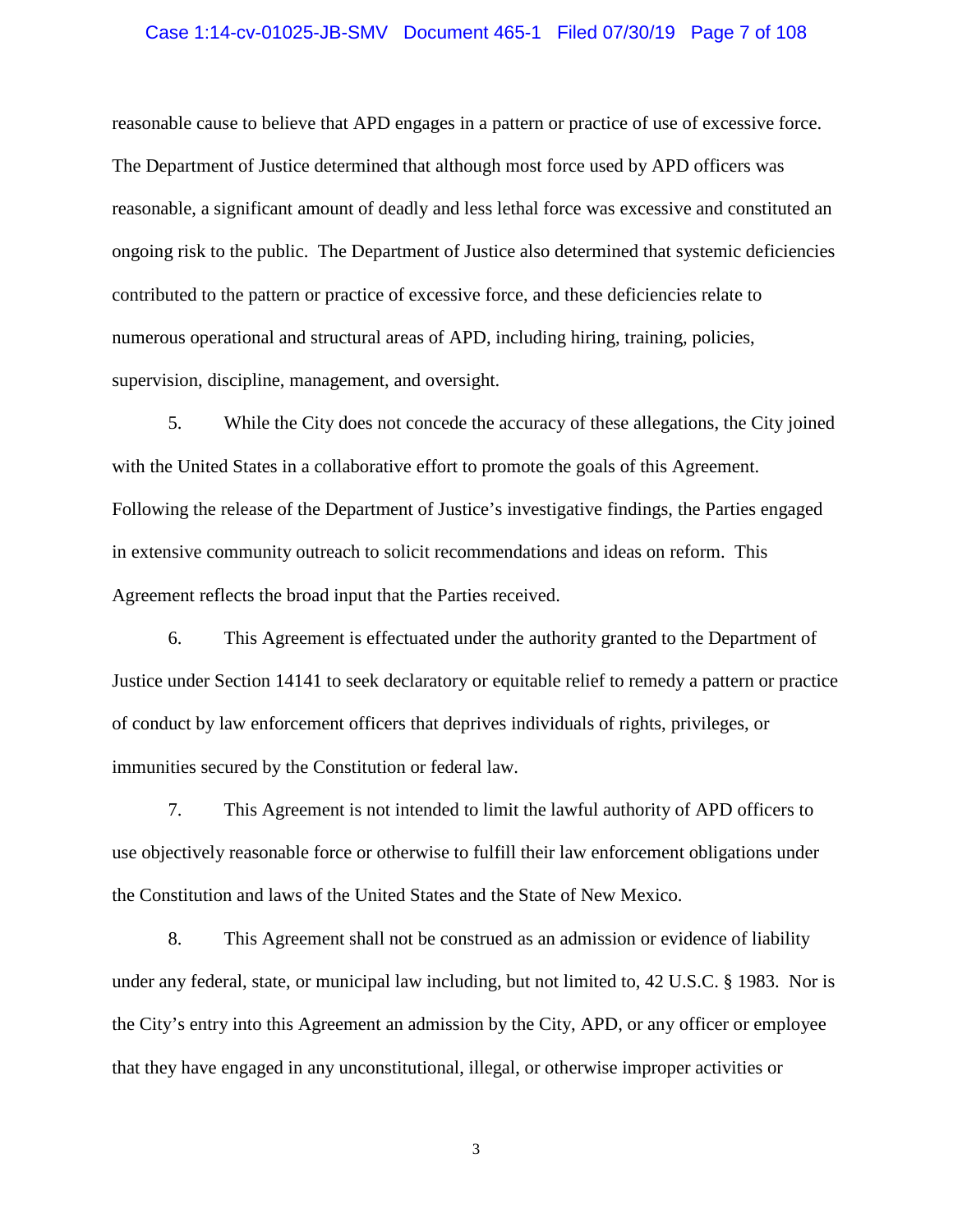#### Case 1:14-cv-01025-JB-SMV Document 465-1 Filed 07/30/19 Page 8 of 108

conduct. The Parties acknowledge the many APD officers who have continued to work diligently and with integrity to maintain high-level, quality service; to ensure officer safety and accountability; and to promote constitutional, effective policing.

9. This Agreement shall constitute the entire integrated agreement of the Parties. No prior drafts or prior or contemporaneous communications, oral or written, shall be relevant or admissible for purposes of determining the meaning of any provisions herein in any litigation or any other proceeding, except for the Department of Justice's April 10, 2014 investigative findings letter.

10. This Agreement is binding upon all Parties hereto, by and through their officials, agents, employees, and successors. If the City establishes or reorganizes a government agency or entity whose function includes overseeing, regulating, investigating, or otherwise reviewing the operations of APD or any aspect thereof, the City shall ensure these functions and entities are consistent with the terms of this Agreement and shall incorporate the terms of this Agreement into the oversight, regulatory, investigation, or review functions of the government agency or entity as necessary to ensure consistency.

11. The Parties recognize that APD began taking steps to ensure greater accountability and supervision in response to a June 2011 report issued by the Police Executive Research Forum and both before and after the Department of Justice's release of its April 2014 findings letter. The Department of Justice further recognizes that certain APD policies and practices are consistent with generally accepted policing practices and should continue as set forth below to ensure that performance is maintained or improved in order to meet the overall goals and objectives of this Agreement. Among the measures that APD has taken are extensive use of on-body recording systems and the provision of behavioral health training to a large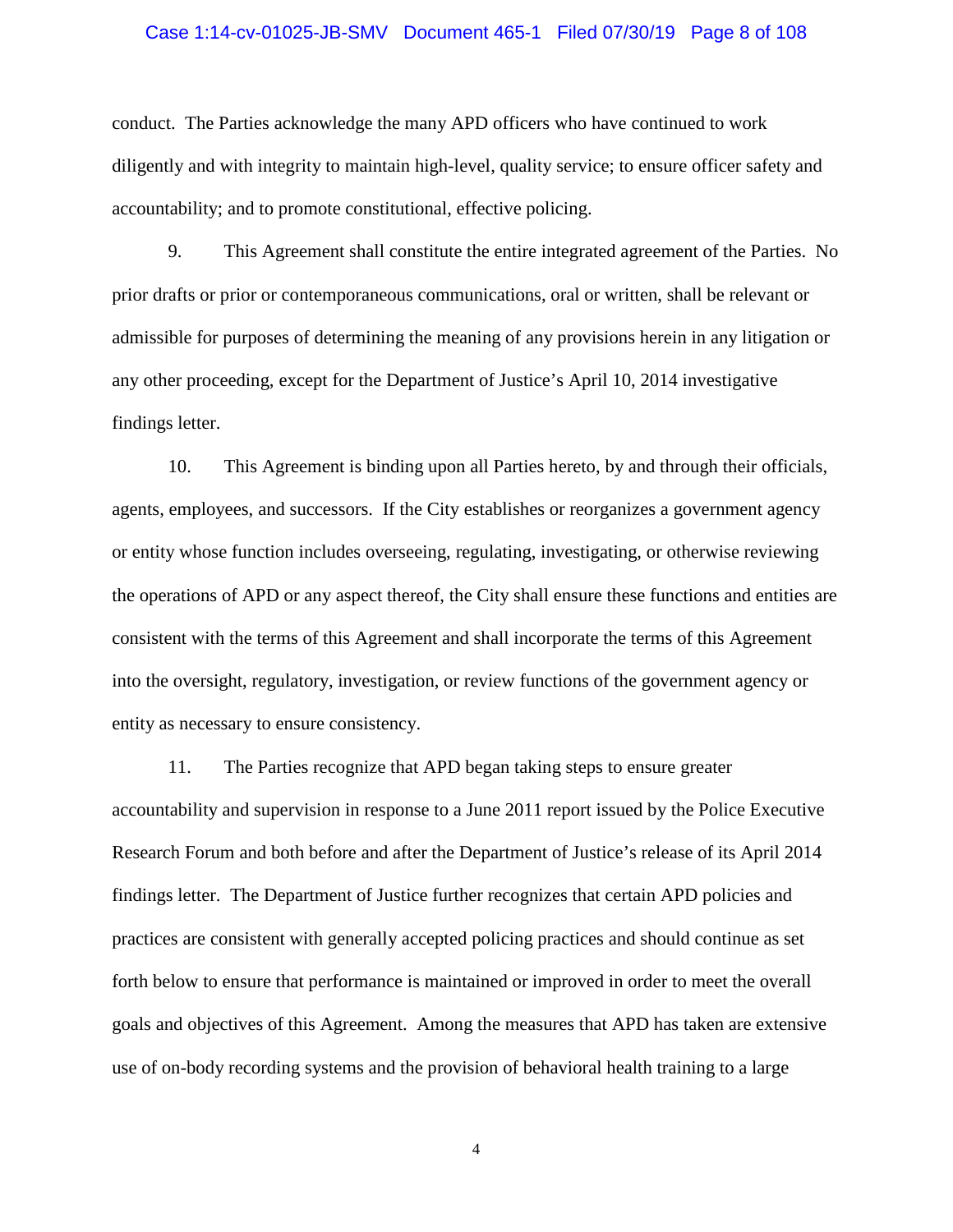majority of its officers. In addition, the City has chosen to eliminate the Repeat Offender Project within three months of the Effective Date.

## **III. DEFINITIONS AND ABBREVIATIONS**

- <span id="page-8-0"></span>12. The following terms and definitions shall apply to this Agreement:
- a) "APD" or "the Department" shall refer to the Albuquerque Police Department and its agents, officers, supervisors, and employees (both sworn and unsworn).
- b) "Chief" means the Chief of Police of the Albuquerque Police Department or his or her properly designated Acting Chief.
- c) "City" shall refer to the City of Albuquerque, including its agents, officers, and employees.
- d) "Department of Justice" or "DOJ" refers jointly to the United States Department of Justice's Civil Rights Division and the United States Attorney's Office for the District of New Mexico.
- e) "USAO" means the United States Attorney's Office for the District of New Mexico.
- f) "Court" shall refer to the United States District Judge for the District of New Mexico presiding over this case.
- g) "Active resistance" means resistance that poses a threat of harm to the officer or others, such as when a subject attempts to attack or does attack an officer; exhibits combative behavior (e.g., lunging toward the officer, striking the officer with hands, fists, kicks, or any instrument that may be perceived as a weapon such as a knife or stick); or attempts to leave the scene, flee, hide from detection, or pull away from the officer's grasp. Verbal statements alone do not constitute active resistance. Bracing or tensing alone ordinarily do not constitute active resistance, but may if they pose a threat of harm to the officer or others.
- h) "Apprehension" means the arrest, capture, or taking into custody of a person.
- i) "Area commands" shall refer to police service areas of APD located throughout Albuquerque that are led through the chain of command by an Area Commander.
- j) "Arrest" is the taking of one person into custody by another. To constitute arrest there must be an actual restraint of the person. The restraint may be imposed by force or may result from the submission of the person arrested to the custody of the one arresting the person. An arrest is a restraint of greater scope or duration than an investigatory stop or detention. An arrest is lawful when supported by probable cause.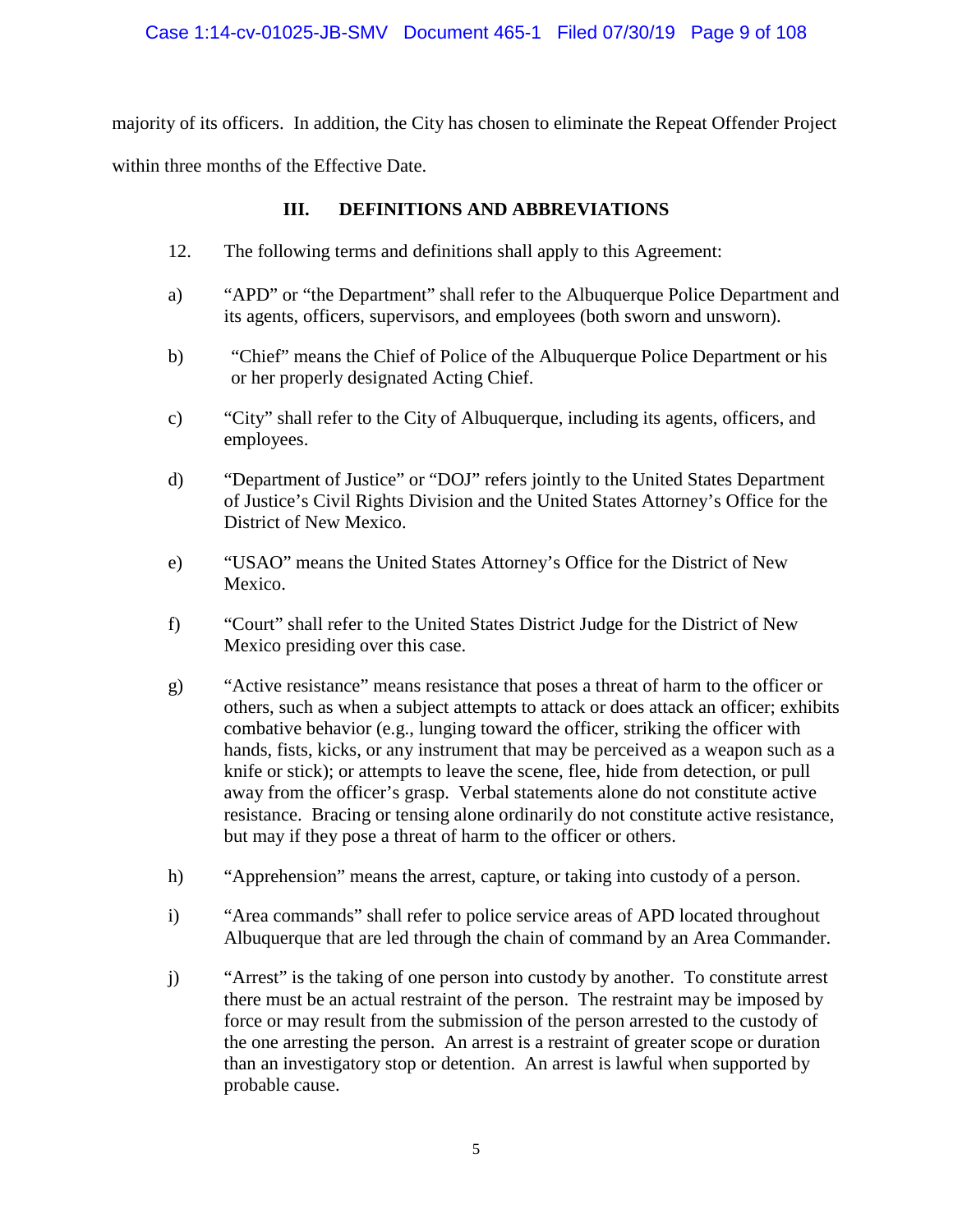- k) "Best practices" means guidelines or standards that represent the most efficient and current means for achieving constitutional and effective policing accepted by nationally recognized police professionals or organizations in the relevant subject area, as determined by the Parties.
- l) "Civilian employee" shall refer to any non-sworn personnel employed by APD, on either a temporary or permanent basis, in either a paid or unpaid capacity.
- m) "Community-oriented policing" is a policing philosophy that promotes and relies on collaborative partnerships between law enforcement agencies and the individuals and organizations they serve to develop solutions to problems, increase trust in police, and improve the effectiveness of policing efforts.
- n) "Complainant" means any person, including an APD officer or employee, who makes a complaint against APD or an APD officer or employee.
- o) "Complaint" means any complaint regarding APD services, policy, or procedure, any claim for damages, or any criminal matter that alleges possible misconduct by an APD officer or employee. For purposes of this Agreement, the term "complaint" does not include any allegation of employment discrimination.
- p) "Critical firearm discharge" means a discharge of a firearm by an APD officer, including accidental discharges and discharges where no person is struck. Range and training firings, destruction of animals, and off-duty hunting discharges where no person is struck are not critical firearms discharges.
- q) "Demographic category" means race, ethnicity, age, sex, gender expression or gender identity, sexual orientation, and limited English proficiency, if known.
- r) "Discipline" or "disciplinary action" means a personnel action for violation of an established law, regulation, rule, administrative rule, or APD policy, including, but not limited to, a verbal reprimand, written reprimand, suspension, or dismissal.
- s) "ECW" means Electronic Control Weapon, a weapon, including those manufactured by TASER International, designed primarily to discharge electrical charges into a subject that will cause involuntary muscle contractions and override the subject's voluntary motor responses.
- t) "ECW application" means the contact and delivery of an electrical impulse to a subject with an Electronic Control Weapon.
- u) "Effective Date" means the day this Agreement has been signed by the Parties and submitted to the Court.
- v) "Firearm" means a pistol, revolver, shotgun, carbine, or machine gun, as well as any instrument capable of discharging a bullet or shot.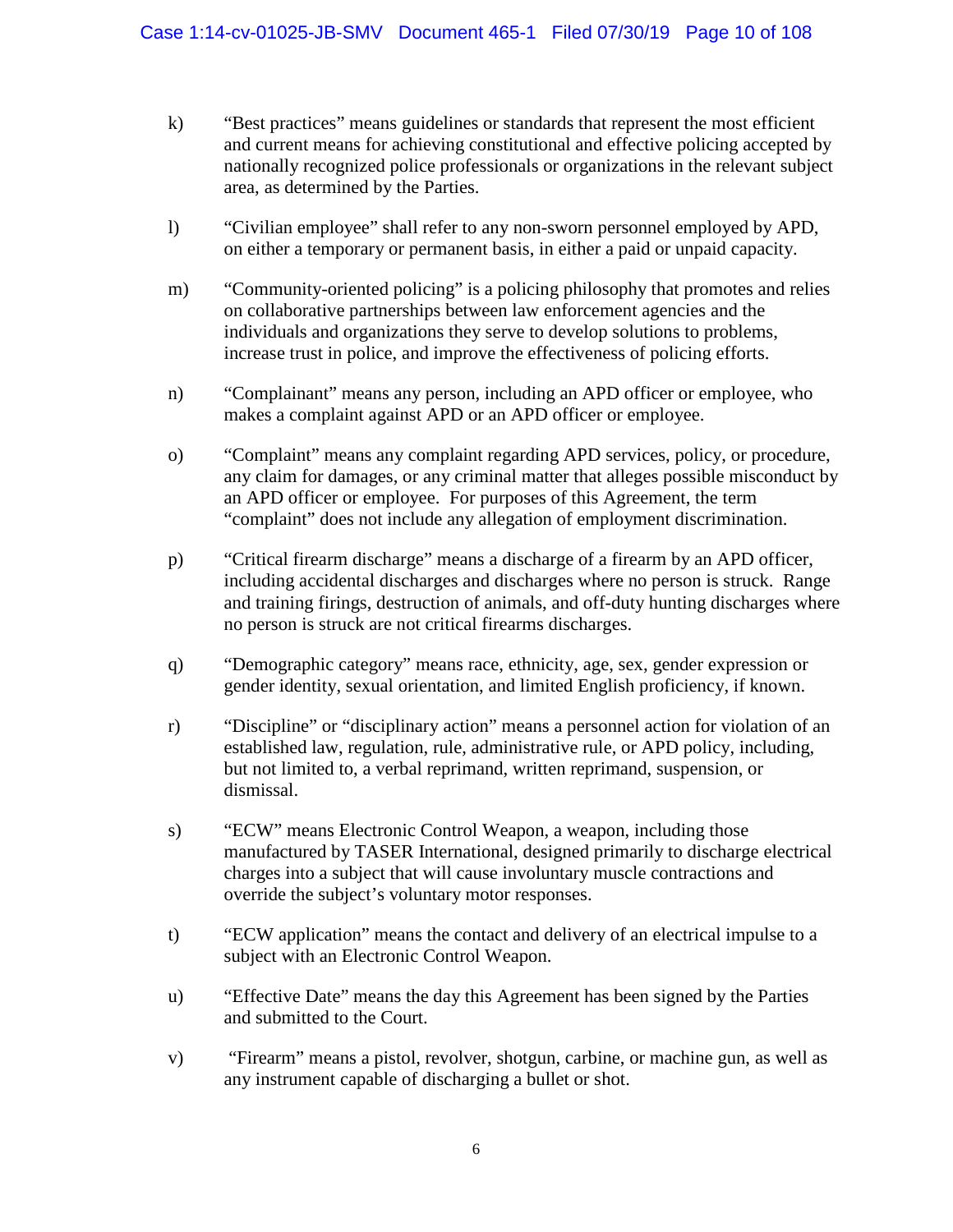- w) "Implement" or "implementation" means the development or putting into place of a policy or procedure, including the appropriate training of all relevant personnel, and the consistent and verified performance of that policy or procedure in actual practice.
- x) "Include" and "including" mean "including, but not limited to."
- y) "Interview" includes questioning for the purpose of eliciting facts or information.
- z) "Less lethal force" means a force application not intended or expected to cause death or serious injury and which is commonly understood to have less potential for causing death or serious injury than conventional, more lethal police tactics. Use of less lethal force can nonetheless result in death or serious injury.
- aa) "Lethal force" means any use of force likely to cause death or serious physical injury, including the use of a firearm, neck hold, or strike to the head, neck, or throat with a hard object.
- bb) "Mental health crisis" means an incident in which someone with an actual or perceived mental illness is experiencing intense feelings of personal distress (e.g., anxiety, depression, anger, fear, panic, hopelessness), obvious changes in functioning (e.g., neglect of personal hygiene, unusual behavior) or catastrophic life events (e.g., disruptions in personal relationships, support systems, or living arrangements; loss of autonomy or parental rights; victimization; or natural disasters), which may, but not necessarily, result in an upward trajectory of intensity culminating in thoughts or acts that are dangerous to his- or herself and/or others.
- cc) "Mental illness" is a medical condition that disrupts an individual's thinking, perception, mood, or ability to relate to others such that daily functioning and coping with the ordinary demands of life are diminished. Mental illness includes serious mental illnesses such as major depression, schizophrenia, bipolar disorder, obsessive compulsive disorder ("OCD"), panic disorder, post-traumatic stress disorder ("PTSD"), and borderline personality disorder. Mental illness includes individuals with dual diagnosis of mental illness and another condition, such as drug and/or alcohol addiction.
- dd) "Misconduct" means a violation of departmental policies or procedures; violation of federal, state, or local criminal laws; constitutional violations, whether criminal or civil; violation of personnel rules; violation of the merit systems ordinance; violation of administrative rules; violation of regulations; and violation of the labor management relations laws.
- ee) "Monitor" means a person or team of people who shall be jointly selected to monitor and report on the implementation of this Agreement.
- ff) "Multi-Agency Task Force" refers to the investigative body comprised of, at a minimum, the New Mexico Department of Public Safety, the New Mexico State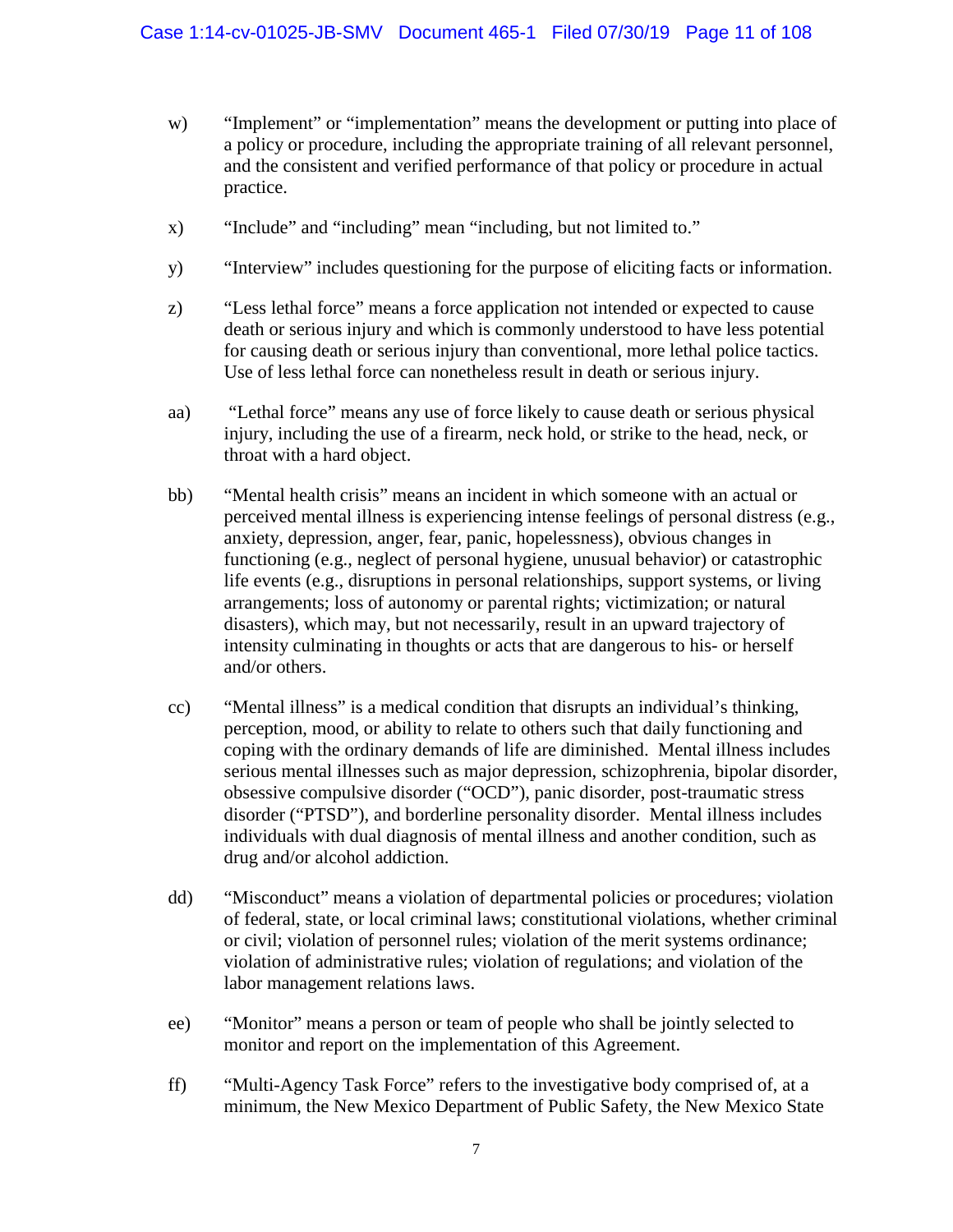Police, the Bernalillo County Sheriff's Office, and the Albuquerque Police Department that is charged with conducting criminal investigations of critical incidents involving officer actions, such as officer-involved shootings. The Multi-Agency Task Force is governed by an inter-governmental agreement among participating jurisdictions and is responsible for consulting, as appropriate, with prosecuting authorities in New Mexico, including the Bernalillo County District Attorney's Office, the State Attorney General's Office, and the U.S. Attorney's Office.

- gg) "Neck hold" refers to one of the following types of holds: (1) carotid restraint hold; (2) a lateral vascular neck constraint; or (3) a hold with a knee or other object to a subject's neck. A neck hold shall be considered lethal force.
- hh) "Non-disciplinary corrective action" refers to action other than discipline taken to enable or encourage an officer to improve his or her performance.
- ii) "Passive resistance" means non-compliance with officer commands that is nonviolent and does not pose an immediate threat to the officer or the public. Bracing, tensing, linking arms, or verbally signaling an intention to avoid or prevent being taken into custody constitute passive resistance.
- jj) "Personnel" means all APD employees.
- kk) "Police officer" or "officer" means any law enforcement agent employed by or volunteering for APD, including supervisors and reserve officers.
- ll) "Policies and procedures" means written regulations or directives, regardless of the name of the regulation or directive, describing the duties, functions, and obligations of APD personnel, and providing specific direction on how to fulfill those duties, functions, or obligations. These include general orders, special orders, policies, procedures, and standard operating procedures.
- mm) "Qualified mental health professional" means an individual with a minimum of masters-level education and training in psychiatry, psychology, counseling, social work, or psychiatric nursing, who is currently licensed in the State of New Mexico to deliver the mental health services he or she has undertaken to provide.
- nn) "Reasonable force" means that force which is objectively reasonable under the circumstances and the minimum amount of force necessary to effect an arrest or protect the officer or other person.
- oo) "Seizure" occurs when an officer's words or actions convey to a reasonable person that he or she is not free to leave.
- pp) "Serious physical injury" means physical injury that creates a substantial risk of death; or that causes death or serious and protracted disfigurement; or impairment of the function of any bodily organ or limb.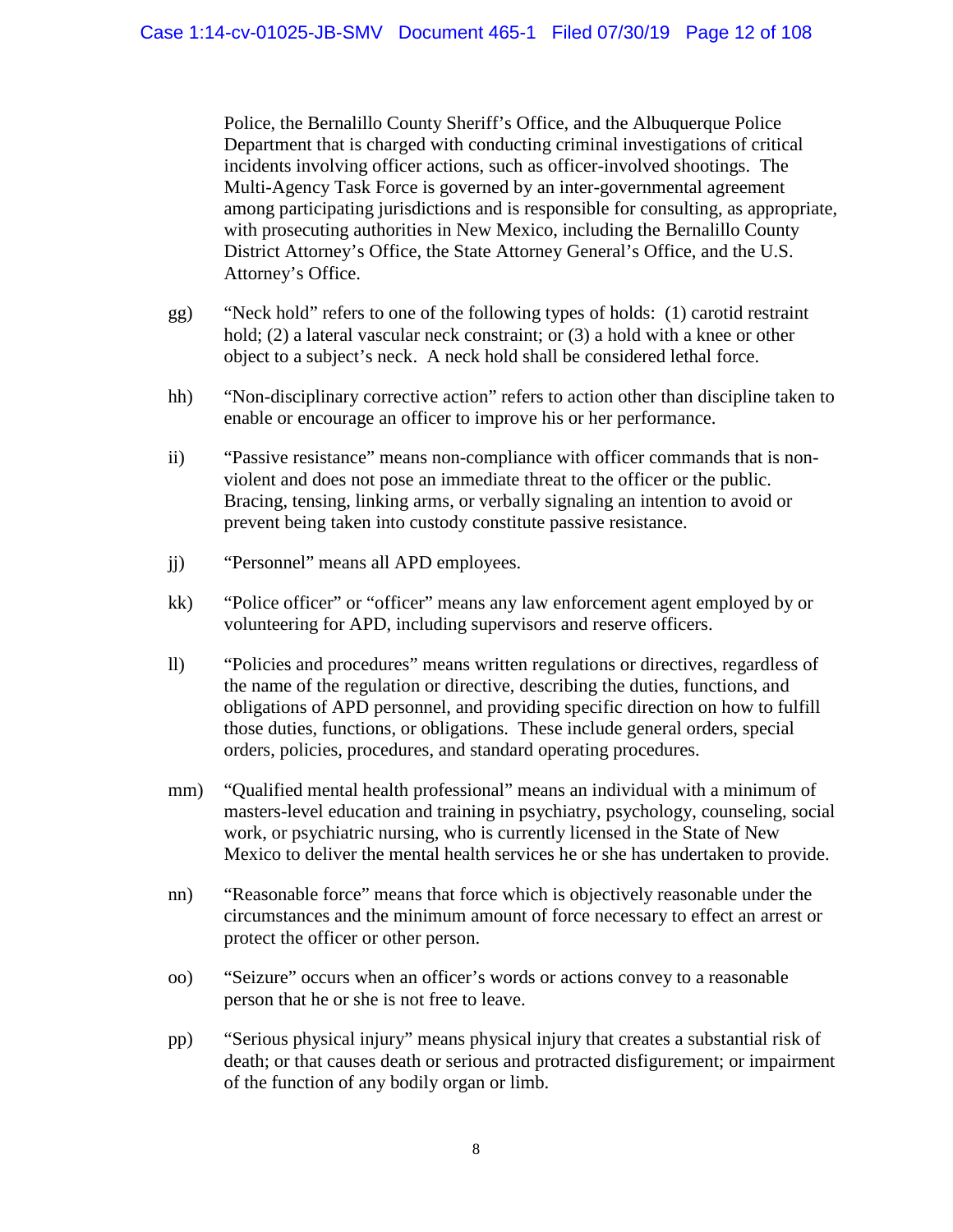- qq) "Serious use of force" means: (1) all uses of lethal force by an APD officer; (2) all critical firearm discharges by an APD officer; (3) all uses of force by an APD officer resulting in serious physical injury or requiring hospitalization; (4) all head, neck, and throat strikes with an object or neck holds; (5) all uses of force by an APD officer resulting in a loss of consciousness; (6) all canine bites; (7) more than two applications of an ECW on an individual during a single interaction, regardless of the mode or duration of the application, and regardless of whether the applications are by the same or different officers, or an ECW application for longer than 15 seconds, whether continuous or consecutive; (8) any strike, blow, kick, ECW application, or similar use of force against a handcuffed subject; and (9) more than three strikes with a baton. The term "serious use of force" is defined differently in the Memorandum of Understanding for the Multi-Agency Task Force in which APD participates to investigate officer involved shootings, serious uses of force (as defined in the Memorandum of Understanding), and incustody deaths. The definition of "serious use of force" in this Agreement is not intended to substitute or alter in any way the definition in the Memorandum of Understanding.
- rr) "Service firearm" means any firearm issued or authorized by the Department for use by sworn personnel.
- ss) "Shall" or "agrees to" means that the provision imposes a mandatory duty.
- tt) "Show of force" means pointing a firearm, beanbag shotgun, or 40 millimeter launcher at a subject , or using an ECW to "paint" a subject with the laser sight.
- uu) "Specialized unit" means a designated law enforcement component with specialized training, skills, and mission. Specialized units include Specialized Tactical Units, whose focus is on tactical solutions to critical incidents that involve a threat to public safety or high-risk situations, which would otherwise exceed the capabilities of traditional law enforcement first responders or investigative units. Specialized Tactical Units include SWAT, the Canine Unit, and the Bomb Squad. Specialized units also include Specialized Investigation Units, whose focus is on the use of investigative methods and techniques to solve crimes and develop cases for prosecution, such as the Intelligence Unit and the Gang Unit.
- vv) "SWAT" unit means the Special Weapons and Tactics unit.
- ww) "Supervisor" means sworn APD personnel at the rank of sergeant or above (or anyone acting in those capacities) and non-sworn APD personnel with oversight responsibility for other personnel.
- xx) "Telecommunicators" means dispatchers, 911 operators, and NCIC operators.
- yy) "Unit" means any designated organization of officers within APD, including area and specialized units.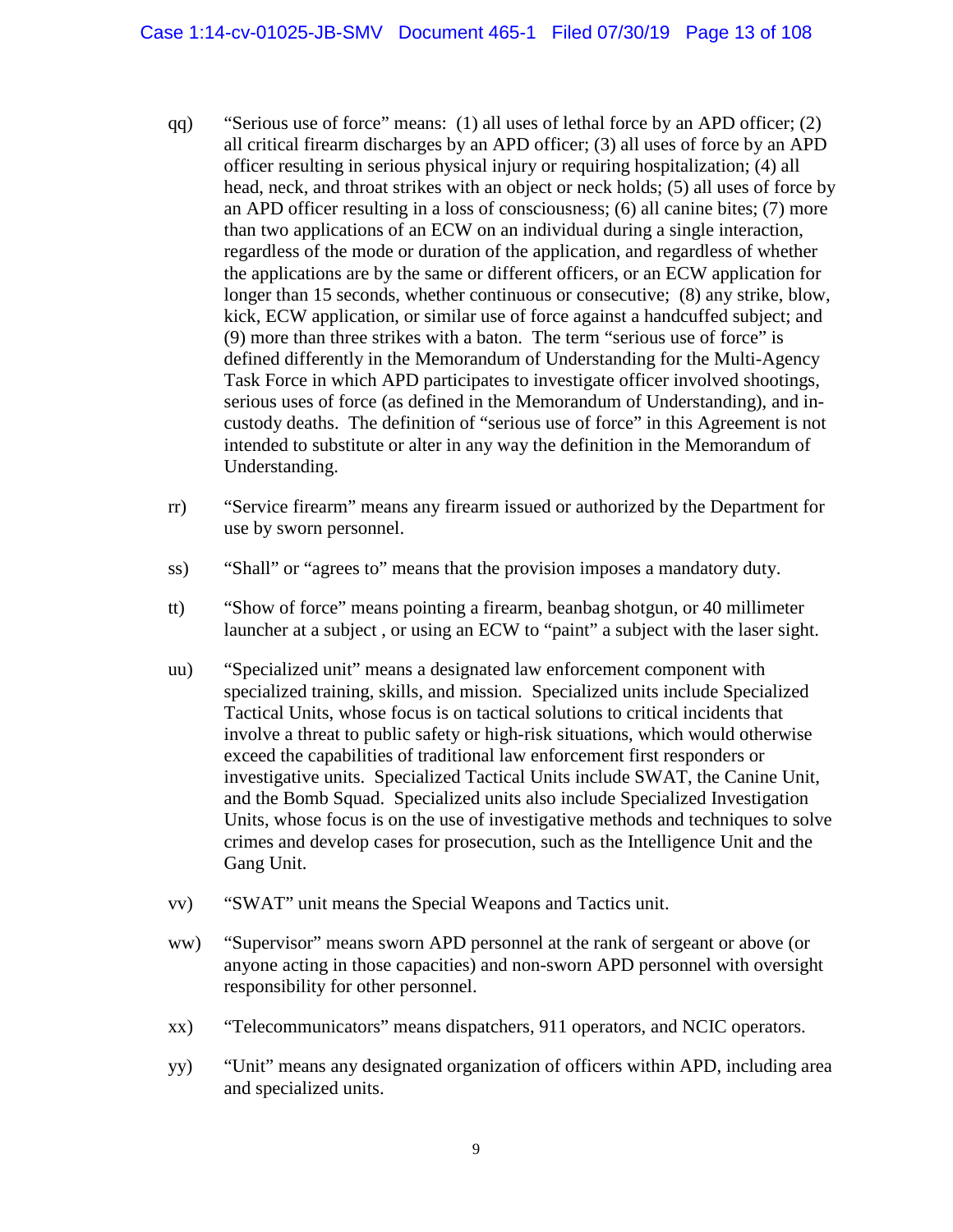- zz) "Use of force" means physical effort to compel compliance by an unwilling subject above unresisted handcuffing, including a show of force. APD uses of force will be divided into three levels of force. Each level of force will require increasingly vigorous reporting, investigation, and review.
- aaa) "Use of force indicating apparent criminal conduct by an officer" means force that a reasonable and trained supervisor would conclude could result in criminal charges due to the apparent circumstances of the use of force, such as the level of force used as compared to the resistance encountered, or discrepancies in the use of force as described by the officer and the use of force as evidenced by any resulting injuries, witness statements, or other evidence.
- bbb) "Use of Force Report" means a written report documenting a use of force at Level 1 and above. The Use of Force Report includes a Use of Force Data Report and a Use of Force Narrative Report.
- ccc) "Welfare check" means a response by an APD officer to a call for service that is unrelated to an allegation of criminal conduct, but is instead to determine whether a person requires assistance for a medical or mental health crisis.
- ddd) "Operational Date" means the day this Agreement has been approved by the Court, which is June 2, 2015."

## <span id="page-13-0"></span>**IV. USE OF FORCE: INTERNAL CONTROLS AND ACCOUNTABILITY**

13. To maintain high-level, quality service; to ensure officer safety and

accountability; and to promote constitutional, effective policing, APD shall revise and implement force policies, training, and accountability systems to ensure that force is used in accordance with the Constitution and laws of the United States, and that any use of unreasonable force is identified and responded to appropriately. APD shall also ensure that officers use non-force techniques to effectively police, use force only when objectively reasonable under the circumstances, and de-escalate the use of force at the earliest possible moment. To achieve these outcomes, APD shall implement the requirements set out below.

## **A. Use of Force Principles**

<span id="page-13-1"></span>14. Use of force by APD officers, regardless of the type of force, tactics, or weapon used, shall abide by the following requirements: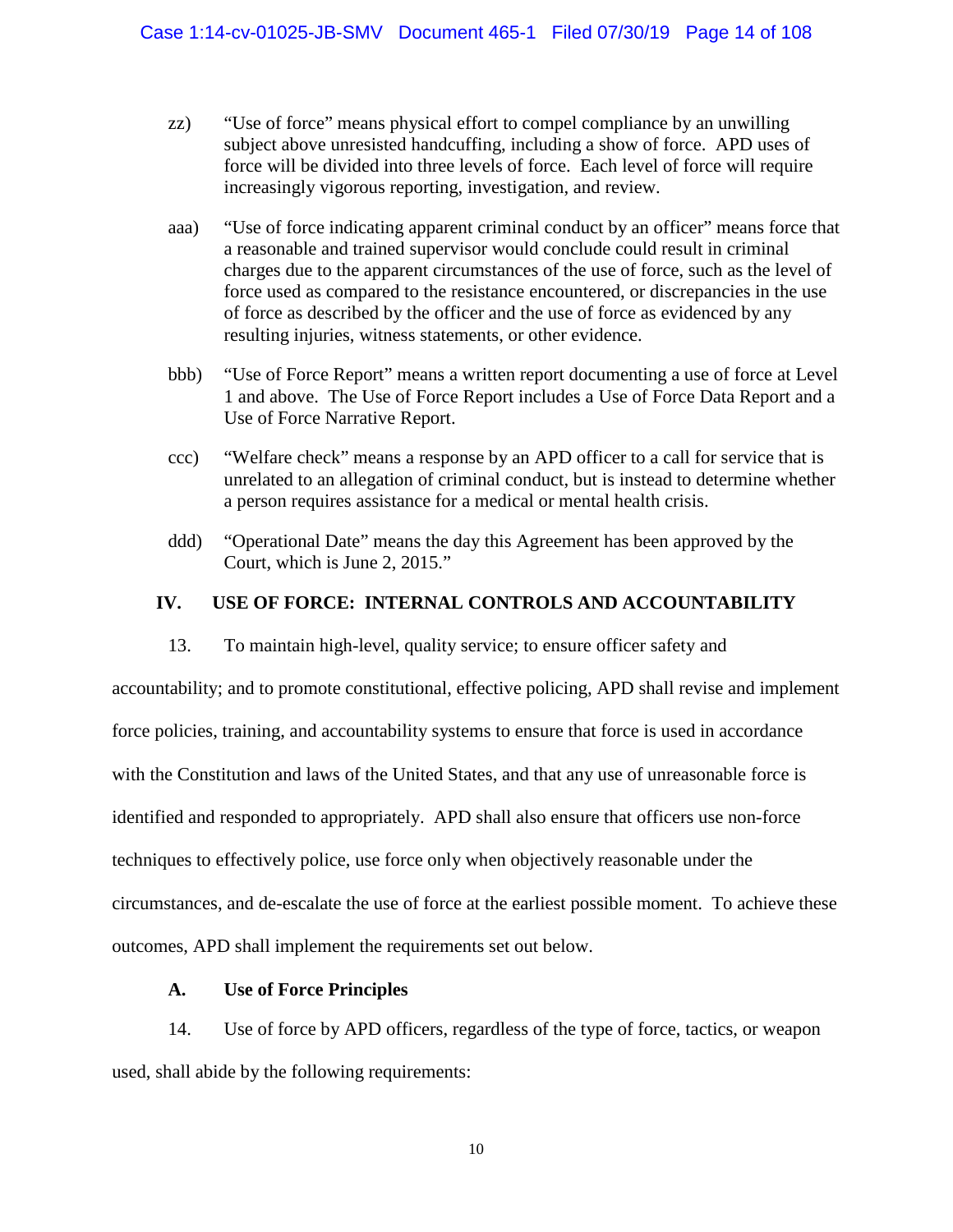- a) officers shall use advisements, warnings, and verbal persuasion, when possible, before resorting to force;
- b) force shall be de-escalated immediately as resistance decreases;
- c) officers shall allow individuals time to submit to arrest before force is used whenever possible;
- d) APD shall explicitly prohibit neck holds, except where lethal force is authorized;
- e) APD shall explicitly prohibit using leg sweeps, arm-bar takedowns, or prone restraints, except as objectively reasonable to prevent imminent bodily harm to the officer or another person or persons; to overcome active resistance; or as objectively reasonable where physical removal is necessary to overcome passive resistance and handcuff the subject;
- f) APD shall explicitly prohibit using force against persons in handcuffs, except as objectively reasonable to prevent imminent bodily harm to the officer or another person or persons; to overcome active resistance; or as objectively reasonable where physical removal is necessary to overcome passive resistance;
- g) officers shall not use force to attempt to effect compliance with a command that is unlawful;
- h) pointing a firearm at a person shall be reported as a Level 1 Use of Force, and shall be done only as objectively reasonable to accomplish a lawful police objective; and
- i) immediately following a use of force, officers, and, upon arrival, a supervisor, shall inspect and observe subjects of force for injury or complaints of pain resulting from the use of force and immediately obtain any necessary medical care. This may require an officer to provide emergency first aid until professional medical care providers arrive on scene.
- 15. APD shall develop and implement an overarching agency-wide use of force

policy that complies with applicable law and comports with best practices. The use of force policy shall include all force techniques, technologies, and weapons, both lethal and less lethal, that are available to APD officers, including authorized weapons, and weapons that are made available only to specialized units. The use of force policy shall clearly define and describe each force option and the factors officers should consider in determining which use of such force is appropriate. The use of force policy will incorporate the use of force principles and factors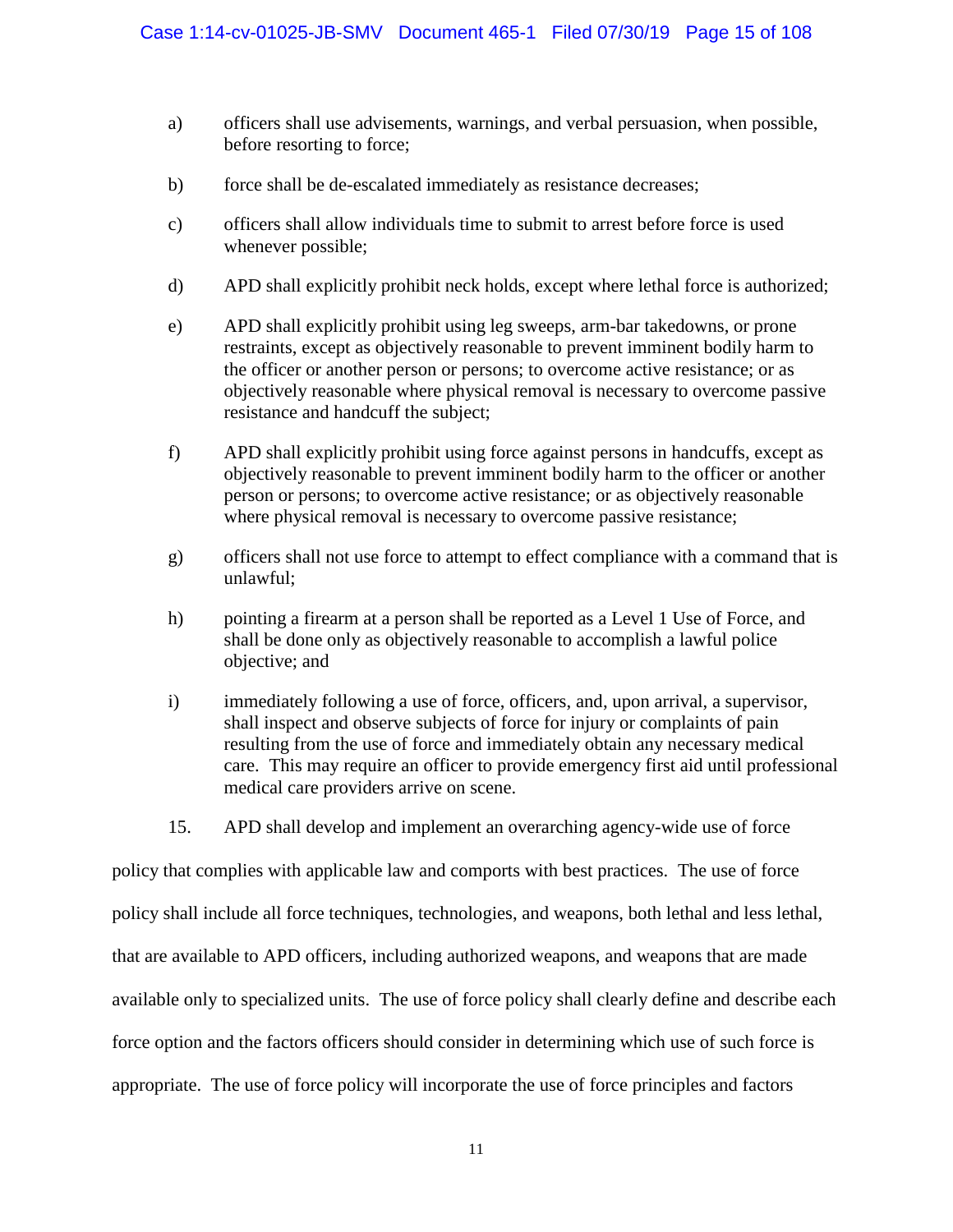#### Case 1:14-cv-01025-JB-SMV Document 465-1 Filed 07/30/19 Page 16 of 108

articulated above and shall specify that the use of unreasonable force will subject officers to discipline, possible criminal prosecution, and/or civil liability.

16. In addition to the overarching use of force policy, APD agrees to develop and implement protocols for each weapon, tactic, or use of force authorized by APD, including procedures for each of the types of force addressed below. The specific use of force protocols shall be consistent with the use of force principles in Paragraph 14 and the overarching use of force policy.

17. Officers shall carry only those weapons that have been authorized by the Department. Modifications or additions to weapons shall only be performed by the Department's Armorer as approved by the Chief. APD use of force policies shall include training and certification requirements that each officer must meet before being permitted to carry and use authorized weapons.

#### **B. Use of Firearms**

<span id="page-15-0"></span>18. Officers shall carry or use only agency-approved firearms and ammunition while on duty.

19. APD issued Special Order 14-32 requiring all officers to carry a Departmentissued handgun while on duty. APD shall revise its force policies and protocols to reflect this requirement and shall implement a plan that provides: (a) a timetable for implementation; (b) sufficient training courses to allow officers to gain proficiency and meet qualification requirements within a specified period; and (c) protocols to track and control the inventory and issuance of handguns.

20. Officers shall be required to successfully qualify with each firearm that they are authorized to use or carry on-duty at least once each year. Officers who fail to qualify on their primary weapon system shall complete immediate remedial training. Those officers who still fail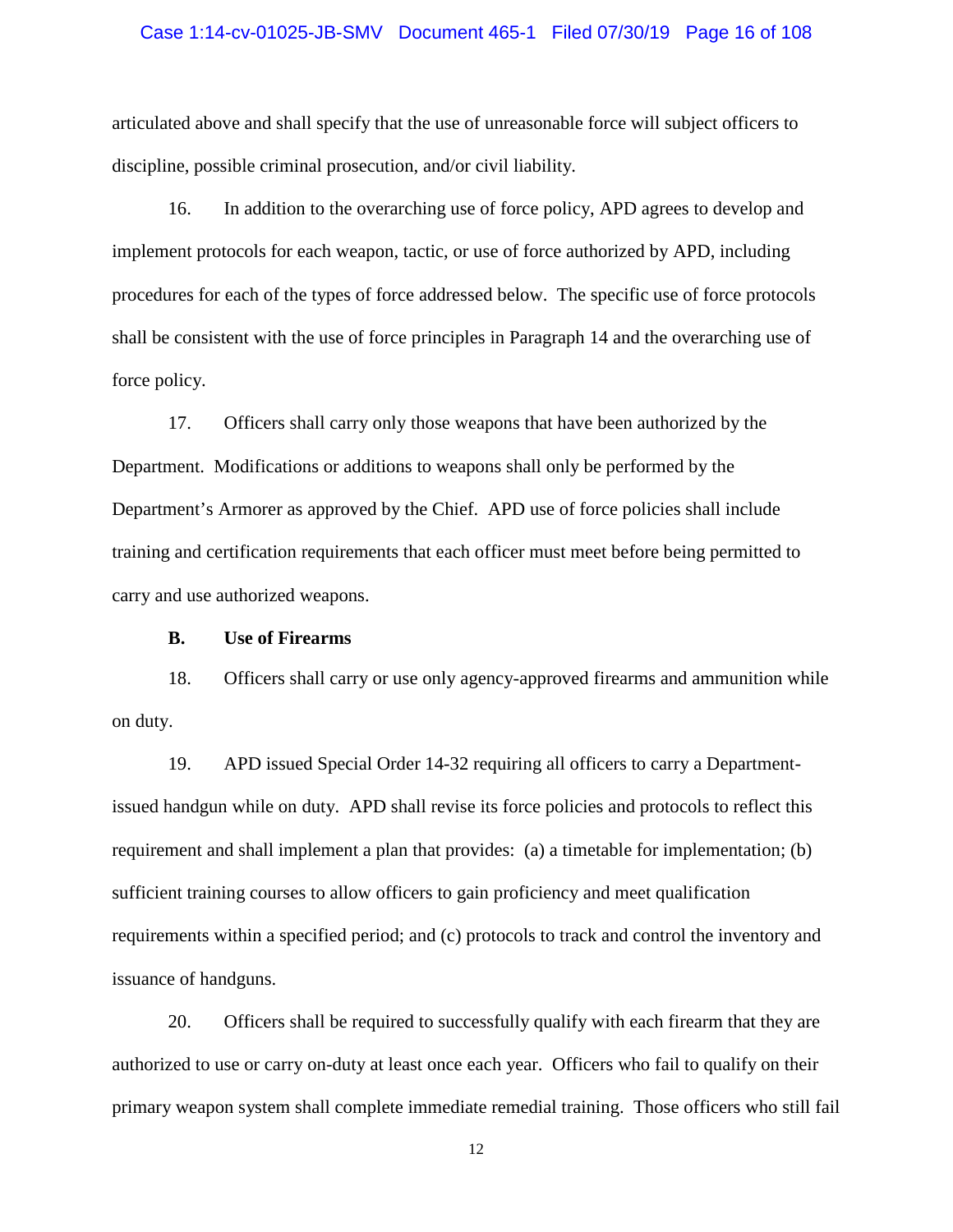#### Case 1:14-cv-01025-JB-SMV Document 465-1 Filed 07/30/19 Page 17 of 108

to qualify after remedial training shall immediately relinquish APD-issued firearms on which they failed to qualify. Those officers who still fail to qualify within a reasonable time shall immediately be placed in an administrative assignment and will be subject to administrative and/or disciplinary action, up to and including termination of employment.

21. APD training shall continue to require and instruct proper techniques for unholstering, drawing, or exhibiting a firearm.

22. APD shall adopt a policy that prohibits officers from discharging a firearm from a moving vehicle or at a moving vehicle, including shooting to disable a moving vehicle, unless an occupant of the vehicle is using lethal force, other than the vehicle itself, against the officer or another person, and such action is necessary for self-defense, defense of other officers, or to protect another person. Officers shall not intentionally place themselves in the path of, or reach inside, a moving vehicle.

23. APD shall track all critical firearm discharges. APD shall include all critical firearm discharges and discharges at animals in its Early Intervention System and document such discharges in its use of force annual report.

#### **C. Electronic Control Weapons**

<span id="page-16-0"></span>24. ECWs shall not be used solely as a compliance technique or to overcome passive resistance. Officers may use ECWs only when such force is necessary to protect the officer, the subject, or another person from physical harm and after considering less intrusive means based on the threat or resistance encountered. Officers are authorized to use ECWs to control an actively resistant person when attempts to subdue the person by other tactics have been, or will likely be, ineffective and there is a reasonable expectation that it will be unsafe for officers to approach the person within contact range.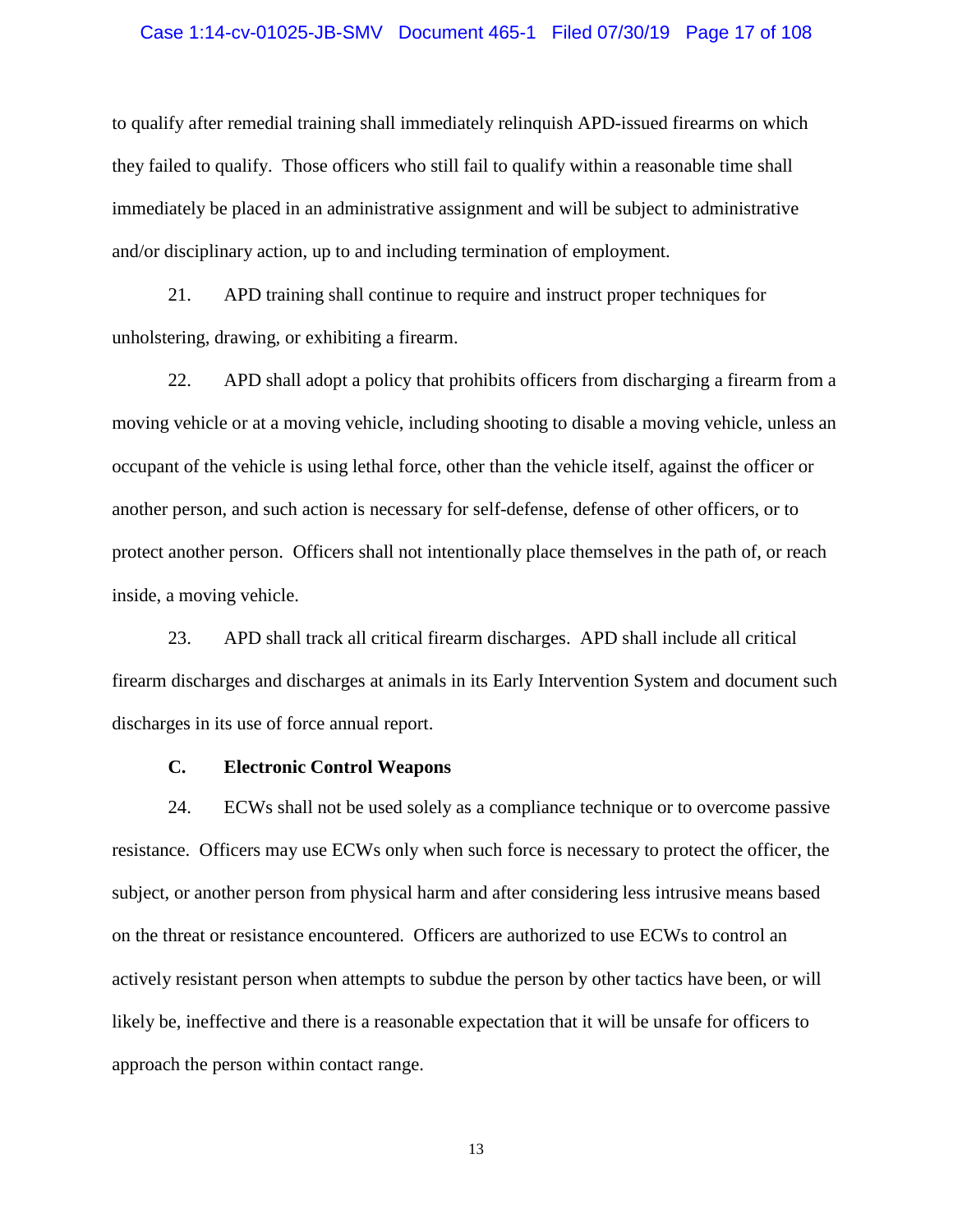#### Case 1:14-cv-01025-JB-SMV Document 465-1 Filed 07/30/19 Page 18 of 108

25. Unless doing so would place any person at risk, officers shall issue a verbal warning to the subject that the ECW will be used prior to discharging an ECW on the subject. Where feasible, the officer will defer ECW application for a reasonable time to allow the subject to comply with the warning.

26. ECWs will not be used where such deployment poses a substantial risk of serious physical injury or death from situational hazards, except where lethal force would be permitted. Situational hazards include falling from an elevated position, drowning, losing control of a moving motor vehicle or bicycle, or the known presence of an explosive or flammable material or substance.

27. Continuous cycling of ECWs is permitted only under exceptional circumstances where it is necessary to handcuff a subject under power. Officers shall be trained to attempt hands-on control tactics during ECW applications, including handcuffing the subject during ECW application (i.e., handcuffing under power). After one standard ECW cycle (5 seconds), the officer shall reevaluate the situation to determine if subsequent cycles are necessary. Officers shall consider that exposure to the ECW for longer than 15 seconds (whether due to multiple applications or continuous cycling) may increase the risk of death or serious injury. Officers shall also weigh the risks of subsequent or continuous cycles against other force options. Officers shall independently justify each cycle or continuous cycle of five seconds against the subject in Use of Force Reports

28. ECWs shall not be used solely in drive-stun mode as a pain compliance technique. ECWs may be used in drive-stun mode only to supplement the probe mode to complete the incapacitation circuit, or as a countermeasure to gain separation between officers and the subject, so that officers can consider another force option.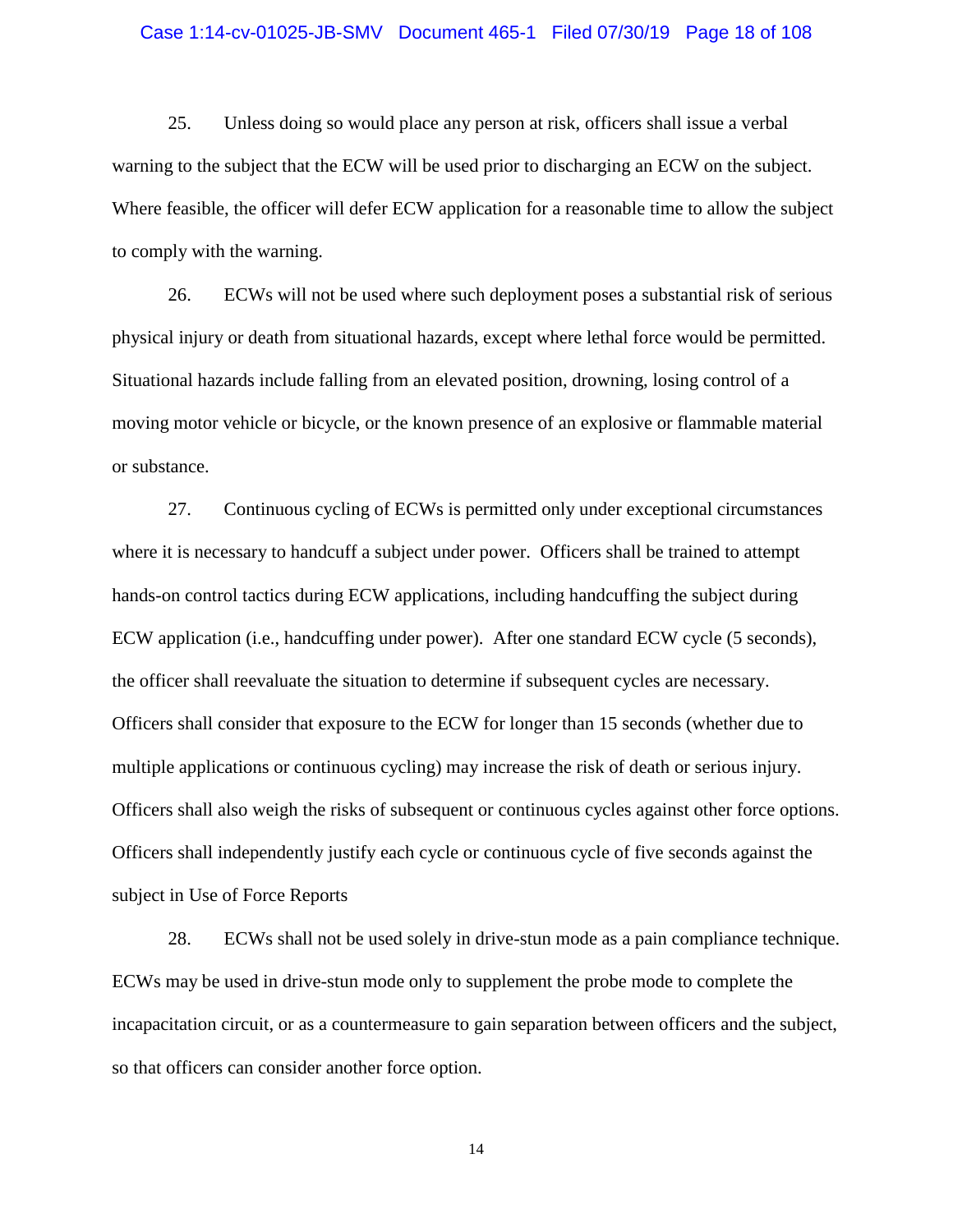#### Case 1:14-cv-01025-JB-SMV Document 465-1 Filed 07/30/19 Page 19 of 108

29. Officers shall determine the reasonableness of ECW use based upon all circumstances, including the subject's age, size, physical condition, and the feasibility of lesser force options. ECWs should generally not be used against visibly pregnant women, elderly persons, young children, or visibly frail persons. In some cases, other control techniques may be more appropriate as determined by the subject's threat level to themselves or others. Officers shall be trained on the increased risks that ECWs may present to the above-listed vulnerable populations.

30. Officers shall not intentionally target a subject's head, neck, or genitalia, except where lethal force would be permitted, or where the officer has reasonable cause to believe there is an imminent risk of serious physical injury.

31. ECWs shall not be used on handcuffed subjects, unless doing so is necessary to prevent them from causing serious physical injury to themselves or others, and if lesser attempts of control have been ineffective.

32. Officers shall keep ECWs in a weak-side holster to reduce the chances of accidentally drawing and/or firing a firearm.

33. Officers shall receive annual ECW certifications, which should consist of physical competency; weapon retention; APD policy, including any policy changes; technology changes; and scenario- and judgment-based training.

34. Officers shall be trained in and follow protocols developed by APD, in conjunction with medical professionals, on their responsibilities following ECW use, including:

a) removing ECW probes, including the requirements described in Paragraph 35;

b) understanding risks of positional asphyxia, and training officers to use restraint techniques that do not impair the subject's respiration following an ECW application;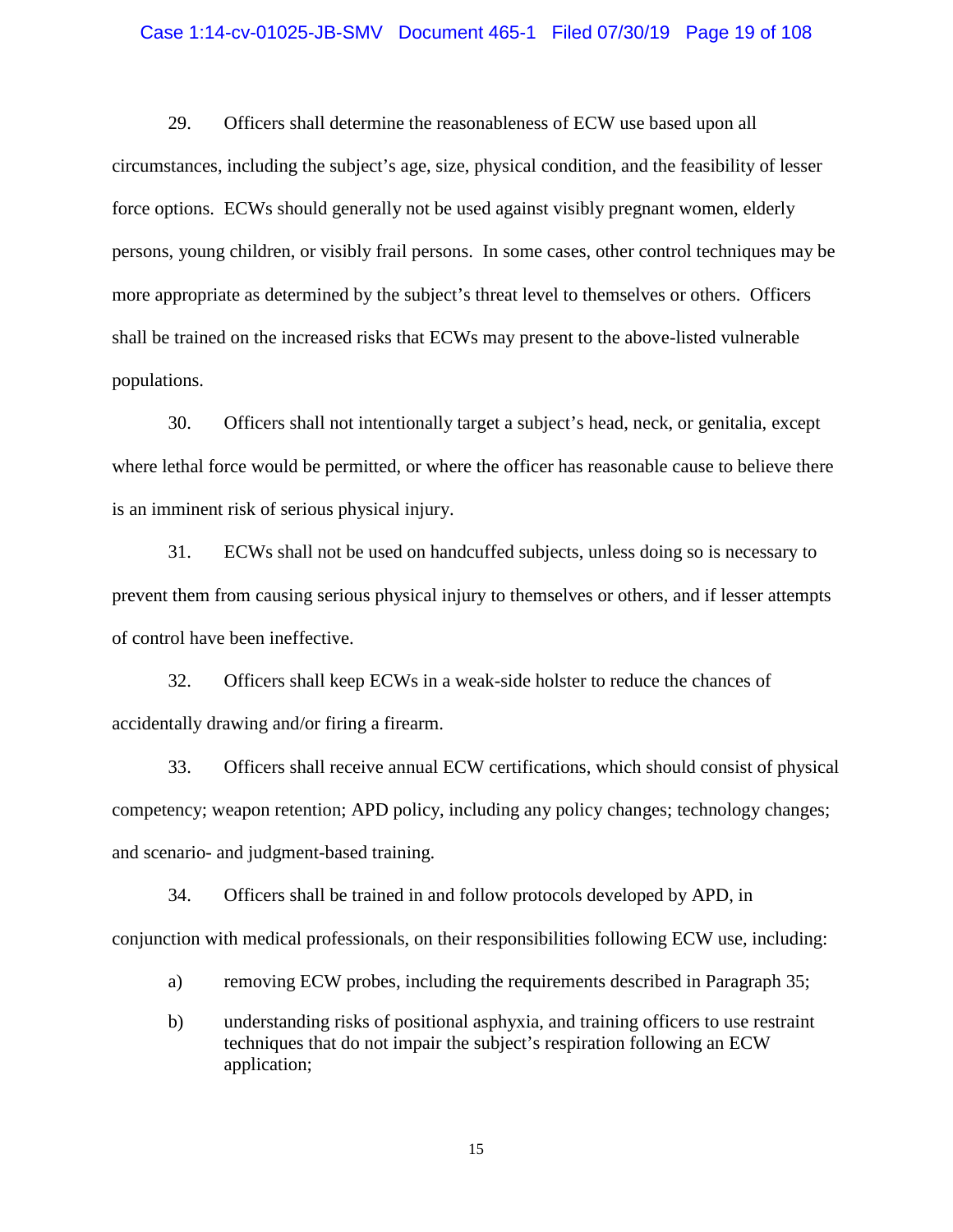- c) monitoring all subjects of force who have received an ECW application while in police custody; and
- d) informing medical personnel of all subjects who: have been subjected to ECW applications, including prolonged applications (more than 15 seconds); are under the influence of drugs and/or exhibiting symptoms associated with excited delirium; or were kept in prone restraints after ECW use.

35. The City shall ensure that all subjects who have been exposed to ECW application shall receive a medical evaluation by emergency medical responders in the field or at a medical facility. Absent exigent circumstances, probes will only be removed from a subject's skin by medical personnel.

36. Officers shall immediately notify their supervisor and the communications command center of all ECW discharges (except for training discharges).

37. APD agrees to develop and implement integrity safeguards on the use of ECWs to ensure compliance with APD policy. APD agrees to implement a protocol for quarterly downloads and audits of all ECWs. APD agrees to conduct random and directed audits of ECW deployment data. The audits should compare the downloaded data to the officer's Use of Force Reports. Discrepancies within the audit should be addressed and appropriately investigated.

38. APD agrees to include the number of ECWs in operation and assigned to officers, and the number of ECW uses, as elements of the Early Intervention System. Analysis of this data shall include a determination of whether ECWs result in an increase in the use of force, and whether officer and subject injuries are affected by the rate of ECW use. Probe deployments, except those described in Paragraph 30, shall not be considered injuries. APD shall track all ECW laser painting and arcing and their effects on compliance rates as part of its data collection and analysis. ECW data analysis shall be included in APD's use of force annual report.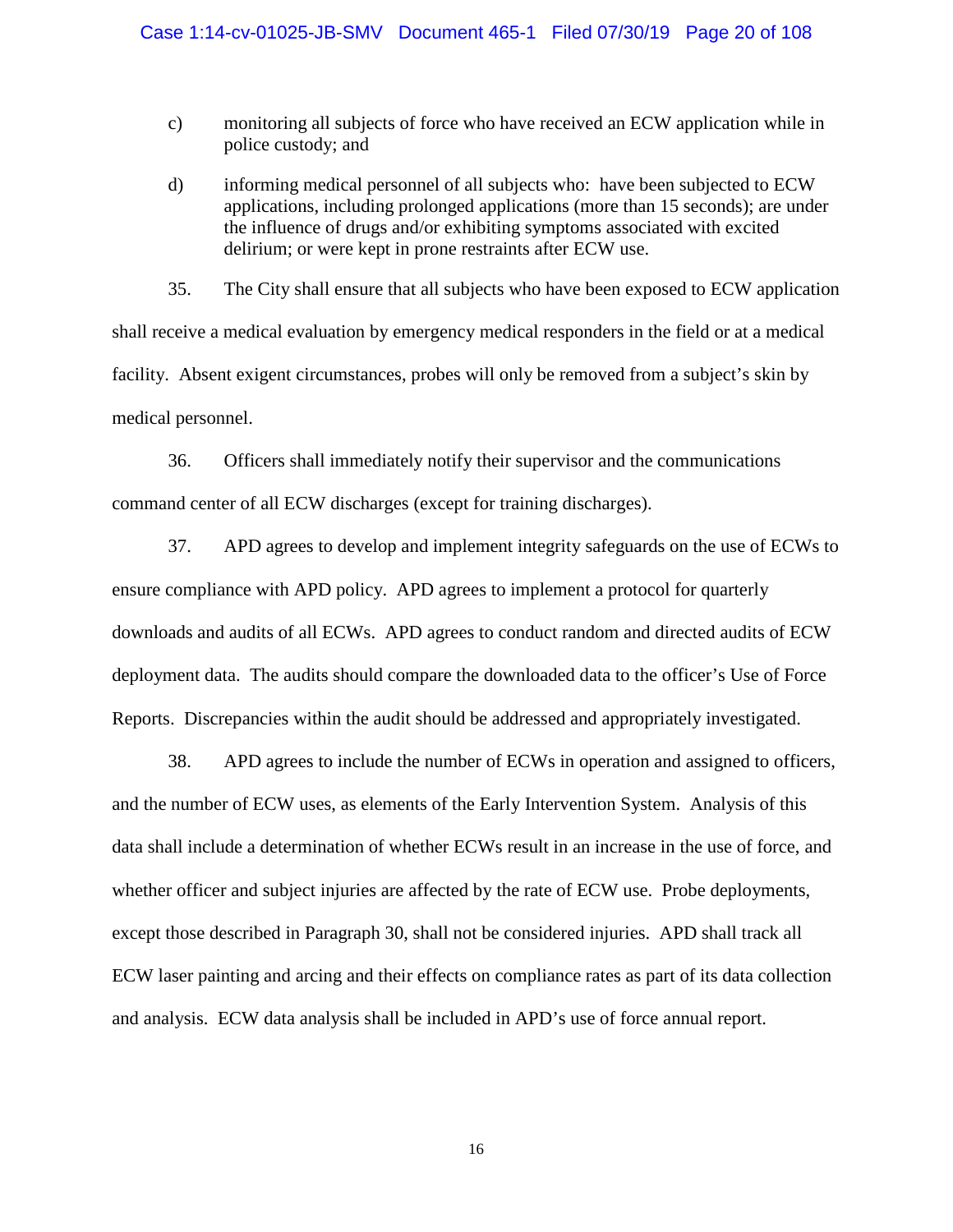## <span id="page-20-0"></span>**D. Crowd Control and Incident Management**

39. APD shall maintain crowd control and incident management policies that comply

with applicable law and best practices. At a minimum, the incident management policies shall:

- a) define APD's mission during mass demonstrations, civil disturbances, or other crowded situations;
- b) encourage the peaceful and lawful gathering of individuals and include strategies for crowd containment, crowd redirecting, and planned responses;
- c) require the use of crowd control techniques that safeguard the fundamental rights of individuals who gather or speak out legally; and
- d) continue to prohibit the use of canines for crowd control.
- 40. APD shall require an after-action review of law enforcement activities following

each response to mass demonstrations, civil disturbances, or other crowded situations to ensure compliance with applicable laws, best practices, and APD policies and procedures.

## **E. Use of Force Reporting**

<span id="page-20-1"></span>41. Uses of force will be divided into three levels for reporting, investigating, and reviewing purposes. APD shall develop and implement a use of force reporting policy and Use of Force Report Form that comply with applicable law and comport with best practices. The use of force reporting policy will require officers to immediately notify their immediate, on-duty supervisor within their chain of command following any use of force, prisoner injury, or allegation of any use of force. Personnel who have knowledge of a use of force by another officer will immediately report the incident to an on-duty supervisor. This reporting requirement also applies to off-duty officers engaged in enforcement action.

42. The use of force reporting policy shall require all officers to provide a written or recorded use of force narrative of the facts leading to the use of force to the supervisor conducting the review or the APD officer conducting the investigation. The written or recorded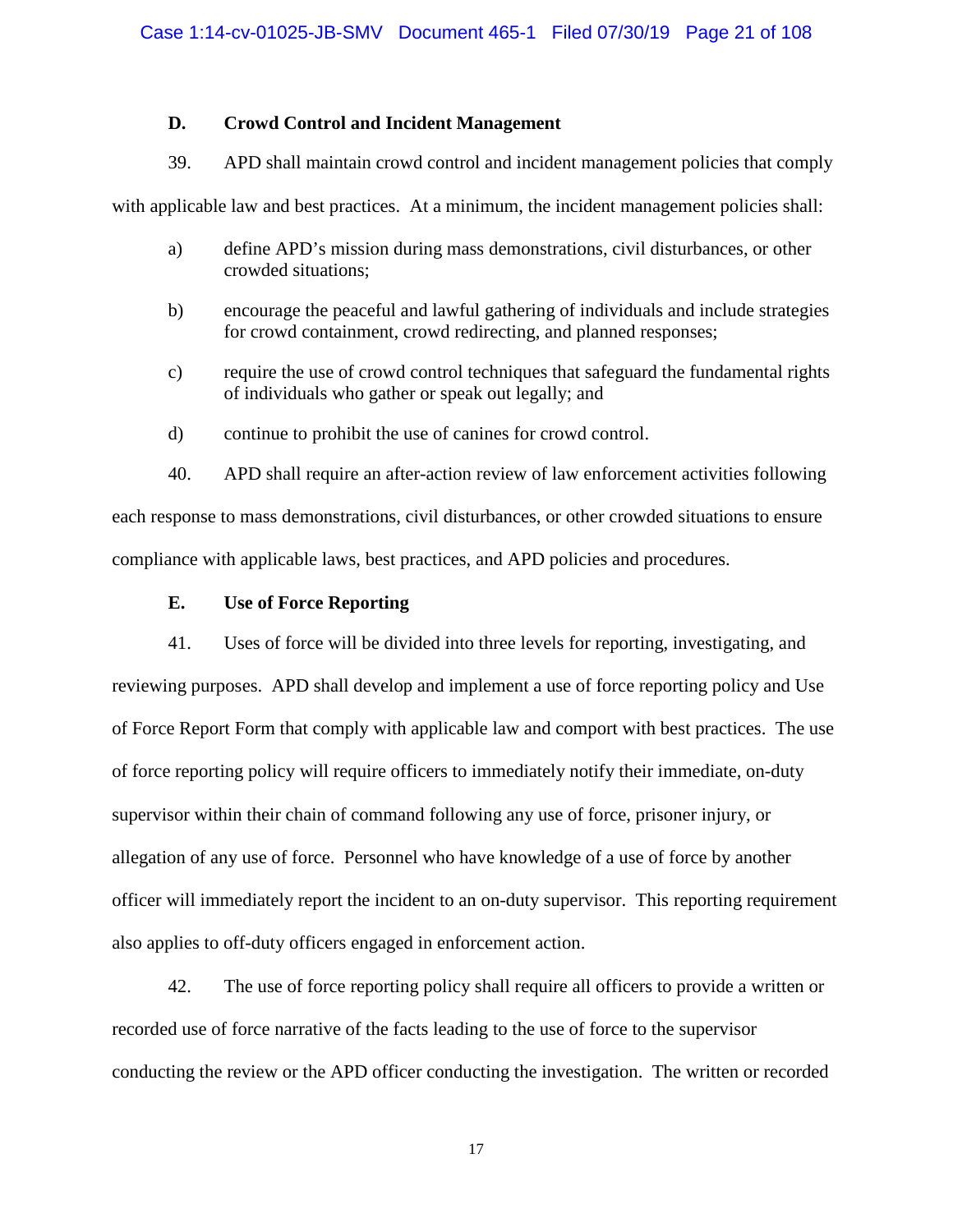#### Case 1:14-cv-01025-JB-SMV Document 465-1 Filed 07/30/19 Page 22 of 108

narrative will include: (a) a detailed account of the incident from the officer's perspective; (b) the reason for the initial police presence; (c) a specific description of the acts that led to the use of force, including the subject's behavior; (d) the level of resistance encountered; and (e) a description of each type of force used and justification for each use of force. Officers shall not merely use boilerplate or conclusory language but must include specific facts and circumstances that led to the use of force.

43. Failure to report a use of force or prisoner injury by an APD officer shall subject officers to disciplinary action.

44. APD policy shall require officers to request medical services immediately when an individual is injured or complains of injury following a use of force. The policy shall also require officers who transport a civilian to a medical facility for treatment to take the safest and most direct route to the medical facility. The policy shall further require that officers notify the communications command center of the starting and ending mileage on the transporting vehicle.

45. APD shall require officers to activate on-body recording systems and record all use of force encounters. Consistent with Paragraph 228 below, officers who do not record use of force encounters shall be subject to discipline, up to and including termination.

#### **F. Force Reviews and Investigations**

<span id="page-21-0"></span>46. The three levels of use of force will have different kinds of departmental review. All uses of force by APD shall be subject to supervisory review, and Level 2 and Level 3 uses of force are subject to force investigations as set forth below. All force reviews and investigations shall comply with applicable law and comport with best practices. All force reviews and investigations shall determine whether each involved officer's conduct was legally justified and complied with APD policy.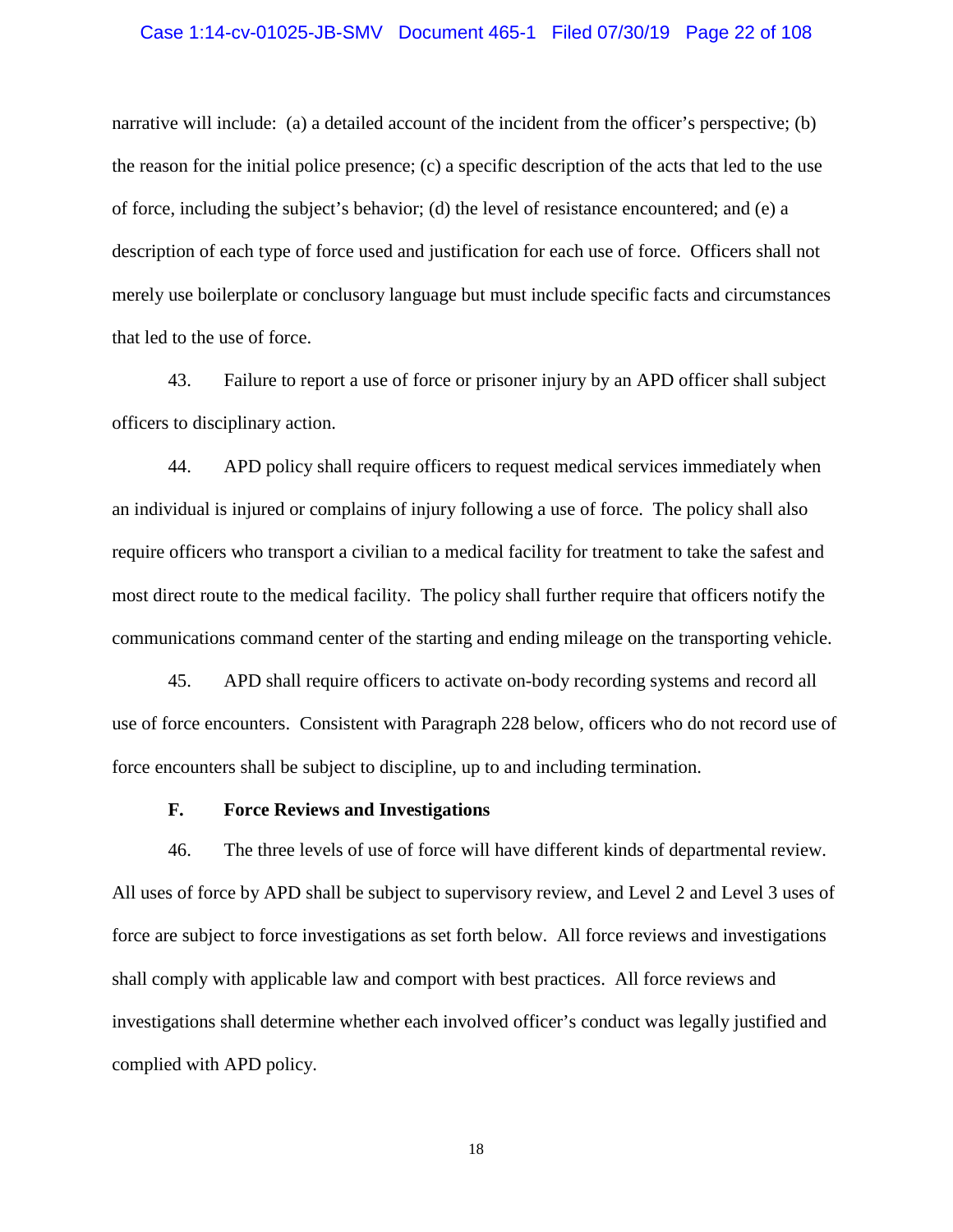#### Case 1:14-cv-01025-JB-SMV Document 465-1 Filed 07/30/19 Page 23 of 108

47. The quality of supervisory force reviews shall be taken into account in the performance evaluations of the officers performing such reviews.

48. APD agrees to develop and implement force classification procedures that include at least three categories of types of force that will determine the force review or investigation required. The categories or types of force shall be based on the level of force used and the risk of injury or actual injury from the use of force. The goal is to promote greater efficiency and reduce burdens on first-line supervisors, while optimizing critical investigative resources on higher-risk uses of force. The levels of force are defined as follow:

- a. Level 1 is force that is likely to cause only transitory pain, disorientation, or discomfort during its application as a means of gaining compliance. This includes techniques which are not reasonably expected to cause injury, do not result in actual injury, and are not likely to result in a complaint of injury (i.e., pain compliance techniques and resisted handcuffing). Pointing a firearm, beanbag shotgun, or 40 millimeter launcher at a subject, or using an ECW to "paint" a subject with the laser sight, as a show of force are reportable as Level 1 force. Level 1 force does not include interaction meant to guide, assist, or control a subject who is offering minimal resistance.
- b. Level 2 is force that causes injury, could reasonably be expected to cause injury, or results in a complaint of injury. Level 2 force includes use of an ECW, including where an ECW is fired at a subject but misses; use of a beanbag shotgun or 40 millimeter launcher, including where it is fired at a subject but misses; OC Spray application; empty hand techniques (i.e., strikes, kicks, takedowns, distraction techniques, or leg sweeps); and strikes with impact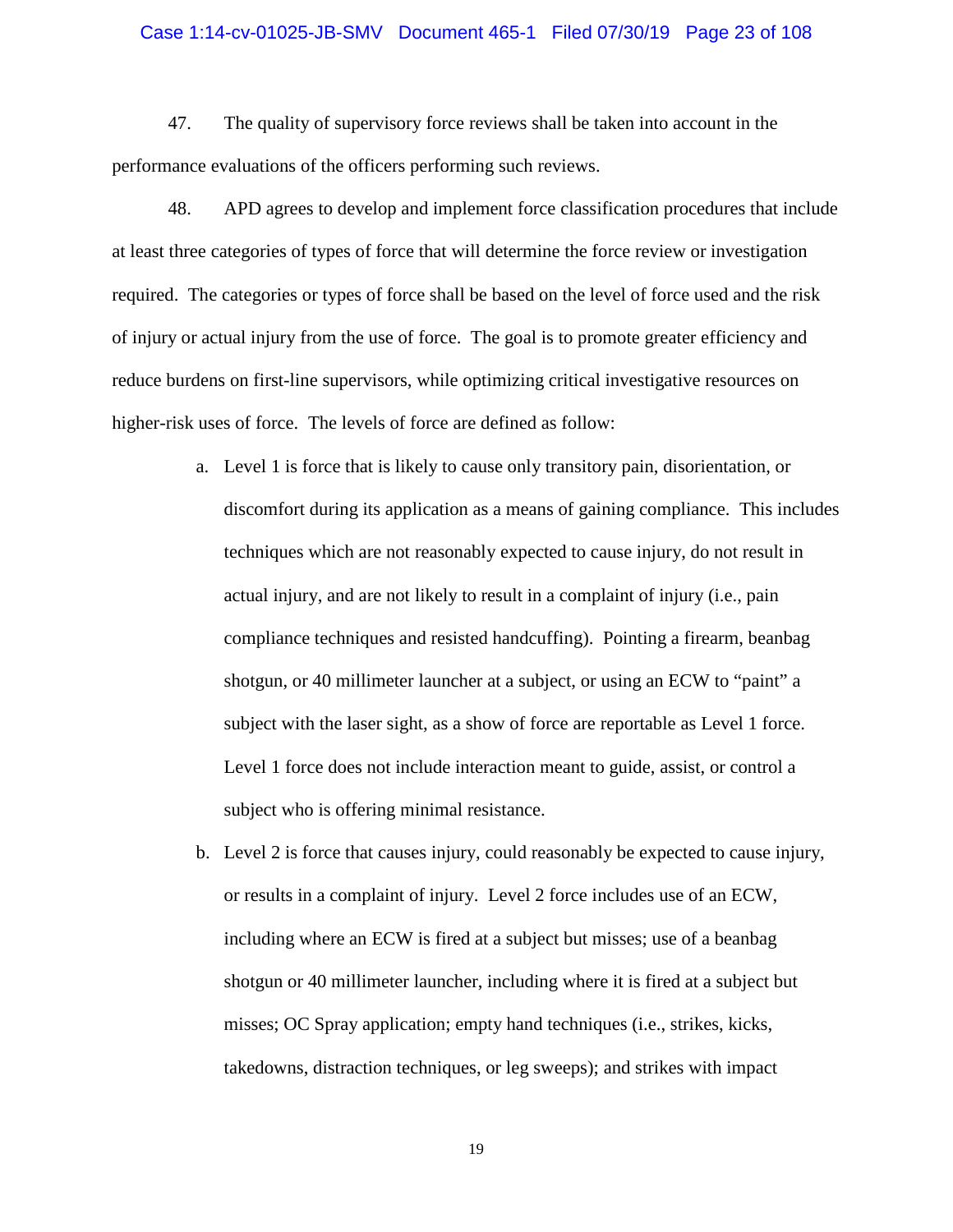#### Case 1:14-cv-01025-JB-SMV Document 465-1 Filed 07/30/19 Page 24 of 108

weapons, except strikes to the head, neck, or throat, which would be considered a Level 3 use of force.

c. Level 3 is force that results in, or could reasonably result in, serious physical injury, hospitalization, or death. Level 3 force includes all lethal force; critical firearms discharges; all head, neck, and throat strikes with an object; neck holds; canine bites; three or more uses of an ECW on an individual during a single interaction regardless of mode or duration or an ECW application for longer than 15 seconds, whether continuous or consecutive; four or more strikes with a baton; any strike, blow, kick, ECW application, or similar use of force against a handcuffed subject; and uses of force resulting in a loss of consciousness. As set forth in Paragraphs 81-85 below, APD shall continue to participate in the Multi-Agency Task Force, pursuant to its Memorandum of Understanding, in order to conduct criminal investigations of at least the following types of force or incidents: (a) officer-involved shootings; (b) serious uses of force as defined by the Memorandum of Understanding; (c) in-custody deaths; and (d) other incidents resulting in death at the discretion of the Chief.

49. Under the force classification procedures, officers who use Level 1 force shall report the force to their supervisor as required by Paragraph 42; Level 1 uses of force that do not indicate apparent criminal conduct by an officer will be reviewed by the chain of command of the officer using force. Level 2 and 3 uses of force shall be investigated by the Internal Affairs Division, as described below. When a use of force or other incident is under criminal investigation by the Multi-Agency Task Force, APD's Internal Affairs Division will conduct the administrative investigation. Pursuant to its Memorandum of Understanding, the Multi-Agency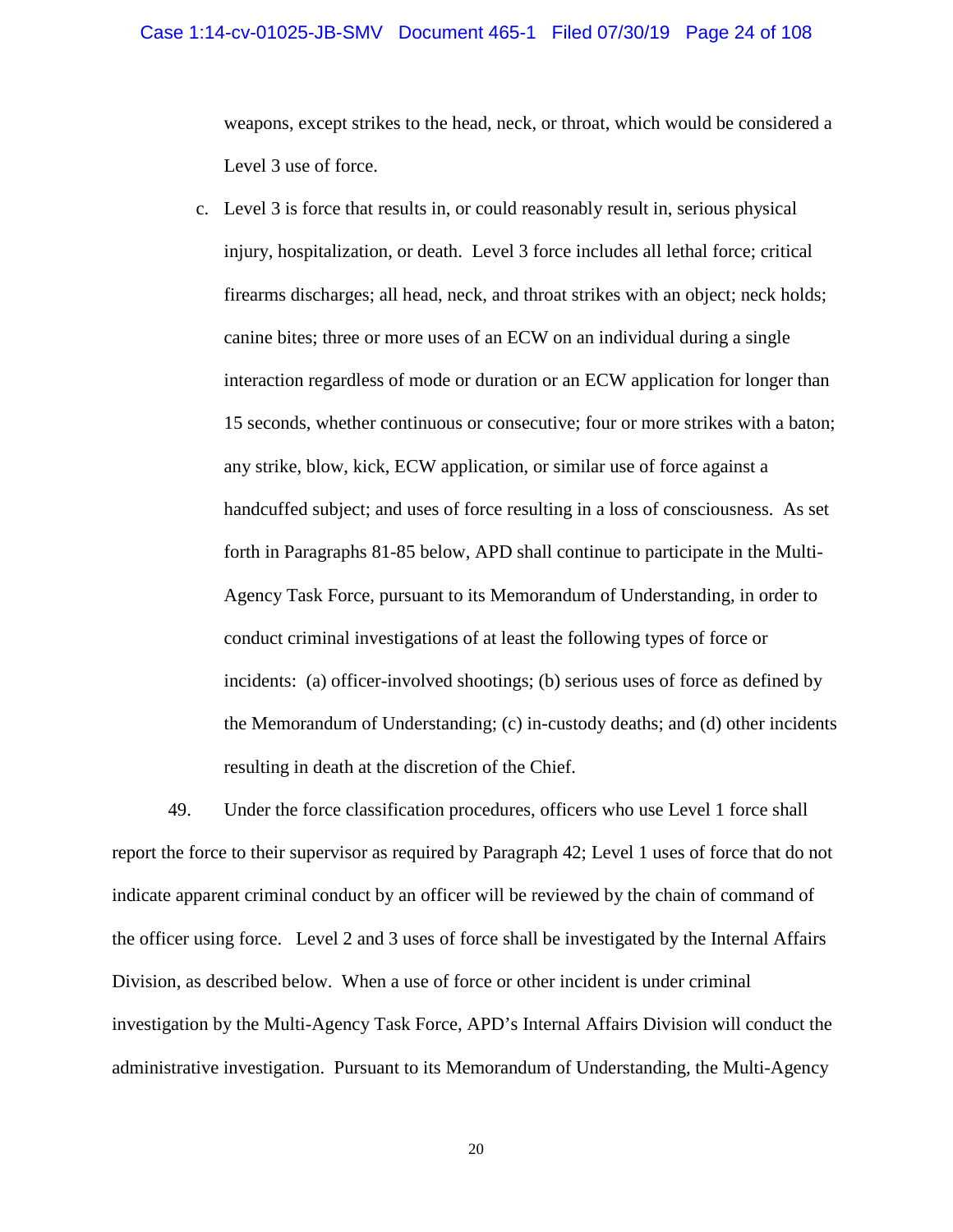## Case 1:14-cv-01025-JB-SMV Document 465-1 Filed 07/30/19 Page 25 of 108

Task Force shall periodically share information and coordinate with the Internal Affairs Division, as appropriate and in accordance with applicable laws, to ensure timely and thorough administrative investigations of uses of force.

## **1. Supervisory Force Reviews**

<span id="page-24-0"></span>50. The supervisor of an officer using force shall respond to the scene of all Level 1, 2, and 3 uses of force to ensure that the use of force is classified according to APD's force classification procedures. For Level 2 and Level 3 uses of force, the supervisor shall ensure that the Force Investigation Section of the Internal Affairs Division is immediately notified and dispatched to the scene of the incident to initiate the force investigation.

51. A supervisor who was involved in a reportable use of force, including by participating in or ordering the force being reviewed, shall not review the incident or Use of Force Reports for approval.

- 52. For all supervisory reviews of Level 1 uses of force, the supervisor shall:
- a) respond to the scene and immediately identify the officer(s) involved in Level 1 use of force;
- b) review the involved officer's lapel video, determining whether the incident involves a Level 1 use of force;
- c) review the lapel video of other officers on-scene where uncertainty remains about whether the incident rises to a Level 2 or Level 3 use of force;
- d) examine personnel and the subject for injuries and request medical attention where appropriate.;
- e) contact the Internal Affairs Division to conduct a Level 2 or Level 3 use of force investigation if lapel video does not affirm a Level 1 use of force;
- f) gather any evidence located at the scene of the Level 1 use of force;
- g) capture photographs of the officer(s) and subject involved in the Level 1 use of force;
- h) require the submission of a Use of Force Report from the involved officer by the end of shift; and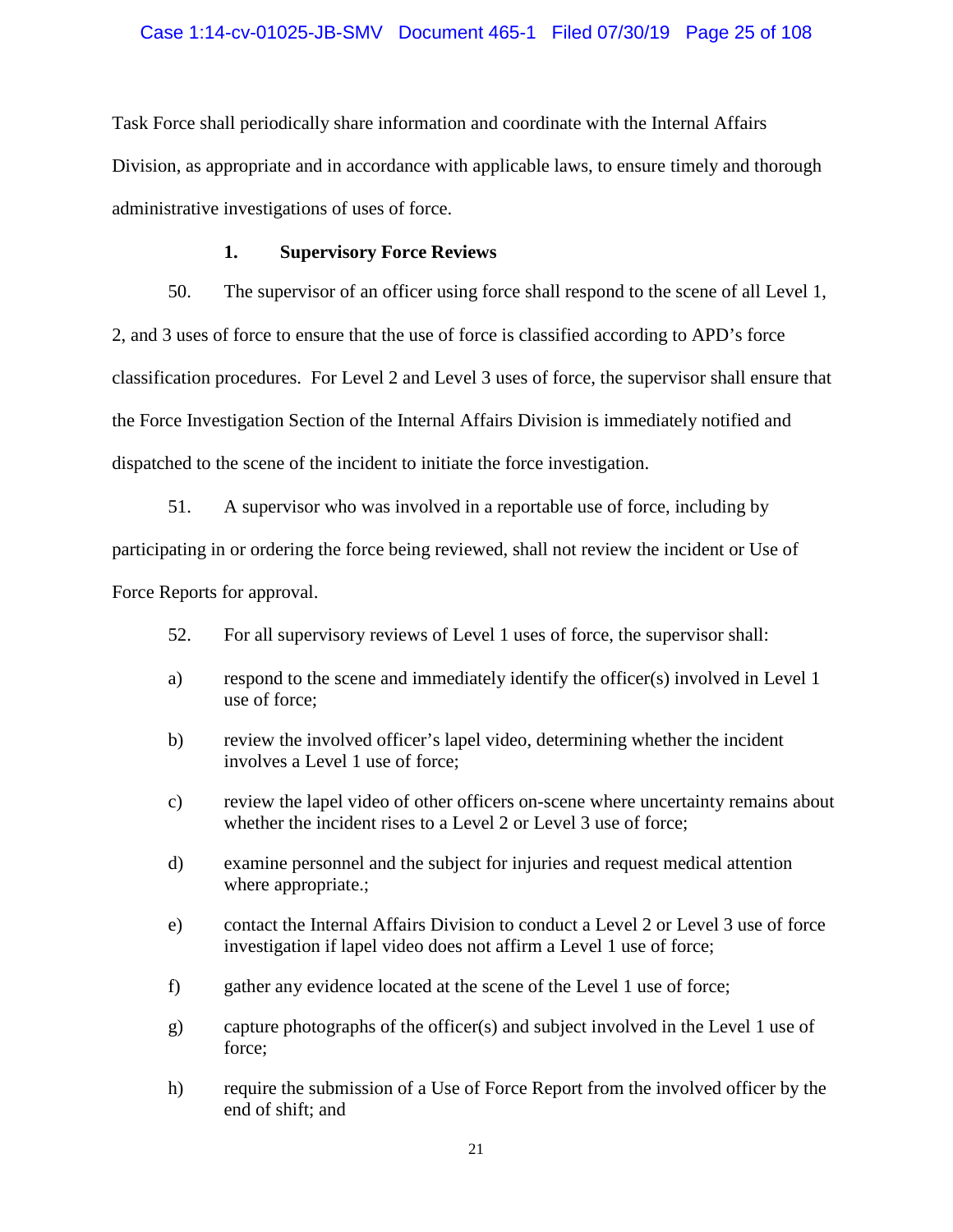- i) conduct any other fact-gathering activities while on-scene, as necessary, to reach reliable conclusions regarding the officer's use of Level 1 force.
- 53. Each supervisor shall complete and document a supervisory force review of a

Level 1 Use of Force within 72 hours of the use of force. Any extension of this 72-hour deadline

must be authorized by a Commander. This review shall include:

- a) all written or recorded use of force narratives or statements provided by personnel or others;
- b) documentation of all evidence that was gathered, including names, phone numbers, and addresses of witnesses to the incident. In situations in which there are no known witnesses, the report shall specifically state this fact. In situations in which witnesses were present but circumstances prevented the author of the report from determining the identification, phone number, or address of the witnesses, the report shall state the reasons why. The report should also include all available identifying information for anyone who refuses to provide a statement;
- c) the names of all other APD employees witnessing the use of force;
- d) the supervisor's narrative evaluating the use of force, based on the supervisor's analysis of the evidence gathered, including a determination of whether the officer's actions complied with APD policy and state and federal law; and an assessment of the incident for tactical and training implications, including whether the use of force could have been avoided through the use of de-escalation techniques and
- e) documentation that additional issues of concern not related to the use of force incident have been identified and addressed by separate memorandum.
- 54. Upon completion of the review, the reviewing supervisor shall forward the review

through his or her chain of command to the Commander, who shall review the entry to ensure that it is complete and that the findings are supported using the preponderance of the evidence standard. The Commander shall order additional review when it appears that there is additional relevant evidence that may assist in resolving inconsistencies or improving the reliability or credibility of the findings. These reviews shall be completed electronically and tracked in an automated database within the Internal Affairs Division.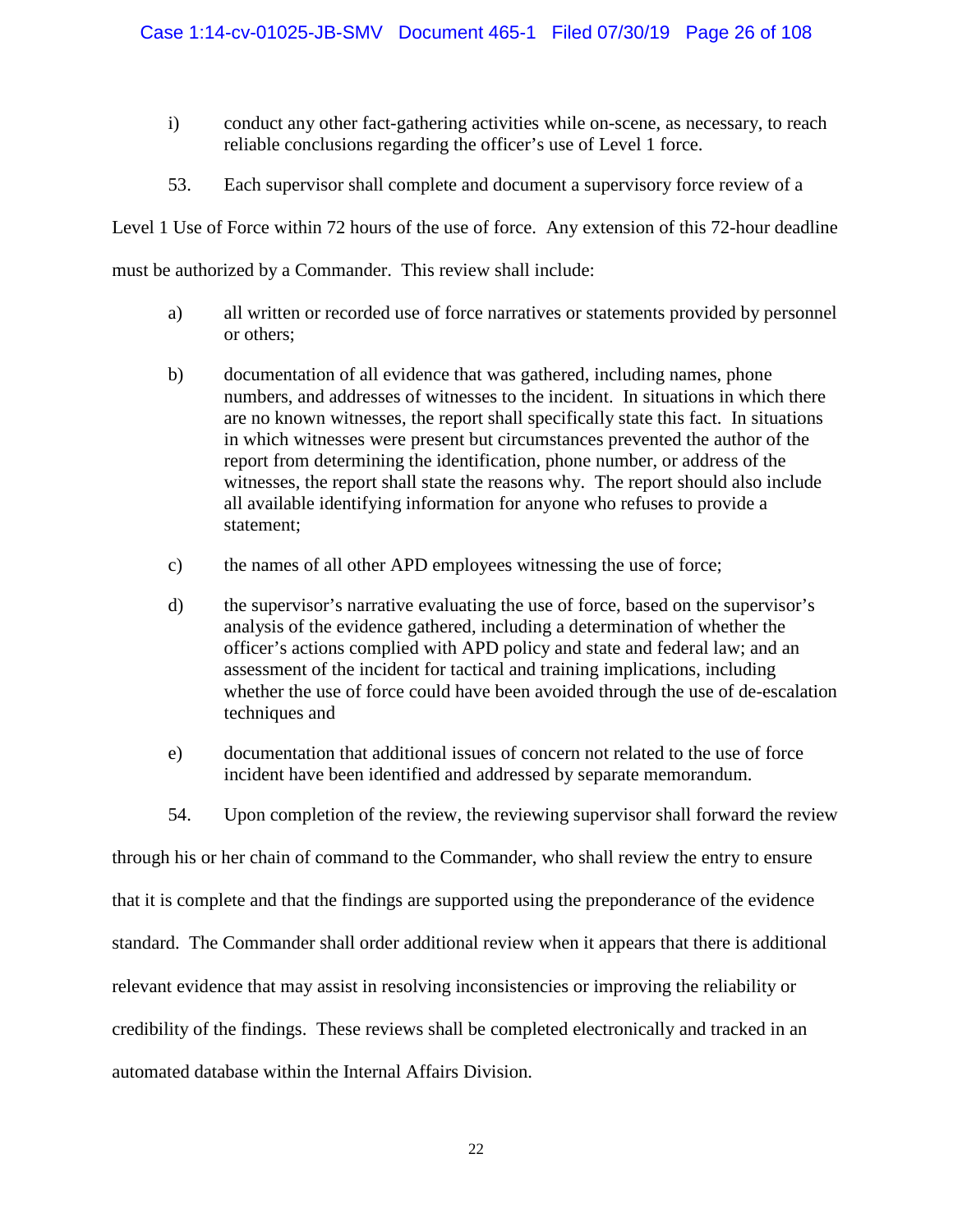#### Case 1:14-cv-01025-JB-SMV Document 465-1 Filed 07/30/19 Page 27 of 108

55. Where the findings of the supervisory review are not supported by a

preponderance of the evidence, the supervisor's Commander shall document the reasons for this determination and shall include this documentation as an addendum to the original review. The supervisor's superior shall take appropriate action to address the inadequately supported determination and any deficiencies that led to it. Commanders shall be responsible for the accuracy and completeness of the Level 1 force reviews prepared by supervisors under their command.

56. Where a supervisor repeatedly conducts deficient supervisory force reviews, the supervisor shall receive the appropriate corrective and/or disciplinary action, including training, demotion, and/or removal from a supervisory position in accordance with performance evaluation procedures and consistent with any existing collective bargaining agreements, personnel rules, Labor Management Relations Ordinance, Merit System Ordinance, regulations, or administrative rules. Whenever a supervisor or Commander finds evidence of a use of force indicating apparent criminal conduct by an officer, the supervisor or Commander shall suspend the supervisory force review immediately and notify the Internal Affairs Division and the Chief. The Force Investigation Section of the Internal Affairs Division shall immediately initiate the administrative and criminal investigation.

57. When the Commander finds that the supervisory force review is complete and the findings are supported by the evidence, the file shall be forwarded to the Performance Review Unit of the Compliance Bureau. The Performance Review Unit shall review the supervisory force review to ensure that it is complete and that the findings are supported by the evidence. The Performance Review Unit shall ensure that the file is forwarded to the Internal Affairs Division for recordkeeping. Where the Performance Review Unit of the Compliance Bureau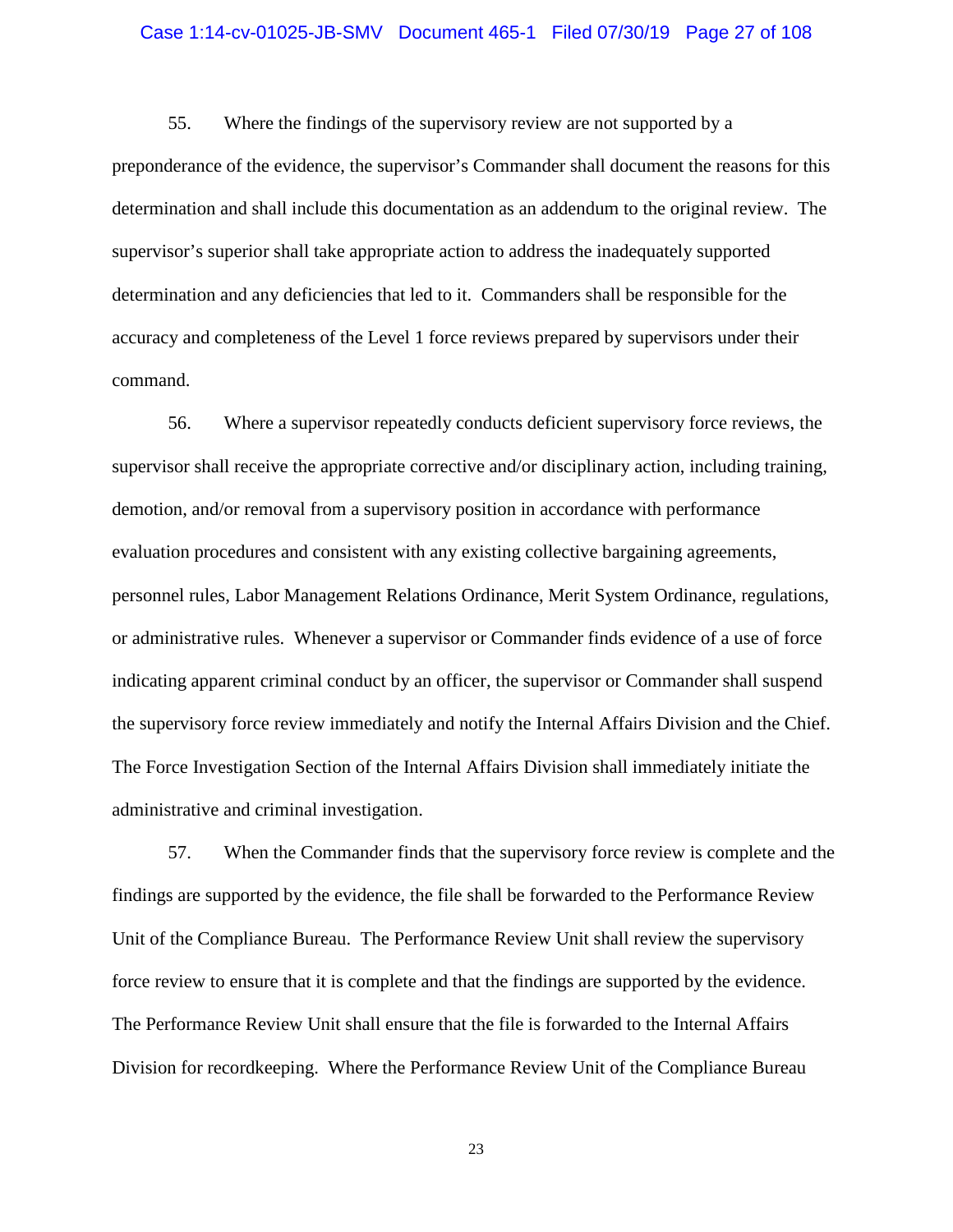#### Case 1:14-cv-01025-JB-SMV Document 465-1 Filed 07/30/19 Page 28 of 108

determines that a supervisory force review, which has been completed by the supervisor and reviewed by the chain of command, is deficient, the Performance Review Unit shall forward the review to the supervisor for correction. Any performance deficiencies in the investigation or review will be noted in the affected Commander's performance records.

58. At the discretion of the Chief, a supervisory force review may be assigned or reassigned to another supervisor, whether within or outside of the Command in which the incident occurred, or may be returned to the original supervisor for further review or analysis. This assignment or re-assignment shall be explained in writing.

59. Where, after a supervisory force review, a use of force is found to violate policy, the Chief shall direct and ensure appropriate discipline and/or corrective action. Where the use of force indicates policy, training, tactical, or equipment concerns, the Chief shall also ensure that necessary training is delivered and that policy, tactical, or equipment concerns are resolved.

#### **2. Force Investigations by the Internal Affairs Division**

<span id="page-27-0"></span>60. The Force Investigation Section of the Internal Affairs Division shall respond to the scene and conduct investigations of Level 2 and Level 3 uses of force, uses of force indicating apparent criminal conduct by an officer, uses of force by APD personnel of a rank higher than sergeant, or uses of force reassigned to the Internal Affairs Division by the Chief. In cases where an investigator in the Force Investigation Section initiates a Level 2 or Level 3 use of force investigation and identifies indications of apparent criminal conduct, the Section shall refer the use of force to an investigator in the Section, with no involvement in the initial administrative investigation into the Level 2 or 3 use of force, to conduct a criminal investigation. The criminal investigation shall remain separate from and independent of any administrative investigation. In instances where the Multi-Agency Task Force is conducting the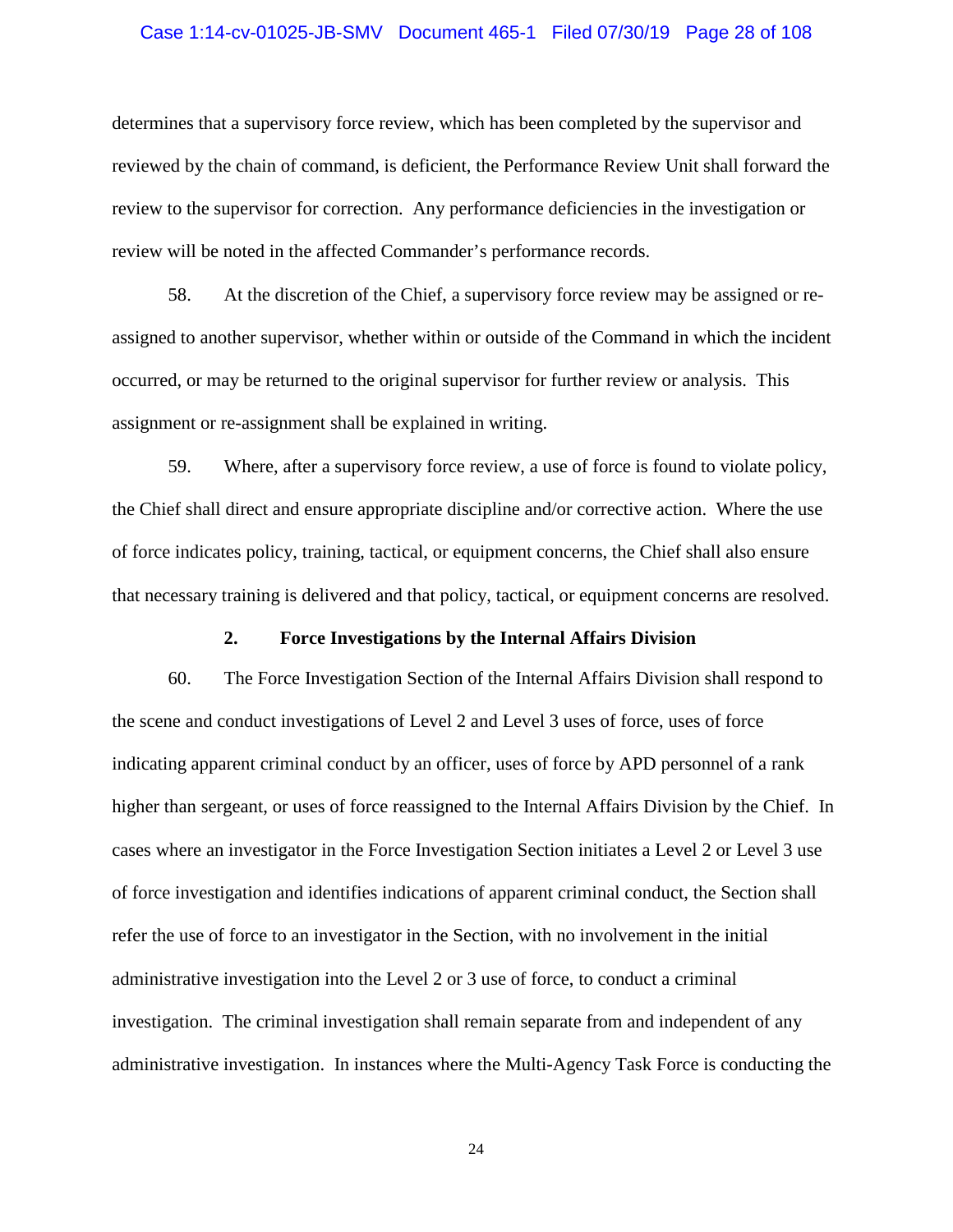#### Case 1:14-cv-01025-JB-SMV Document 465-1 Filed 07/30/19 Page 29 of 108

criminal investigation of a use of force, the Internal Affairs Division shall conduct the administrative investigation.

61. The Force Investigation Section of the Internal Affairs Division will be

responsible for conducting both criminal and administrative investigations, except as stated in

Paragraph 60. The Force Investigation Section of the Internal Affairs Division shall include

sufficient personnel who are specially trained in both criminal and administrative investigations.

62. Within six months from the Operational Date, APD shall revise the Internal

Affairs Division manual to include the following:

- a) definitions of all relevant terms;
- b) procedures on report writing;
- c) procedures for collecting and processing evidence;
- d) procedures to ensure appropriate separation of criminal and administrative investigations in the event of compelled subject officer statements;
- e) procedures for consulting with the District Attorney's Office or the USAO, as appropriate, including ensuring that administrative investigations are not unnecessarily delayed while a criminal investigation is pending;
- f) scene management procedures; and
- g) management procedures.

63. Within 39 months from the Operational Date, APD shall ensure that there are sufficient trained personnel assigned to the Internal Affairs Division and Force Investigation Section to fulfill the requirements of this Agreement. APD shall ensure that all Level 2 and Level 3 uses of force are investigated fully and fairly by individuals with appropriate expertise, independence, and investigative skills so that uses of force that are contrary to law or policy are identified and appropriately resolved; that policy, training, equipment, or tactical deficiencies related to the use of force are identified and corrected; and that investigations of sufficient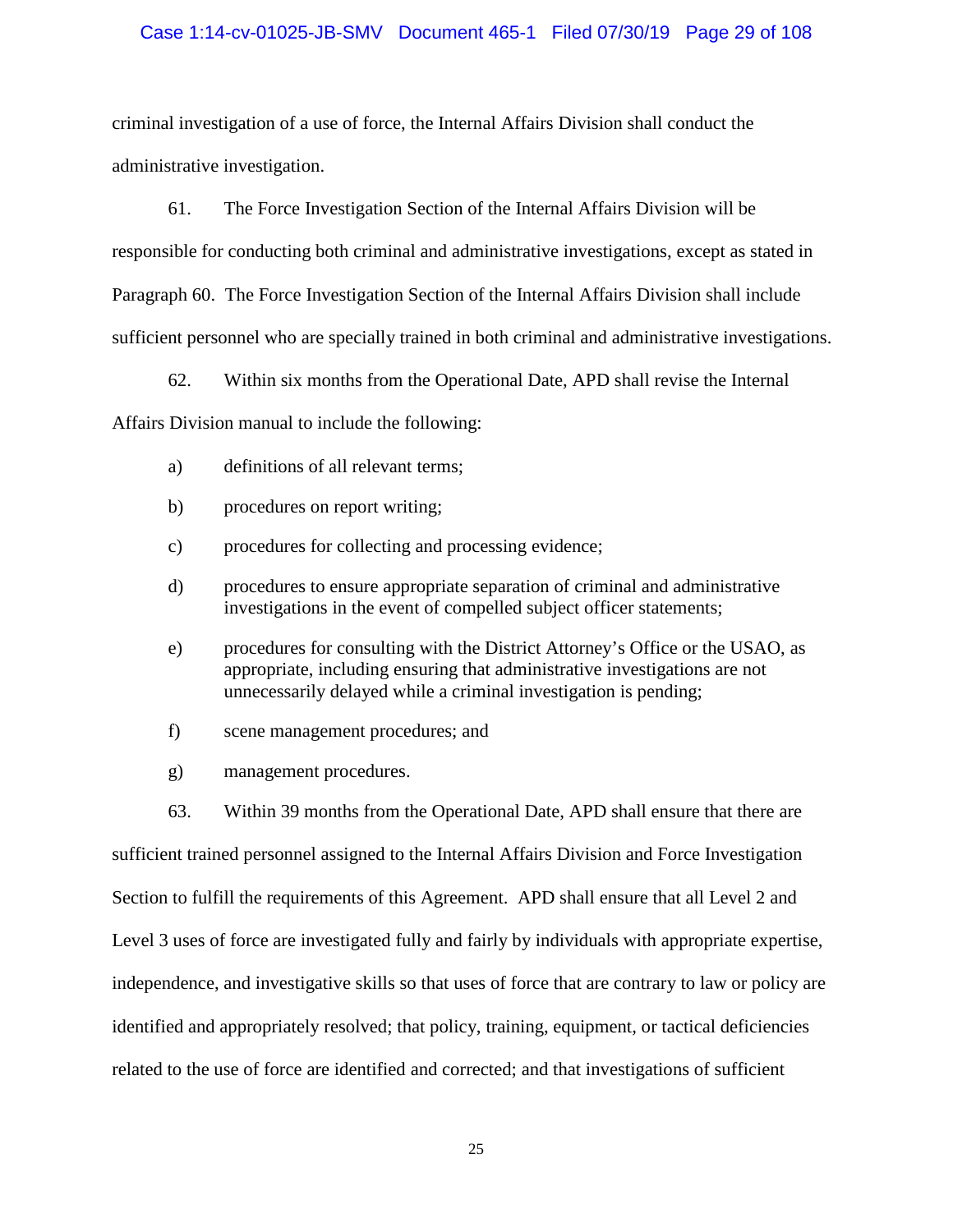#### Case 1:14-cv-01025-JB-SMV Document 465-1 Filed 07/30/19 Page 30 of 108

quality are conducted so that officers can be held accountable, if necessary. At the discretion of the Chief, APD may hire and retain personnel, or reassign current APD employees, with sufficient expertise and skills to the Internal Affairs Division or Force Investigation Section

64. Before performing force investigations, Force Investigation Section personnel shall receive force investigation training that includes, at a minimum, the following areas: force investigation procedures; call-out and investigative protocols; proper roles of on-scene counterparts such as crime scene technicians, the Office of the Medical Investigator, District Attorney staff, the Multi-Agency Task Force, City Attorney staff, and Civilian Police Oversight Agency staff; and investigative equipment and techniques. Force Investigation Section personnel shall also receive force investigation annual in-service training.

65. Where appropriate to ensure the fact and appearance of impartiality and with the authorization of the Chief, APD may refer a use of force indicating apparent criminal conduct by an officer to the Multi-Agency Task Force for criminal investigation.

66. To ensure that criminal and administrative investigations remain separate, APD's Violent Crimes Section may support the Force Investigation Section of the Internal Affairs Division or the Multi-Agency Task Force in the investigation of any Level 2 or Level 3 use of force, as defined by this Agreement, including critical firearm discharges, in-custody deaths, or police-initiated actions in which a death or serious physical injury occurs.

67. The Chief shall notify and consult with the District Attorney's Office, the Federal Bureau of Investigation, and/or the USAO, as appropriate, regarding any use of force indicating apparent criminal conduct by an officer or evidence of criminal conduct by an officer discovered during a misconduct investigation.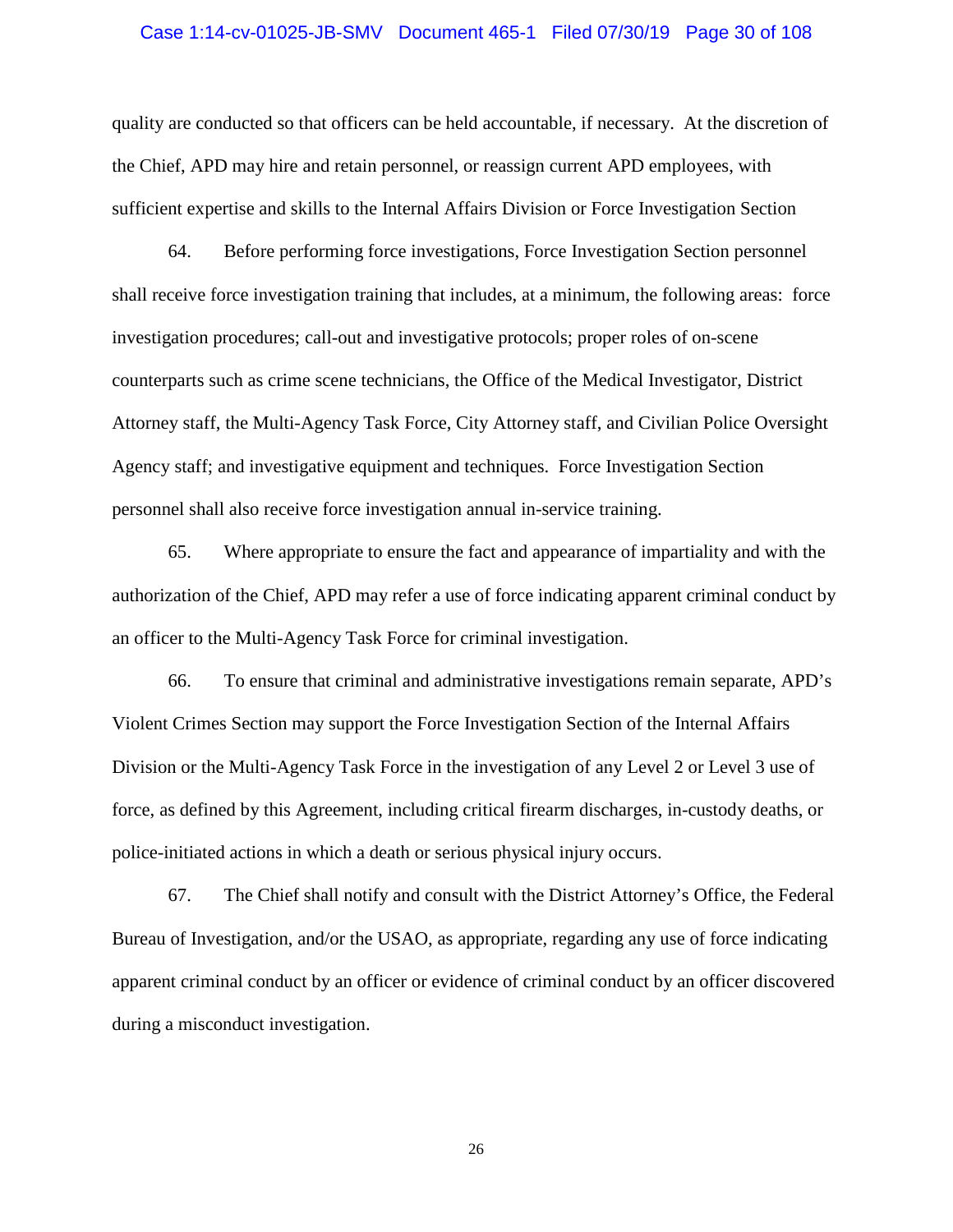## Case 1:14-cv-01025-JB-SMV Document 465-1 Filed 07/30/19 Page 31 of 108

68. If APD initiates a criminal investigation, or where APD requests a criminal

prosecution, the Force Investigation Section will delay any compelled interview of the target officer(s) pending consultation with the District Attorney's Office or the USAO, consistent with Paragraph 186. No other part of the administrative investigation shall be held in abeyance unless specifically authorized by the Chief in consultation with the agency conducting the criminal investigation.

69. In conducting its investigations of Level 2 or Level 3 uses of force, as defined in

this Agreement, the Force Investigation Section shall:

- a) respond to the scene and consult with the on-scene supervisor to ensure that all personnel and subject(s) of use of force have been examined for injuries, that the use of force has been classified according to APD's classification procedures, that subject(s) have been interviewed for complaints of pain after advising the subject(s) of his or her rights, and that all officers and/or subject(s) have received medical attention, if applicable;
- b) ensure that all evidence to establish material facts related to the use of force, including but not limited to audio and video recordings, photographs, and other documentation of injuries or the absence of injuries is collected;
- c) ensure that a canvass for, and interview of, witnesses is conducted. In addition, witnesses should be encouraged to provide and sign a written statement in their own words;
- d) ensure, consistent with applicable law, that all officers witnessing a Level 2 or Level 3 use of force by another officer provide a use of force narrative of the facts leading to the use of force;
- e) provide a written admonishment to involved and witness officer(s) to the use of force that they are not to speak about the force incident with anyone until they are interviewed by the investigator of the Force Investigation Section;
- f) conduct only one-on-one interviews with involved and witness officers;
- g) review all Use of Force Reports to ensure that these statements include the information required by this Agreement and APD policy;
- h) ensure that all Use of Force Reports identify all officers who were involved in the incident, witnessed the incident, or were on the scene when it occurred;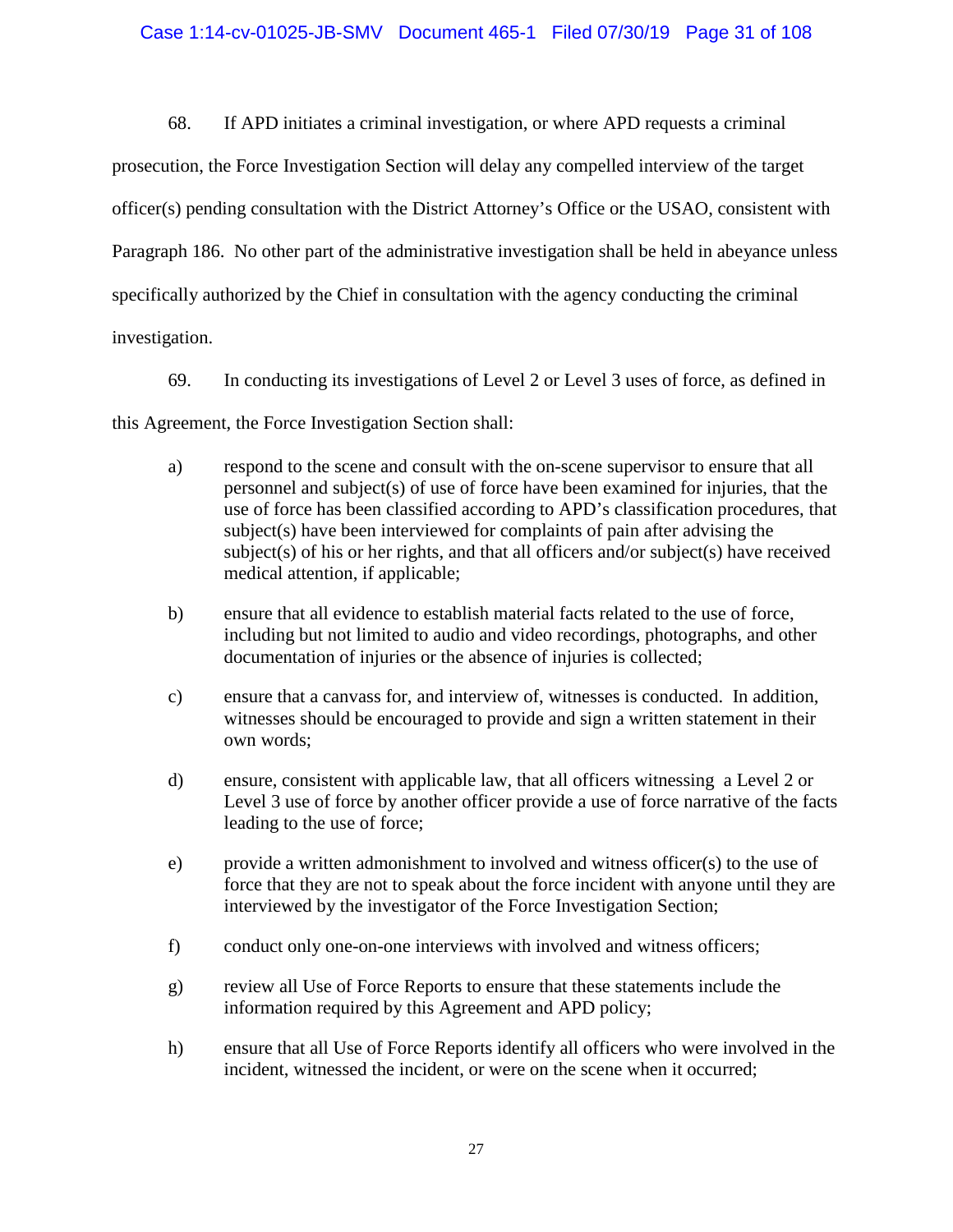- i) conduct investigations in a rigorous manner designed to determine the facts and, when conducting interviews, avoid asking leading questions and never ask officers or other witnesses any questions that may suggest legal justifications for the officers' conduct;
- j) record all interviews;
- k) consider all relevant evidence, including circumstantial, direct, and physical evidence, as appropriate, and make credibility determinations, if feasible;
- l) make all reasonable efforts to resolve material inconsistencies between the officer, subject, and witness statements, as well as inconsistencies between the level of force described by the officer and any injuries to personnel or subjects; and
- m) train all Internal Affairs Division force investigators on the factors to consider when evaluating credibility, incorporating credibility instructions provided to jurors.
- 70. The Force Investigation Section shall complete an initial Use of Force Data

Report through the chain of command to the Chief as soon as possible, but in no circumstances

later than 24 hours after learning of the use of force.

71. The Force Investigation Section shall complete Level 2 or Level 3 administrative

investigations within three months after learning of the use of force. Any request for an

extension to this time limit must be approved by the commanding officer of the Force

Investigation Section through consultation with the Chief or by the Chief. At the conclusion of

each use of force investigation, the Force Investigation Section shall prepare an investigation

report. The report shall include:

- a) a narrative description of the incident, including a precise description of the evidence that either justifies or fails to justify the officer's conduct based on the Force Investigation Section's independent review of the facts and circumstances of the incident;
- b) documentation of all evidence that was gathered, including names, phone numbers, addresses of witnesses to the incident, and all underlying Use of Force Data Reports. In situations in which there are no known witnesses, the report shall specifically state this fact. In situations in which witnesses were present but circumstances prevented the author of the report from determining the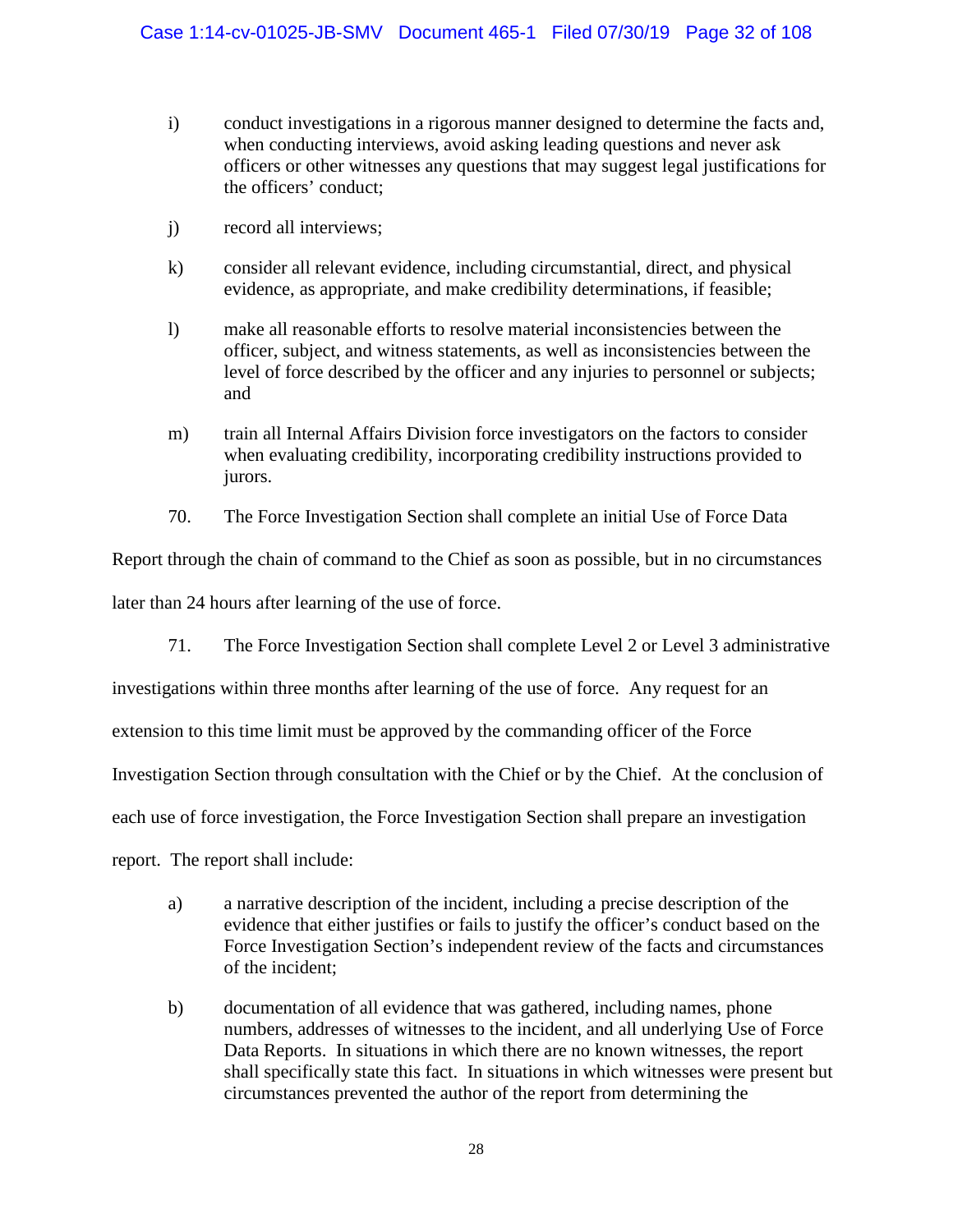identification, phone number, or address of those witnesses, the report shall state the reasons why. The report should also include all available identifying information for anyone who refuses to provide a statement;

- c) the names of all other APD officers or employees witnessing the use of force;
- d) the Force Investigation Section's narrative evaluating the use of force, based on the evidence gathered, including a determination of whether the officer's actions complied with APD policy and state and federal law; and an assessment of the incident for tactical and training implications, including whether the use of force could have been avoided through the use of de-escalation techniques or lesser force options;
- e) if a weapon was used by an officer, documentation that the officer's certification and training for the weapon were current at the time of the incident; and
- f) the complete disciplinary history of the target officers involved in the use of force.
- 72. Upon completion of the Force Investigation Section investigation report, the

Force Investigation Section investigator shall forward the report through his or her chain of command to the commanding officer of the Internal Affairs Division. The Internal Affairs Division commanding officer shall review the report to ensure that it is complete and that, for administrative investigations, the findings are supported using the preponderance of the evidence standard. The Internal Affairs Division commanding officer shall order additional investigation when it appears that there is additional relevant evidence that may assist in resolving inconsistencies or improve the reliability or credibility of the findings.

73. For administrative investigations, where the findings of the Force Investigation Section investigation are not supported by a preponderance of the evidence, the Internal Affairs Division commanding officer shall document the reasons for this determination and shall include this documentation as an addendum to the original investigation report. The commanding officer of the Internal Affairs Division shall take appropriate action to address any inadequately supported determination and any investigative deficiencies that led to it. The Internal Affairs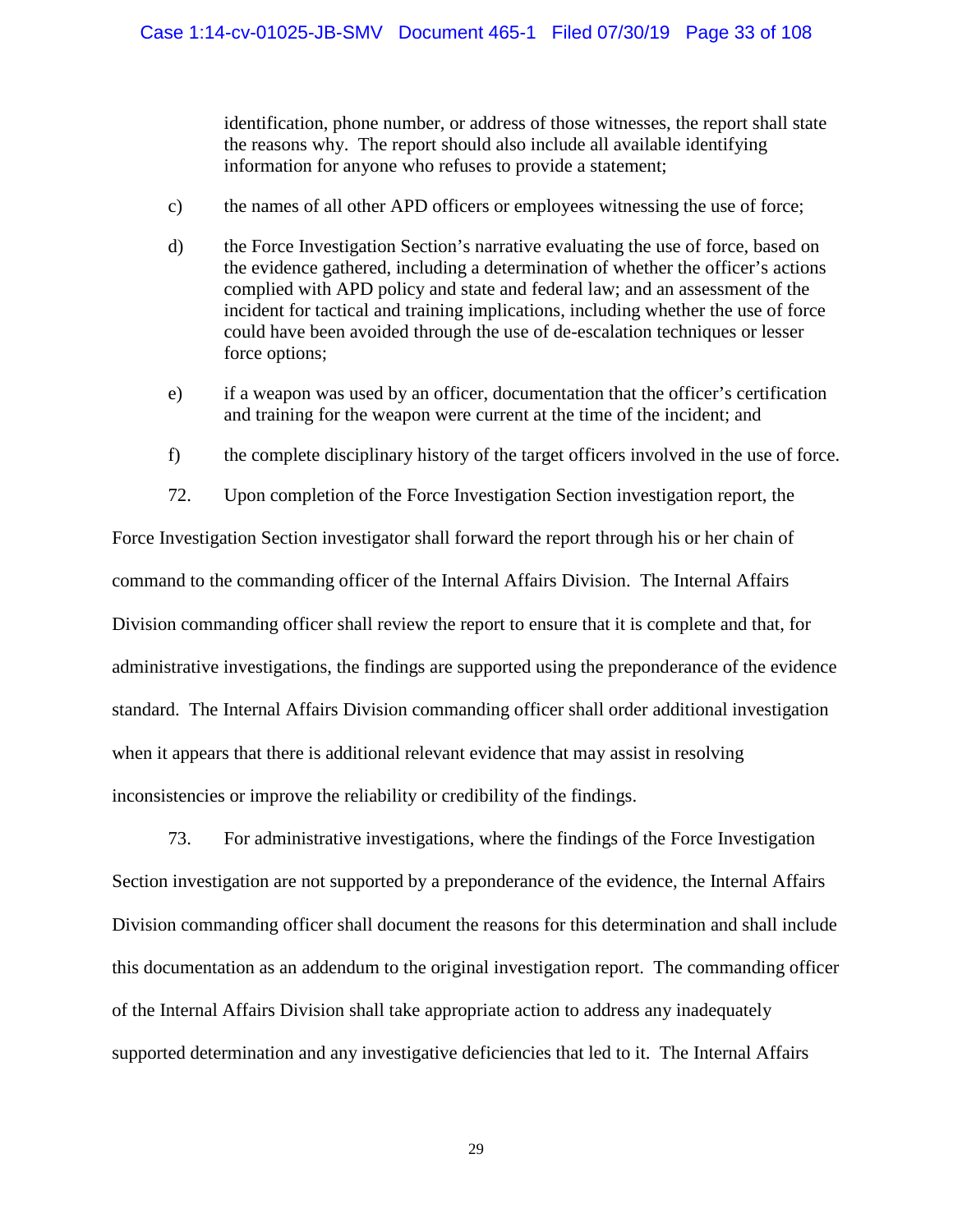#### Case 1:14-cv-01025-JB-SMV Document 465-1 Filed 07/30/19 Page 34 of 108

Division commanding officer shall be responsible for the accuracy and completeness of investigation reports prepared by the Internal Affairs Division.

74. Where a member of the Force Investigation Section repeatedly conducts deficient force investigations, the member shall receive the appropriate corrective and/or disciplinary action, including training or removal from the Force Investigation Section in accordance with performance evaluation procedures and consistent with any existing collective bargaining agreements, personnel rules, Labor Management Relations Ordinance, Merit System Ordinance, regulations, or administrative rules.

75. When the commanding officer of the Internal Affairs Division determines that the force investigation is complete and the findings are supported by the evidence, the investigation report file shall be forwarded to the Force Review Board with copy to the Chief.

76. At the discretion of the Chief, a force investigation may be assigned or reassigned for investigation to the Multi-Agency Task Force or the Federal Bureau of Investigations, or may be returned to the Force Investigation Section for further investigation or analysis. This assignment or re-assignment shall be confirmed in writing.

77. Where, after an administrative force investigation, a use of force is found to violate policy, the Chief shall direct and ensure appropriate discipline and/or corrective action. Where a force investigation indicates apparent criminal conduct by an officer, the Chief shall ensure that the Internal Affairs Division or the Multi-Agency Task Force consults with the District Attorney's Office or the USAO, as appropriate. The Chief need not delay the imposition of discipline until the outcome of the criminal investigation. In use of force investigations, where the incident indicates policy, training, tactical, or equipment concerns, the Chief shall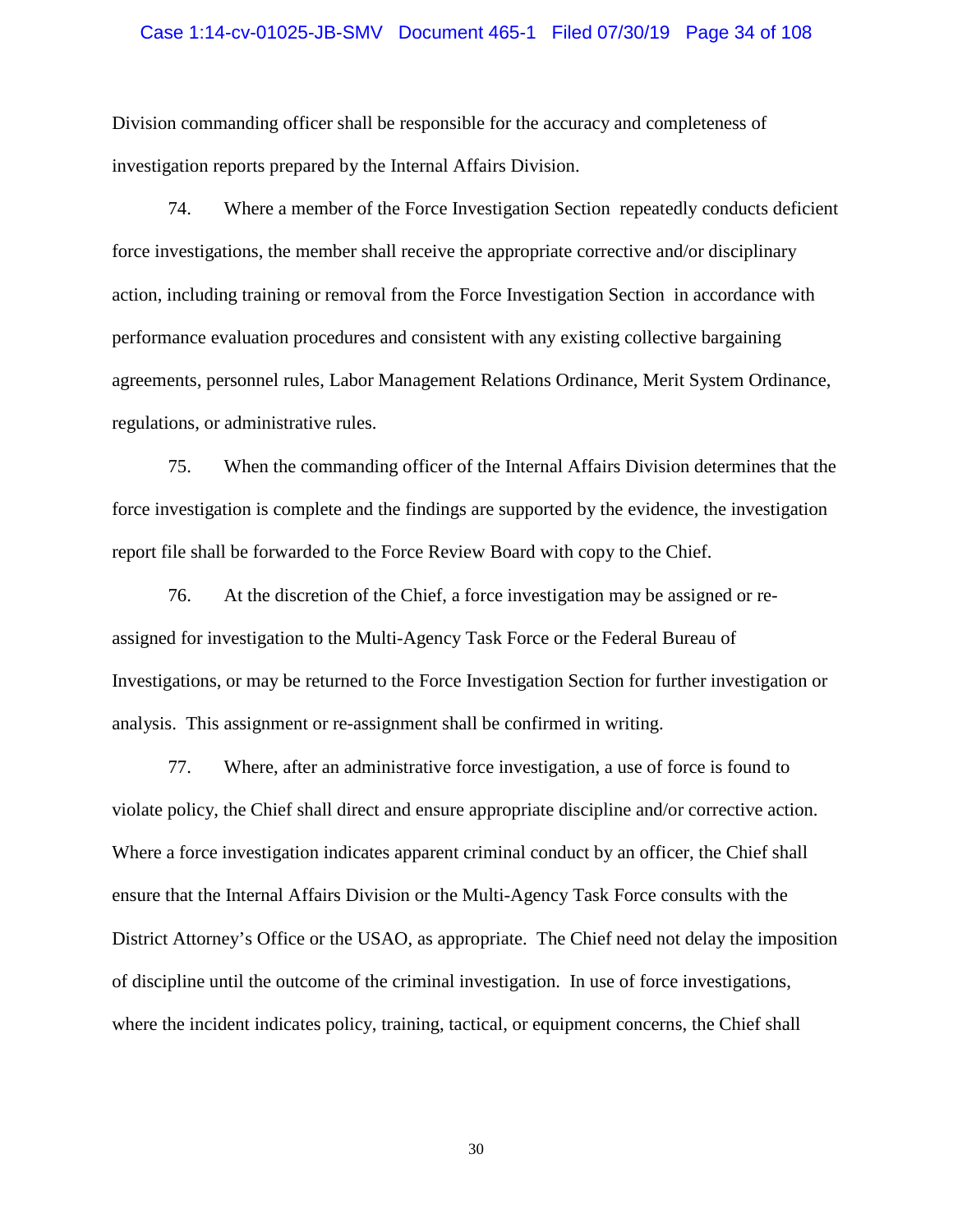ensure that necessary training is delivered and that policy, tactical, or equipment concerns are resolved.

## **G. Force Review Board**

<span id="page-34-0"></span>78. APD shall develop and implement a Force Review Board to review Level 2 and Level 3 uses of force. The Force Review Board shall be comprised of at least the following members: Deputy Chief of the Administrative Support Bureau, Deputy Chief of the Field Services Bureau, the Deputy Chief of the Investigative Bureau, a Field Services Commander, the Academy Division Commander, and the Legal Advisor. The Force Review Board shall conduct timely, comprehensive, and reliable reviews of Level 2 and Level 3 use of force investigations. The Force Review Board shall:

a) review each use of force investigation completed by the Force Investigation Section within 30 days of receiving the investigation report to ensure that it is complete and, for administrative investigations, that the findings are supported by a preponderance of the evidence;

- b) hear the case presentation from the lead investigator and discuss the case as necessary with the investigator to gain a full understanding of the facts of the incident. The officer(s) who used the force subject to investigation, or who are otherwise the subject(s) of the Internal Affairs Division investigation, shall not be present;
- c) order additional investigation when it appears that there is additional relevant evidence that may assist in resolving inconsistencies or improve the reliability or credibility of the force investigation findings. For administrative investigations, where the findings are not supported by a preponderance of the evidence, the Force Review Board shall document the reasons for this determination, which shall be included as an addendum to the original force investigation, including the specific evidence or analysis supporting their conclusions;
- d) determine whether the use of force violated APD policy. If the use of force violated APD policy, the Force Review Board shall refer it to the Chief for appropriate disciplinary and/or corrective action;
- e) determine whether the incident raises policy, training, equipment, or tactical concerns, and refer such incidents to the appropriate unit within APD to ensure the concerns are resolved;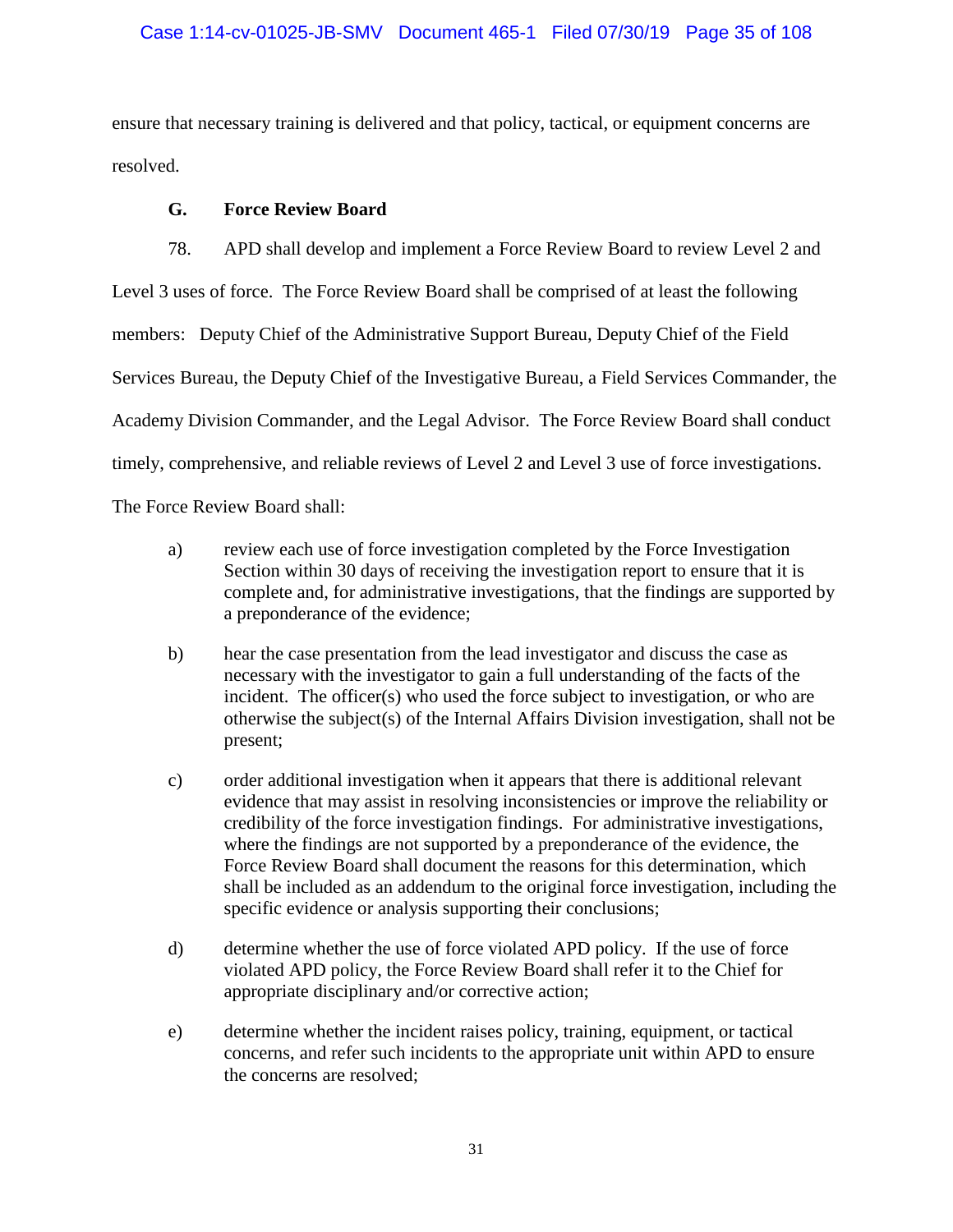- f) document its findings and recommendations in a Force Review Board Report within 45 days of receiving the completed use of force investigation and within 15 days of the Force Review Board case presentation; and
- g) review and analyze use of force data, on at least a quarterly basis, to determine significant trends and to identify and correct deficiencies revealed by this analysis.
- 79. At least annually, APD shall publish a Use of Force Annual Report. At a

minimum, the following information should be included in the Annual Use of Force Report:

- a) number of calls for service;
- b) number of officer-initiated actions;
- c) number of aggregate uses of force, and uses of force by Level;
- d) number of arrests;
- e) number of custodial arrests that involved use of force;
- f) number of SWAT deployments by type of call out;
- g) number of incidents involving officers shooting at or from moving vehicles;
- h) number of individuals armed with weapons;
- i) number of individuals unarmed;
- j) number of individuals injured during arrest, including APD and other law enforcement personnel;
- k) number of individuals requiring hospitalization, including APD and other law enforcement personnel;
- l) demographic category; and
- m) geographic data, including street, location, or Area Command.

80. APD shall be responsible for maintaining a reliable and accurate tracking system on all officers' use of force; all force reviews carried out by supervisors; all force investigations carried out by the Force Investigation Section, Internal Affairs Division, or Multi-Agency Task Force; and all force reviews conducted by the Performance Review Unit of the Compliance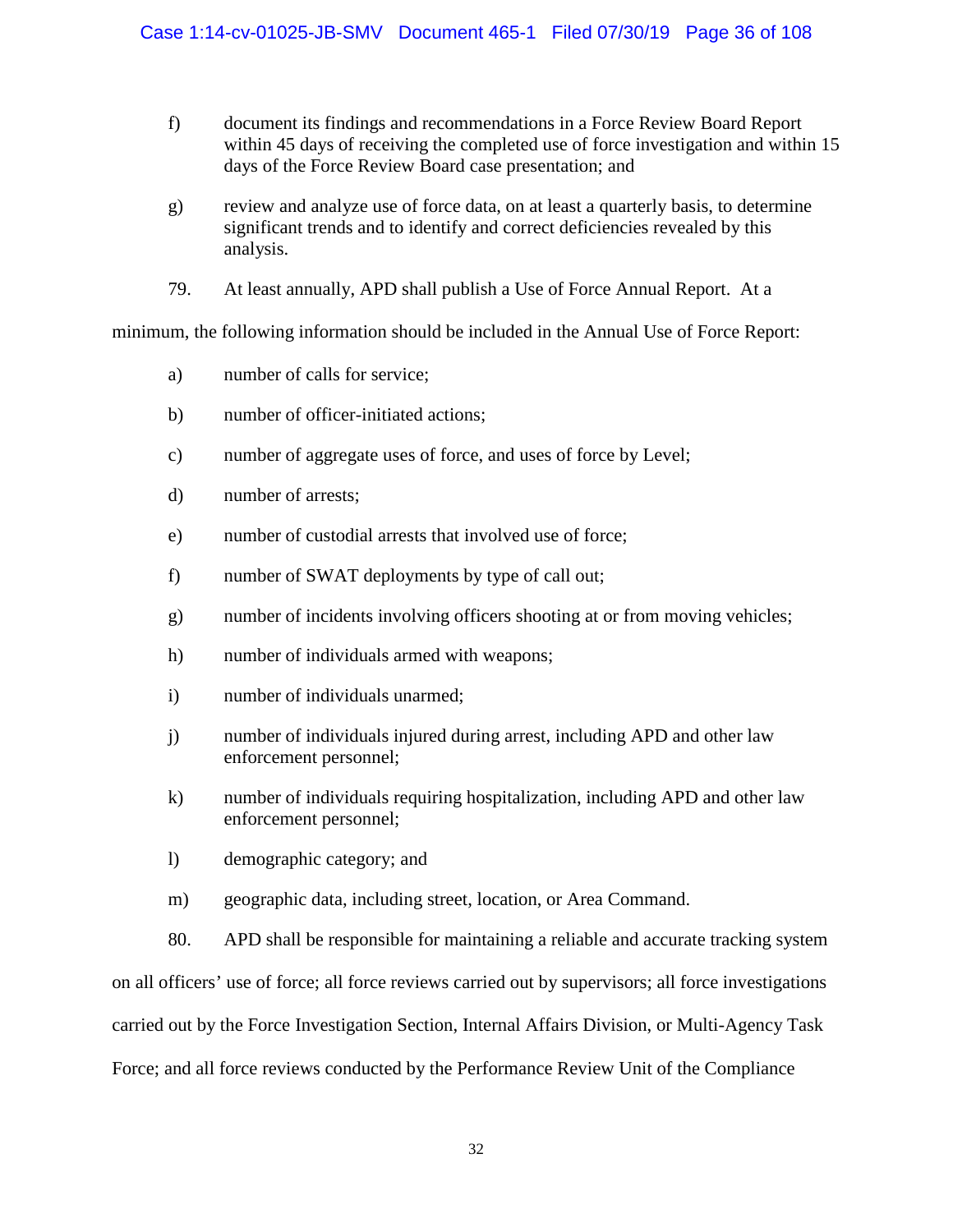#### Case 1:14-cv-01025-JB-SMV Document 465-1 Filed 07/30/19 Page 37 of 108

Bureau and the Force Review Board. APD shall integrate the use of force tracking system with the Early Intervention System database and shall utilize the tracking system to collect and analyze use of force data to prepare the Use of Force Annual Report and other reports, as necessary.

#### **H. Multi-Agency Task Force**

81. APD shall continue to participate in the Multi-Agency Task Force for as long as the Memorandum of Understanding continues to exist. APD agrees to confer with participating jurisdictions to ensure that inter-governmental agreements that govern the Multi-Agency Task Force are current and effective. APD shall ensure that the inter-governmental agreements are consistent with this Agreement.

82. APD agrees to consult with participating jurisdictions to establish investigative protocols for the Multi-Agency Task Force. The protocols shall clearly define the purpose of the Multi-Agency Task Force; describe the roles and responsibilities of participating agencies, including the role of the lead investigative agency; and provide for ongoing coordination among participating agencies and consultation with pertinent prosecuting authorities.

83. APD agrees to consult and coordinate with the Multi-Agency Task Force on the release of evidence, including video recordings of uses of force, and dissemination of information to preserve the integrity of active criminal investigations involving APD personnel.

84. APD agrees to participate in all briefings of incidents involving APD personnel that are investigated by the Multi-Agency Task Force.

85. If the Memorandum of Understanding governing the Multi-Agency Task Force expires or otherwise terminates, or APD withdraws from the Multi-Agency Task Force, APD shall perform all investigations that would have otherwise been conducted pursuant to the Memorandum of Understanding. This Agreement does not prevent APD from entering into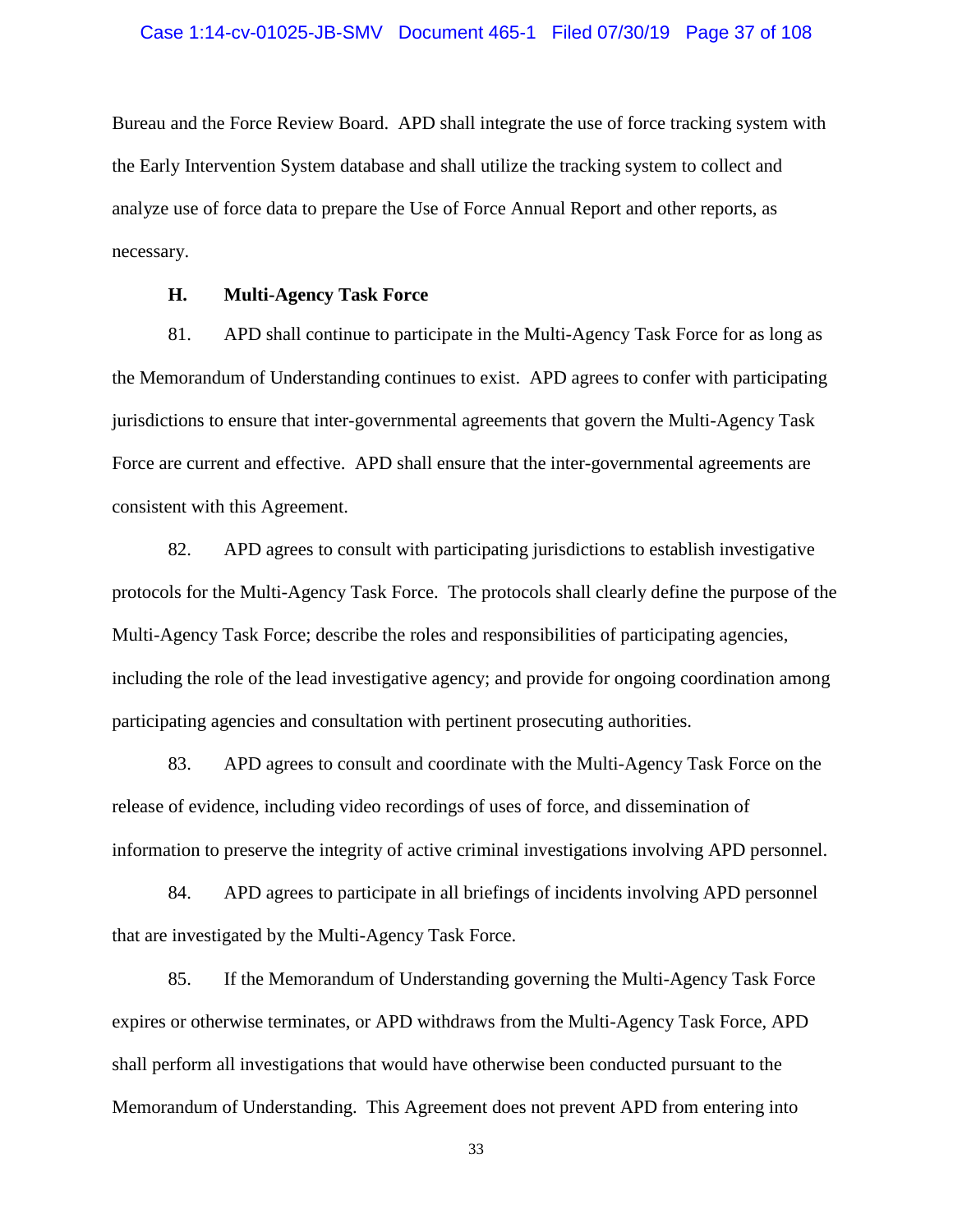other investigative Memoranda of Understanding with other law enforcement agencies to conduct criminal investigation of officer-involved shootings, serious uses of force, and incustody deaths.

# **I. Use of Force Training**

86. Within 36 months of the Operational Date, APD will review all use of force policies and training to ensure they incorporate, and are consistent with, the Constitution and provisions of this Agreement. APD shall also provide all APD officers with 40 hours of use of force training within 12 months of the Operational Date, and 24 hours of use of force training on at least an annual basis thereafter, including, as necessary, training on developments in applicable law and APD policy.

87. APD's use of force training for all officers shall be based upon constitutional

principles and APD policy and shall include the following topics:

- a) search and seizure law, including the Fourth Amendment and related law;
- b) APD's use of force policy, use of force reporting requirements, and the importance of properly documenting use of force incidents;
- c) use of force decision-making, based upon constitutional principles and APD policy, including interactions with individuals who are intoxicated, or who have a mental, intellectual, or physical disability;
- d) use of de-escalation strategies;
- e) scenario-based training and interactive exercises that demonstrate use of force decision-making and de-escalation strategies;
- f) deployment and use of all weapons or technologies, including firearms, ECWs, and on-body recording systems;
- g) crowd control; and
- h) initiating and disengaging foot pursuits.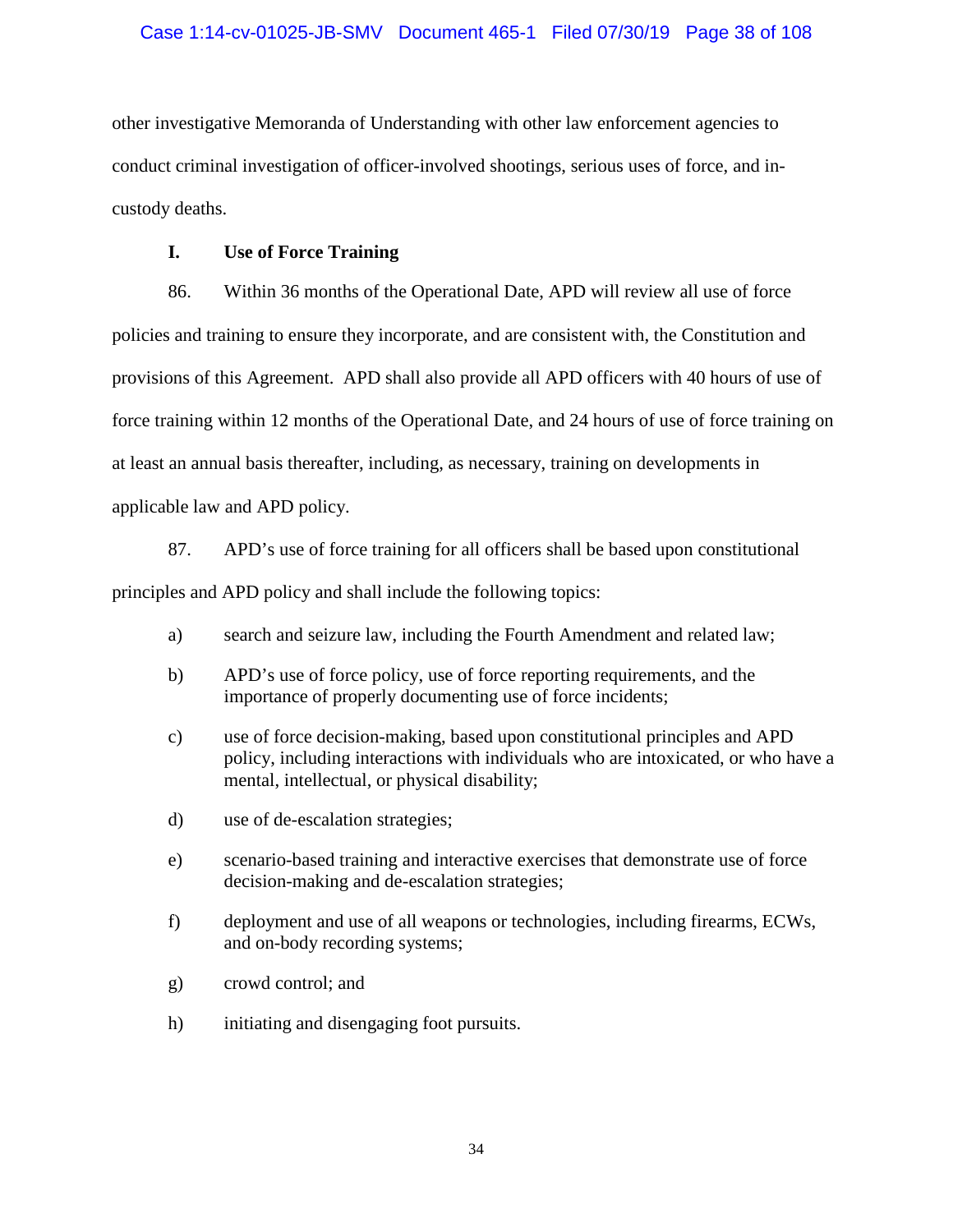88. Supervisors of all ranks, including those assigned to the Internal Affairs Division,

as part of their initial and annual in-service supervisory training, shall receive additional training

that includes:

- a) conducting use of force reviews or investigations, including evaluating officer, subject, and witness credibility;
- b) strategies for effectively directing officers to minimize uses of force and to intervene effectively to prevent or stop unreasonable force;
- c) incident management; and
- d) supporting officers who report unreasonable or unreported force, or who are retaliated against for using only reasonable force or attempting to prevent unreasonable force.
- 89. Included in the use of force training set out above, APD shall deliver firearms

training that comports with constitutional principles and APD policy to all officers within 12

months of the Operational Date and at least yearly thereafter. APD firearms training shall:

- a) require officers to complete and satisfactorily pass firearms training and qualify for regulation and other service firearms, as necessary, on an annual basis;
- b) require recruits, officers in probationary periods, and officers who return from unarmed status to complete and satisfactorily pass firearm training and qualify for regulation and other service firearms before such personnel are permitted to carry and use firearms;
- c) incorporate professional low-light training, stress training (e.g., training in using a firearm after undergoing physical exertion), and proper use of force decisionmaking training, including continuous threat assessment techniques, in the annual in-service training program; and
- d) ensure that firearm instructors critically observe students and provide corrective instruction regarding deficient firearm techniques and failure to utilize safe gun handling procedures at all times.

# **V. SPECIALIZED UNITS**

90. To maintain high-level, quality service; to ensure officer safety and

accountability; and to promote constitutional, effective policing, APD shall operate and manage

its specialized units in a manner that increases the likelihood of safely resolving critical incidents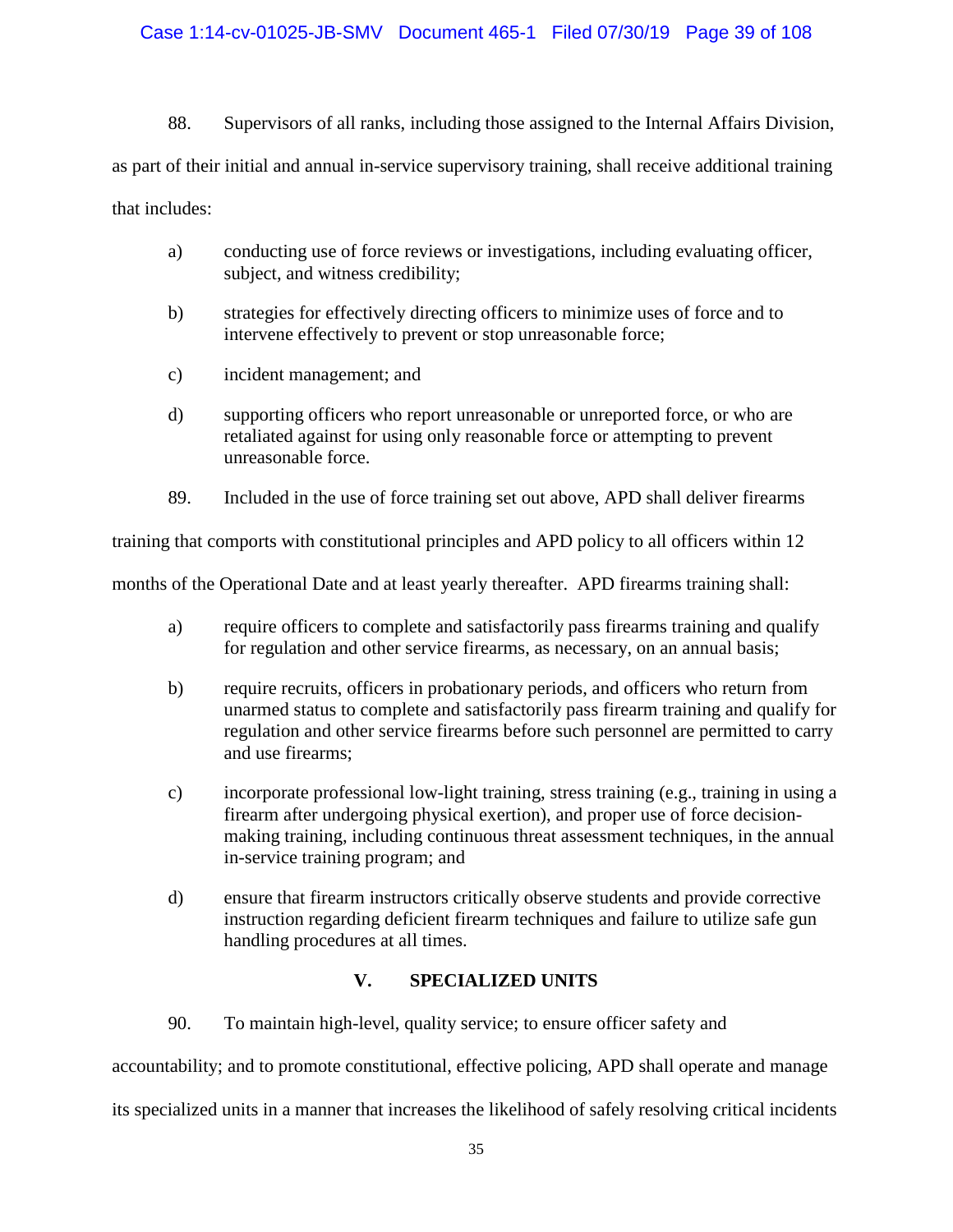### Case 1:14-cv-01025-JB-SMV Document 465-1 Filed 07/30/19 Page 40 of 108

and high-risk situations, prioritizes saving lives in accordance with the totality of the circumstances, provides for effective command-level accountability, and ensures force is used in strict compliance with applicable law, best practices, and this Agreement. To achieve these outcomes, APD shall implement the requirements set out below.

## **A. Specialized Tactical Units**

91. APD's specialized tactical units shall be comprised of law enforcement officers who are selected, trained, and equipped to respond as a coordinated team to resolve critical incidents that exceed the capabilities of first responders or investigative units. The specialized tactical units shall consist of SWAT, Canine, and Bomb Squad/EOD.

92. APD shall ensure that specialized tactical units are sufficiently trained to complete the following basic operational functions: Command and Control; Containment; and Entry, Apprehension, and Rescue.

93. Each specialized tactical unit shall have clearly defined missions and duties. Each specialized tactical unit shall develop and implement policies and standard operating procedures that incorporate APD's agency-wide policies on use of force, force reporting, and force investigations.

94. APD policies and procedures on specialized tactical units shall include the following topics:

a) team organization and function, including command relationships with the incident commander, Field Services Bureau, other specialized investigative units, Crisis Negotiation Team, Crisis Intervention Unit, crisis intervention certified responders, and any other joint or support elements to ensure clear lines of responsibility;

b) coordinating and implementing tactical operations in emergency life-threatening situations, including situations where an officer's view may be obstructed;

c) personnel selection and retention criteria and mandated physical and tactical competency of team members, team leaders, and unit commanders;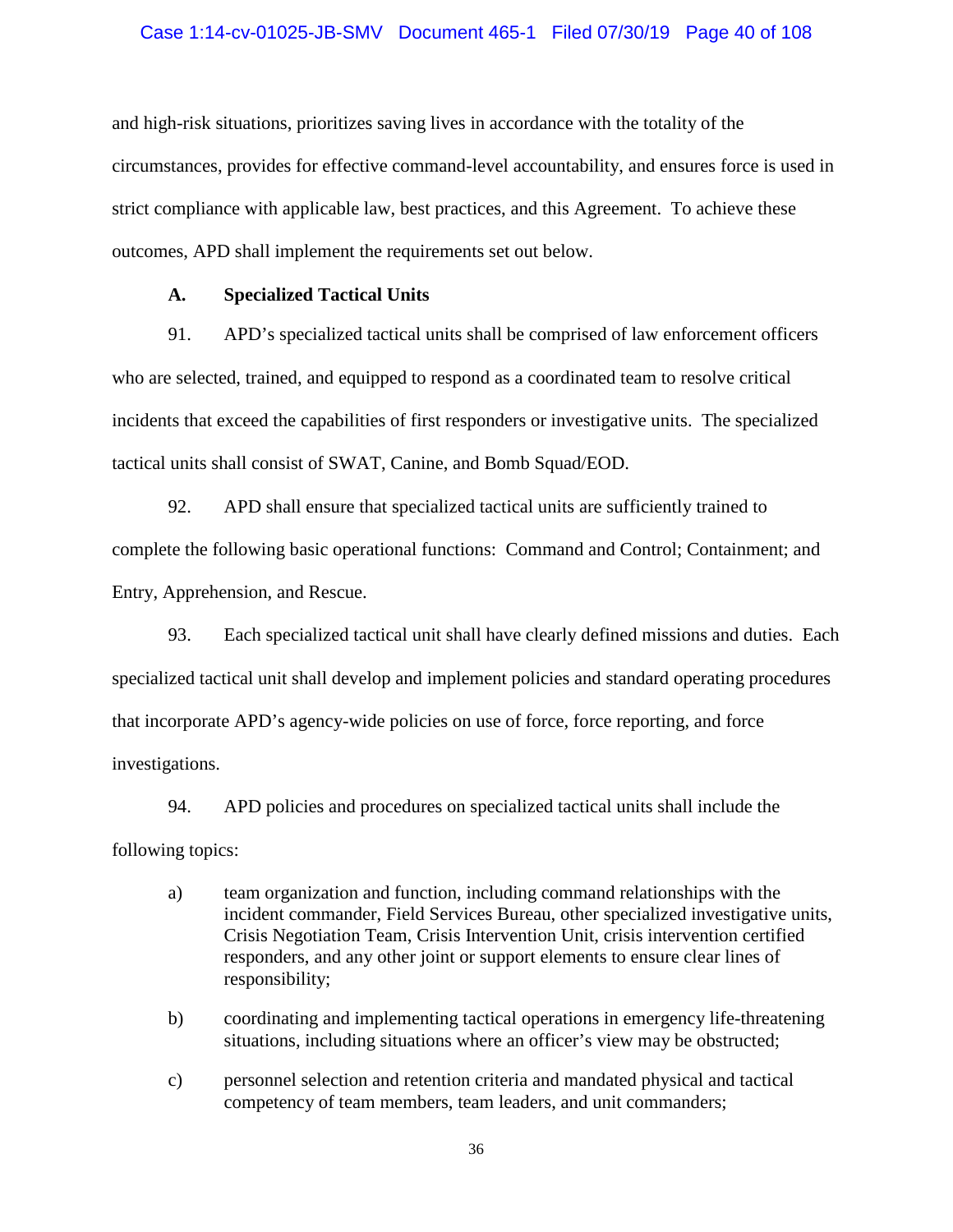- d) training requirements with minimum time periods to develop and maintain critical skills to include new member initial training, monthly training, special assignment training, and annual training;
- e) equipment appropriation, maintenance, care, and inventory;
- f) activation and deployment protocols, including when to notify and request additional services;
- g) conducting threat assessments to determine the appropriate responses and necessary resources;
- h) command and control issues, including a clearly defined command structure; and
- i) documented after-action reviews and reports.
- 95. The policies and standard operating procedures of specialized tactical units shall

be reviewed at least annually and revisions shall be based, at a minimum, on legal developments, training updates, operational evaluations examining actual practice from after-action reviews, and reviews by the Force Review Board or other advisory or oversight entities established by this Agreement.

96. In addition to Use of Force Reports, APD shall require specialized tactical units to document their activities in detail, including written operational plans and after-action reports created after call-outs and deployments to critical situations. After-action reports shall address any areas of concern related to policy, training, equipment, or tactics.

97. APD shall require specialized tactical units to conduct mission briefings before an operation, unless exigent circumstances require an immediate deployment. APD shall also ensure that specialized tactical team members designate personnel to develop and implement operational and tactical plans before and during tactical operations. All specialized tactical team members should have an understanding of operational planning.

98. All specialized tactical units shall wear uniforms that clearly identify them as law enforcement officers.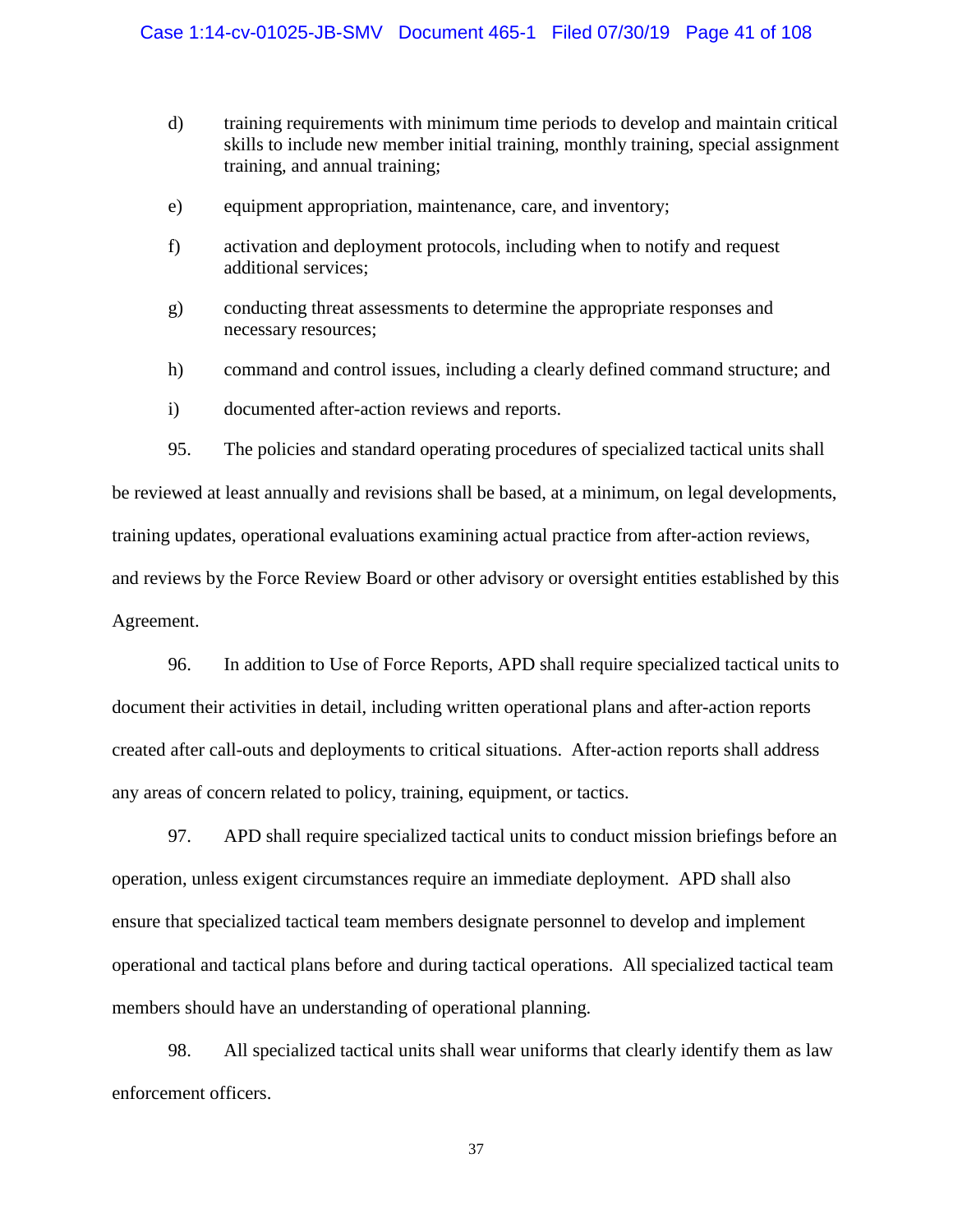#### Case 1:14-cv-01025-JB-SMV Document 465-1 Filed 07/30/19 Page 42 of 108

99. All specialized tactical unit deployments shall be reviewed by the Force Review Board in order to analyze and critique specialized response protocols and identify any policy, training, equipment, or tactical concerns raised by the action. The Force Review Board shall identify areas of concern or particular successes and implement the appropriate response, including modifications to policy, training, equipment, or tactics.

100. APD shall establish eligibility criteria for all team members, team leaders, and supervisors assigned to tactical units and conduct at least annual reviews of unit team members to ensure that they meet delineated criteria.

101. APD shall train specialized tactical units conducting barricaded gunman operations on competencies and procedures that include: threat assessment to determine the appropriate response and resources necessary, mission analysis, determination of criminal offense, determination of mental illness, requirements for search warrant prior to entry, communication procedures, and integration of the Crisis Negotiation Team, the Crisis Intervention Unit, and crisis intervention certified responders.

102. APD shall continue to require the Canine Unit to complete thorough postdeployment reviews of all canine deployments.

103. APD shall continue to track canine deployments and canine apprehensions, and to calculate and track canine bite ratios on a monthly basis to assess its Canine Unit and individual Canine teams.

104. APD shall include canine bite ratios as an element of the Early Intervention System and shall provide for the review, pursuant to the protocol for that system, of the performance of any handler whose bite ratio exceeds 20 percent during a six-month period, or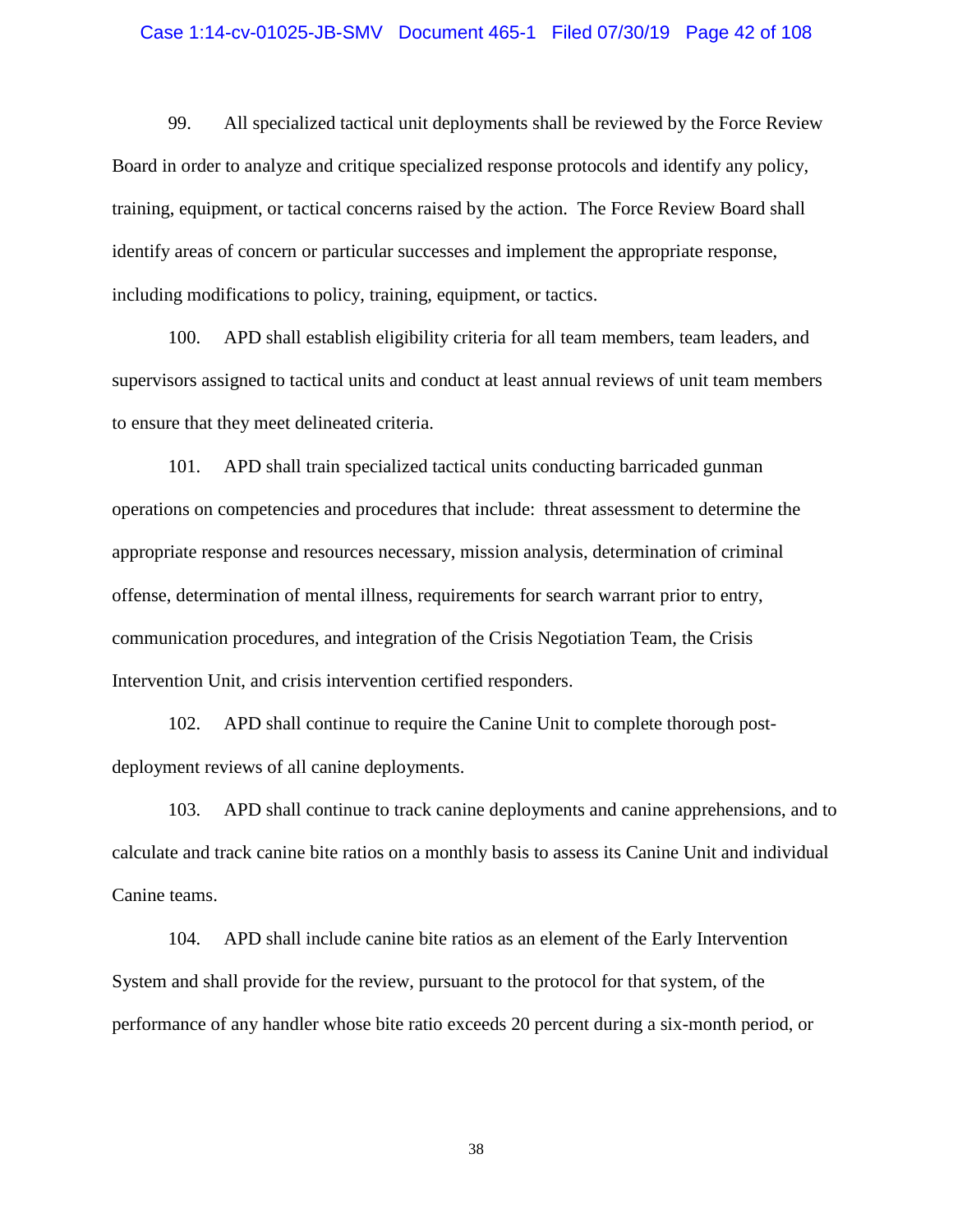#### Case 1:14-cv-01025-JB-SMV Document 465-1 Filed 07/30/19 Page 43 of 108

the entire unit if the unit's bite ratio exceeds that threshold, and require interventions as appropriate. Canine data and analysis shall be included in APD Use of Force Annual Report.

105. APD agrees to track and analyze the number of specialized tactical unit deployments. The analysis shall include the reason for each tactical deployment and the result of each deployment, to include: (a) the location; (b) the number of arrests; (c) whether a forcible entry was required; (d) whether a weapon was discharged by a specialized tactical unit member; (e) whether a person or domestic animal was injured or killed; and (f) the type of tactical equipment deployed. This data analysis shall be entered into the Early Intervention System and included in APD's annual reports.

### **B. Specialized Investigative Units**

106. Each specialized investigative unit shall have a clearly defined mission and duties. Each specialized investigative unit shall develop and implement policies and standard operating procedures that incorporate APD's agency-wide policies on use of force, force reporting, and force investigations.

107. APD shall prohibit specialized investigative units from providing tactical responses to critical situations where a specialized tactical unit is required. APD shall establish protocols that require communication and coordination by specialized investigative units when encountering a situation that requires a specialized tactical response. The protocols shall include communicating high-risk situations and threats promptly, coordinating effectively with specialized tactical units, and providing support that increases the likelihood of safely resolving a critical incident.

108. Within three months of the Operational Date, APD shall conduct an inspection of specialized investigative units to determine whether weapons and equipment assigned or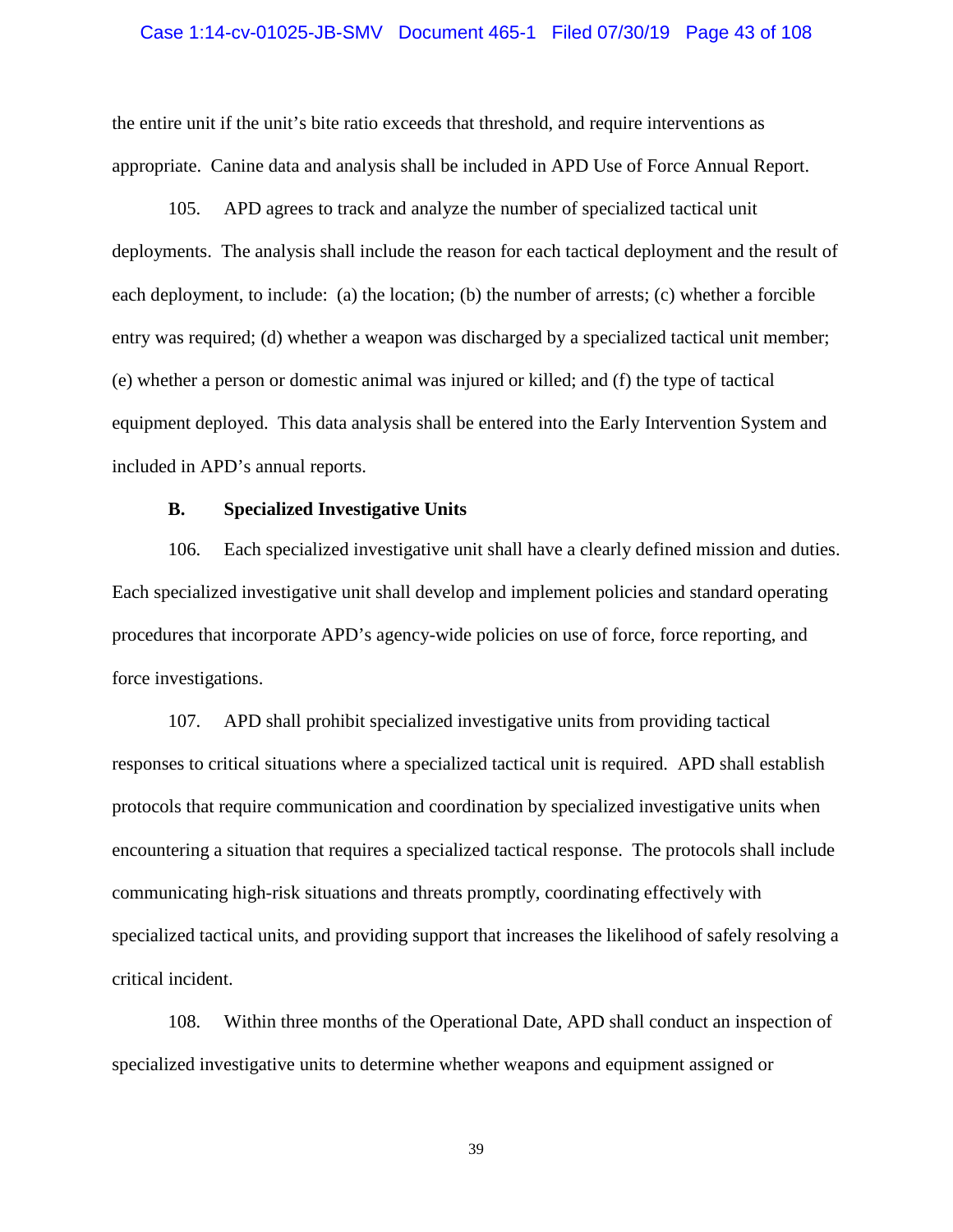#### Case 1:14-cv-01025-JB-SMV Document 465-1 Filed 07/30/19 Page 44 of 108

accessible to specialized investigative units are consistent with the units' mission and training. APD shall conduct re-inspections on at least an annual basis.

109. APD agrees to track and analyze the number of specialized investigative unit responses. The analysis shall include the reason for each investigative response, the legal authority, type of warrant (if applicable), and the result of each investigative response, to include: (a) the location; (b) the number of arrests; (c) the type of evidence or property seized; (d) whether a forcible entry was required; (e) whether a weapon was discharged by a specialized investigative unit member; (f) whether the person attempted to flee from officers; and  $(g)$ whether a person or domestic animal was injured or killed. This data analysis shall be entered into the Early Intervention System and included in APD's annual reports.

#### **VI. CRISIS INTERVENTION**

110. To maintain high-level, quality service; to ensure officer safety and accountability; and to promote constitutional, effective policing, APD agrees to minimize the necessity for the use of force against individuals in crisis due to mental illness or a diagnosed behavioral disorder and, where appropriate, assist in facilitating access to community-based treatment, supports, and services to improve outcomes for the individuals. APD agrees to develop, implement, and support more integrated, specialized responses to individuals in mental health crisis through collaborative partnerships with community stakeholders, specialized training, and improved communication and coordination with mental health professionals. To achieve these outcomes, APD agrees to implement the requirements below.

#### **A. Mental Health Response Advisory Committee**

111. Within six months of the Operational Date, APD and the City shall establish a Mental Health Response Advisory Committee ("Advisory Committee") with subject matter expertise and experience that will assist in identifying and developing solutions and interventions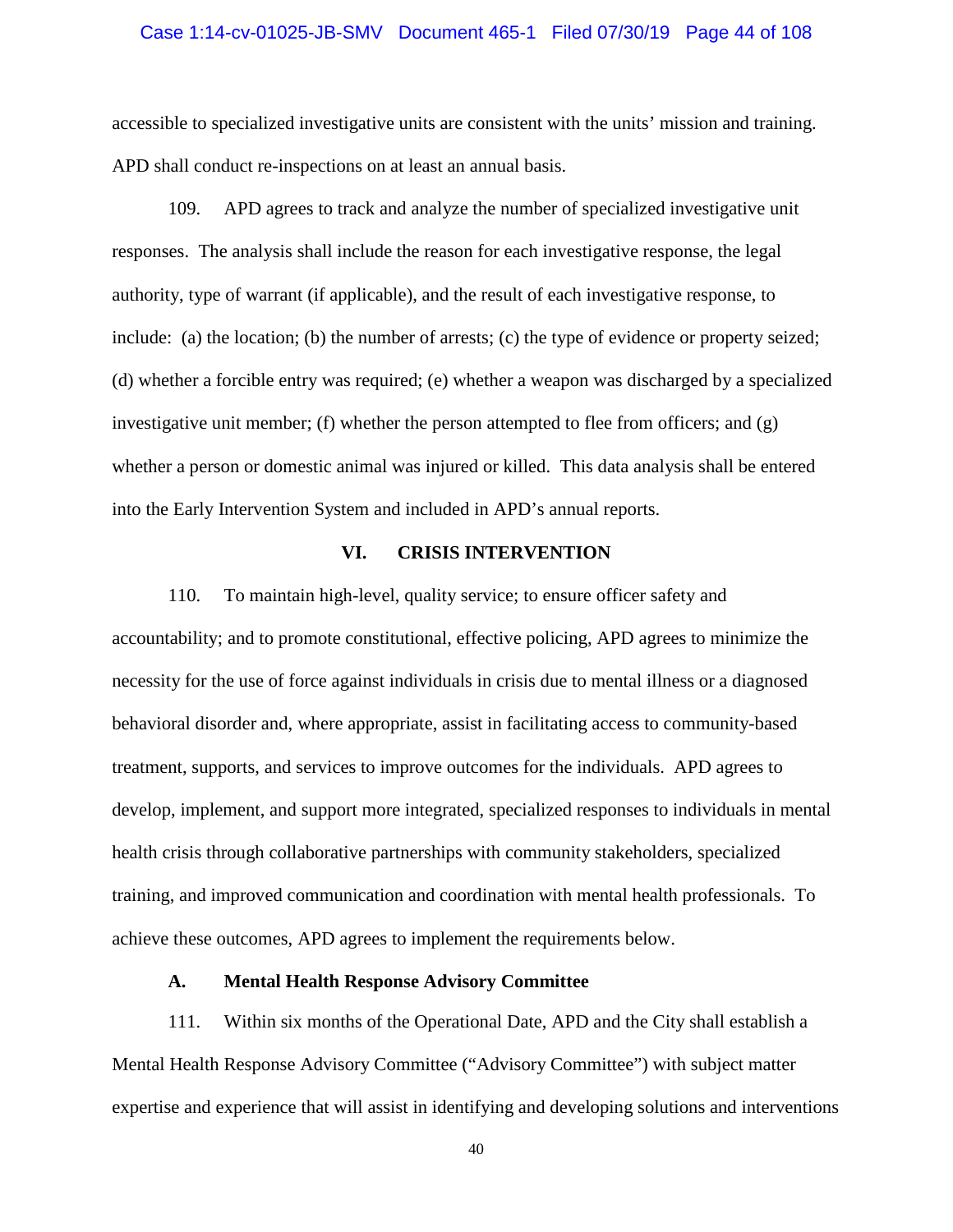#### Case 1:14-cv-01025-JB-SMV Document 465-1 Filed 07/30/19 Page 45 of 108

that are designed to lead to improved outcomes for individuals perceived to be or actually suffering from mental illness or experiencing a mental health crisis. The Advisory Committee shall analyze and recommend appropriate changes to policies, procedures, and training methods regarding police contact with individuals with mental illness.

112. The Advisory Committee shall include representation from APD command staff, crisis intervention certified responders, Crisis Intervention Unit ("CIU"), Crisis Outreach and Support Team ("COAST"), and City-contracted mental health professionals. APD shall also seek representation from the Department of Family and Community Services, the University of New Mexico Psychiatric Department, community mental health professionals, advocacy groups for consumers of mental health services (such as the National Alliance on Mental Illness and Disability Rights New Mexico), mental health service providers, homeless service providers, interested community members designated by the Forensic Intervention Consortium, and other similar groups.

113. The Advisory Committee shall provide guidance to assist the City in developing and expanding the number of crisis intervention certified responders, CIU, and COAST. The Advisory Committee shall also be responsible for considering new and current response strategies for dealing with chronically homeless individuals or individuals perceived to be or actually suffering from a mental illness, identifying training needs, and providing guidance on effective responses to a behavioral crisis event.

114. APD, with guidance from the Advisory Committee, shall develop protocols that govern the release and exchange of information about individuals with known mental illness to facilitate necessary and appropriate communication while protecting their confidentiality.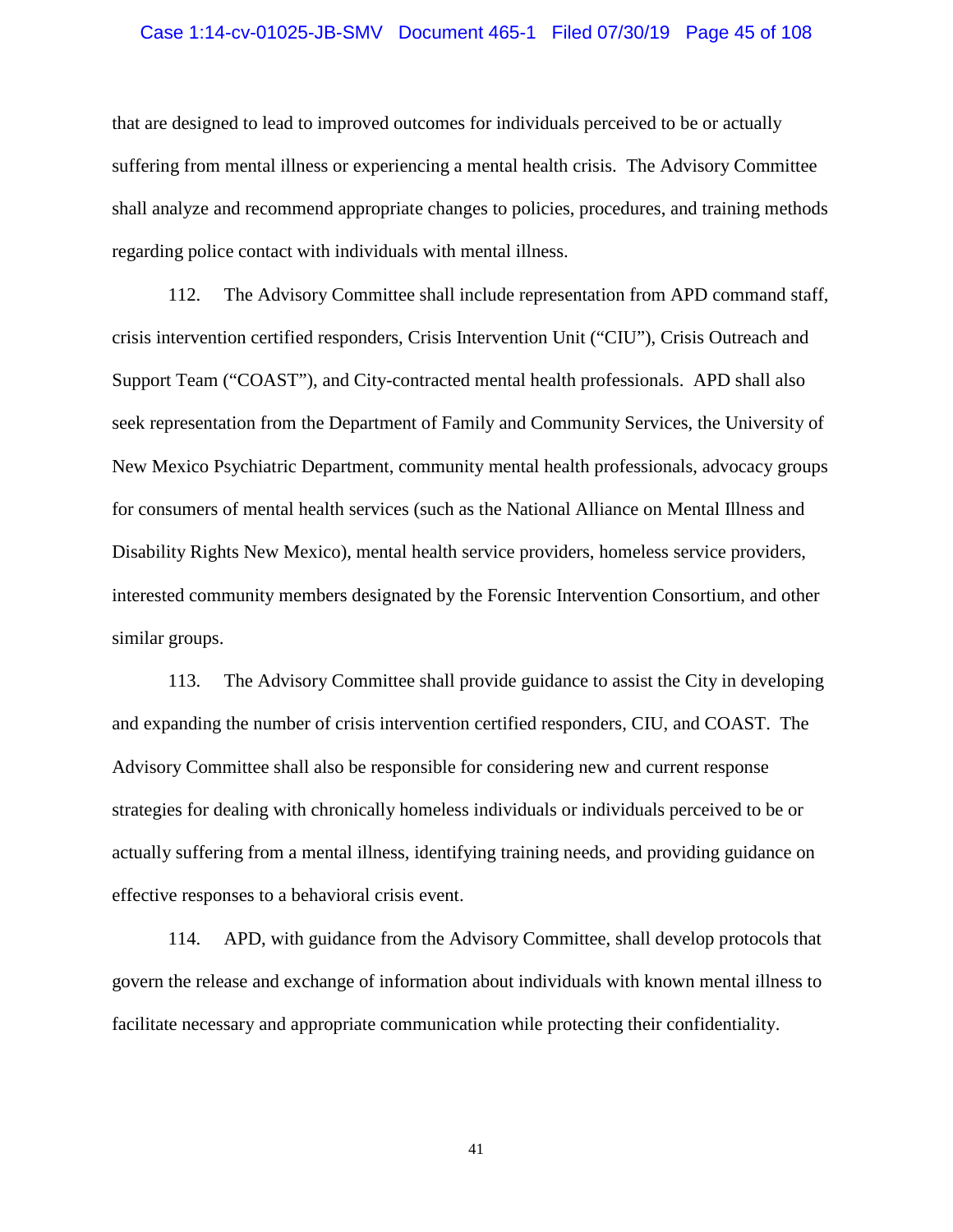#### Case 1:14-cv-01025-JB-SMV Document 465-1 Filed 07/30/19 Page 46 of 108

115. Within nine months of the Operational Date, APD shall provide the Advisory Committee with data collected by crisis intervention certified responders, CIU, and COAST pursuant to Paragraphs 129 and 137 of this Agreement for the sole purpose of facilitating program guidance. Also within nine months of the Operational Date, the Advisory Committee shall review the behavioral health training curriculum; identify mental health resources that may be available to APD; network and build more relationships; and provide guidance on scenariobased training involving typical situations that occur when mental illness is a factor.

116. The Advisory Committee shall seek to enhance coordination with local behavioral health systems, with the goal of connecting chronically homeless individuals and individuals experiencing mental health crisis with available services.

117. Within 12 months of the Operational Date, and annually thereafter, the Advisory Committee will provide a public report to APD that will be made available on APD's website, which shall include recommendations for improvement, training priorities, changes in policies and procedures, and identifying available mental health resources.

#### **B. Behavioral Health Training**

118. APD has undertaken an aggressive program to provide behavioral health training to its officers. This Agreement is designed to support and leverage that commitment.

119. APD agrees to continue providing state-mandated, basic behavioral health training to all cadets in the academy. APD also agrees to provide 40 hours of basic crisis intervention training for field officers to all academy graduates upon their completion of the field training program. APD is also providing 40 hours of basic crisis intervention training for field officers to all current officers, which APD agrees to complete by July 15, 2016.

120. The behavioral health and crisis intervention training provided to all officers will continue to address field assessment and identification, suicide intervention, crisis de-escalation,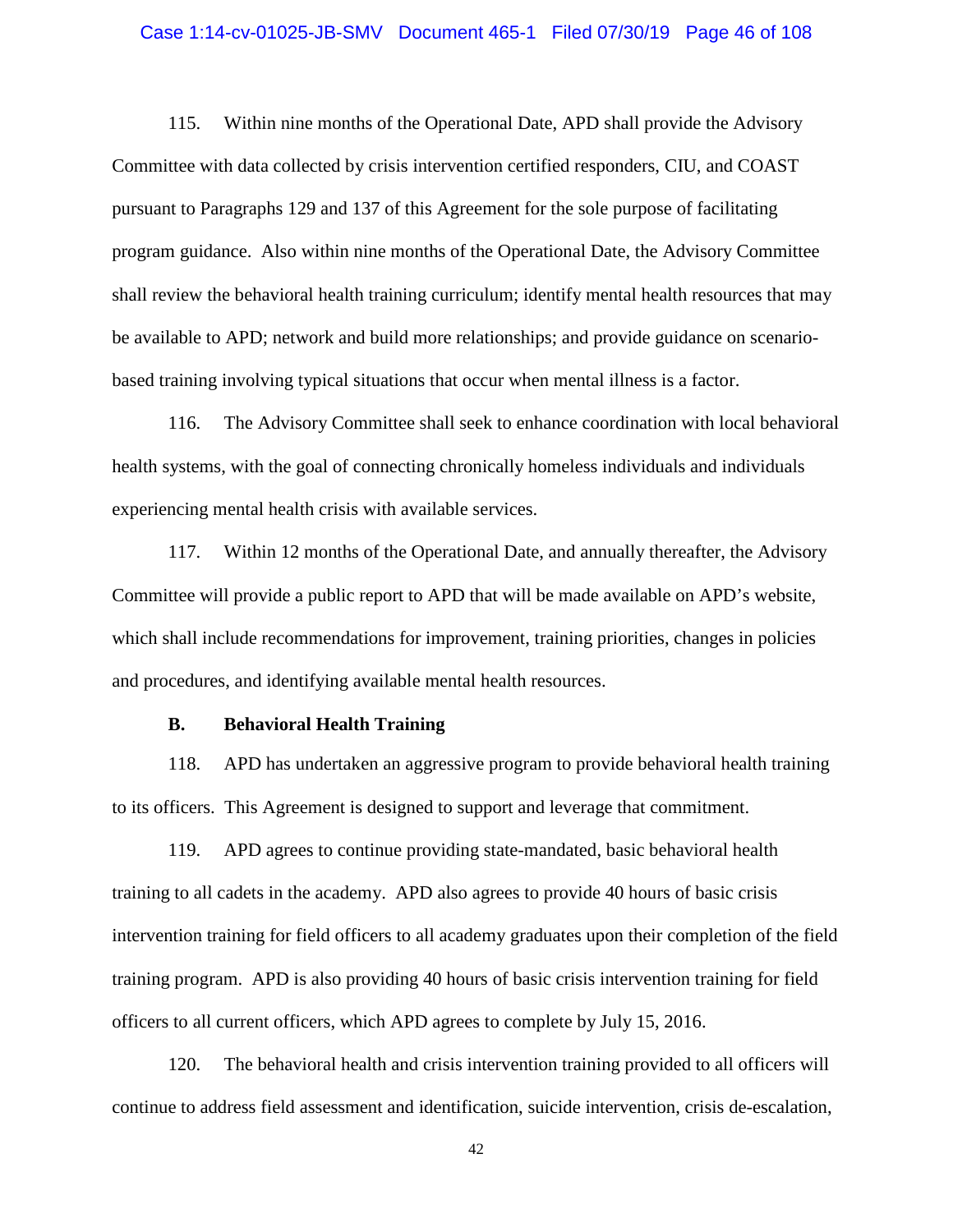#### Case 1:14-cv-01025-JB-SMV Document 465-1 Filed 07/30/19 Page 47 of 108

scenario-based exercises, and community mental health resources. APD training shall include interaction with individuals with a mental illness and coordination with advocacy groups that protect the rights of individuals with disabilities or those who are chronically homeless. Additionally, the behavioral health and crisis intervention training will provide clear guidance as to when an officer may detain an individual solely because of his or her crisis and refer them for further services when needed.

121. APD shall ensure that new telecommunicators receive 20 hours of behavioral health training. This training shall include: telephonic suicide intervention; crisis management and de-escalation; interactions with individuals with mental illness; descriptive information that should be gathered when telecommunicators suspect that a call involves someone with mental illness; the roles and functions of COAST, crisis intervention certified responders, and CIU; the types of calls that should be directed to particular officers or teams; and recording information in the dispatch database about calls in which mental illness may be a factor.

122. APD shall provide two hours of in-service training to all existing officers and telecommunicators on behavioral health-related topics biannually.

### **C. Crisis Intervention Certified Responders and Crisis Intervention Unit**

123. APD shall maintain a sufficient number of crisis intervention certified responders who are specially trained officers across the Department who retain their normal duties and responsibilities and also respond to calls involving those in mental health crisis. APD shall also maintain a Crisis Intervention Unit ("CIU") composed of specially trained detectives housed at the Family Advocacy Center whose primary responsibilities are to respond to mental health crisis calls and maintain contact with mentally ill individuals who have posed a danger to themselves or others in the past or are likely to do so in the future. APD agrees to expand both the number of crisis intervention certified responders and CIU.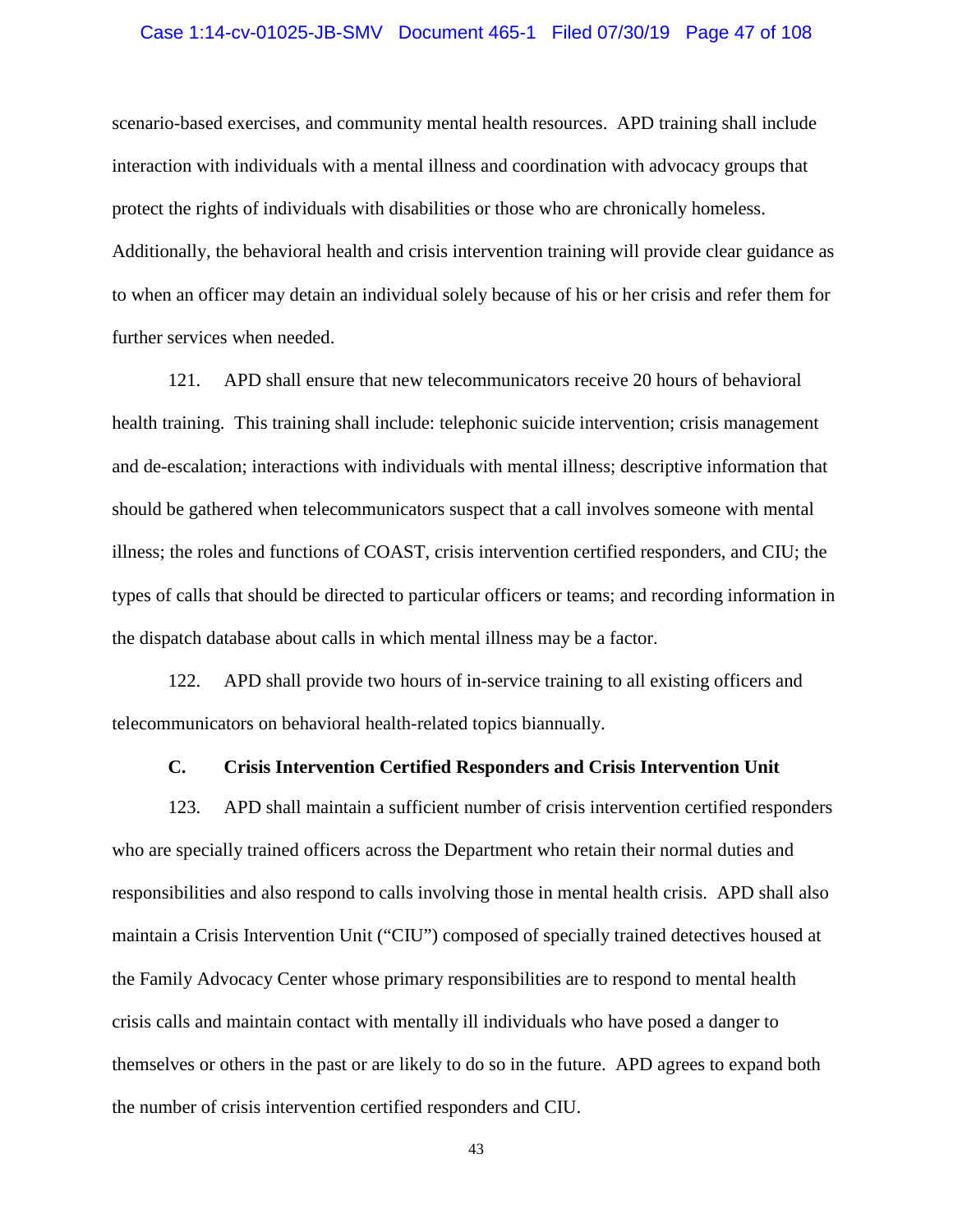#### Case 1:14-cv-01025-JB-SMV Document 465-1 Filed 07/30/19 Page 48 of 108

124. The number of crisis intervention certified responders will be driven by the demand for crisis intervention services, with an initial goal of 40% of Field Services officers who volunteer to take on specialized crisis intervention duties in the field. Within one year of the Operational Date, APD shall reassess the number of crisis intervention certified responders, following the staffing assessment and resource study required by Paragraph 204 of this Agreement.

125. During basic crisis intervention training for field officers provided to new and current officers, training facilitators shall recommend officers with apparent or demonstrated skills and abilities in crisis de-escalation and interacting with individuals with mental illness to serve as crisis intervention certified responders.

126. Within 18 months of the Operational Date, APD shall require crisis intervention certified responders and CIU to undergo at least eight hours of in-service crisis intervention training biannually.

127. Within 18 months of the Operational Date, APD will ensure that there is sufficient coverage of crisis intervention certified responders to maximize the availability of specialized responses to incidents and calls for service involving individuals in mental health crisis; and warrant service, tactical deployments, and welfare checks involving individuals with known mental illness.

128. APD will ensure that crisis intervention certified responders or CIU will take the lead, once on scene and when appropriate, in interacting with individuals in crisis. If a supervisor has assumed responsibility for the scene, the supervisor will seek input of the crisis intervention certified responder or CIU on strategies for resolving the crisis when it is practical to do so.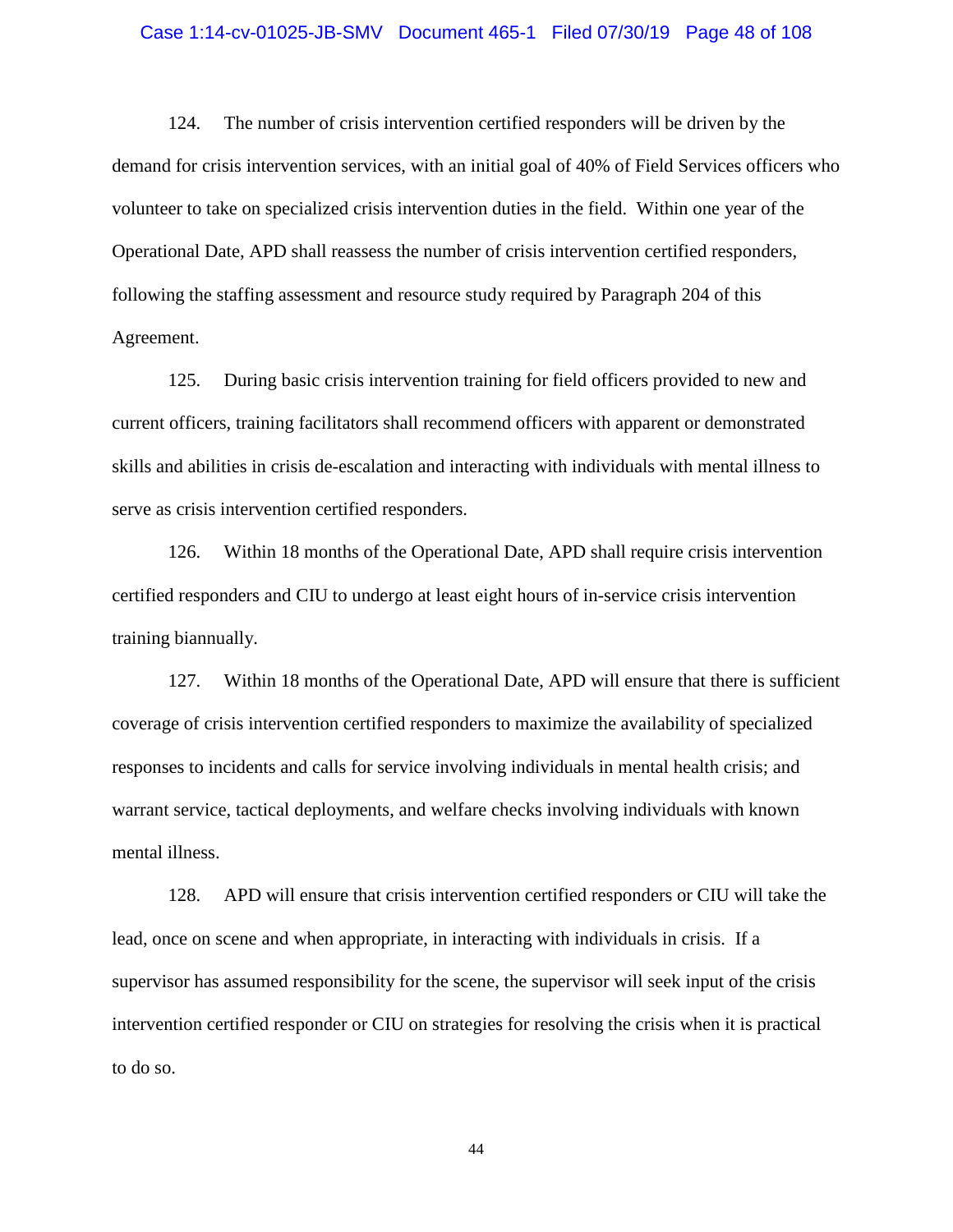#### Case 1:14-cv-01025-JB-SMV Document 465-1 Filed 07/30/19 Page 49 of 108

129. APD shall collect data on the use of crisis intervention certified responders and

CIU. This data will be collected for management purposes only and shall not include personal identifying information of subjects or complainants. APD shall collect the following data:

- a) date, shift, and area command of the incident;
- b) subject's age, race/ethnicity, and gender;
- c) whether the subject was armed and the type of weapon;
- d) whether the subject claims to be a U.S. military veteran;
- e) name and badge number of crisis intervention certified responder or CIU detective on the scene;
- f) whether a supervisor responded to the scene;
- g) techniques or equipment used;
- h) any injuries to officers, subjects, or others;
- i) disposition of the encounter (e.g., arrest, citation, referral); and
- j) a brief narrative of the event (if not included in any other document).

130. APD will utilize incident information from actual encounters to develop case studies and teaching scenarios for roll-call, behavioral health, and crisis intervention training; to recognize and highlight successful individual officer performance; to develop new response strategies for repeat calls for service; to identify training needs for in-service behavioral health or crisis intervention training; to make behavioral health or crisis intervention training curriculum changes; and to identify systemic issues that impede APD's ability to provide an appropriate response to an incident involving an individual experiencing a mental health crisis.

131. Working in collaboration with the Advisory Committee, the City shall develop and implement a protocol that addresses situations involving barricaded, suicidal subjects who are not posing an imminent risk of harm to anyone except themselves. The protocol will have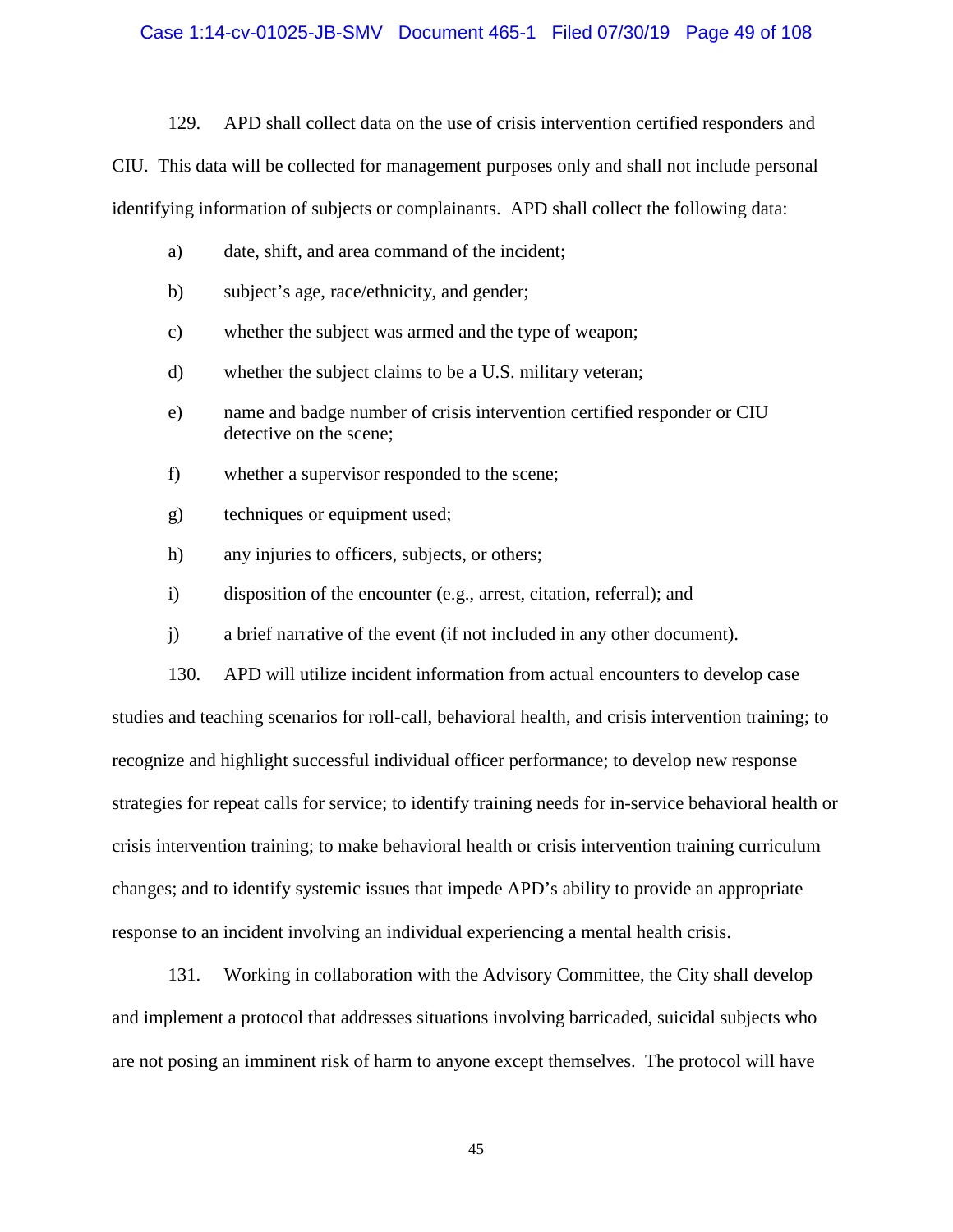#### Case 1:14-cv-01025-JB-SMV Document 465-1 Filed 07/30/19 Page 50 of 108

the goal of protecting the safety of officers and suicidal subjects while providing suicidal subjects with access to mental health services.

### **D. Crisis Prevention**

132. APD shall continue to utilize COAST and CIU to follow up with chronically homeless individuals and individuals with a known mental illness who have a history of law enforcement encounters and to proactively work to connect these individuals with mental health service providers.

133. COAST and CIU shall provide crisis prevention services and disposition and treatment options to chronically homeless individuals and individuals with a known mental illness who are at risk of experiencing a mental health crisis and assist with follow-up calls or visits.

134. APD shall continue to utilize protocols for when officers should make referrals to and coordinate with COAST and CIU to provide prevention services and disposition and treatment options.

135. APD shall maintain a sufficient number of trained and qualified mental health professionals in COAST and full-time detectives in CIU to satisfy its obligations under this Agreement. Within three months of completing the staffing assessment and resource study required by Paragraph 204 of this Agreement, APD shall develop a recruitment, selection, and training plan to assign, within 24 months of the study, 12 full-time detectives to the CIU, or the target number of detectives identified by the study, whichever is less.

136. COAST and CIU shall continue to look for opportunities to coordinate in developing initiatives to improve outreach, service delivery, crisis prevention, and referrals to community health resources.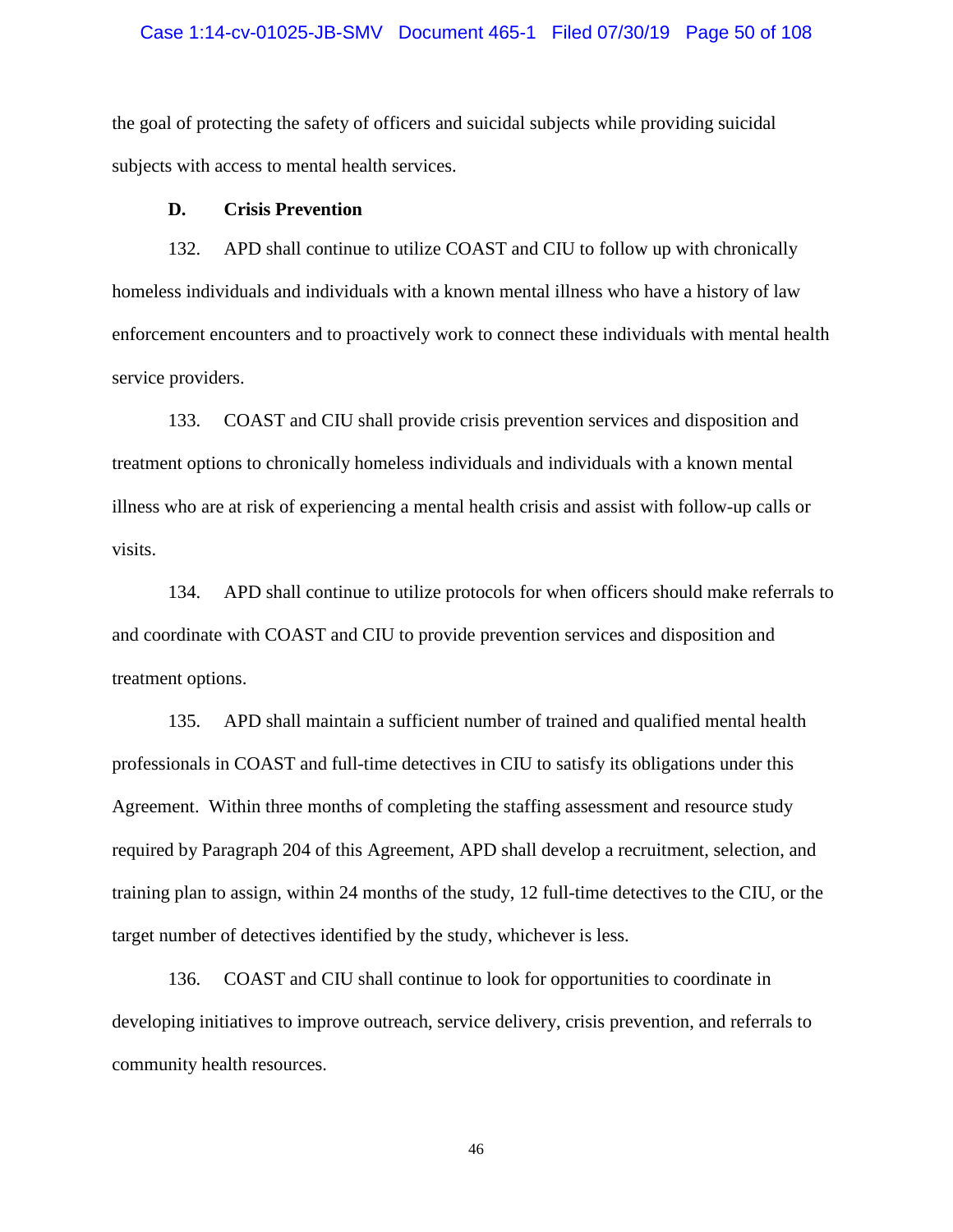#### Case 1:14-cv-01025-JB-SMV Document 465-1 Filed 07/30/19 Page 51 of 108

137. APD shall collect and analyze data to demonstrate the impact of and inform modifications to crisis prevention services. This data will be collected for management purposes only and shall not include personal identifying information of subjects or complainants. APD shall collect the following data:

- a) number of individuals in the COAST and CIU case loads;
- b) number of individuals receiving crisis prevention services;
- c) date, shift, and area command of incidents or follow up encounters;
- d) subject's age, race/ethnicity, and gender;
- e) whether the subject claims to be a U.S. military veteran;
- f) techniques or equipment used;
- g) any injuries to officers, subjects, or others;
- h) disposition of the encounter (e.g., arrest, citation, referral); and
- i) a brief narrative of the event (if not included in any other document).

#### **VII. POLICIES AND TRAINING GENERALLY**

138. To maintain high-level, quality service; to ensure officer safety and accountability; and to promote constitutional, effective policing, APD's policies and procedures shall reflect and express the Department's core values and priorities and shall provide clear direction to ensure that officers and civilian employees deliver effective and constitutional policing services. APD shall ensure that officers and civilian employees are trained to understand and carry out consistently and competently the duties and responsibilities specified in APD policies and procedures. To achieve these outcomes, APD agrees to implement the requirements below.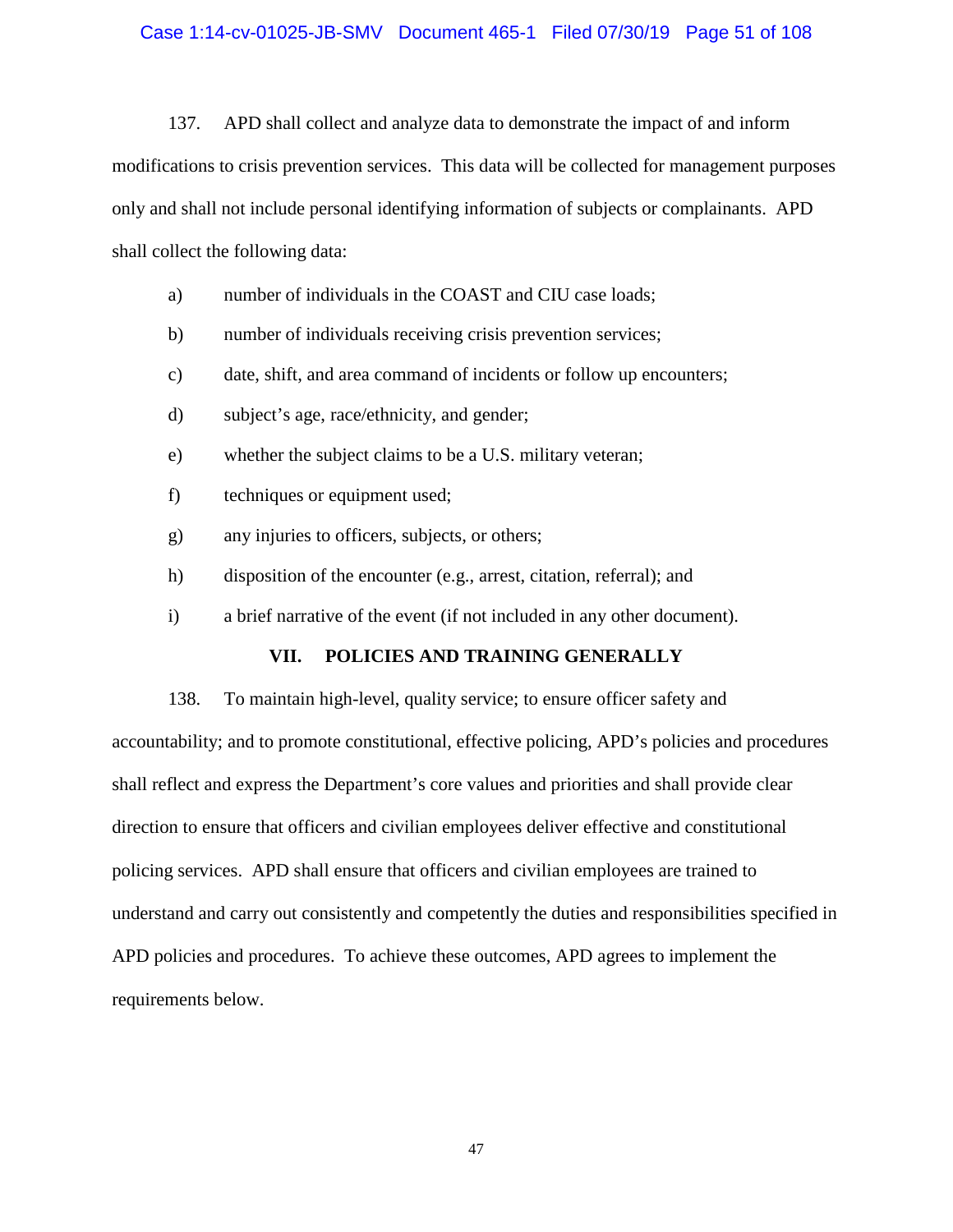## **A. Policy Development, Review, and Implementation**

139. APD shall review, develop, and implement policies and procedures that fully implement the terms of this Agreement, comply with applicable law, and comport with best practices. APD policies and procedures shall use terms that are defined clearly, shall be written plainly, and shall be organized logically.

140. APD policies and procedures shall be indexed and maintained in an organized manner using a uniform numbering system for ease of reference. APD policies and procedures shall be accessible to all APD officers and civilian employees at all times in hard copy or electronic format.

141. Within three months of the Operational Date, APD shall provide officers from varying ranks and units with a meaningful opportunity to review and comment on new or existing policies and procedures.

142. Within three months of the Operational Date, APD shall ensure that the Policy and Procedures Review Board is functional and its members are notified of the Board's duties and responsibilities. The Policy and Procedures Review Board shall include a representative of the Technology Services Division in addition to members currently required under Administrative Order 3-65-2 (2014).

143. Within nine months of the Operational Date, the Policy and Procedures Review Board shall review, develop, and revise policies and procedures that are necessary to implement this Agreement. The Policy and Procedures Review Board shall submit its formal recommendations to the Chief through the Planning and Policy Division.

144. Unless otherwise noted, all new and revised policies and procedures that are necessary to implement this Agreement shall be approved and issued within one year of the Operational Date. APD shall continue to post approved policies, procedures, and administrative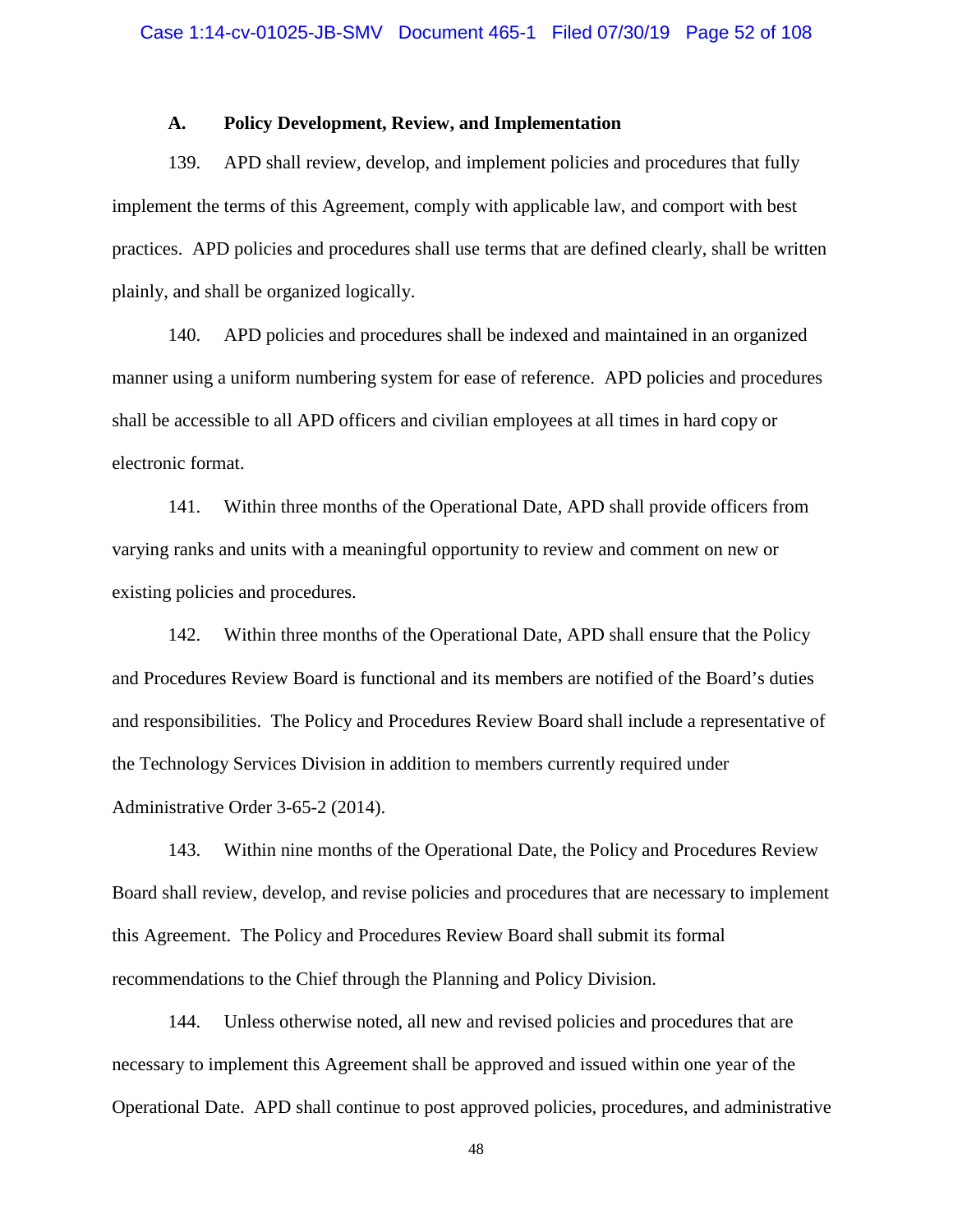#### Case 1:14-cv-01025-JB-SMV Document 465-1 Filed 07/30/19 Page 53 of 108

orders on the City website to ensure public accessibility. There shall be reasonable exceptions for policies, procedures, and administrative orders that are law enforcement sensitive, such as procedures on undercover officers or operations.

145. The Policy and Procedures Review Board shall review each policy or procedure six months after it is implemented and annually thereafter, to ensure that the policy or procedure provides effective direction to APD personnel and remains consistent with this Agreement, best practices, and current law. The Policy and Procedures Review Board shall review and revise policies and procedures as necessary upon notice of a significant policy deficiency during audits or reviews.

146. APD shall apply policies uniformly and hold officers accountable for complying with APD policy and procedure.

147. APD shall submit all policies, procedures, manuals, and other administrative orders or directives related to this Agreement to the Monitor and DOJ for review and comment before publication and implementation. If the Monitor or DOJ objects to the proposed new or revised policy, procedure, manual, or other administrative order or directive, because it does not incorporate the requirements of this Agreement or is inconsistent with this Agreement or the law, the Monitor or DOJ shall note this objection in writing to all parties within 15 business days of the receipt of the policy, procedure, manual, or directive from APD. If neither the Monitor nor DOJ objects to the new or revised policy, procedure, manual, or directive, APD agrees to implement it within one month of it being provided to DOJ and the Monitor.

148. APD shall have 15 days to resolve any objections to new or revised policies, procedures, manuals, or directives implementing the specified provisions. If, after this 15-day period has run, the DOJ maintains its objection, then the Monitor shall have an additional 15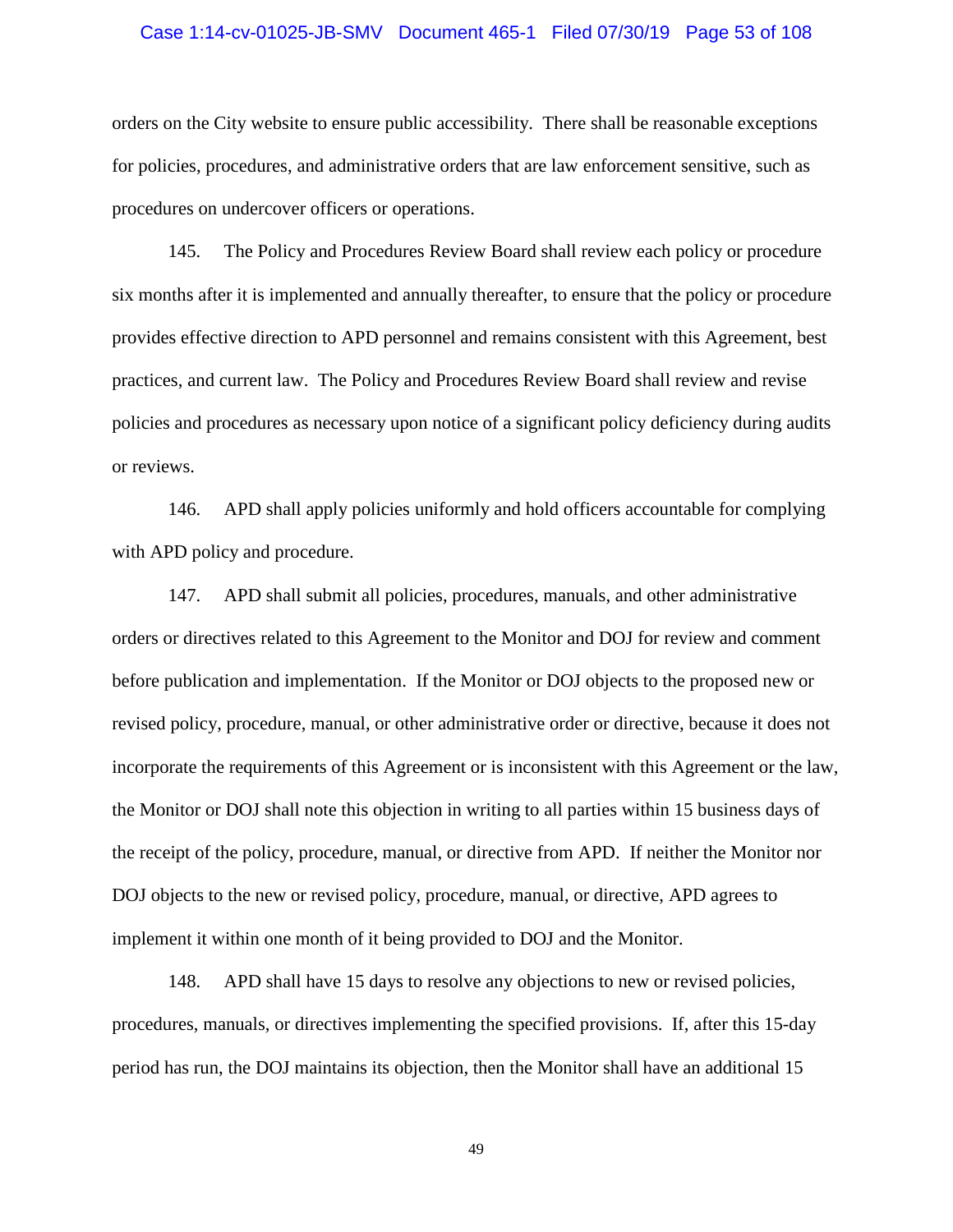#### Case 1:14-cv-01025-JB-SMV Document 465-1 Filed 07/30/19 Page 54 of 108

days to resolve the objection. If either party disagrees with the Monitor's resolution of the objection, either party may ask the Court to resolve the matter. The Monitor shall determine whether in some instances an additional amount of time is necessary to ensure full and proper review of policies. Factors to consider in making this determination include: 1) complexity of the policy; 2) extent of disagreement regarding the policy; 3) number of policies provided simultaneously; and 4) extraordinary circumstances delaying review by DOJ or the Monitor. In determining whether these factors warrant additional time for review, the Monitor shall fully consider the importance of prompt implementation of policies and shall allow additional time for policy review only where it is clear that additional time is necessary to ensure a full and proper review. Any extension to the above timelines by the Monitor shall also toll APD's deadline for policy completion.

### **B. Training on Revised Policies, Procedures, and Practices**

149. Within two months of the Operational Date, APD shall ensure that all officers are briefed and presented the terms of the Agreement, together with the goals and implementation process of the Agreement.

150. Within three months of issuing a policy or procedure pursuant to this Agreement, APD agrees to ensure that all relevant APD personnel have received and read their responsibilities pursuant to the policy or procedure, including the requirement that each officer or employee report violations of policy; that supervisors of all ranks shall be held accountable for identifying and responding to policy or procedure violations by personnel under their command; and that personnel will be held accountable for policy and procedure violations. APD agrees to document that each relevant APD officer or other employee has received and read the policy. Training beyond roll-call or similar training will be necessary for many new policies to ensure officers understand and can perform their duties pursuant to the policy.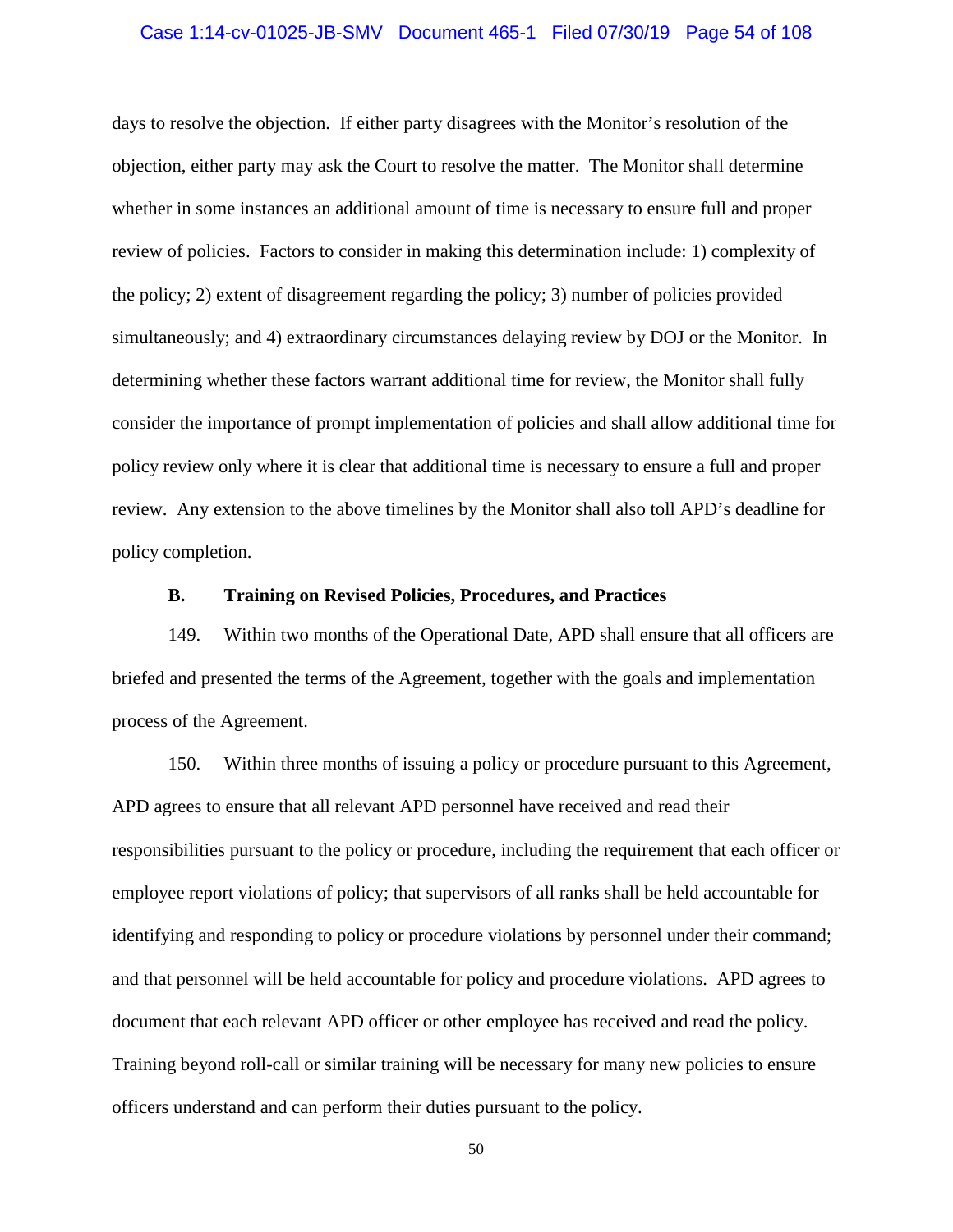#### Case 1:14-cv-01025-JB-SMV Document 465-1 Filed 07/30/19 Page 55 of 108

151. Unless otherwise noted, the training required under this Agreement shall be delivered within 18 months of the Operational Date, and annually thereafter. Within six months of the Operational Date, APD shall set out a schedule for delivering all training required by this Agreement.

152. APD shall ensure that all new lateral hires are certified law enforcement officers and that they receive all training required by this Agreement prior to entry onto duty.

153. APD shall maintain complete and accurate records of all training provided to sworn APD officers during pre-service and in-service training programs, including curricula, course materials, lesson plans, classroom presentations, handouts, videos, slides, recordings, and attendance records. APD shall also maintain complete and accurate records of any audit, review, assessment, or evaluation of the sufficiency or effectiveness of its training programs. APD shall make these records available for inspection by the Monitor and DOJ.

154. APD shall ensure that changes in relevant case law and statutes are disseminated to APD personnel in a timely manner and incorporated, as appropriate, into annual and preservice training.

## **C. Field Training Officer Program**

155. APD shall supervise and manage its field training program to ensure that new officers develop the necessary technical and practical skills required to use force in accordance with APD policy and applicable law. The field training program should reinforce, rather than circumvent, the agency's values, core principles, and expectations on use of force and engagement with the community. Field Training Officers should demonstrate the highest levels of competence, professionalism, impartiality, and ethics.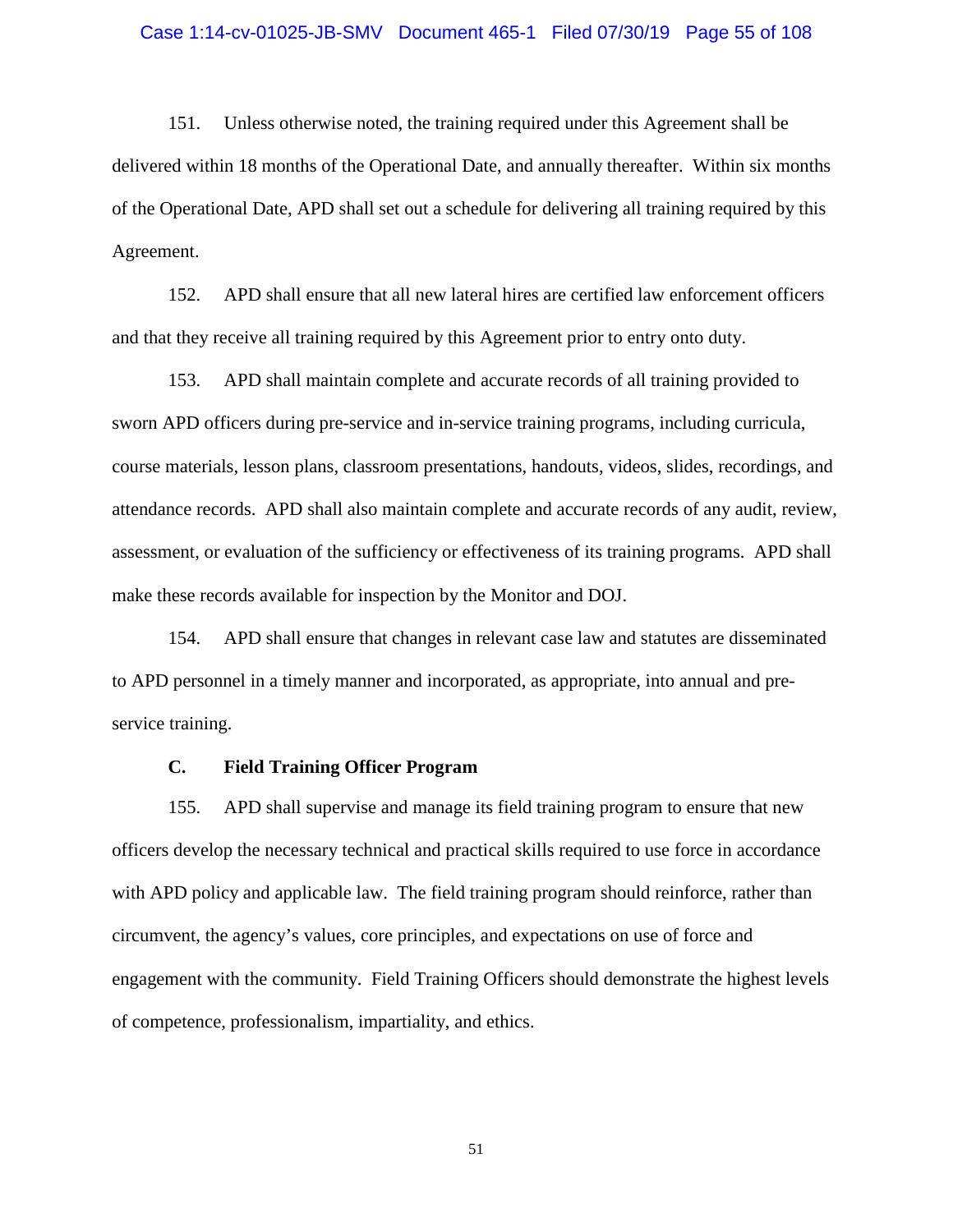#### Case 1:14-cv-01025-JB-SMV Document 465-1 Filed 07/30/19 Page 56 of 108

156. APD shall revise the policies applicable to its field-training program to provide that academy graduates will receive 16 weeks of field training following the training academy and that recruits will not be released from the field training program early.

157. APD shall revise the qualifications for Field Training Officers to require three years of non-probationary experience as a sworn police officer and to ensure that Field Training Officers have a demonstrated commitment to constitutional policing, ethics, and professionalism.

158. New Field Training Officers and Area Sergeant Coordinators shall receive at least 40 hours of initial supervisory-level training and annual in-service training in the following areas: management and supervision; constitutional, community-oriented policing; de-escalation techniques; and effective problem-solving techniques. Field Training Officers and Area Sergeant Coordinators shall be required to maintain, and demonstrate on a regular basis, their proficiency in managing recruits and subordinates, as well as practicing and teaching constitutional, community-oriented policing; de-escalation techniques; and effective problem solving. APD shall maintain records of all evaluations and training of Field Training Officers and Area Sergeant Coordinators.

159. Recruits in the field training program shall be trained in multiple Area Commands and shifts and with several Field Training Officers.

160. APD shall provide a mechanism for recruits to provide confidential feedback regarding the quality of their field training, including the extent to which their field training was consistent with what they learned in the academy, and suggestions for changes to academy training based upon their experience in the field training program. APD shall consider feedback and document its response, including the rationale behind any responsive action taken or decision to take no action.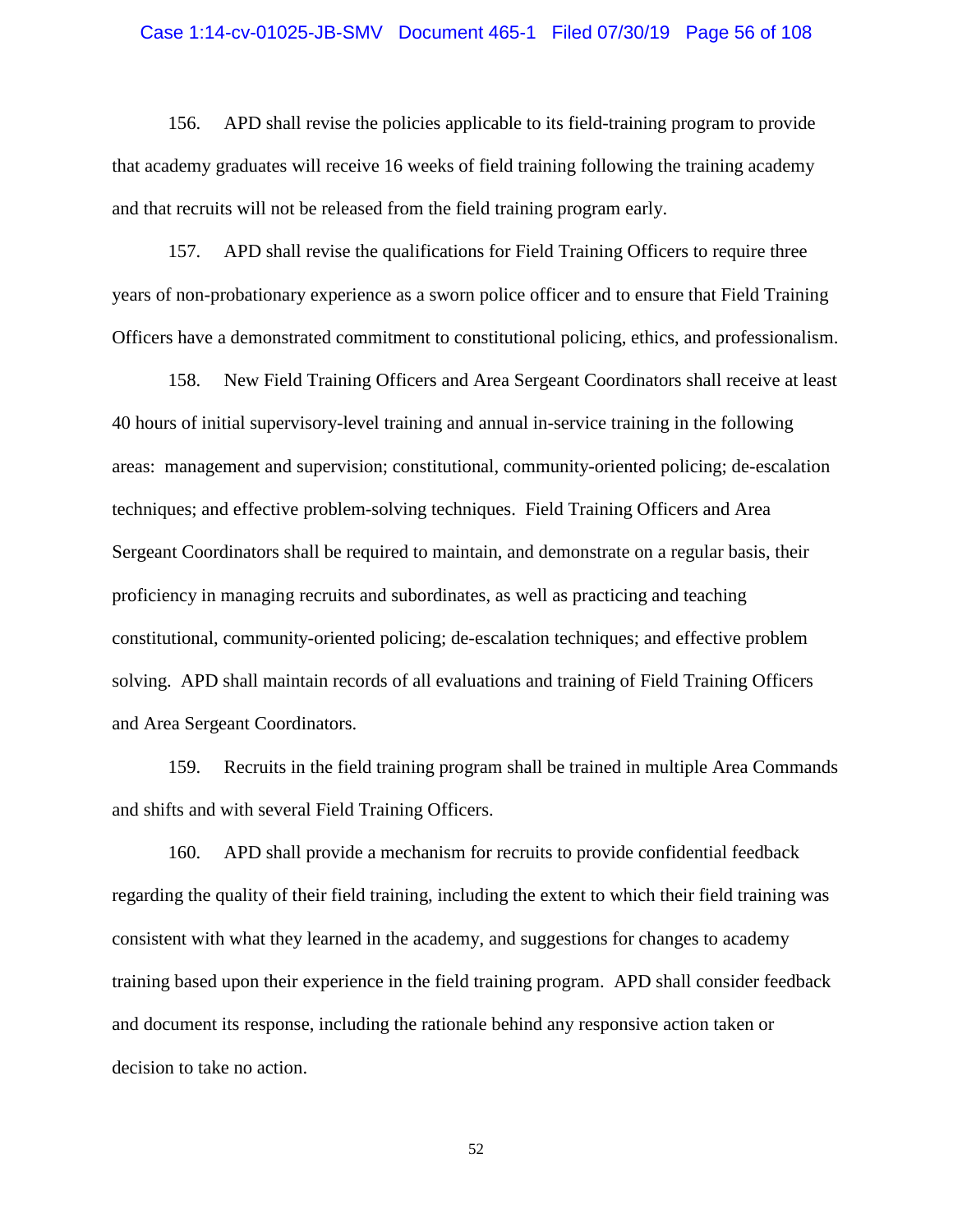#### Case 1:14-cv-01025-JB-SMV Document 465-1 Filed 07/30/19 Page 57 of 108

161. The City shall provide APD with the necessary support and resources to designate a sufficient number of Field Training Officers to meet the requirements of this Agreement.

## **VIII. MISCONDUCT COMPLAINT INTAKE, INVESTIGATION, AND ADJUDICATION**

162. To maintain high-level, quality service; to ensure officer safety and accountability; and to promote constitutional, effective policing, APD and the Civilian Police Oversight Agency shall ensure that all allegations of officer misconduct are received and are fully and fairly investigated; that all findings in administrative investigations are supported by a preponderance of the evidence; and that all officers who commit misconduct are held accountable pursuant to a fair and consistent disciplinary system. To achieve these outcomes, APD and the Civilian Police Oversight Agency shall implement the requirements below.

## **A. Reporting Misconduct**

163. APD shall require that all officers and employees report misconduct by any APD officer or employee, including themselves, to a supervisor or directly to the Internal Affairs Division for review and investigation. Where alleged misconduct is reported to a supervisor, the supervisor shall immediately document and report this information to the Internal Affairs Division. Failure to report or document alleged misconduct or criminal behavior shall be grounds for discipline, up to and including termination of employment.

#### **B. Public Information on Civilian Complaints**

164. Within six months of the Operational Date, APD and the Civilian Police Oversight Agency shall develop and implement a program to ensure the Albuquerque community is aware of the procedures to make civilian complaints against APD personnel and the availability of effective mechanisms for making civilian complaints. The requirements below shall be incorporated into this program.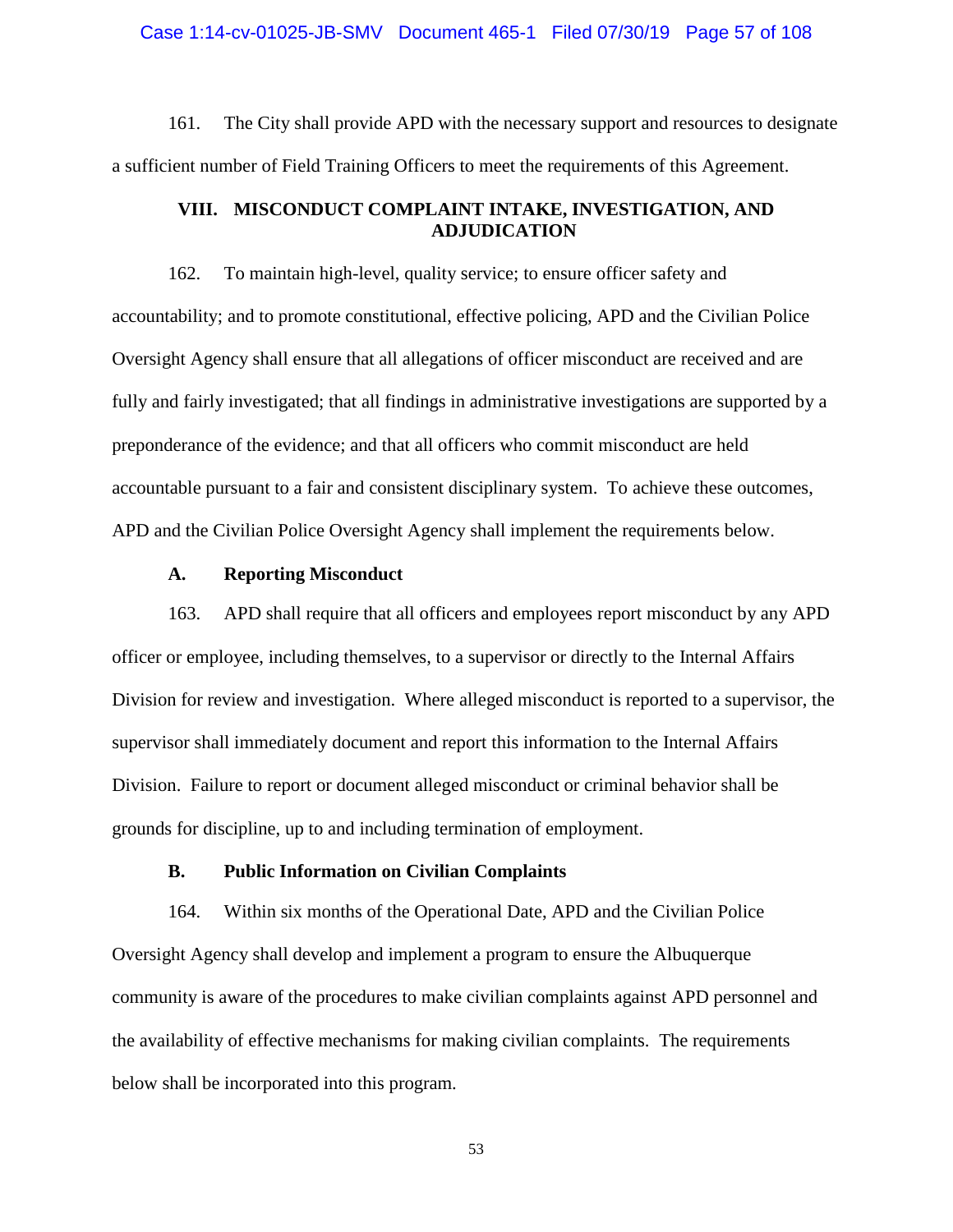#### Case 1:14-cv-01025-JB-SMV Document 465-1 Filed 07/30/19 Page 58 of 108

165. APD and the Civilian Police Oversight Agency shall make complaint forms and informational materials, including brochures and posters, available at appropriate government properties, including APD headquarters, Area stations, APD and City websites, City Hall, public libraries, community centers, and the office of the Civilian Police Oversight Agency. Individuals shall be able to submit civilian complaints through the APD and City websites and these websites shall include, in an identifiable and accessible form, complaint forms and information regarding how to file civilian complaints. Complaint forms, informational materials, and the APD and City websites shall specify that complaints may be submitted anonymously or on behalf of another person. Nothing in this Agreement prohibits APD from soliciting officer commendations or other feedback through the same process and methods as above.

166. APD shall post and maintain a permanent placard describing the civilian complaint process that includes relevant contact information, such as telephone numbers, email addresses, and Internet sites. The placard shall specify that complaints may be submitted anonymously or on behalf of another person. APD shall require all officers to carry complaint forms, containing basic complaint information, in their Department vehicles. Officers shall also provide the officer's name, officer's identification number, and, if applicable, badge number upon request. If an individual indicates that he or she would like to make a misconduct complaint or requests a complaint form for alleged misconduct, the officer shall immediately inform his or her supervisor who, if available, will respond to the scene to assist the individual in providing and accepting appropriate forms and/or other available mechanisms for filing a misconduct complaint.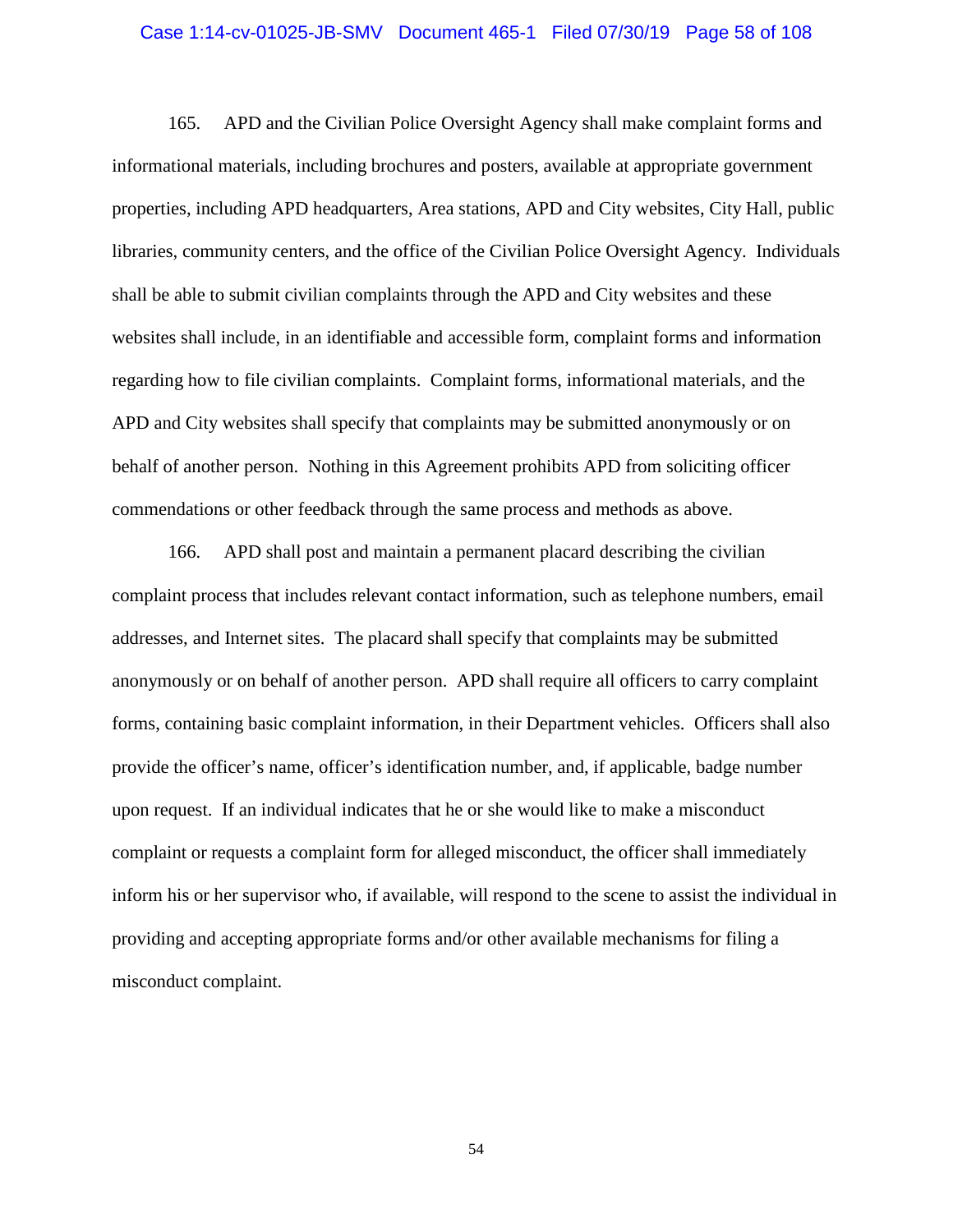#### Case 1:14-cv-01025-JB-SMV Document 465-1 Filed 07/30/19 Page 59 of 108

167. APD agrees to accept all civilian complaints and shall revise any forms and instructions on the civilian complaint process that could be construed as discouraging civilians from submitting complaints.

168. Complaint forms and related informational materials shall be made available and posted in English and Spanish.

## **C. Complaint Intake, Classification, and Tracking**

169. Within six months of the Operational Date, APD shall train all personnel in handling civilian complaint intake.

170. APD shall accept complaints regardless of when they are filed. The City shall encourage civilians to promptly report police misconduct so that full investigations can be made expeditiously and the full range of disciplinary and corrective action be made available.

171. The refusal to accept a misconduct complaint, discouraging the filing of a misconduct complaint, or providing false or misleading information about filing a misconduct complaint shall be grounds for discipline.

172. APD and the Civilian Police Oversight Agency shall accept all misconduct complaints, including anonymous and third-party complaints, for review and investigation. Complaints may be made in writing or verbally, in person or by mail, telephone (or TDD), facsimile, or electronic mail. Any Spanish-speaking individual with limited English proficiency who wishes to file a complaint about APD personnel shall be provided with a complaint form in Spanish to ensure that the individual is able to make a complaint. Such complaints will be investigated in accordance with this Agreement.

173. All APD personnel who receive a misconduct complaint shall immediately inform a supervisor of the misconduct complaint so that the supervisor can ensure proper intake of the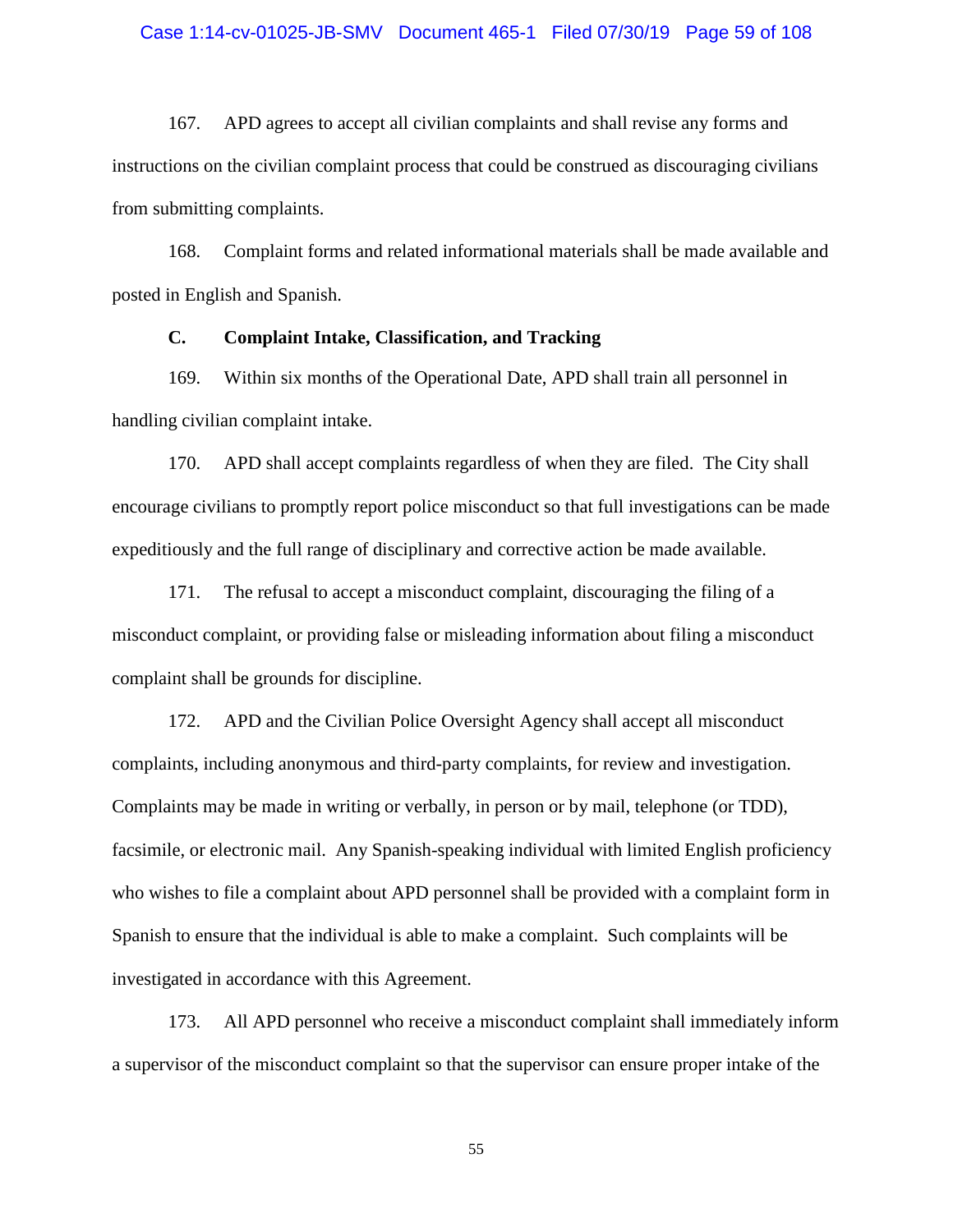#### Case 1:14-cv-01025-JB-SMV Document 465-1 Filed 07/30/19 Page 60 of 108

misconduct complaint. All misconduct complaints shall be submitted to the Internal Affairs Division by the end of the shift following the shift in which it was received.

174. APD and the Civilian Police Oversight Agency shall develop a system to ensure that allegations by a judicial officer of officer misconduct made during a civil or criminal proceeding are identified and assessed for further investigation. Any decision to decline investigation shall be documented.

175. APD and the Civilian Police Oversight Agency shall track allegations regarding misconduct involving individuals who are known to be homeless or have a mental illness, even if the complainant does not specifically label the misconduct as such.

176. Within six months of the Operational Date, the Internal Affairs Division, in coordination with the Civilian Police Oversight Agency, shall develop and implement a centralized numbering and tracking system for all misconduct complaints. Upon the receipt of a complaint, the Internal Affairs Division shall promptly assign a unique numerical identifier to the complaint, which shall be provided to the complainant at the time the numerical identifier is assigned when contact information is available for the complainant.

177. The Internal Affairs Division's tracking system shall maintain accurate and reliable data regarding the number, nature, and status of all misconduct complaints, from initial intake to final disposition, including investigation timeliness and notification to the complainant of the interim status and final disposition of the investigation. This system shall be used to determine the status of complaints and to confirm that a complaint was received, as well as for periodic assessment of compliance with APD policies and procedures and this Agreement, including requirements on the timeliness of administrative investigations.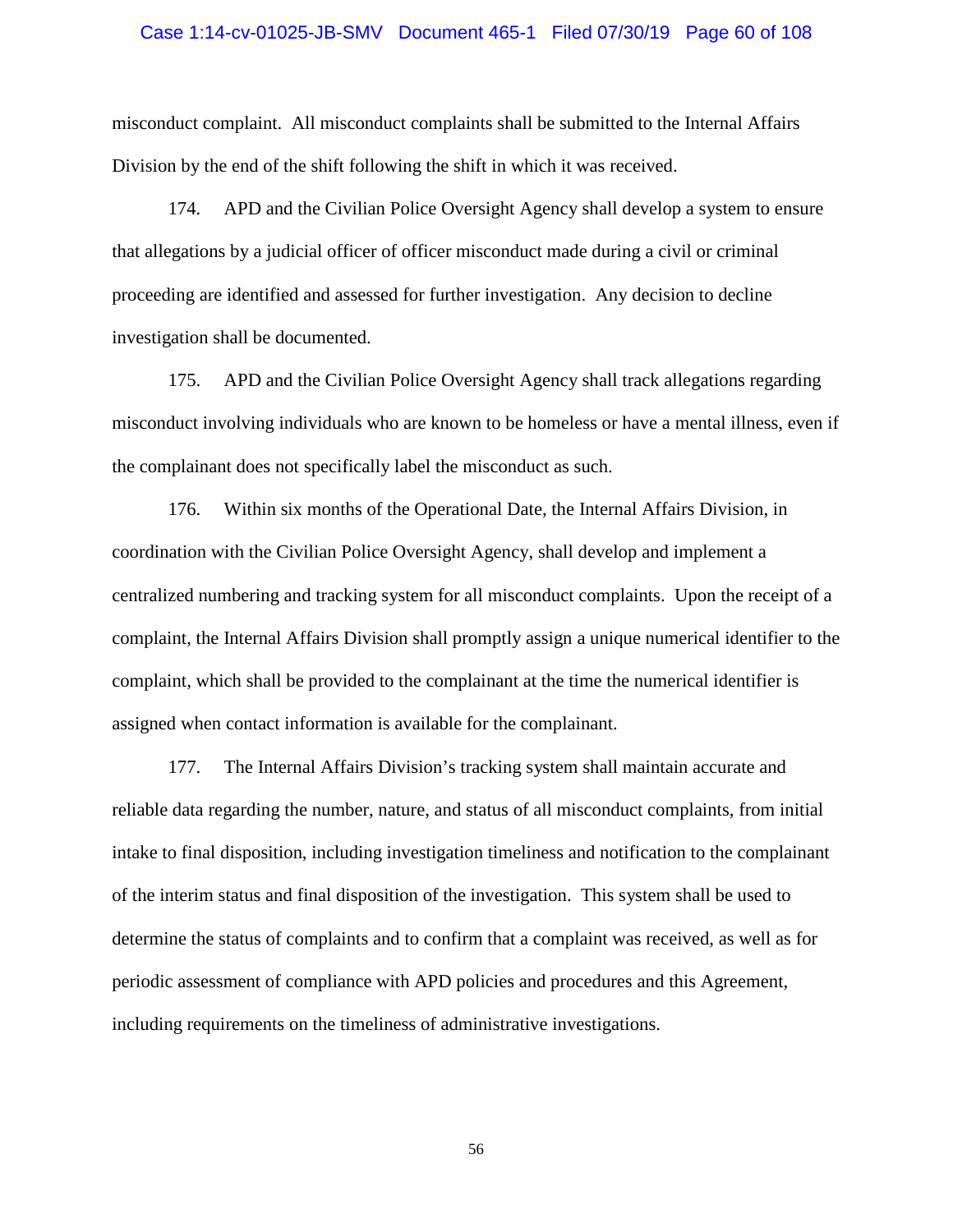#### Case 1:14-cv-01025-JB-SMV Document 465-1 Filed 07/30/19 Page 61 of 108

178. Where a supervisor receives a complaint alleging that misconduct has just occurred, the supervisor shall gather all relevant information and evidence and provide the information and evidence to the Internal Affairs Division. All information should be referred to the Internal Affairs Division by the end of the shift following the shift in which the misconduct complaint was received, absent exceptional circumstances.

179. Within three business days of the receipt of a misconduct complaint from a civilian, the Internal Affairs Division shall refer the complaint to the Civilian Police Oversight Agency.

180. Internal misconduct complaints submitted by APD personnel shall remain with the Internal Affairs Division for review and classification. The Internal Affairs Division shall determine whether the internal complaint will be assigned to a supervisor for investigation or retained by the Internal Affairs Division for investigation. In consultation with the Chief, the commanding officer of the Internal Affairs Division shall also determine whether a civilian or internal complaint will be investigated criminally by the Internal Affairs Division, the Multi-Agency Task Force, and/or referred to the appropriate federal law enforcement agency.

181. APD shall continue to maintain an internal complaint classification protocol that is allegation-based rather than anticipated-outcome-based to guide the Internal Affairs Division in determining where an internal complaint should be assigned.

182. An internal complaint investigation may not be conducted by any supervisor who used force during the incident; whose conduct led to the injury of a person; who authorized the conduct that led to the reported incident or complaint; or who witnessed or was involved in the incident leading to the allegation of misconduct.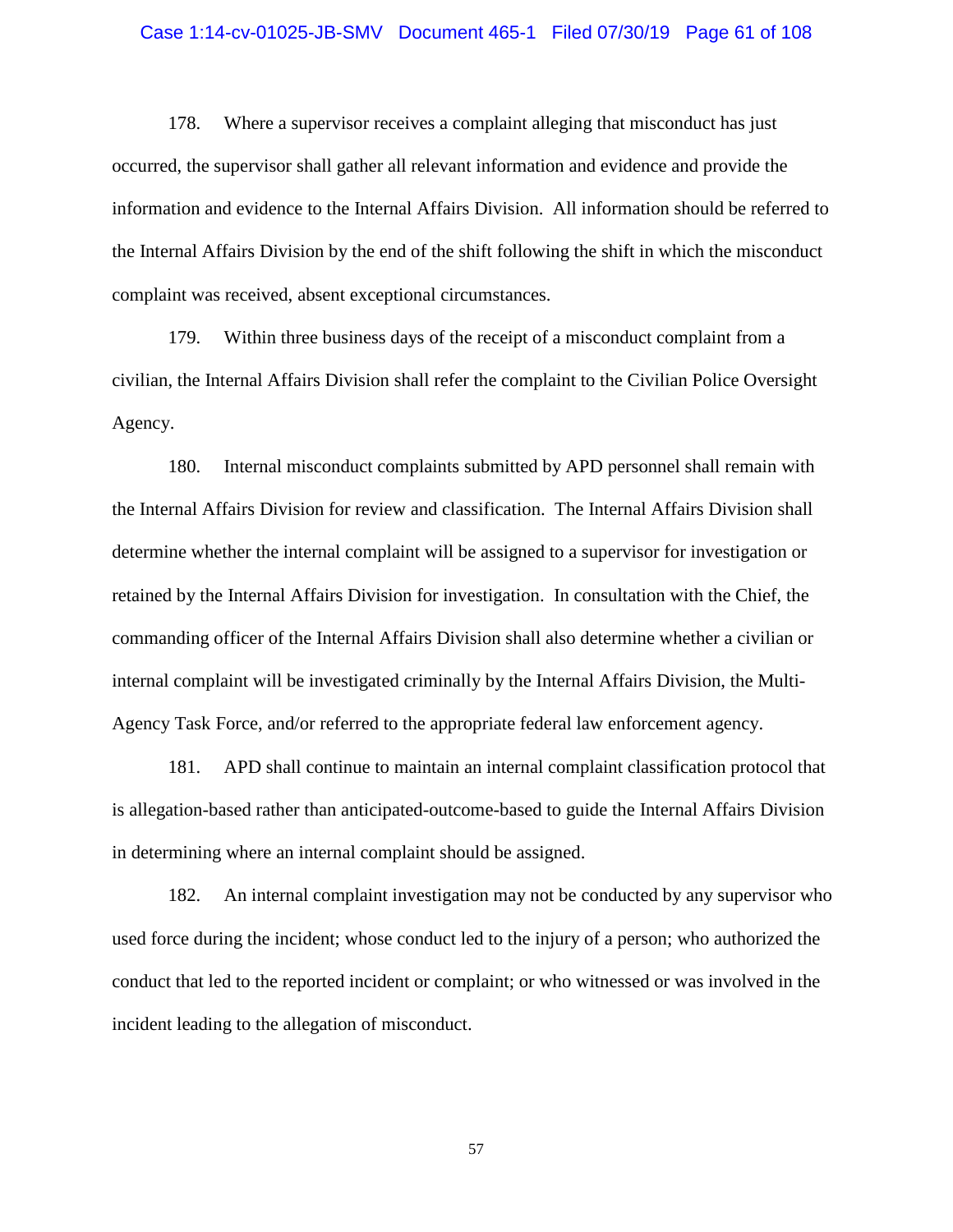### **D. Investigation of Complaints**

183. APD and the Civilian Police Oversight Agency shall ensure that investigations of officer misconduct complaints shall be as thorough as necessary to reach reliable and complete findings. The misconduct complaint investigator shall interview each complainant in person, absent exceptional circumstances, and this interview shall be recorded in its entirety, absent specific, documented objection by the complainant. All officers in a position to observe an incident, or involved in any significant event before or after the original incident, shall provide a written statement regarding their observations, even to state that they did not observe anything.

184. APD and the Civilian Police Oversight Agency shall investigate all misconduct complaints and document the investigation, its findings, and its conclusions in writing. APD and the Civilian Police Oversight Agency shall develop and implement a policy that specifies those complaints other than misconduct that may be resolved informally or through mediation. Administrative closing or inactivation of a complaint investigation shall be used for the most minor policy violations that do not constitute a pattern of misconduct, duplicate allegations, or allegations that even if true would not constitute misconduct.

185. APD shall require personnel to cooperate with Internal Affairs Division and Civilian Police Oversight Agency investigations, including appearing for an interview when requested by an APD or Civilian Police Oversight Agency investigator and providing all requested documents and evidence under the person's custody and control. Supervisors shall be notified when a person under their supervision is summoned as part of a misconduct complaint or internal investigation and shall facilitate the person's appearance, absent extraordinary and documented circumstances.

186. APD and the City shall develop and implement protocols to ensure that criminal and administrative investigations of APD personnel are kept appropriately separate, to protect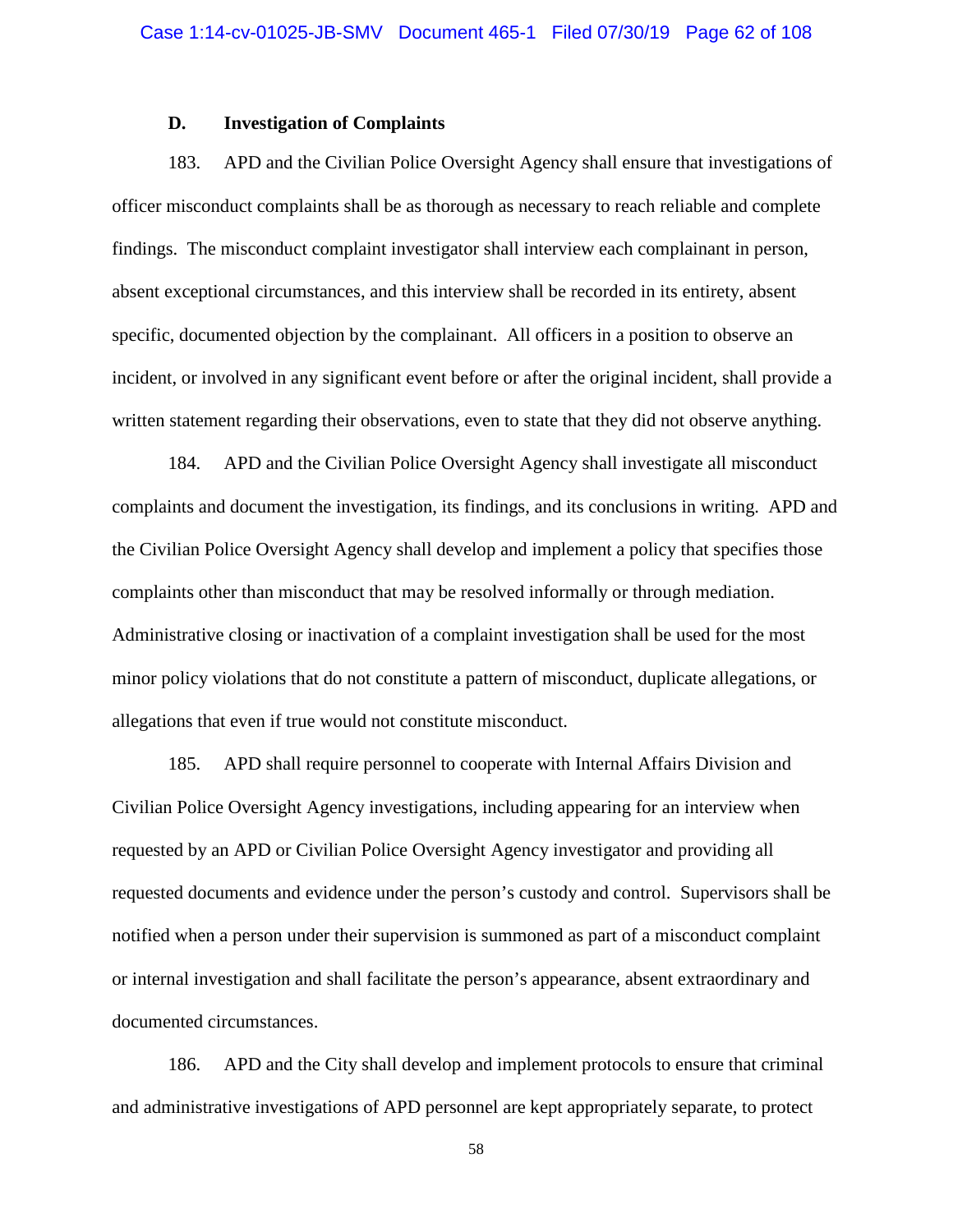#### Case 1:14-cv-01025-JB-SMV Document 465-1 Filed 07/30/19 Page 63 of 108

APD personnel's rights under the Fifth Amendment. When an APD employee affirmatively refuses to give a voluntary statement and APD has probable cause to believe the person has committed a crime, APD shall consult with the prosecuting agency (e.g., District Attorney's Office or USAO) and seek the approval of the Chief before taking a compelled statement.

187. Advisements by the Internal Affairs Division or the Civilian Police Oversight Agency to APD personnel of their Fifth Amendment rights shall only be given where there is a reasonable likelihood of a criminal investigation or prosecution of the subject employee.

188. If at any time during misconduct complaint intake or investigation the investigator determines that there may have been criminal conduct by any APD personnel, the investigator shall immediately notify the Internal Affairs Division commanding officer. If the complaint is being investigated by the Civilian Police Oversight Agency, the investigator shall transfer the administrative investigation to the Internal Affairs Division. The Internal Affairs Division commanding officer shall immediately notify the Chief. The Chief shall consult with the relevant prosecuting agency or federal law enforcement agency regarding the initiation of a criminal investigation. Where an allegation is investigated criminally, the Internal Affairs Division shall continue with the administrative investigation of the allegation. Consistent with Paragraph 186, the Internal Affairs Division may delay or decline to conduct an interview of the subject personnel or other witnesses until completion of the criminal investigation unless, after consultation with the prosecuting agency and the Chief, the Internal Affairs Division deems such interviews appropriate.

189. Nothing in this Agreement or APD policy shall hamper APD personnel's obligation to provide a public safety statement regarding a work-related incident or activity, including Use of Force Reports and incident reports. APD shall make clear that all statements by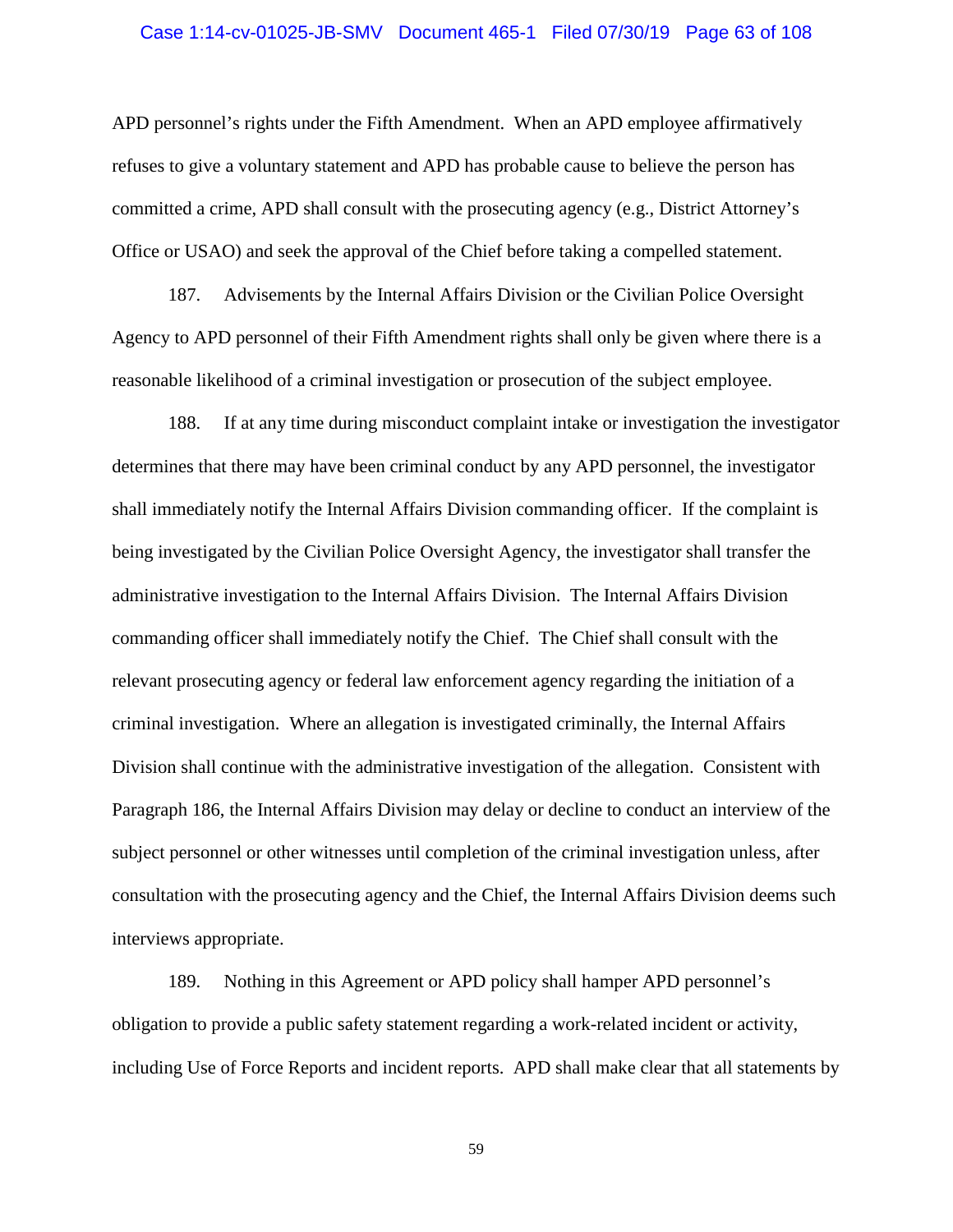#### Case 1:14-cv-01025-JB-SMV Document 465-1 Filed 07/30/19 Page 64 of 108

personnel in incident reports, arrest reports, Use of Force Reports and similar documents, and statements made in interviews such as those conducted in conjunction with APD's routine use of force investigation process, are part of each employee's routine professional duties and are not compelled statements. Where an employee believes that providing a verbal or written statement will be self-incriminating, the employee shall affirmatively state this and shall not be compelled to provide a statement without prior consultation with the prosecuting agency (e.g., District Attorney's Office or USAO), and approval by the Chief.

190. In each investigation, APD and the Civilian Police Oversight Agency shall consider all relevant evidence, including circumstantial, direct, and physical evidence. There will be no automatic preference for an officer's statement over a non-officer's statement, nor will APD or the Civilian Police Oversight Agency disregard a witness's statement merely because the witness has some connection to the complainant or because of any criminal history. During their investigation, APD and the Civilian Police Oversight Agency shall take into account any convictions for crimes of dishonesty of the complainant or any witness. APD and the Civilian Police Oversight Agency shall also take into account the record of any involved officers who have been determined to have been deceptive or untruthful in any legal proceeding, misconduct investigation, or other investigation. APD and the Civilian Police Oversight Agency shall make efforts to resolve material inconsistencies between witness statements.

191. All administrative investigations conducted by the Internal Affairs Division or the Civilian Police Oversight Agency shall be completed within 90 days of the initiation of the complaint investigation. The 90-day period shall not include time for review. An extension of the investigation of up to 30 days may be granted but only if the request for an extension is in writing and is approved by the Chief. Review and final approval of the investigation, and the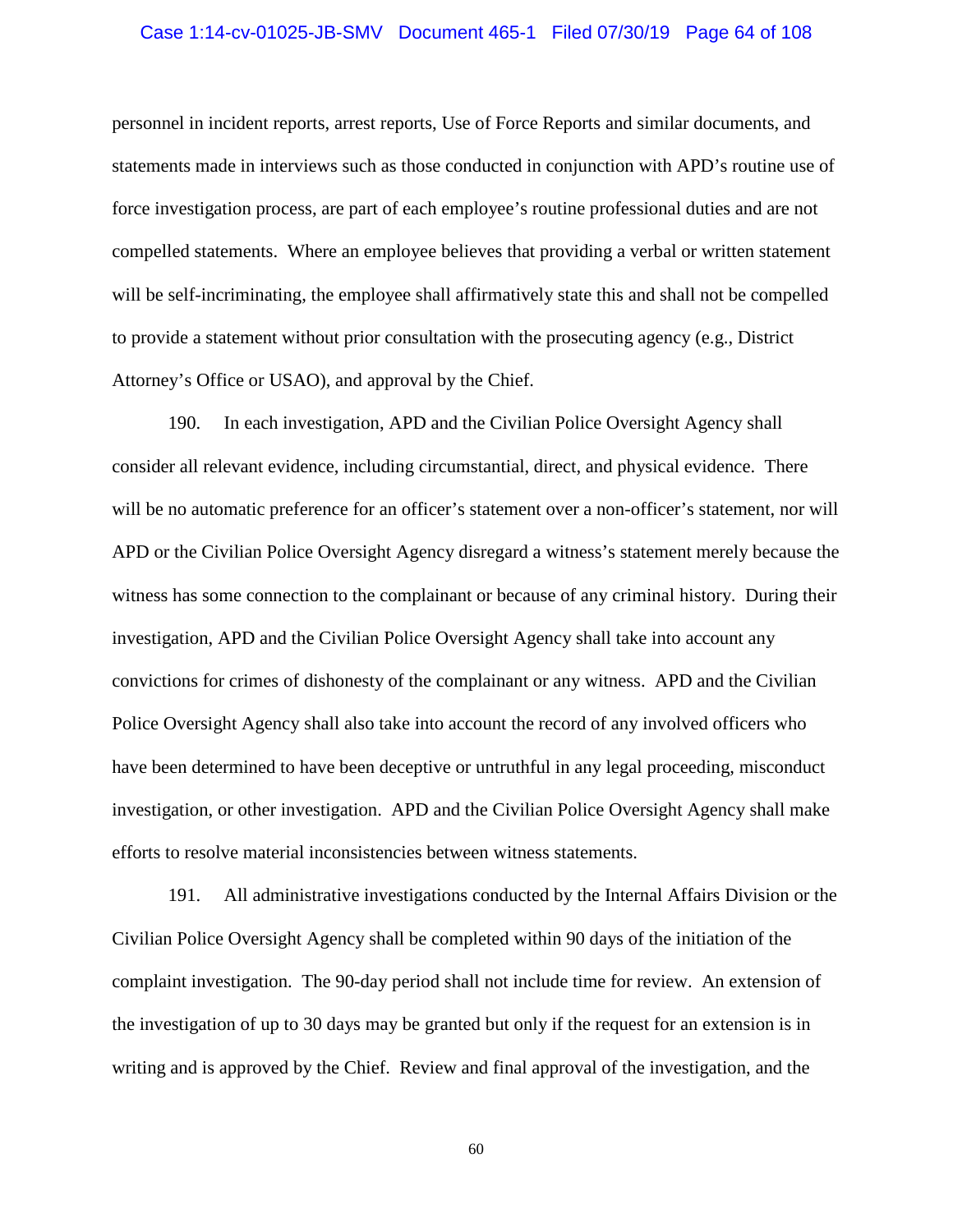## Case 1:14-cv-01025-JB-SMV Document 465-1 Filed 07/30/19 Page 65 of 108

determination and imposition of the appropriate discipline, shall be completed within 30 days of the completion of the investigation. To the extent permitted by state and city law, extensions may also be granted in extenuating circumstances, such as military deployments, hospitalizations of the officer, and extended absences.

192. The APD or Civilian Police Oversight Agency investigator shall explicitly identify and recommend one of the following dispositions for each allegation of misconduct in an administrative investigation:

- a) "Unfounded," where the investigation determines, by clear and convincing evidence, that the alleged misconduct did not occur or did not involve the subject officer;
- b) "Sustained," where the investigation determines, by a preponderance of the evidence, that the alleged misconduct did occur;
- c) "Not Sustained," where the investigation is unable to determine, by a preponderance of the evidence, whether the alleged misconduct occurred;
- d) "Exonerated," where the investigation determines, by a preponderance of the evidence, that the alleged conduct did occur but did not violate APD policies, procedures, or training;
- e) "Sustained violation not based on original complaint," where the investigation determines, by a preponderance of the evidence, that misconduct did occur that was not alleged in the original complaint but that was discovered during the misconduct investigation; or
- f) "Administratively closed," where the policy violations are minor, the allegations are duplicative, or investigation cannot be conducted because of the lack of information in the complaint.
- 193. Administratively closed complaints may be re-opened if additional information

becomes available. The deadlines contained in Paragraph 191 shall run from when the complaint is re-opened.

194. In addition to determining whether APD personnel committed the alleged misconduct, administrative investigations shall assess and document whether the action was in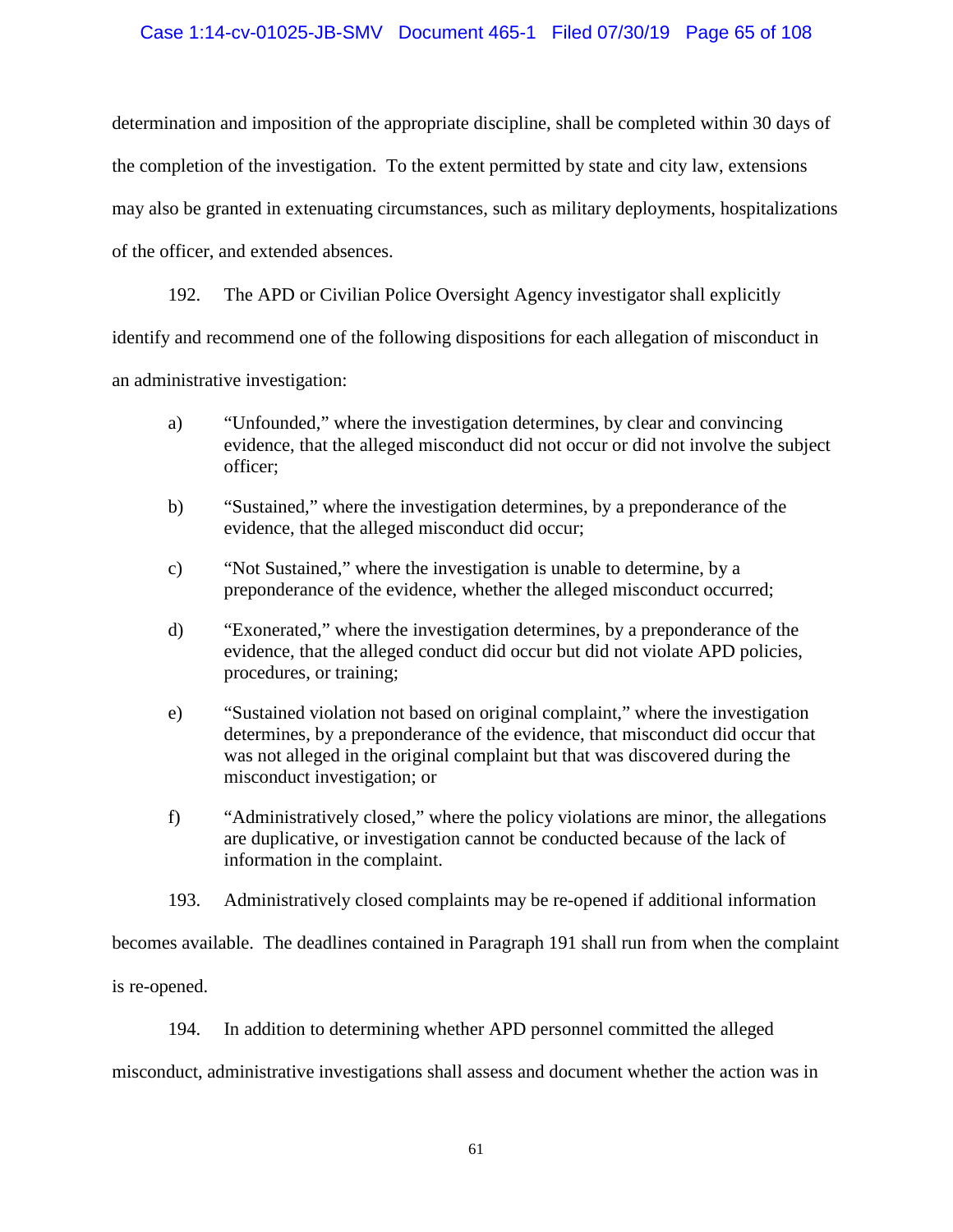#### Case 1:14-cv-01025-JB-SMV Document 465-1 Filed 07/30/19 Page 66 of 108

compliance with training and legal standards and whether the incident suggests the need for a change in policy, procedure, or training. In reviewing completed administrative investigations, APD shall also assess and document whether: (a) the incident suggests that APD should revise strategies and tactics; and (b) the incident indicates a need for additional training, counseling, or other non-disciplinary corrective measures. This information shall be shared with the relevant commander(s).

#### **E. Preventing Retaliation**

195. The City shall continue to expressly prohibit all forms of retaliation, including discouragement, intimidation, coercion, or adverse action, against any person who reports misconduct, makes a misconduct complaint, or cooperates with an investigation of misconduct.

196. Within six months of the Operational Date, and annually thereafter, the Internal Affairs Division and the Civilian Police Oversight Agency shall review APD's anti-retaliation policy and its implementation. This review shall consider the alleged incidents of retaliation that occurred or were investigated during the reporting period, the discipline imposed for retaliation, and supervisors' performance in addressing and preventing retaliation. Following such review, the City shall modify its policy and practice, as necessary, to protect individuals, including other APD personnel, from retaliation for reporting misconduct.

197. Retaliation for reporting misconduct or for cooperating with an investigation of misconduct shall be grounds for discipline, up to and including termination of employment.

## **F. Staffing and Training Requirements**

198. The City shall ensure that APD and the Civilian Police Oversight Agency have a sufficient number of well-trained staff assigned and available to complete and review thorough and timely misconduct investigations in accordance with the requirements of this Agreement. The City shall re-assess the staffing of the Internal Affairs Division after the completion of the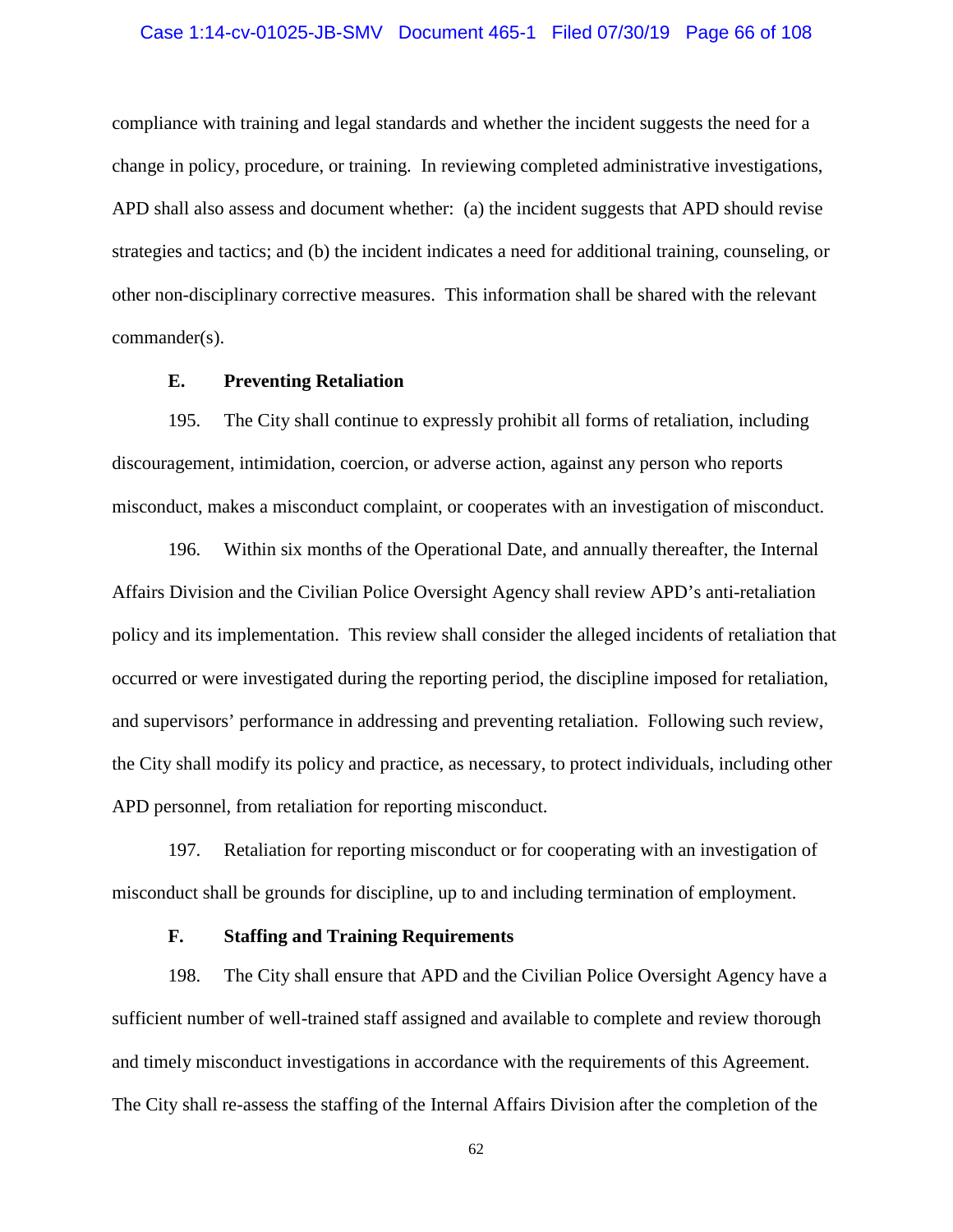#### Case 1:14-cv-01025-JB-SMV Document 465-1 Filed 07/30/19 Page 67 of 108

staffing study to be conducted pursuant to Paragraph 204. The City further shall ensure sufficient resources and equipment to conduct thorough and timely investigations.

199. All APD personnel conducting misconduct investigations, whether assigned to the Internal Affairs Division, an Area Command, or elsewhere, shall receive at least 24 hours of initial training in conducting misconduct investigations within one year of the Operational Date, and shall receive at least eight hours of training each year. The training shall include instruction on APD's policies and protocols on taking compelled statements and conducting parallel administrative and criminal investigations.

200. Investigators from the Civilian Police Oversight Agency shall receive at least 40 hours of initial training in conducting misconduct investigations within one year of the Operational Date, and shall receive at least eight hours of training each year. The training shall include instruction on APD's policies and protocols on taking compelled statements and conducting parallel administrative and criminal investigations.

## **G. Discipline Process and Transparency**

201. APD shall ensure that discipline for sustained allegations of misconduct is consistently applied, fair, and based on the nature of the allegation, and that mitigating and aggravating factors are set out and applied consistently.

- 202. APD shall establish a disciplinary matrix that:
- a) establishes a presumptive range of discipline for each type of rule violation;
- b) increases the presumptive discipline based on an officer's prior violations of the same or other rules;
- c) sets out defined mitigating or aggravating factors;
- d) requires that any departure from the presumptive range of discipline must be justified in writing;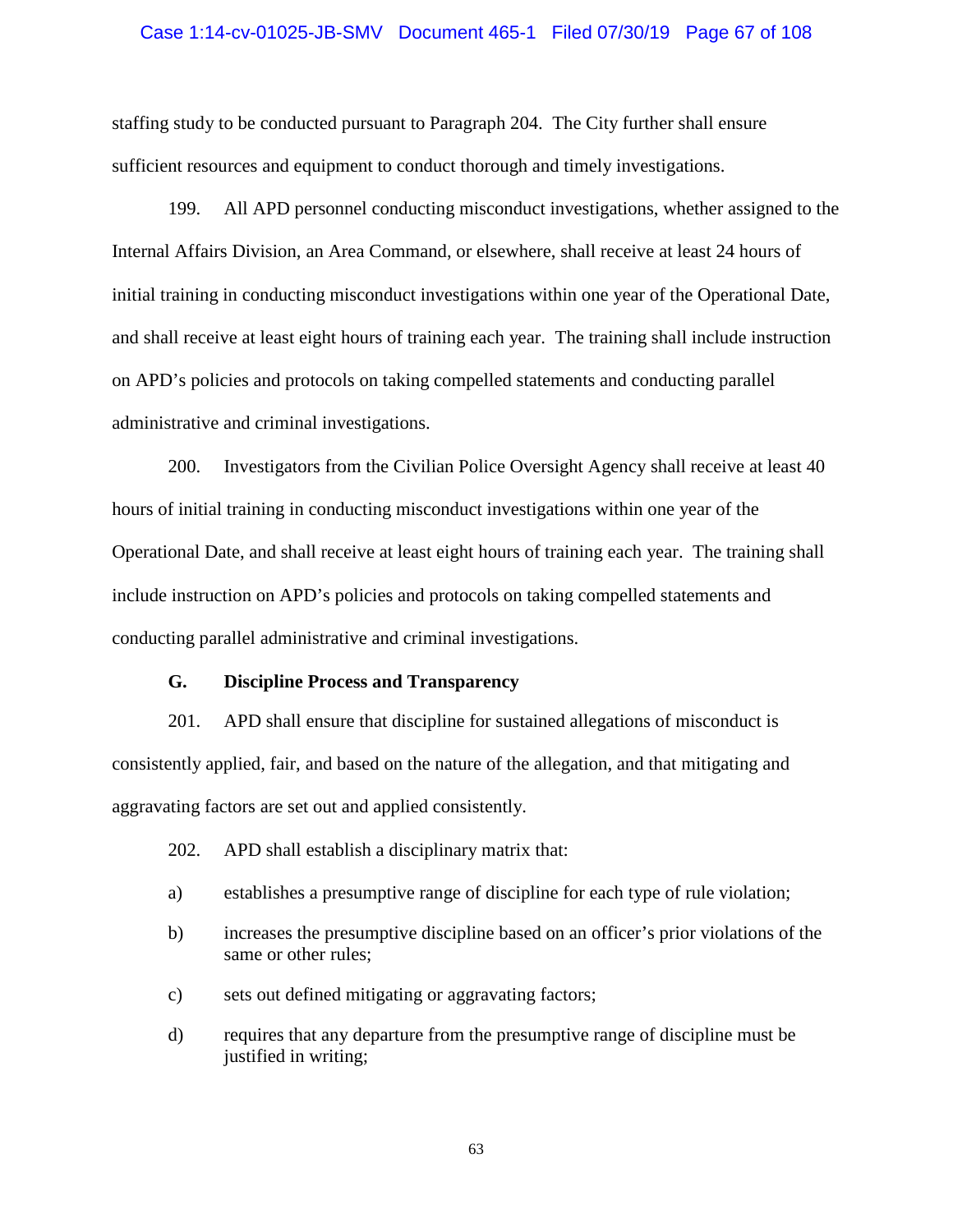- e) provides that APD shall not take only non-disciplinary corrective action in cases in which the disciplinary matrix calls for the imposition of discipline; and
- f) provides that APD shall consider whether non-disciplinary corrective action also is appropriate in a case where discipline has been imposed.

## **IX. STAFFING, MANAGEMENT, AND SUPERVISION**

203. To maintain high-level, quality service; to ensure officer safety and accountability; and to promote constitutional, effective policing, the City shall ensure that APD has the staffing necessary to implement the terms of this Agreement. APD shall also deploy a sufficient number of first-line supervisors to respond to scenes of uses of force; investigate thoroughly each use of force to identify, correct, and prevent misconduct; and provide close and effective supervision necessary for officers to improve and develop professionally. APD shall revise and implement policies for supervision that set out clear requirements for supervision and comport with best practices.

### **A. Staffing**

204. In order to successfully implement the provisions of this Agreement, APD shall assess the appropriate number of sworn and civilian personnel to perform the different Department functions necessary to fulfill its mission. APD therefore shall conduct a comprehensive staffing assessment and resource study. The study shall be the predicate for determining appropriate staffing and resource levels that are consistent with community-oriented policing principles and support the systematic use of partnerships and problem-solving techniques. The study shall also consider the distribution of officers to patrol functions as opposed to specialized units, as well as the distribution of officers with less than three years of experience across shifts and Area Commands. This staffing assessment and resource study shall be completed within one year of the Operational Date. Within six months of the completion of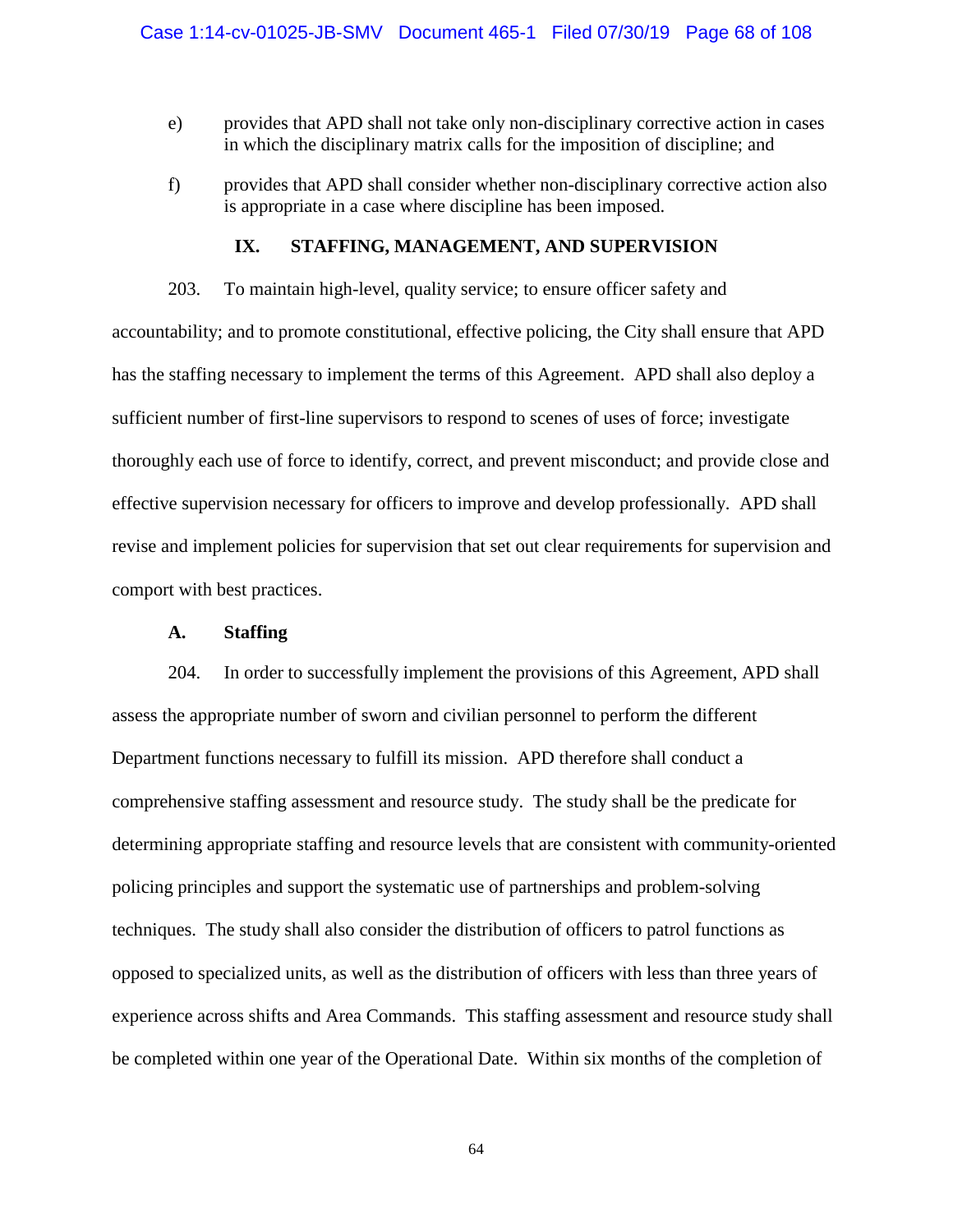#### Case 1:14-cv-01025-JB-SMV Document 465-1 Filed 07/30/19 Page 69 of 108

the staffing assessment and resource study, the Parties shall assess its results and jointly develop a staffing plan to ensure that APD can meet its obligations under this Agreement.

### **B. Duties of Supervisors**

205. First-line supervisors shall investigate officers' use of force as described in Section IV of this Agreement, ensure that officers are working actively to engage the community and increase public trust and safety, review each arrest report, and perform all other duties as assigned and as described in departmental policy.

206. All field officers shall be assigned to a primary, clearly identified first-line supervisor and shall also report to any other first-line supervisor within the chain of command. First-line supervisors shall be responsible for closely and consistently supervising all officers under their primary command. Supervisors shall also be responsible for supervising all officers under their chain of command on any shift to which they are assigned to ensure accountability across the Department.

207. First-line supervisors shall ordinarily be assigned as primary supervisor to no more than eight officers. Task complexity will also play a significant role in determining the span of control and whether an increase in the level of supervision is necessary.

208. APD Commanders and lieutenants shall be responsible for close and effective supervision of officers under their command. APD Commanders and lieutenants shall ensure that all officers under their direct command comply with APD policy, federal, state and municipal law, and the requirements of this Agreement.

### **C. Supervisor Training**

209. Sergeant training is critical to effective first-line supervision. Every sergeant shall receive 40 hours of mandatory supervisory, management, leadership, and command accountability training before assuming supervisory responsibilities.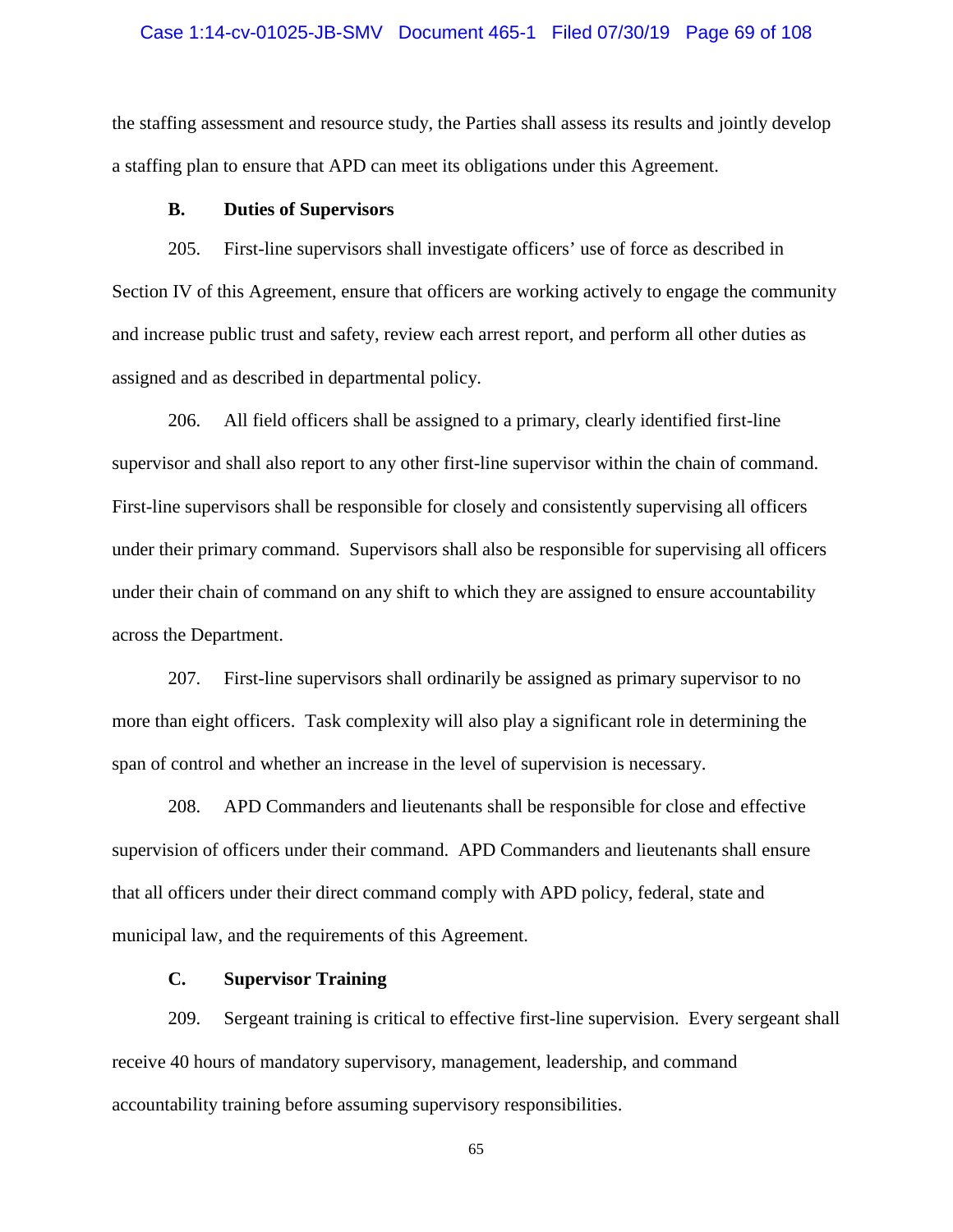- 210. APD's sergeant training program shall include the following topics:
- a) techniques for effectively guiding and directing officers and promoting effective and ethical police practices;
- b) de-escalating conflict;
- c) evaluating written reports, including those that contain canned language;
- d) categorizing and reviewing officer uses of force;
- e) understanding supervisory tools such as the Early Intervention System and onbody recording systems;
- f) responding to and investigating allegations of officer misconduct;
- g) evaluating officer performance;
- h) consistent disciplinary sanction and non-punitive corrective action;
- i) monitoring use of force to ensure consistency with policies;
- j) building community partnerships and guiding officers on this requirement; and
- k) legal updates.

211. All sworn supervisors shall also receive a minimum of 32 hours of in-service management training, which may include updates and lessons learned related to the topics covered in the sergeant training and other areas covered by this Agreement.

# **D. Early Intervention System**

212. Within nine months of the Operational Date, APD shall revise and update its Early Intervention System to enhance its effectiveness as a management tool that promotes supervisory awareness and proactive identification of both potentially problematic as well as commendable behavior among officers. APD supervisors shall be trained to proficiency in the interpretation of Early Intervention System data and the range of non-punitive corrective action to modify behavior and improve performance; manage risk and liability; and address underlying stressors to promote officer well-being.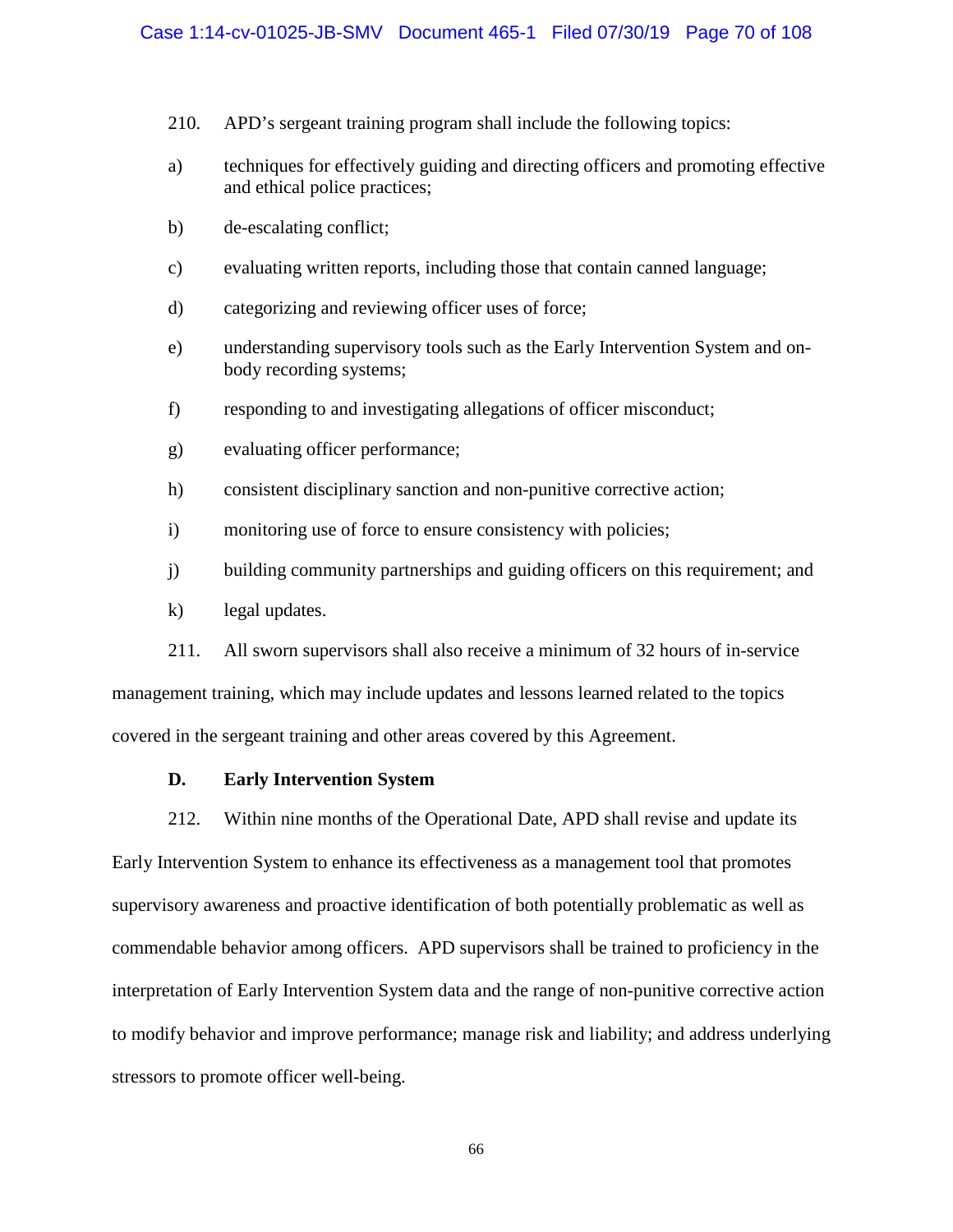### Case 1:14-cv-01025-JB-SMV Document 465-1 Filed 07/30/19 Page 71 of 108

213. APD shall review and adjust, where appropriate, the threshold levels for each Early Identification System indicator to allow for peer-group comparisons between officers with similar assignments and duties.

214. APD shall implement rolling thresholds so that an officer who has received an intervention of use of force should not be permitted to engage in additional uses of force before again triggering a review.

215. The Early Intervention System shall be a component of an integrated employee management system and shall include a computerized relational database, which shall be used to collect, maintain, integrate, and retrieve data department-wide and for each officer regarding, at a minimum:

- a) uses of force;
- b) injuries and deaths to persons in custody;
- c) failures to record incidents with on-body recording systems that are required to be recorded under APD policy, whether or not corrective action was taken, and cited violations of the APD's on-body recording policy;
- d) all civilian or administrative complaints and their dispositions;
- e) all judicial proceedings where an officer is the subject of a protective or restraining order;
- f) all vehicle pursuits and traffic collisions involving APD equipment;
- g) all instances in which APD is informed by a prosecuting authority that a declination to prosecute any crime occurred, in whole or in part, because the officer failed to activate his or her on-body recording system;
- h) all disciplinary action taken against employees;
- i) all non-punitive corrective action required of employees;
- j) all awards and commendations received by employees, including those received from civilians, as well as special acts performed by employees;
- k) demographic category for each civilian involved in a use of force or search and seizure incident sufficient to assess bias;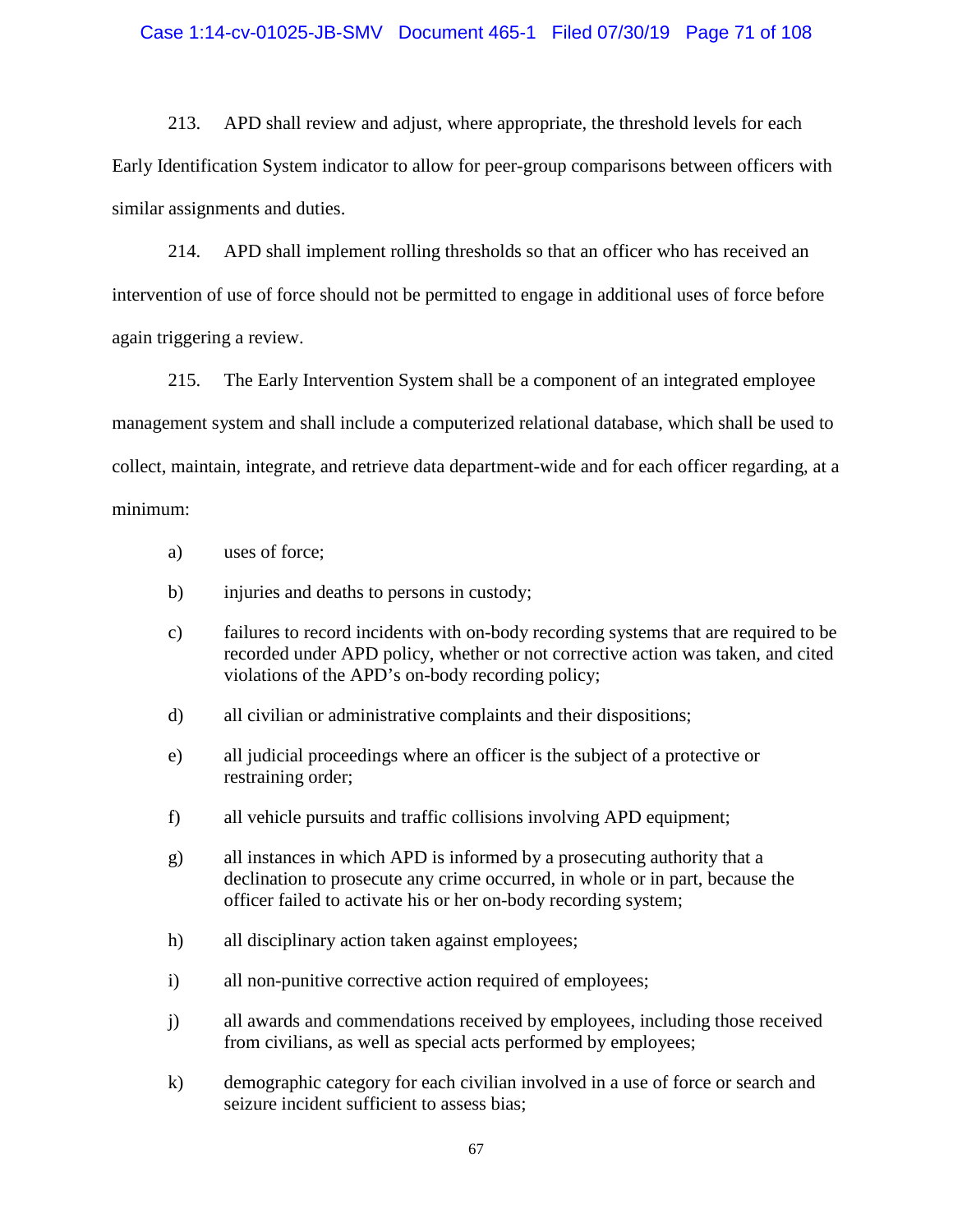- l) all criminal proceedings initiated against an officer, as well as all civil or administrative claims filed with, and all civil lawsuits served upon, the City and/or its officers or agents, allegedly resulting from APD operations or the actions of APD personnel; and
- m) all offense reports in which an officer is a suspect or offender.

216. APD shall develop and implement a protocol for using the updated Early Intervention System and information obtained from it. The protocol for using the Early Intervention System shall address data storage, data retrieval, reporting, data analysis, pattern identification, supervisory use, supervisory/departmental intervention, documentation and audits, access to the system, and confidentiality of personally identifiable information. The protocol shall also require unit supervisors to periodically review Early Intervention System data for officers under their command.

217. APD shall maintain all personally identifying information about an officer included in the Early Intervention System for at least five years following the officer's separation from the agency except where prohibited by law. Information necessary for aggregate statistical analysis will be maintained indefinitely in the Early Intervention System. On an ongoing basis, APD will enter information into the Early Intervention System in a timely, accurate, and complete manner and shall maintain the data in a secure and confidential manner.

218. APD shall provide in-service training to all employees, including officers, supervisors, and commanders, regarding the updated Early Intervention System protocols within six months of the system improvements specified in Paragraphs 212-215 to ensure proper understanding and use of the system. APD supervisors shall be trained to use the Early Intervention System as designed and to help improve the performance of officers under their command. Commanders and supervisors shall be trained in evaluating and making appropriate comparisons in order to identify any significant individual or group patterns of behavior.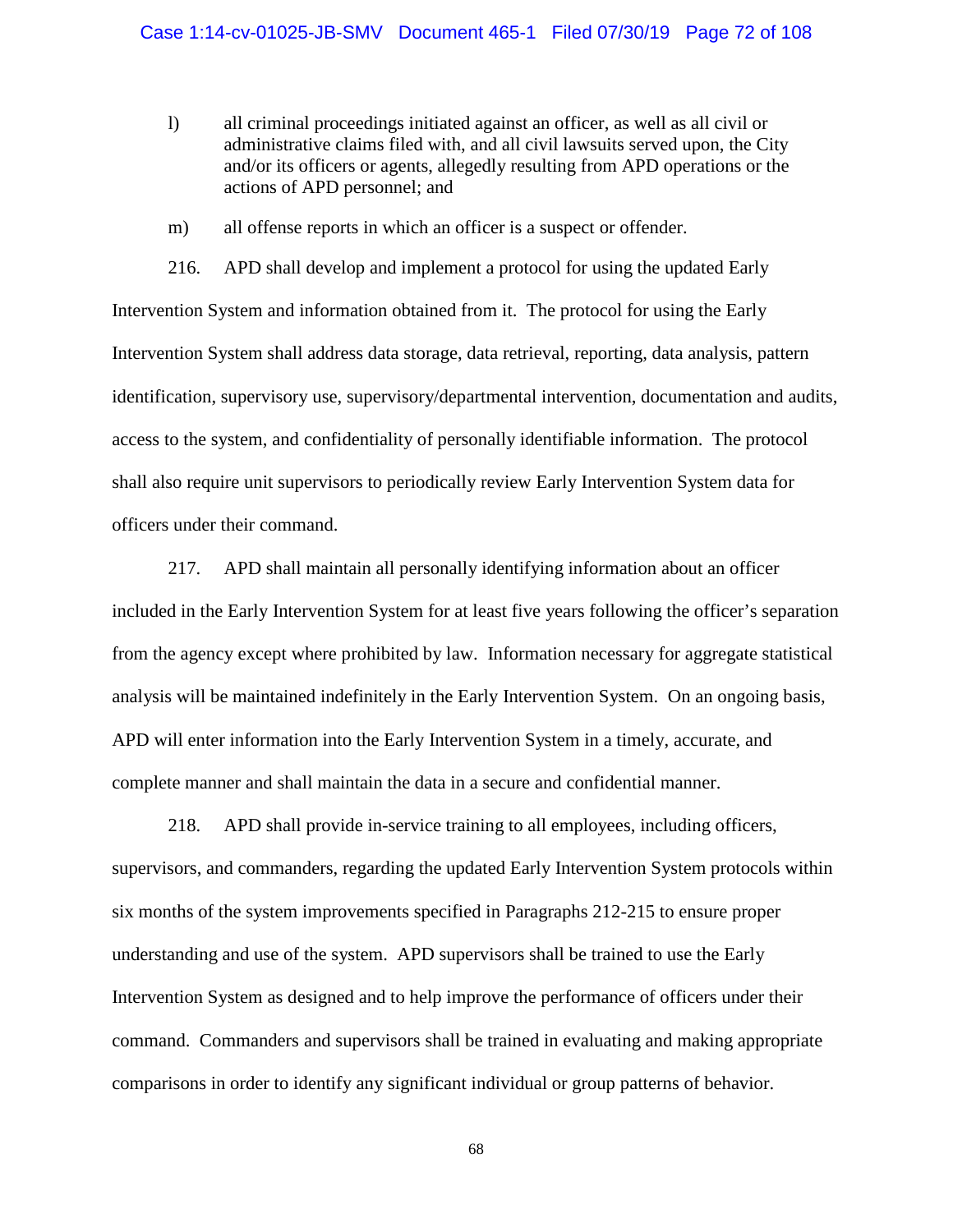## Case 1:14-cv-01025-JB-SMV Document 465-1 Filed 07/30/19 Page 73 of 108

219. Following the initial implementation of the updated Early Intervention System, and as experience and the availability of new technology may warrant, the City may add, subtract, or modify thresholds, data tables and fields; modify the list of documents scanned or electronically attached; and add, subtract, or modify standardized reports and queries as appropriate. The Parties shall jointly review all proposals that limit the functions of the Early Intervention System that are required by this Agreement before such proposals are implemented to ensure they continue to comply with the intent of this Agreement.

## **E. On-Body Recording Systems for Documenting Police Activities**

220. To maintain high-level, quality service; to ensure officer safety and accountability; and to promote constitutional, effective policing, APD is committed to the consistent and effective use of on-body recording systems. Within six months of the Operational Date, APD agrees to revise and update its policies and procedures regarding on-body recording systems to require:

- a) specific and clear guidance when on-body recording systems are used, including who will be assigned to wear the cameras and where on the body the cameras are authorized to be placed;
- b) officers to ensure that their on-body recording systems are working properly during police action;
- c) officers to notify their supervisors when they learn that their on-body recording systems are not functioning;
- d) officers are required to inform arrestees when they are recording, unless doing so would be unsafe, impractical, or impossible;
- e) activation of on-body recording systems before all encounters with individuals who are the subject of a stop based on reasonable suspicion or probable cause, arrest, or vehicle search, as well as police action involving subjects known to have mental illness;
- f) supervisors to review recordings of all officers listed in any misconduct complaints made directly to the supervisor or APD report regarding any incident involving injuries to an officer, uses of force, or foot pursuits;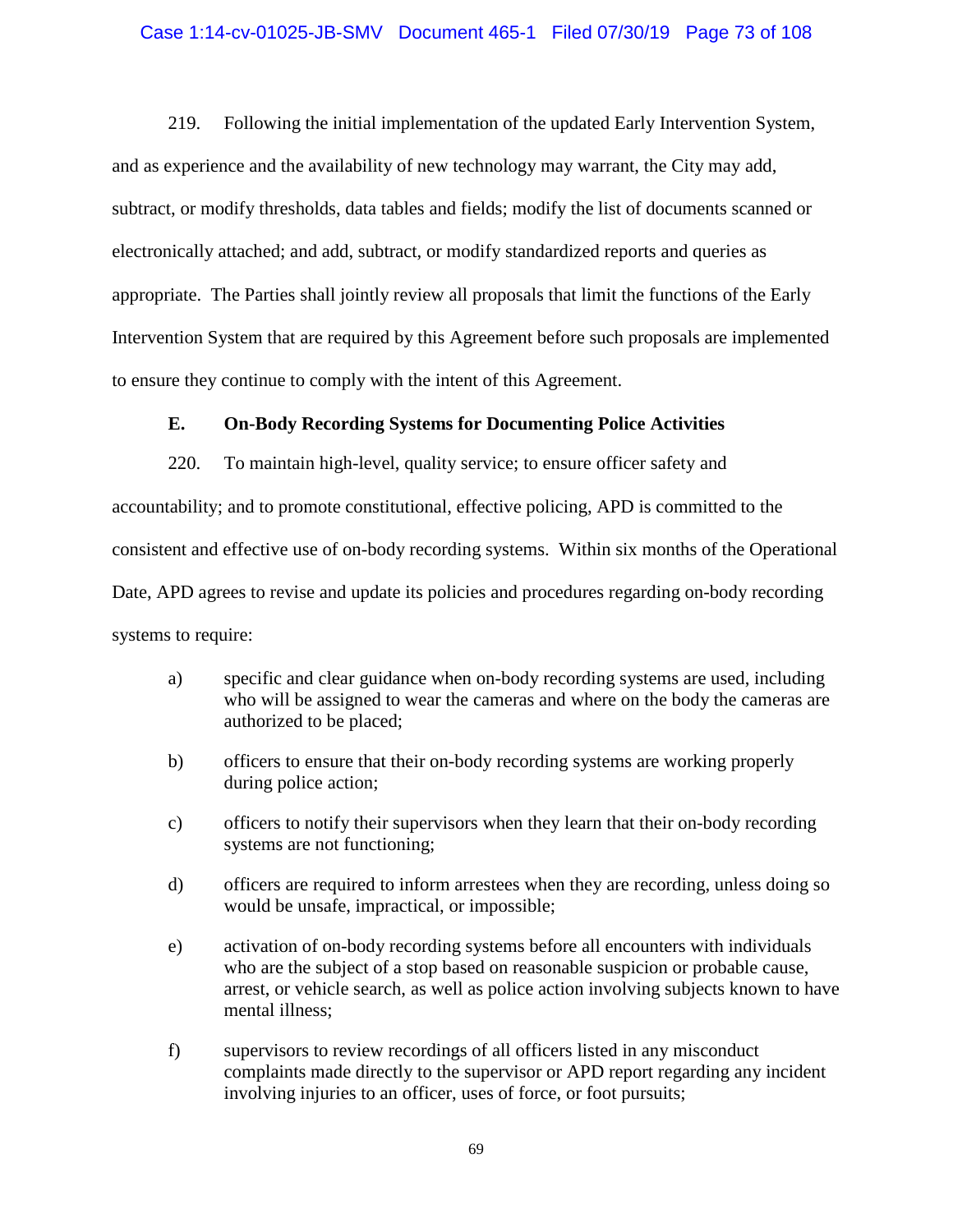- g) supervisors to review recordings regularly and to incorporate the knowledge gained from this review into their ongoing evaluation and supervision of officers; and
- h) APD to retain and preserve non-evidentiary recordings for at least 60 days and consistent with state disclosure laws, and evidentiary recordings for at least one year, or, if a case remains in investigation or litigation, until the case is resolved.

221. APD shall submit all new or revised on-body recording system policies and procedures to the Monitor and DOJ for review, comment, and approval prior to publication and implementation. Upon approval by the Monitor and DOJ, policies shall be implemented within two months.

222. The Parties recognize that training regarding on-body recording systems is necessary and critical. APD shall develop and provide training regarding on-body recording systems for all patrol officers, supervisors, and command staff. APD will develop a training curriculum, with input from the Monitor and DOJ, that relies on national guidelines, standards, and best practices.

223. APD agrees to develop and implement a schedule for testing on-body recording systems to confirm that they are in proper working order. Officers shall be responsible for ensuring that on-body recording systems assigned to them are functioning properly at the beginning and end of each shift according to the guidance of their system's manufacturer and shall report immediately any improperly functioning equipment to a supervisor.

224. Supervisors shall be responsible for ensuring that officers under their command use on-body recording systems as required by APD policy. Supervisors shall report equipment problems and seek to have equipment repaired as needed. Supervisors shall refer for investigation any officer who intentionally fails to activate his or her on-body recording system before incidents required to be recorded by APD policy.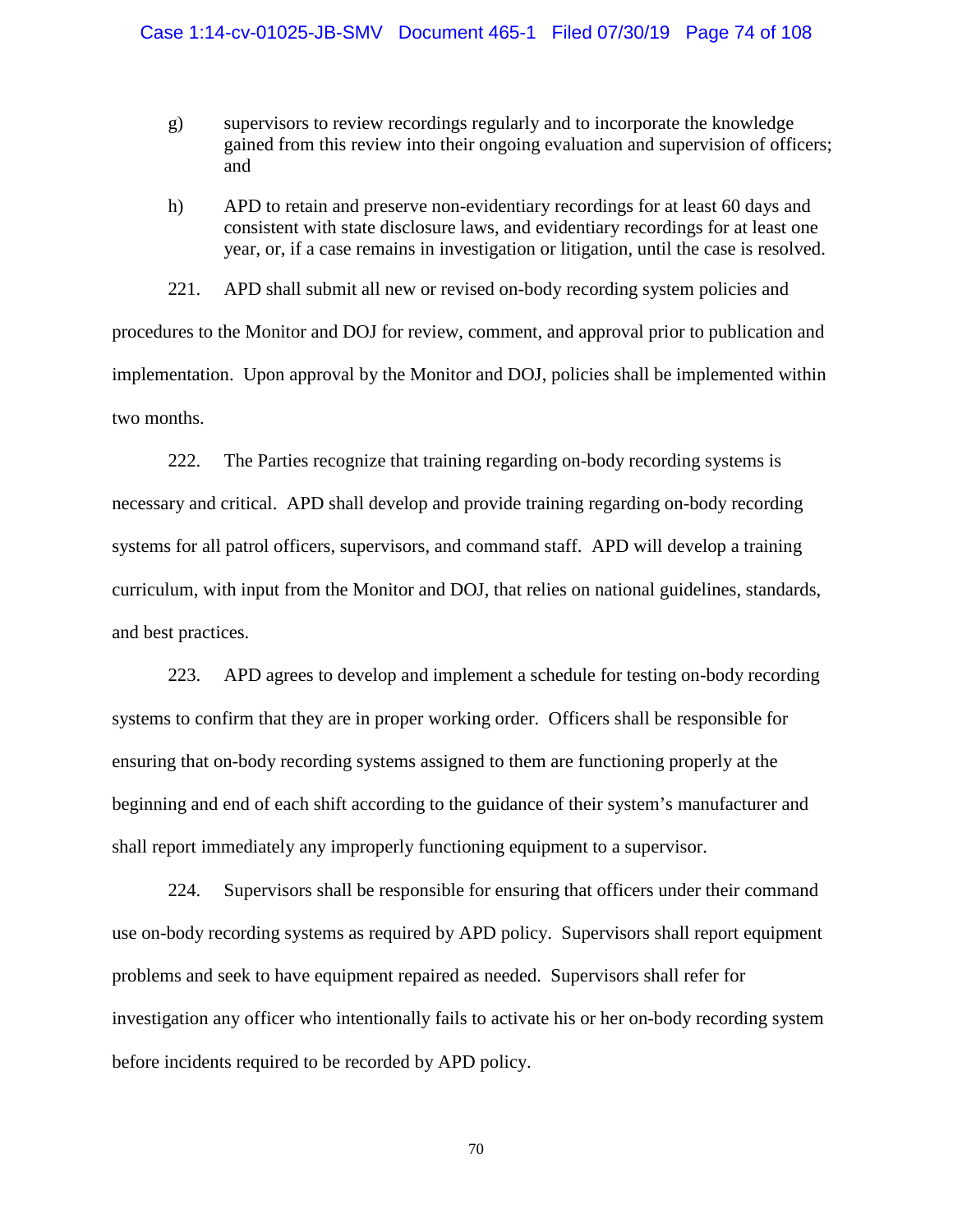### Case 1:14-cv-01025-JB-SMV Document 465-1 Filed 07/30/19 Page 75 of 108

225. At least on a monthly basis, APD shall review on-body recording system videos to ensure that the equipment is operating properly and that officers are using the systems appropriately and in accordance with APD policy and to identify areas in which additional training or guidance is needed.

226. APD policies shall comply with all existing laws and regulations, including those governing evidence collection and retention, public disclosure of information, and consent.

227. APD shall ensure that on-body recording system videos are properly categorized and accessible. On-body recording system videos shall be classified according to the kind of incident or event captured in the footage.

228. Officers who wear on-body recording systems shall be required to articulate on camera or in writing their reasoning if they fail to record an activity that is required by APD policy to be recorded. Intentional or otherwise unjustified failure to activate an on-body recording system when required by APD policy shall subject the officer to discipline.

229. APD shall ensure that on-body recording systems are only used in conjunction with official law enforcement duties. On-body recording systems shall not be used to record encounters with known undercover officers or confidential informants; when officers are engaged in personal activities; when officers are having conversations with other Department personnel that involve case strategy or tactics; and in any location where individuals have a reasonable expectation of privacy (e.g., restroom or locker room).

230. APD shall ensure that all on-body recording system recordings are properly stored by the end of each officer's subsequent shift. All images and sounds recorded by on-body recording systems are the exclusive property of APD.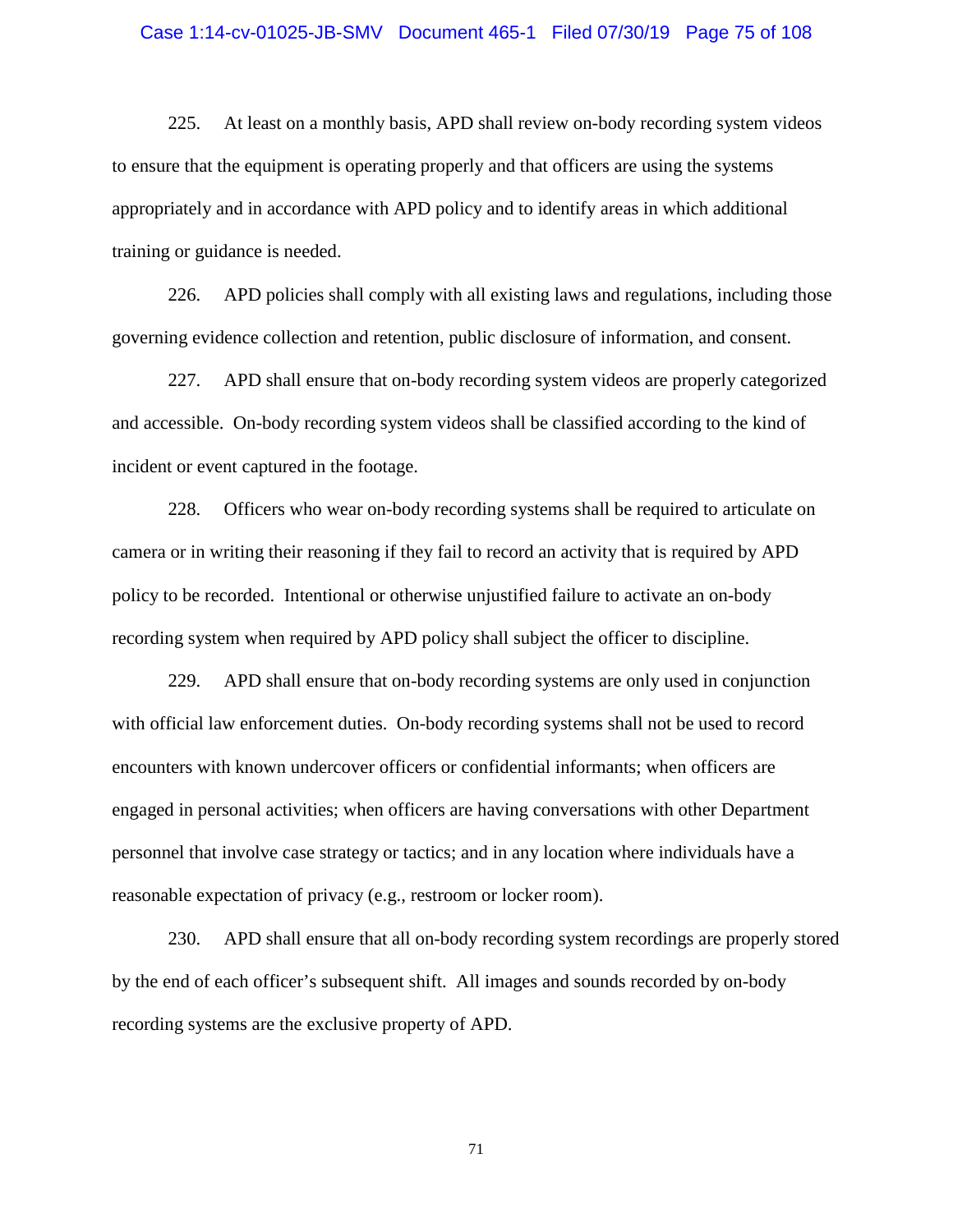### Case 1:14-cv-01025-JB-SMV Document 465-1 Filed 07/30/19 Page 76 of 108

231. The Parties are committed to the effective use of on-body recording systems and to utilizing best practices. APD currently deploys several different platforms for on-body recording systems that have a range of technological capabilities and cost considerations. The City has engaged outside experts to conduct a study of its on-body recording system program. Given these issues, within one year of the Operational Date, APD shall consult with community stakeholders, officers, the police officer's union, and community residents to gather input on APD's on-body recording system policy and to revise the policy, as necessary, to ensure it complies with applicable law, this Agreement, and best practices.

### **X. RECRUITMENT, SELECTION, AND PROMOTIONS**

232. To maintain high-level, quality service; to ensure officer safety and accountability; and to promote constitutional, effective policing, APD shall develop a comprehensive recruitment and hiring program that successfully attracts and hires qualified individuals. APD shall develop a recruitment policy and program that provides clear guidance and objectives for recruiting police officers and that clearly allocates responsibilities for recruitment efforts.

### **A. Recruitment Plan**

233. APD shall develop a strategic recruitment plan that includes clear goals, objectives, and action steps for attracting qualified applicants from a broad cross section of the community. The recruitment plan shall establish and clearly identify the goals of APD's recruitment efforts and the duties of officers and staff implementing the plan.

234. APD's recruitment plan shall include specific strategies for attracting a diverse group of applicants who possess strategic thinking and problem-solving skills, emotional maturity, interpersonal skills, and the ability to collaborate with a diverse cross-section of the community.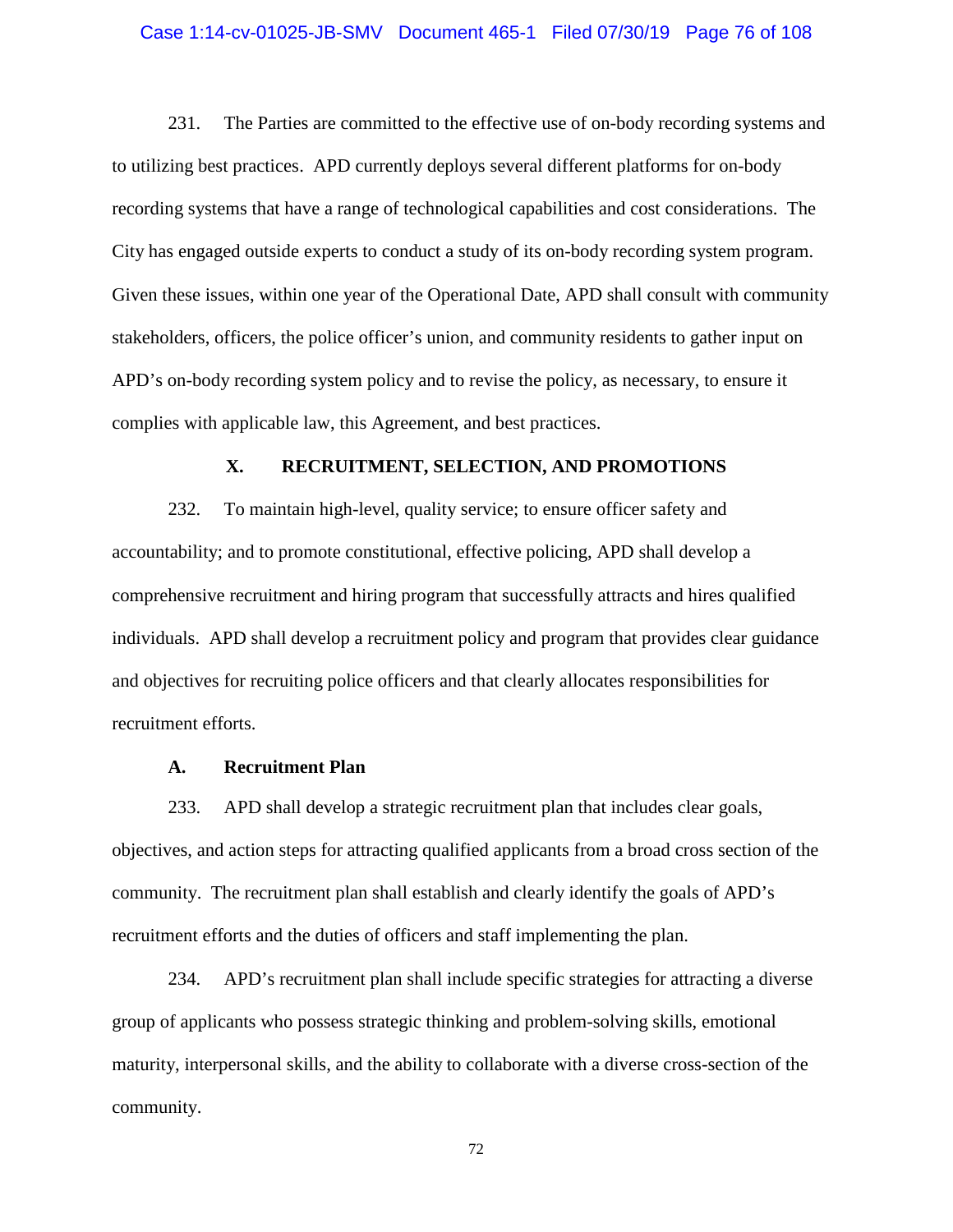### Case 1:14-cv-01025-JB-SMV Document 465-1 Filed 07/30/19 Page 77 of 108

235. APD's recruitment plan will also consult with community stakeholders to receive recommended strategies to attract a diverse pool of applicants. APD shall create and maintain sustained relationships with community stakeholders to enhance recruitment efforts.

## **B. Hiring Practices**

236. APD shall develop and implement an objective system for hiring and selecting recruits. The system shall establish minimum standards for recruiting and an objective process for selecting recruits that employs reliable and valid selection devices that comport with best practices and anti-discrimination laws.

237. APD shall continue to require all candidates for sworn personnel positions, including new recruits and lateral hires, to undergo a psychological, medical, and polygraph examination to determine their fitness for employment. APD shall maintain a drug testing program that provides for reliable and valid pre-service testing for new officers and random testing for existing officers. The program shall continue to be designed to detect the use of banned or illegal substances, including steroids.

238. APD shall ensure that thorough, objective, and timely background investigations of candidates for sworn positions are conducted in accordance with best practices and federal anti-discrimination laws. APD's suitability determination shall include assessing a candidate's credit history, criminal history, employment history, use of controlled substances, and ability to work with diverse communities.

239. APD shall complete thorough, objective, and timely pre-employment investigations of all lateral hires. APD's pre-employment investigations shall include reviewing a lateral hire's history of using lethal and less lethal force, determining whether the lateral hire has been named in a civil or criminal action; assessing the lateral hire's use of force training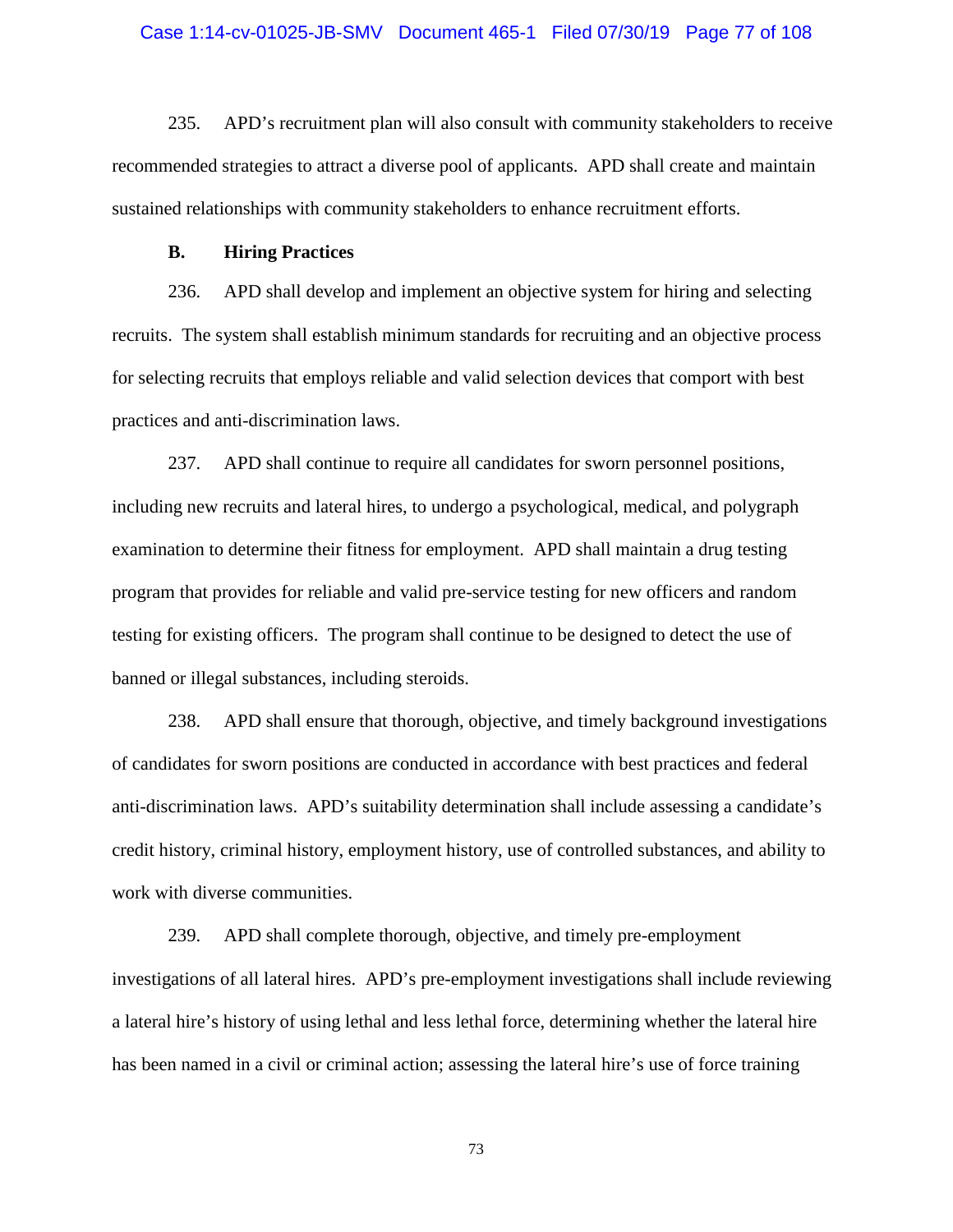### Case 1:14-cv-01025-JB-SMV Document 465-1 Filed 07/30/19 Page 78 of 108

records and complaint history, and requiring that all lateral hires are provided training and orientation in APD's policies, procedures, and this Agreement.

240. APD shall annually report its recruiting activities and outcomes, including the number of applicants, interviewees, and selectees, and the extent to which APD has been able to recruit applicants with needed skills and a discussion of any challenges to recruiting high-quality applicants.

## **C. Promotions**

241. APD shall develop and implement fair and consistent promotion practices that comport with best practices and federal anti-discrimination laws. APD shall utilize multiple methods of evaluation for promotions to the ranks of Sergeant and Lieutenant. APD shall provide clear guidance on promotional criteria and prioritize effective, constitutional, and community-oriented policing as criteria for all promotions. These criteria should account for experience, protection of civil rights, discipline history, and previous performance evaluations.

242. APD shall develop objective criteria to ensure that promotions are based on knowledge, skills, and abilities that are required to perform supervisory and management duties in core substantive areas.

243. Within six months of the Operational Date, APD shall develop and implement procedures that govern the removal of officers from consideration from promotion for pending or final disciplinary action related to misconduct that has resulted or may result in a suspension greater than 24 hours.

# **D. Performance Evaluation**

244. APD shall develop and implement fair and consistent practices to accurately evaluate the performance of all APD officers in areas related to constitutional policing, integrity, community policing, and critical police functions on both an ongoing and annual basis. APD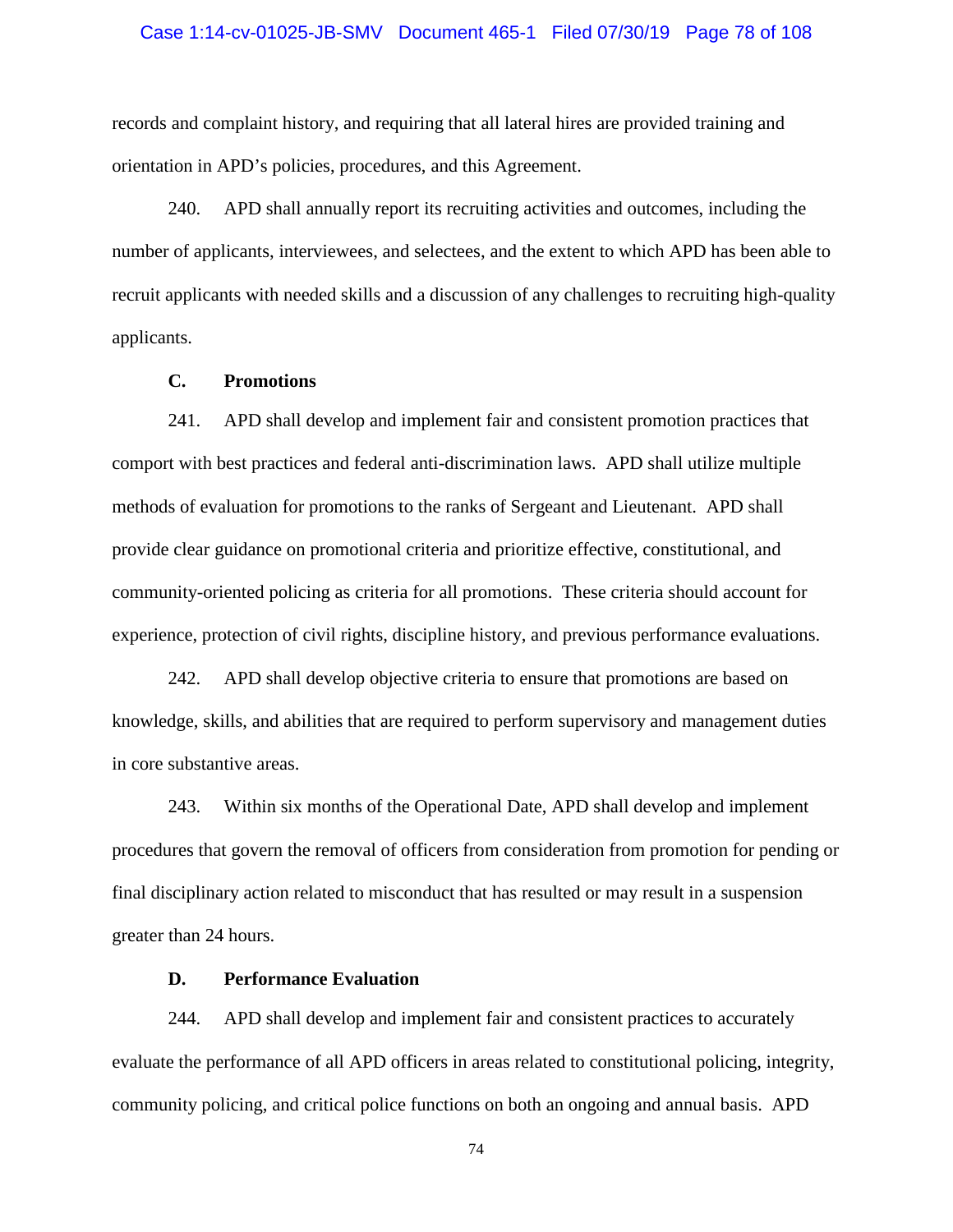### Case 1:14-cv-01025-JB-SMV Document 465-1 Filed 07/30/19 Page 79 of 108

shall develop objective criteria to assess whether officers meet performance goals. The evaluation system shall provide for appropriate corrective action, if such action is necessary.

245. As part of this system, APD shall maintain a formalized system documenting annual performance evaluations of each officer by the officer's direct supervisor. APD shall hold supervisors accountable for submitting timely, accurate, and complete performance evaluations of their subordinates.

246. As part of the annual performance review process, supervisors shall meet with the employee whose performance is being evaluated to discuss the evaluation and develop work plans that address performance expectations, areas in which performance needs improvement, and areas of particular growth and achievement during the rating period.

### **XI. OFFICER ASSISTANCE AND SUPPORT**

247. To maintain high-level, quality service; to ensure officer safety and accountability; and to promote constitutional, effective policing, APD agrees to provide officers and employees ready access to mental health and support resources. To achieve this outcome, APD agrees to implement the requirements below.

248. APD agrees to develop and offer a centralized and comprehensive range of mental health services that comports with best practices and current professional standards, including: readily accessible confidential counseling services with both direct and indirect referrals; critical incident debriefings and crisis counseling; peer support; stress management training; and mental health evaluations.

249. APD shall provide training to management and supervisory personnel in officer support protocols to ensure support services are accessible to officers in a manner that minimizes stigma.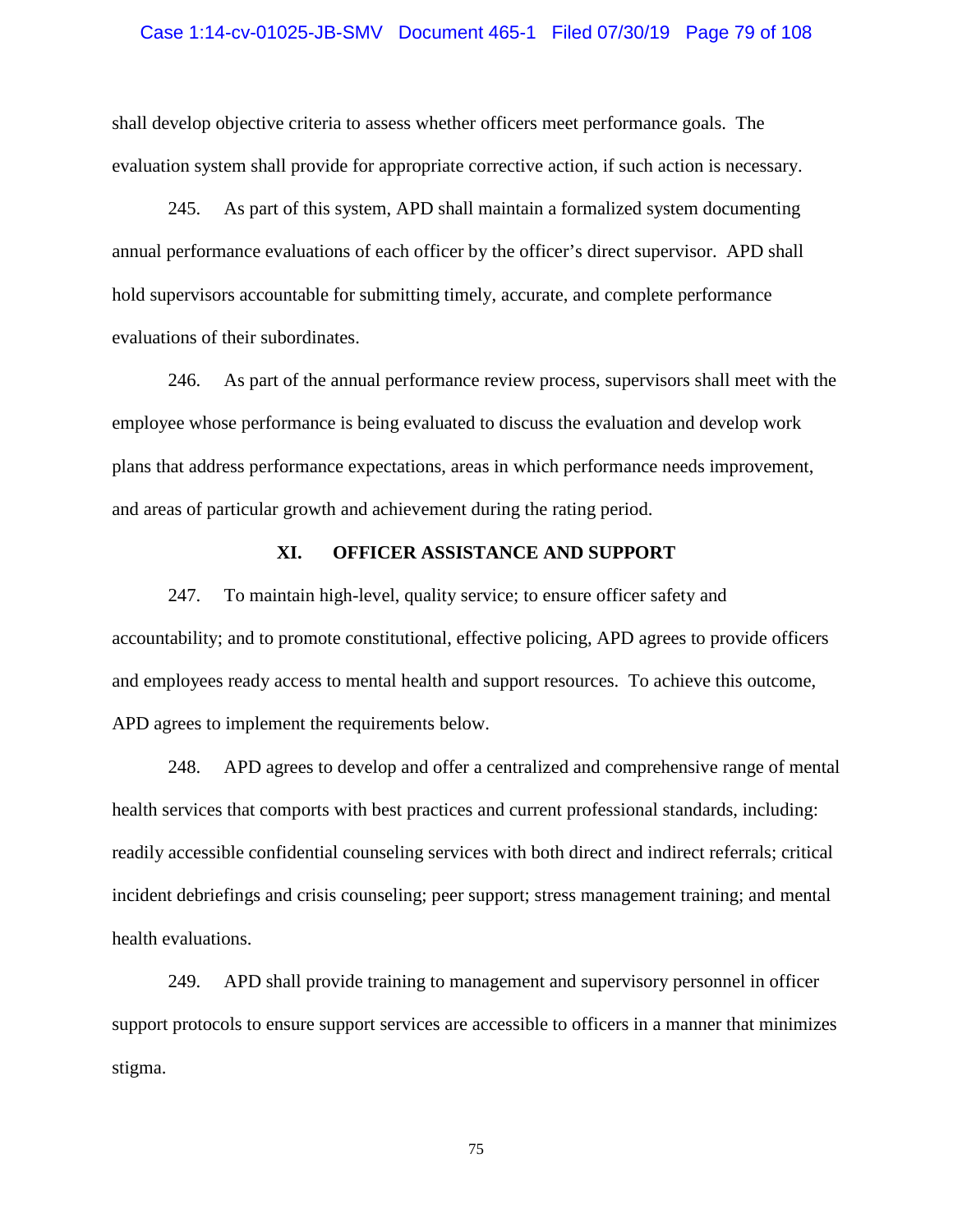### Case 1:14-cv-01025-JB-SMV Document 465-1 Filed 07/30/19 Page 80 of 108

250. APD shall ensure that any mental health counseling services provided to APD employees remain confidential in accordance with federal law and generally accepted practices in the field of mental health care.

251. APD shall involve mental health professionals in developing and providing academy and in-service training on mental health stressors related to law enforcement and the mental health services available to officers and their families.

252. APD shall develop and implement policies that require and specify a mental health evaluation before allowing an officer back on full duty following a traumatic incident (e.g., officer-involved shooting, officer-involved accident involving fatality, or all other uses of force resulting in death) or as directed by the Chief.

253. APD agrees to compile and distribute a list of internal and external available mental health services to all officers and employees. APD should periodically consult with community and other outside service providers to maintain a current and accurate list of available providers.

#### **XII. COMMUNITY ENGAGEMENT AND OVERSIGHT**

254. To maintain high-level, quality service; to ensure officer safety and accountability; and to promote constitutional, effective policing, APD shall promote the sustainability of reforms by supporting strong community participation and creating formal and informal mechanisms that facilitate ongoing and constructive communication between APD and the many communities that make up Albuquerque. APD shall take an active role in generating broad community support and mutual respect with the diverse communities it serves by adopting greater transparency, forming problem-solving and goal-oriented partnerships, and sharing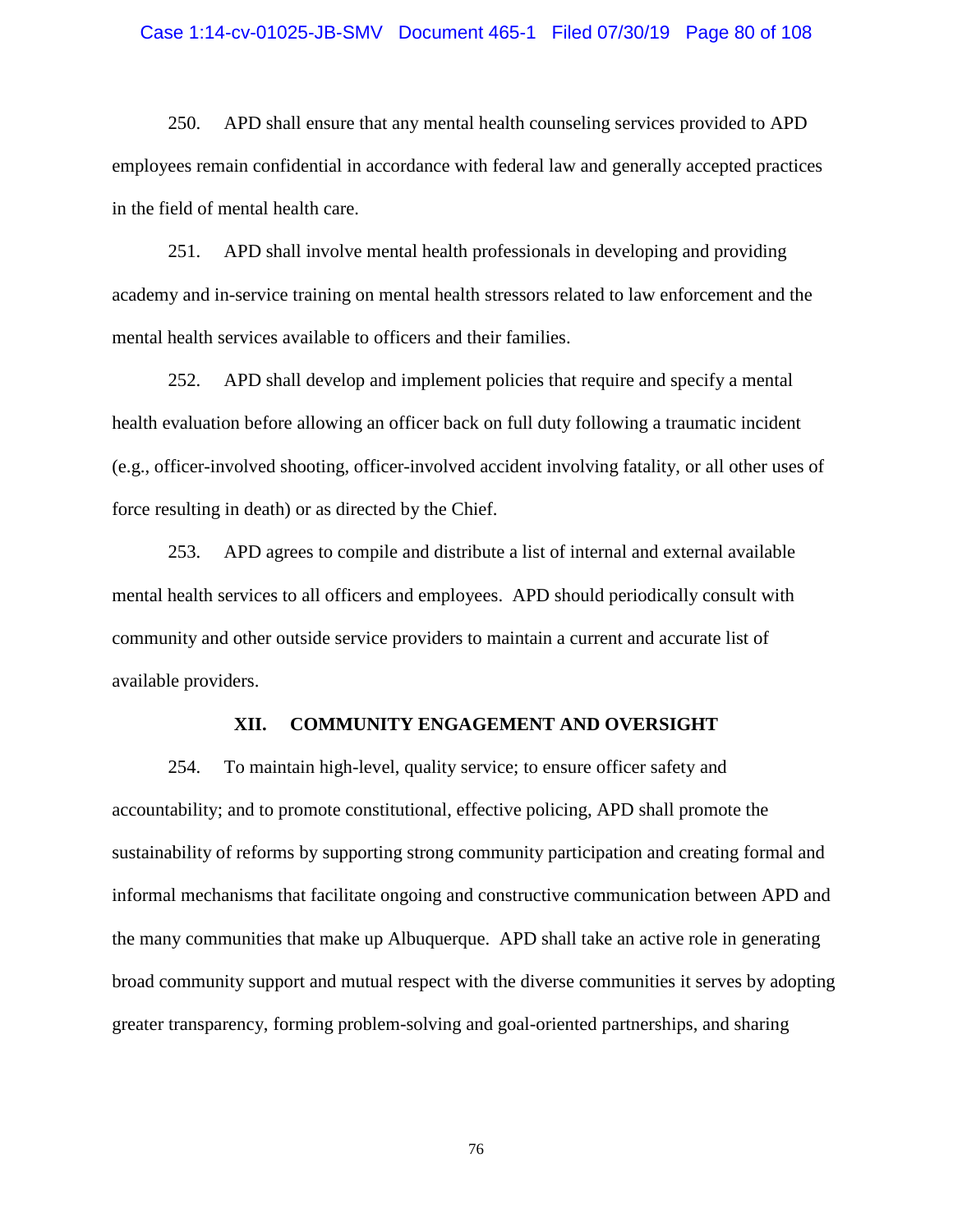## Case 1:14-cv-01025-JB-SMV Document 465-1 Filed 07/30/19 Page 81 of 108

responsibility for positive outcomes and continuous improvement through meaningful civilian oversight. To achieve these objectives, APD shall implement the provisions below.

## **A. Community and Problem-Oriented Policing**

255. APD agrees to ensure its mission statement reflects its commitment to community-oriented policing and agrees to integrate community and problem-oriented policing principles into its management, policies and procedures, recruitment, training, personnel evaluations, resource deployment, tactics, and accountability systems.

256. As part of the Parties' staffing plan described in Paragraph 204, APD shall realign its staffing allocations and deployment, as indicated, and review its recruitment and hiring goals to ensure they support community and problem-oriented policing.

257. APD shall ensure that officers are familiar with the geographic areas they serve, including their issues, problems, and community leaders; engage in problem identification and solving activities with the community members around the community's priorities; and work proactively with other city departments to address quality-of-life issues.

258. Within 12 months of the Operational Date, APD agrees to provide 16 hours of initial structured training on community and problem-oriented policing methods and skills for all officers, including supervisors, commanders, and executives. This training shall include:

- a) methods and strategies to improve public safety and crime prevention through community engagement;
- b) leadership, ethics, and interpersonal skills;
- c) community engagement, including how to establish formal partnerships and actively engage community organizations, including youth, homeless, and mental health communities;
- d) problem-oriented policing tactics, including a review of the principles behind the problem solving framework developed under the "SARA Model" (Scanning, Analysis, Response, Assessment), which promotes a collaborative, systematic process to address issues of the community, safety, and quality of life;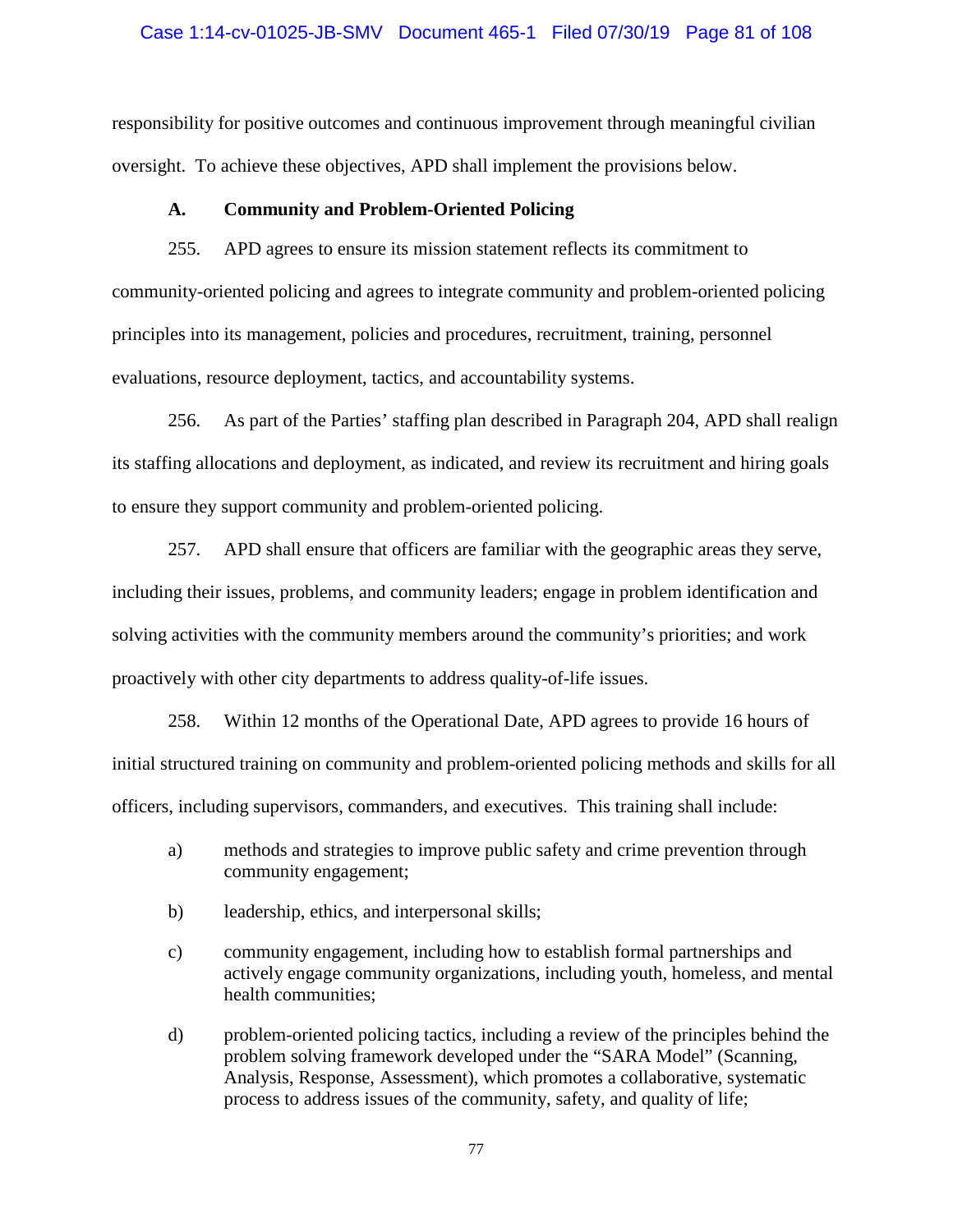e) conflict resolution and verbal de-escalation of conflict; and

f) cultural awareness and sensitivity training.

These topics shall also be included in APD's annual in-service training.

259. Within six months of the Operational Date, APD agrees to develop and implement mechanisms to measure officer outreach to a broad cross-section of community members, with an emphasis on mental health, to establish extensive problem-solving partnerships and develop and implement cooperative strategies that build mutual respect and trusting relationships with this broader cross-section of stakeholders.

### **B. Community Meetings and Public Information**

260. APD shall develop a Community Outreach and Public Information program in each Area Command.

261. The Community Outreach and Public Information program shall require at least one semi-annual meeting in each Area Command that is open to the public. During the meetings, APD officers from the Area Command and the APD compliance coordinator or his or her designee shall inform the public about the requirements of this Agreement, update the public on APD's progress meeting these requirements, and address areas of community concern. At least one week before such meetings, APD shall widely publicize the meetings.

262. The Community Outreach and Public Information meetings shall, with appropriate safeguards to protect sensitive information, include summaries of all audits and reports completed pursuant to this Agreement and any policy changes made and other significant action taken as a result of this Agreement. The meetings shall also include public education on an individual's rights and responsibilities during a police encounter.

263. For at least the first two years of this Agreement, every APD officer and supervisor assigned to an Area Command shall attend at least two community meetings or other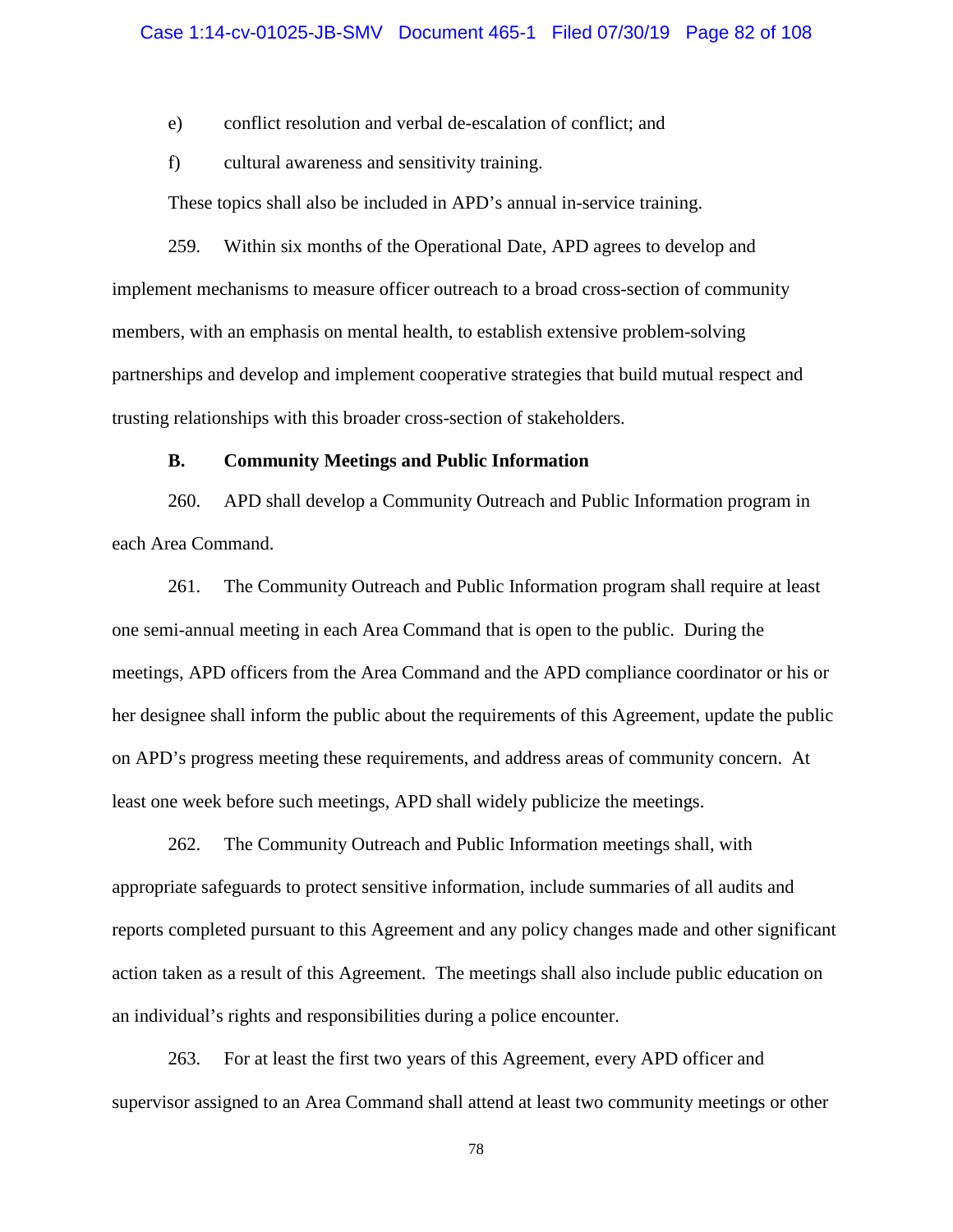### Case 1:14-cv-01025-JB-SMV Document 465-1 Filed 07/30/19 Page 83 of 108

meetings with residential, business, religious, civic or other community-based groups per year in the geographic area to which the officer is assigned.

264. APD shall continue to maintain and publicly disseminate accurate and updated crime statistics on a monthly basis.

265. APD audits and reports related to the implementation of this Agreement shall be posted on the City or APD's website, with reasonable exceptions for materials that are legally exempt or protected from disclosure.

#### **C. Community Policing Councils**

266. The City shall establish Community Policing Councils in each of the six Area Commands with volunteers from the community to facilitate regular communication and cooperation between APD and community leaders at the local level. The Community Policing Councils shall meet, at a minimum, every six months.

267. In conjunction with community representatives, the City shall develop a mechanism to select the members of the Community Policing Councils, which shall include a representative cross-section of community members and APD officers, including, for example, representatives of social services providers and diverse neighborhoods; leaders in faith, business, or academic communities; and youth. Members of the Community Policing Councils shall possess qualifications necessary to perform their duties, including successful completion of the Citizens Police Academy.

268. The City shall allocate sufficient resources to ensure that the Community Policing Councils possess the means, access, training, and mandate necessary to fulfill their mission and the requirements of this Agreement. APD shall work closely with the Community Policing Councils to develop a comprehensive community policing approach that collaboratively identifies and implements strategies to address crime and safety issues. In order to foster this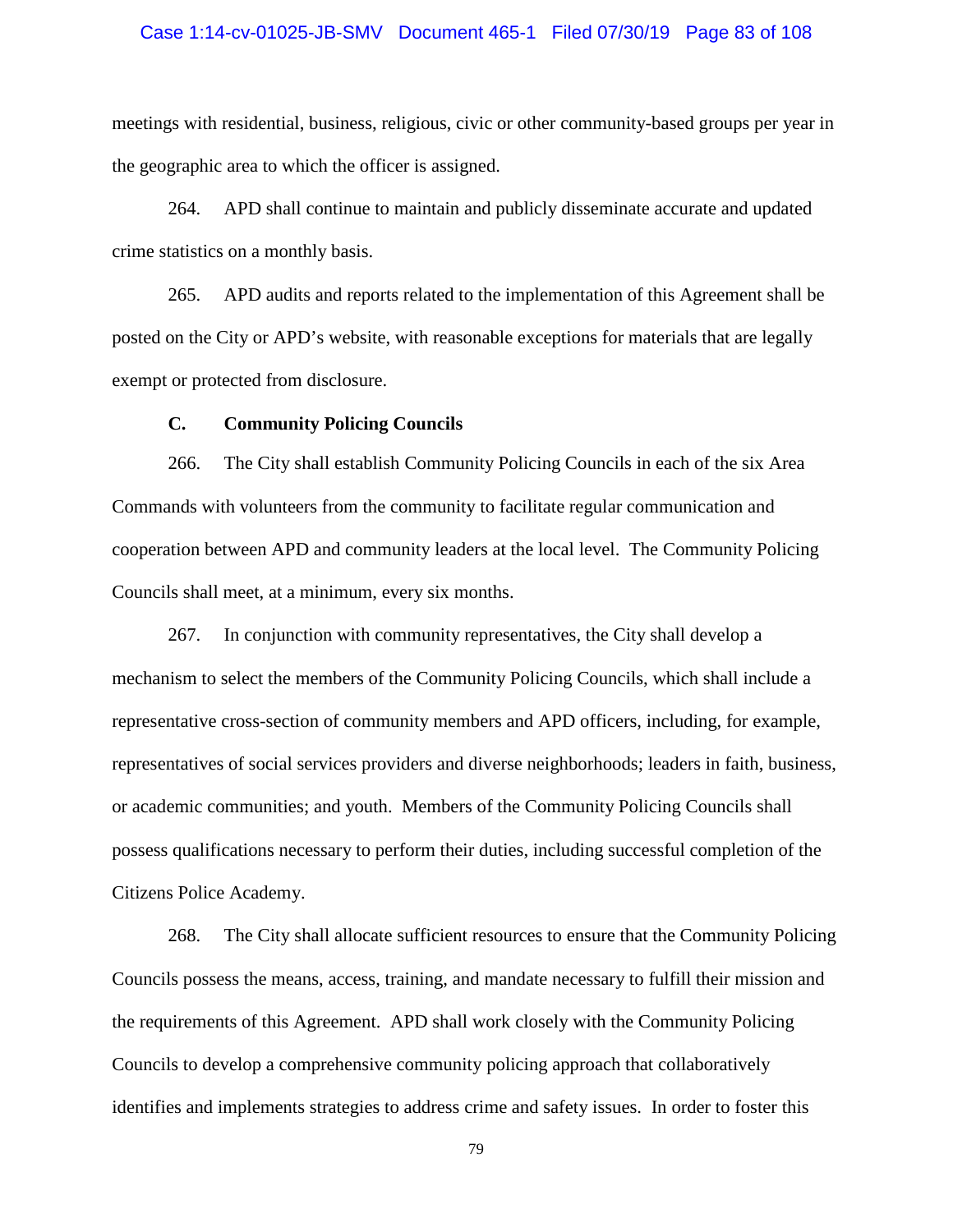## Case 1:14-cv-01025-JB-SMV Document 465-1 Filed 07/30/19 Page 84 of 108

collaboration, APD shall share appropriate information and documents with the Community Policing Councils, provided adequate safeguards are taken not to disclose information that is

legally exempt or protected from disclosure.

269. APD shall seek the Community Policing Councils' assistance, counsel,

recommendations, or participation in areas including:

- a) reviewing and assessing the propriety and effectiveness of law enforcement priorities and related community policing strategies, materials, and training;
- b) reviewing and assessing concerns or recommendations about specific APD policing tactics and initiatives;
- c) providing information to the community and conveying feedback from the community to APD;
- d) advising the Chief on recruiting a qualified, diverse workforce; and
- e) advising the Chief on ways to collect and publicly disseminate data and information, including information about APD's compliance with this Agreement, in a transparent and public-friendly format to the greatest extent allowable by law.

270. The Community Policing Councils shall memorialize their recommendations in an annual public report that shall be posted on the City's website. The report shall include appropriate safeguards not to disclose information that is legally exempt or protected from

disclosure.

## **D. Civilian Police Oversight Agency**

271. The City shall implement a civilian police oversight agency ("the agency") that provides meaningful, independent review of all citizen complaints, serious uses of force, and officer-involved shootings by APD. The agency shall also review and recommend changes to APD policy and monitor long-term trends in APD's use of force.

272. The City shall ensure that the agency remains accountable to, but independent from, the Mayor, the City Attorney's Office, the City Council, and APD. None of these entities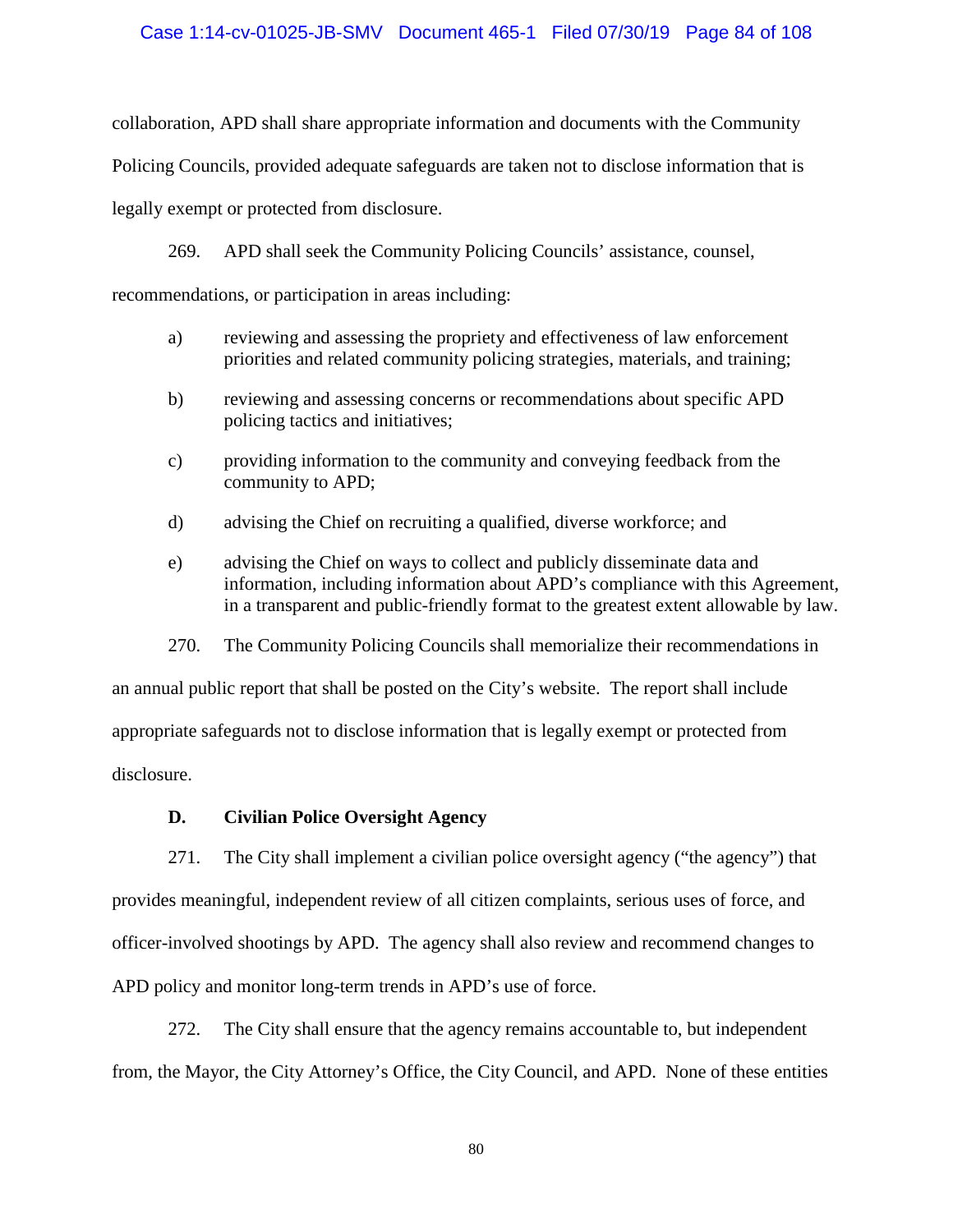### Case 1:14-cv-01025-JB-SMV Document 465-1 Filed 07/30/19 Page 85 of 108

shall have the authority to alter the agency's findings, operations, or processes, except by amendment to the agency's enabling ordinance.

273. The City shall ensure that the individuals appointed to serve on the agency are drawn from a broad cross-section of Albuquerque and have a demonstrated commitment to impartial, transparent, and objective adjudication of civilian complaints and effective and constitutional policing in Albuquerque.

274. Within six months of their appointment, the City shall provide 24 hours of training to each individual appointed to serve on the agency that covers, at a minimum, the following topics:

- a) this Agreement and the United States' Findings Letter of April 10, 2014;
- b) the City ordinance under which the agency is created;
- c) state and local laws regarding public meetings and the conduct of public officials;
- d) civil rights, including the Fourth Amendment right to be free from unreasonable searches and seizures, including unreasonable uses of force;
- e) all APD policies related to use of force, including policies related to APD's internal review of force incidents; and
- f) training provided to APD officers on use of force.

275. The City shall provide eight hours of training annually to those appointed to serve on the agency on any changes in law, policy, or training in the above areas, as well as developments in the implementation of this Agreement.

276. The City shall require those appointed to the agency to perform at least two ridealongs with APD officers every six months.

277. The City shall provide the agency sufficient resources and support to assess and make recommendations regarding APD's civilian complaints, serious uses of force, and officer-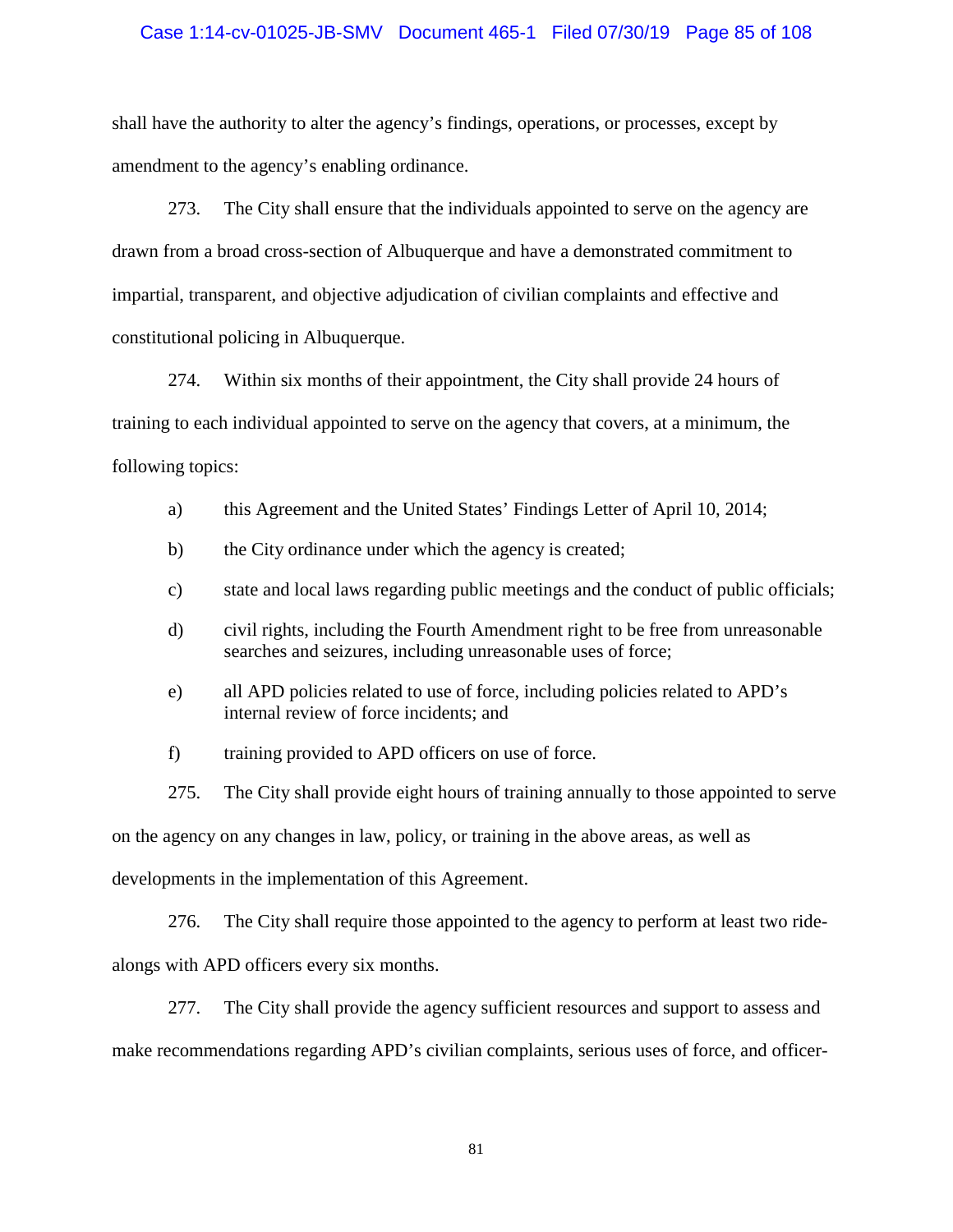### Case 1:14-cv-01025-JB-SMV Document 465-1 Filed 07/30/19 Page 86 of 108

involved shootings; and to review and make recommendations about changes to APD policy and long-term trends in APD's use of force.

278. The City shall provide the agency a dedicated budget and grant the agency the authority to administer its budget in compliance with state and local laws. The agency shall have the authority to hire staff and retain independent legal counsel as necessary.

279. The agency shall retain a full-time, qualified investigative staff to conduct thorough, independent investigations of APD's civilian complaints and review of serious uses of force and officer-involved shootings. The investigative staff shall be selected by and placed under the supervision of the Executive Director. The Executive Director will be selected by and work under the supervision of the agency. The City shall provide the agency with adequate funding to ensure that the agency's investigative staff is sufficient to investigate civilian complaints and review serious uses of force and officer-involved shootings in a timely manner.

280. The Executive Director will receive all APD civilian complaints, reports of serious uses of force, and reports of officer-involved shootings. The Executive Director will review these materials and assign them for investigation or review to those on the investigative staff. The Executive Director will oversee, monitor, and review all such investigations or reviews and make findings for each. All findings will be forwarded to the agency through reports that will be made available to the public on the agency's website.

281. Investigation of all civilian complaints shall begin as soon as possible after assignment to an investigator and shall proceed as expeditiously as possible.

282. The City shall ensure that the agency, including its investigative staff and the Executive Director, have access to all APD documents, reports, and other materials that are reasonably necessary for the agency to perform thorough, independent investigations of civilian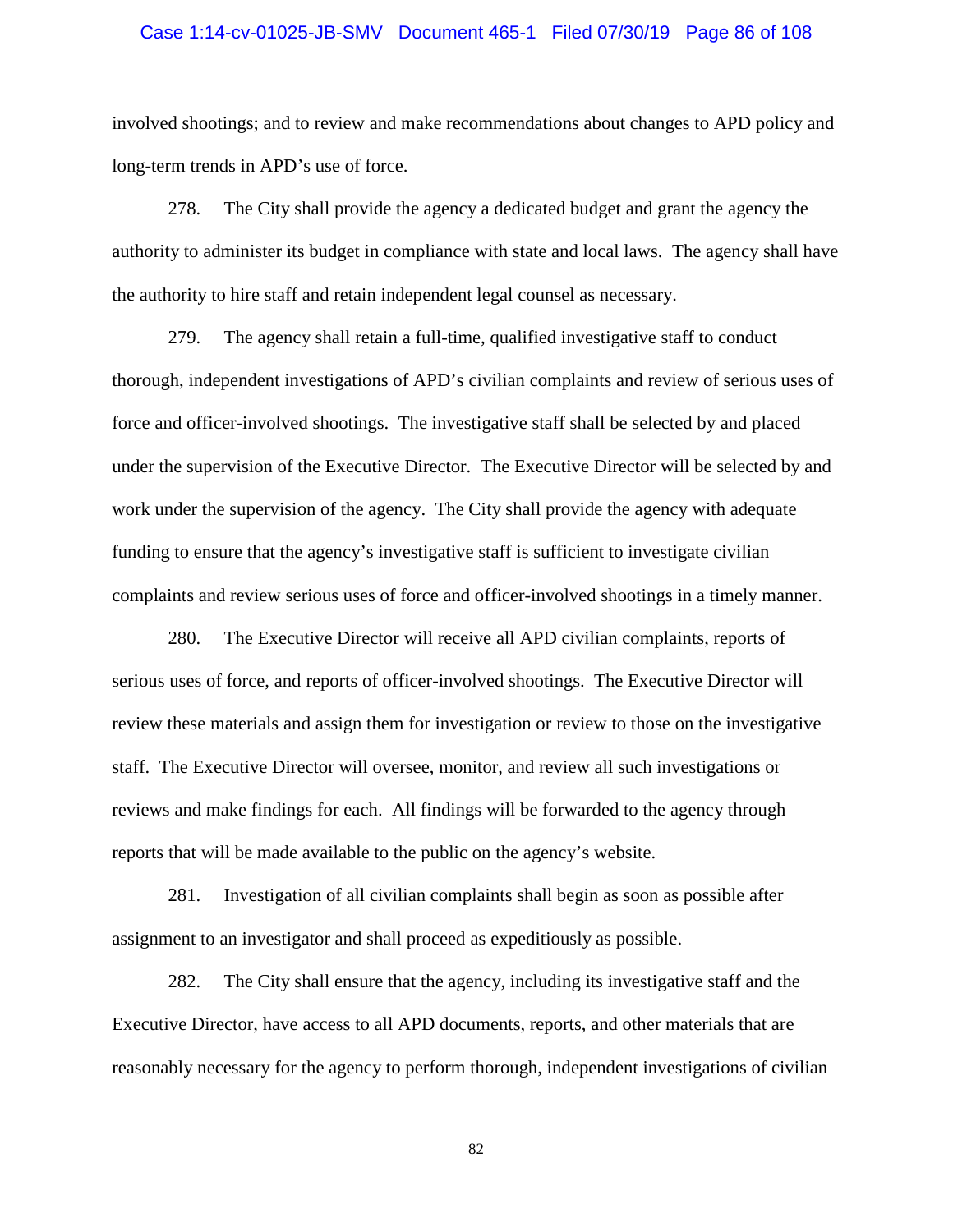## Case 1:14-cv-01025-JB-SMV Document 465-1 Filed 07/30/19 Page 87 of 108

complaints and reviews of serious uses of force and officer-involved shootings. At a minimum,

the City shall provide the agency, its investigative staff, and the Executive Director access to:

- a) all civilian complaints, including those submitted anonymously or by a third party;
- b) the identities of officers involved in incidents under review;
- c) the complete disciplinary history of the officers involved in incidents under review;
- d) if requested, documents, reports, and other materials for incidents related to those under review, such as incidents involving the same officer(s);
- e) all APD policies and training; and
- f) if requested, documents, reports, and other materials for incidents that may evince an overall trend in APD's use of force, internal accountability, policies, or training.
- 283. The City shall provide reasonable access to APD premises, files, documents,

reports, and other materials for inspection by those appointed to the agency, its investigative staff, and the Executive Director upon reasonable notice. The City shall grant the agency the authority to subpoena such documents and witnesses as may be necessary to carry out the agency functions identified in this Agreement.

284. The City, APD, and the agency shall develop protocols to ensure the confidentiality of internal investigation files and to ensure that materials protected from disclosure remain within the custody and control of APD at all times.

285. The Executive Director, with approval of the agency, shall have the authority to recommend disciplinary action against officers involved in the incidents it reviews. The Chief shall retain discretion over whether to impose discipline and the level of discipline to be imposed. If the Chief decides to impose discipline other than what the agency recommends, the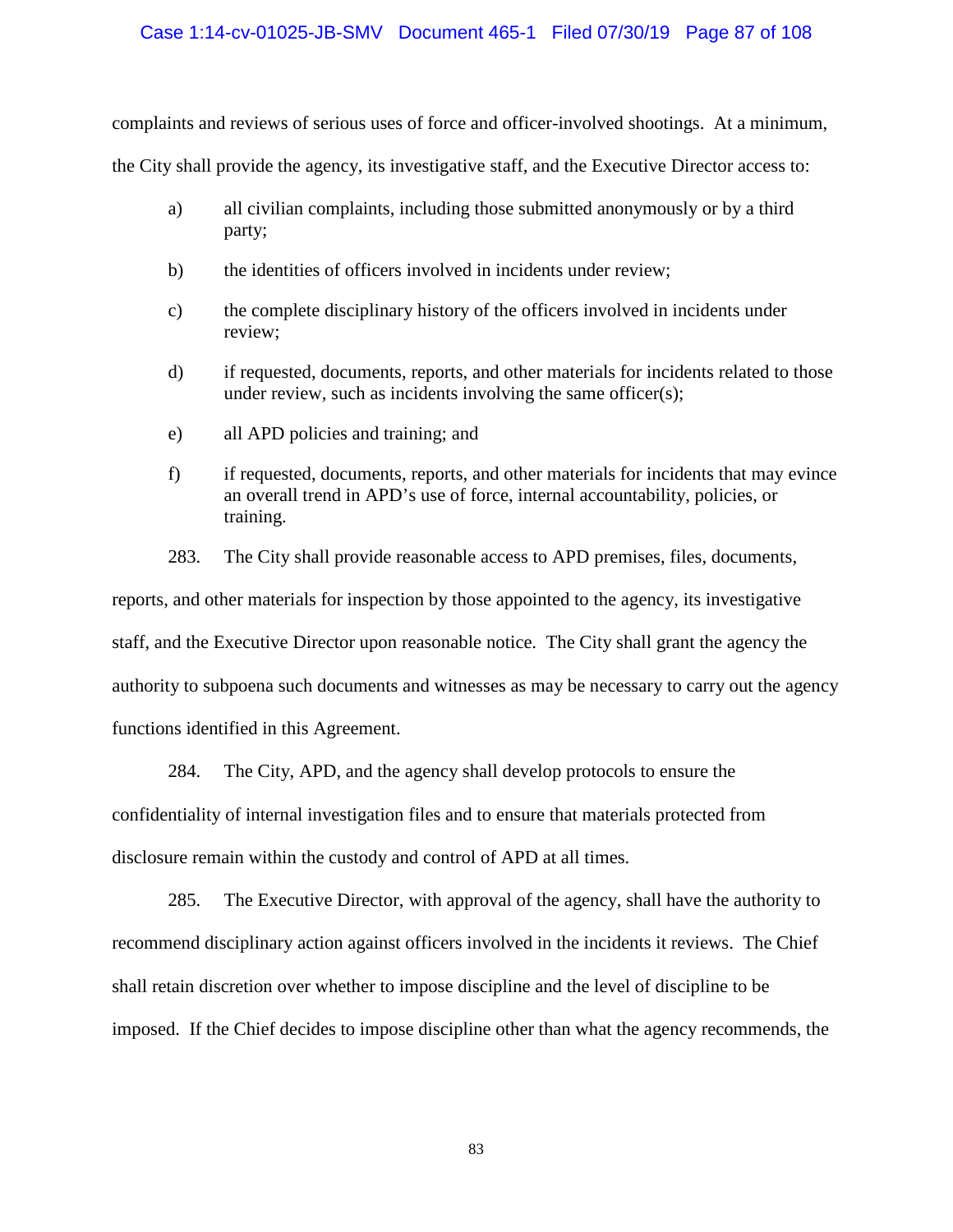### Case 1:14-cv-01025-JB-SMV Document 465-1 Filed 07/30/19 Page 88 of 108

Chief must provide a written report to the agency articulating the reasons its recommendations were not followed.

286. The findings of the Executive Director shall be documented by APD's Internal Affairs Division for tracking and analysis.

287. The City shall permit complainants a meaningful opportunity to appeal the Executive Director's findings to the agency.

288. The agency shall make recommendations to the Chief regarding APD policy and training. APD shall submit all changes to policy related to this Agreement (i.e., use of force, specialized units, crisis intervention, civilian complaints, supervision, discipline, and community engagement) to the agency for review, and the agency shall report any concerns it may have to the Chief regarding policy changes.

289. For any of the agency's policy recommendations that the Chief decides not to follow, or any concerns that the agency has regarding changes to policy that Chief finds unfounded, the Chief shall provide a written report to the agency explaining any reasons why such policy recommendations will not be followed or why the agency's concerns are unfounded.

290. The agency shall conduct regular public meetings in compliance with state and local law. The City shall make agendas of these meetings available in advance on websites of the City, the City Council, the agency, and APD.

291. The City shall require the agency and the Executive Director to implement a program of community outreach aimed at soliciting public input from broad segments of the community in terms of geography, race, ethnicity, and socio-economic status.

292. The City shall require the agency to submit semi-annual reports to the City Council on its activities, including: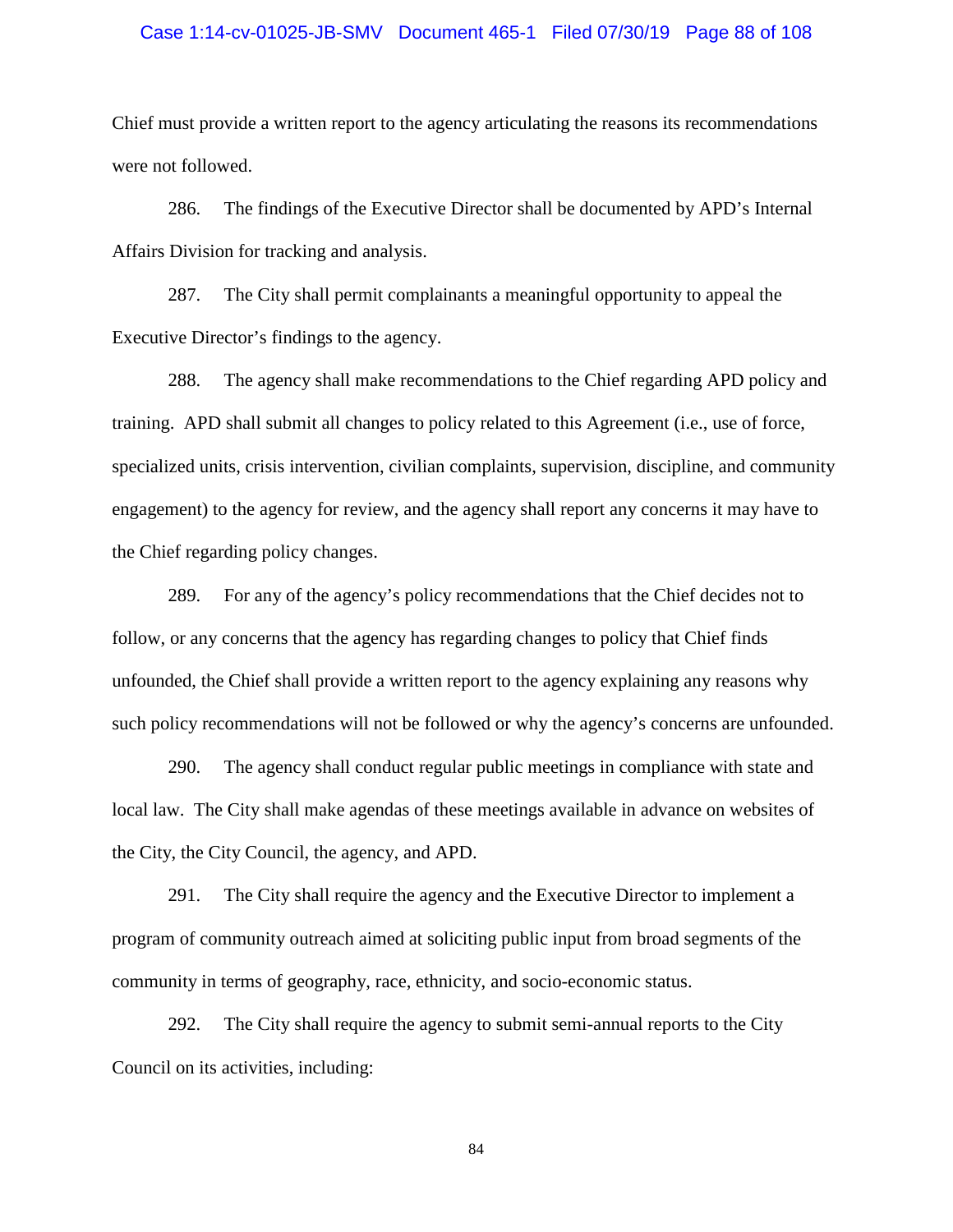- a) number and type of complaints received and considered, including any dispositions by the Executive Director, the agency, and the Chief;
- b) demographic category of complainants;
- c) number and type of serious force incidents received and considered, including any dispositions by the Executive Director, the agency, and the Chief;
- d) number of officer-involved shootings received and considered, including any dispositions by the Executive Director, the agency, and the Chief;
- e) policy changes submitted by APD, including any dispositions by the Executive Director, the agency, and the Chief;
- f) policy changes recommended by the agency, including any dispositions by the Chief;
- g) public outreach efforts undertaken by the agency and/or Executive Director; and
- h) trends or issues with APD's use of force, policies, or training.

293. The City shall not, through the City Attorney's office or other means, interpret the

originating ordinance of the agency in any way that contradicts the provisions of this Agreement.

## **XIII. IMPLEMENTATION, COMPLIANCE ASSESSMENT, AND ENFORCEMENT**

### **A. Independent Monitor**

294. The Parties will jointly select an Independent Monitor ("Monitor") who will assess and report whether the requirements of this Agreement have been implemented, and whether this implementation is resulting in high-level, quality service; officer safety and accountability; effective, constitutional policing; and increased community trust of APD.

295. The Monitor shall only have the duties, responsibilities, and authority conferred by this Agreement. The Monitor shall not, and is not intended to, replace or assume the role and duties of APD, including the Chief or any other City official. The Monitor shall be subject to the supervision and orders of the Court, consistent with this Agreement and applicable law.

296. In order to assess and report on the implementation of this Agreement and whether implementation is resulting in the outcomes outlined in Paragraph 294, the Monitor shall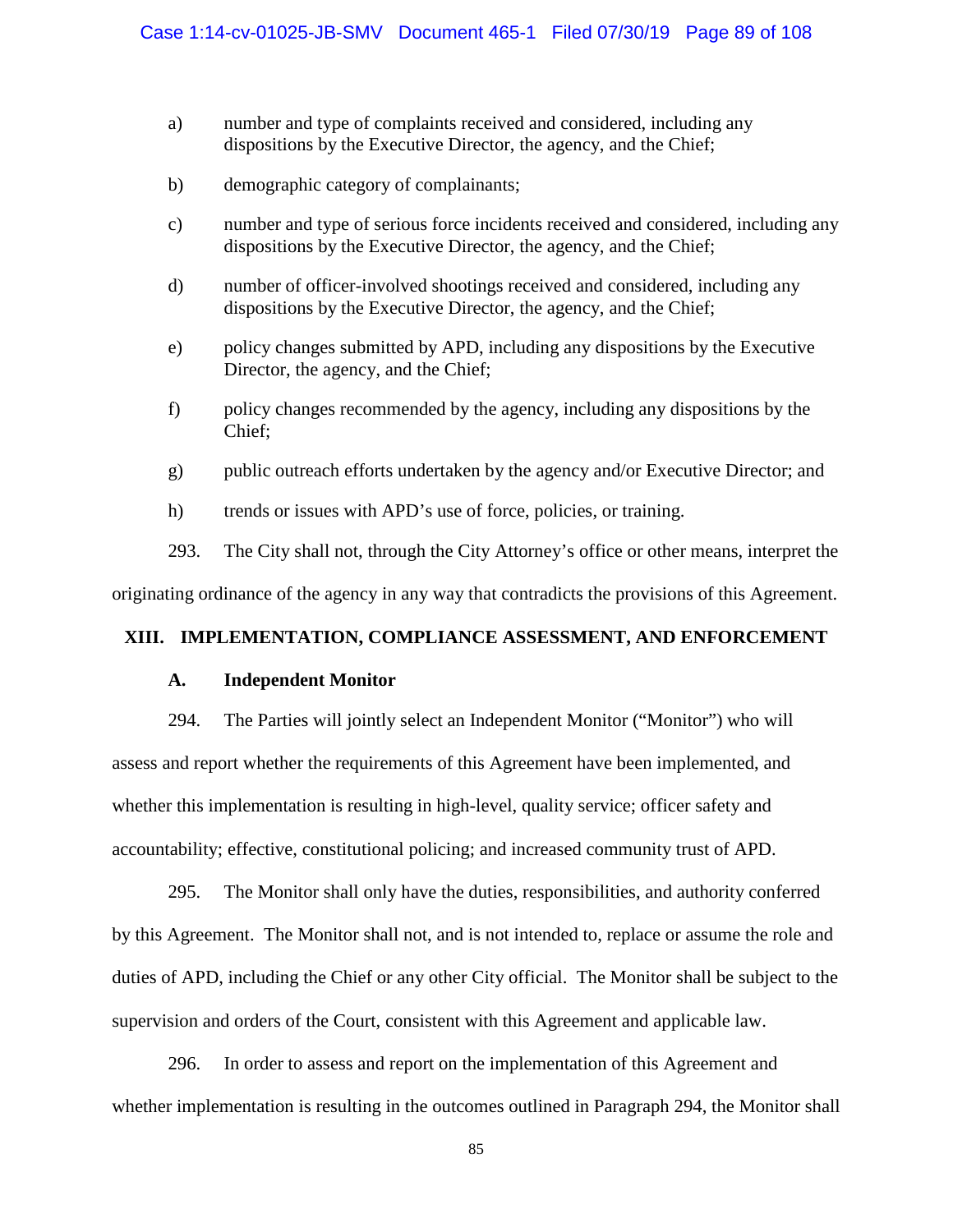## Case 1:14-cv-01025-JB-SMV Document 465-1 Filed 07/30/19 Page 90 of 108

conduct the reviews specified in this Agreement, and shall review APD policies, training curricula, and programs developed and implemented under this Agreement.

## **B. Compliance Reviews and Audits**

297. The Monitor shall conduct compliance reviews or audits as necessary to determine whether the City has implemented and continues to comply with the material requirements of this Agreement. Compliance with a material requirement of this Agreement requires that the City has: (a) incorporated the requirement into policy; (b) trained all relevant personnel as necessary to fulfill their responsibilities pursuant to the requirement; and (c) that the requirement is being carried out in actual practice. Compliance reviews and audits shall contain the elements necessary for reliability and comprehensiveness, and may be conducted using sampling and compilation data in accordance with this Paragraph.

## **C. Outcome Assessments**

298. In addition to compliance reviews and audits, the Monitor shall conduct qualitative and quantitative assessments to measure whether implementing this Agreement has resulted in the outcomes expressed in Paragraph 294. These outcome assessments shall include collecting and analyzing the following outcome data trends and patterns:

- a) use of force measurements including:
	- i. number of uses of force overall and by force type, area command, type of arrest, and demographic category;
	- ii. number of force complaints overall, disposition of complaints, force type, area command, and demographic category;
	- iii. number of uses of force that violate policy overall and by force type, area command, type of arrest, and demographic category;
	- iv. number of use of force administrative investigations supported by a preponderance of the evidence;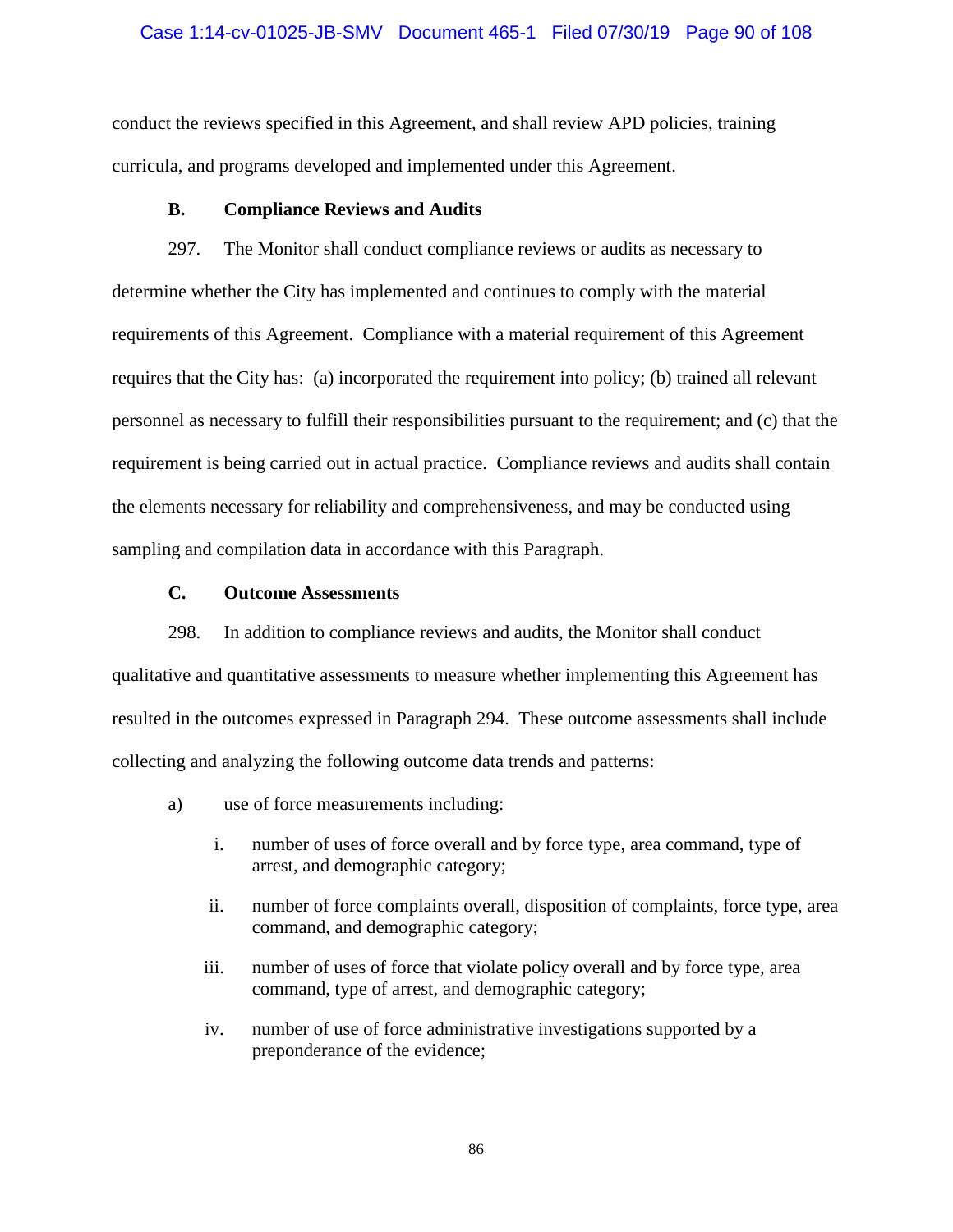- v. number of officers who are identified in the Early Intervention System for which use of force is a factor, or have more than one instance of force found to violate policy;
- vi. number of injuries to officers and members of the public overall and by type, area command, and demographic category; and
- vii. ratio of use of force compared per arrest, force complaints, calls for service, and other factors that the parties deem appropriate;
- b) Specialized Units:
	- i. number of activations and deployments of specialized tactical units; and
	- ii. number of uses of force used overall and by force type, area command, and demographic category;
- c) crisis intervention measures, including the information outlined in Paragraphs 129 and 137;
- d) recruitment measurements, including number of highly qualified recruit candidates;
	- i. detailed summary of recruitment activities, including development and leveraging community partnerships;
	- ii. the number of recruit applicants who failed to advance through the selection process after having been identified as well qualified, grouped by the reason for the failure to advance (this provision does not apply to those who fail to pre-qualify through APD's online recruiting or other pre-screening system);
	- iii. the number of well-qualified recruit applicants who were granted any exceptions to the hiring standards, grouped by exceptions granted, and the reasons exceptions were granted;
	- iv. the number of well-qualified recruit applicants with fluency in languages other than English, grouped by the specific languages spoken;
	- v. the number of well-qualified recruit applicants with previous law enforcement experience, grouped by former agencies and years of service; and
	- vi. the number of well-qualified recruit applicants grouped by educational level achieved or years of military service;
- e) force reviews and investigations indicating a policy, training, or tactical deficiency;
- f) training data, including: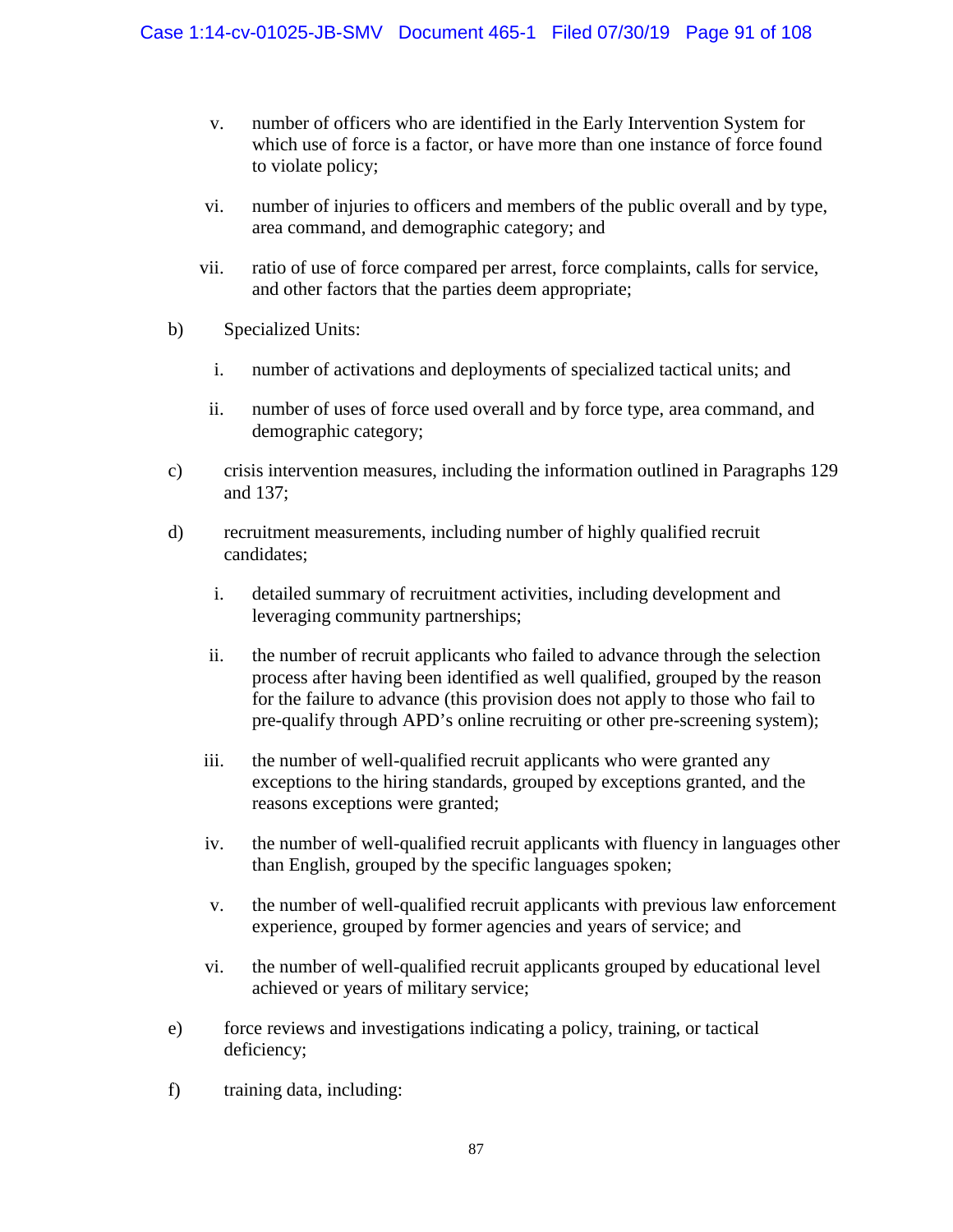- i. number of officers trained pursuant to this Agreement, by the type of training provided; and
- ii. training deficiencies identified through use of force reviews or investigations, the Performance Review Unit of the Compliance Bureau, the Force Review Board, civilian complaints, internal complaints, the disciplinary process, and the Civilian Police Oversight Agency;
- g) officer assistance and support measurements, including:
	- i. availability and use of officer assistance and support services; and
	- ii. officer reports or surveys of adequacy of officer assistance and support;
- h) supervision measurements, including initial identification of policy violations and performance problems by supervisors, and effective response by supervisors to identified problems; and
- i) civilian complaints, internal investigations, and discipline, including:
	- i. the number of misconduct complaints, and whether any increase or decrease appears related to access to the complaint process;
	- ii. number of sustained, not sustained, exonerated, and unfounded misconduct complaints;
	- iii. number of misconduct complaint allegations supported by a preponderance of the evidence;
	- iv. number of officers who are subjects of repeated misconduct complaints, or have repeated instances of sustained misconduct complaints; and
	- v. number of criminal prosecutions of officers for on- or off-duty conduct.

299. In conducting these outcome assessments, the Monitor may use any relevant data

collected and maintained by APD (e.g., crime trend pattern analysis), provided that it has

determined, and the Parties agree, that this data is reasonably reliable and complete.

## **D. Monitoring Plan and Methodology**

300. Within three months of his or her appointment date as the Monitor, the Monitor

shall develop a plan for conducting the above compliance reviews and outcome assessments, and shall submit this plan to the Parties for review and approval. This plan shall: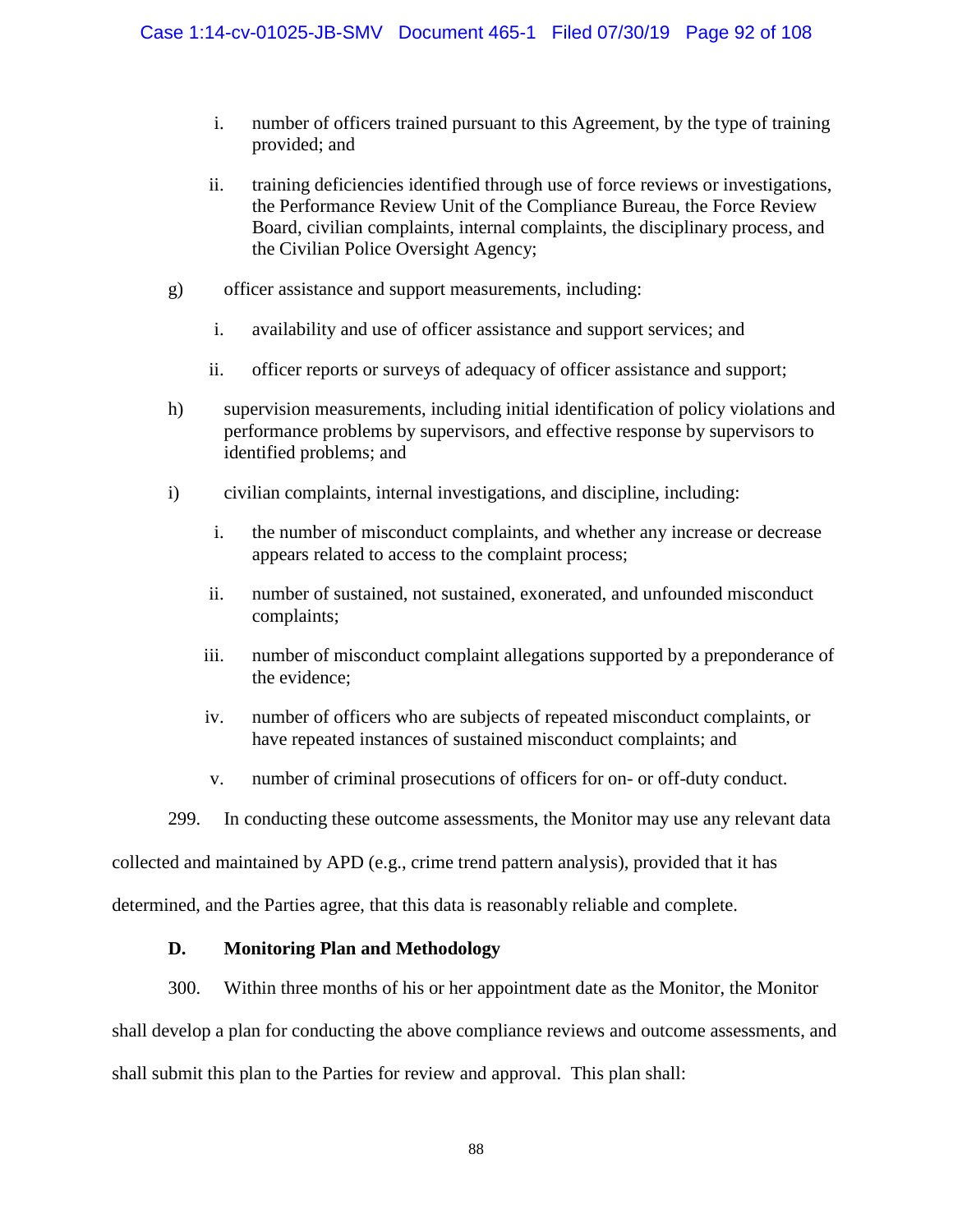- a) clearly delineate the requirements of this Agreement to be assessed for compliance, indicating which requirements will be assessed together;
- b) set out a methodology for reviewing serious use of force and serious misconduct complaint investigations;
- c) set out a schedule for conducting outcome measure assessments for each outcome measure at least annually, except where otherwise noted, with the first assessment occurring within 24 months of the Effective Date; and
- d) set out a schedule for conducting a compliance review or audit of each requirement of this Agreement within 18 months of the Effective Date, and a comprehensive compliance review or audit of each requirement within two years of the Effective Date and at least annually thereafter; and
- e) set out a schedule for conducting comprehensive compliance and outcome reassessments, pursuant to Paragraphs 306 and 307.

301. Within 45 days of his or her appointment date as the Monitor, the Monitor shall review and recommend any changes to the outcome measures detailed in section XIII, above, that the Monitor deems useful in assessing whether implementation is achieving the goals of this Agreement. The Parties shall adopt any recommendations upon which they agree. If the Parties disagree whether to adopt a particular outcome measure, the Party seeking adoption may seek Court resolution.

302. Where the Parties agree, the Monitor shall refrain from conducting a compliance review of a requirement previously found by the Monitor to be in sustained compliance for at least two years pursuant to audits or reviews, or where outcome assessments or other information indicate that the outcome intended by the requirement has been achieved.

303. Beginning six months after the Effective Date, the Monitor shall submit a proposed methodology for the assessment or review to the Parties at least three months before the initiation of any outcome measure assessment or compliance review. The Parties shall submit any comments or concerns regarding the proposed methodology to the Monitor within 45 days of the proposed date of the assessment or review. The Monitor shall modify the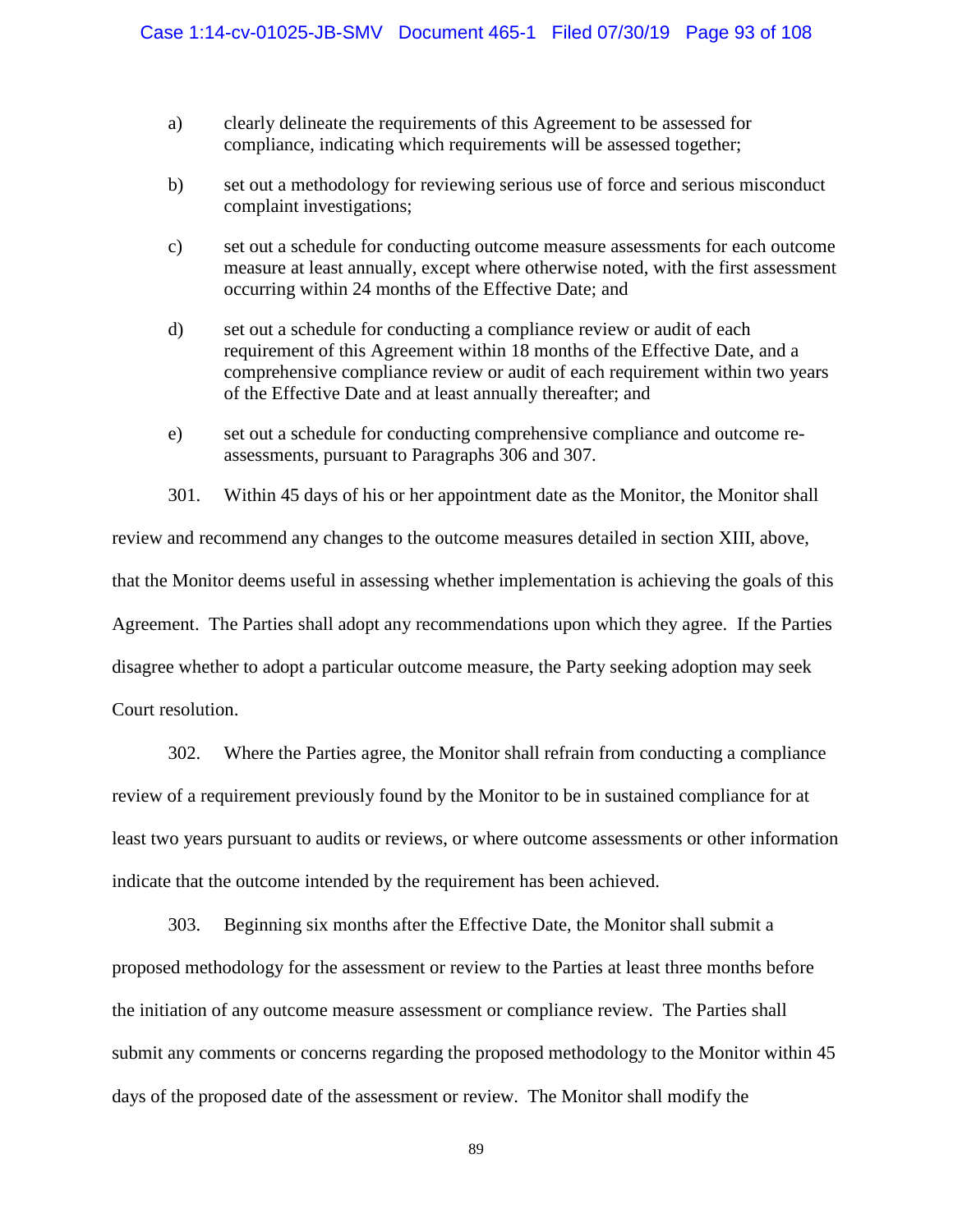### Case 1:14-cv-01025-JB-SMV Document 465-1 Filed 07/30/19 Page 94 of 108

methodology as necessary to address any concerns or shall inform the Parties in writing of the reasons it is not modifying its proposed methodology. Any unresolved disputes involving the Monitor's methodology may be submitted to the Court for resolution.

#### **E. Review of Use of Force and Misconduct Investigations**

304. The City shall provide each investigation of a Level 3 use of force, or use of force that is the subject of a misconduct investigation, and each investigation report of a serious misconduct complaint (i.e., criminal misconduct; unreasonable use of force; untruthfulness/false statements; and retaliation) to the Monitor once closed. The Monitor shall review each Level 3 use of force investigation and each serious misconduct complaint investigation for completeness, consistent with the methodology developed pursuant to Paragraphs 300 and 303.

## **F. Monitor Recommendations and Technical Assistance**

305. The Monitor may make recommendations to the Parties regarding measures necessary to ensure timely, full, and effective implementation of this Agreement and its underlying objectives. Such recommendations may include changing, modifying, or amending a provision of the Agreement; additional training in any area related to this Agreement; or seeking technical assistance. In addition to such recommendations, the Monitor may also, at the request of DOJ or the City and based on the Monitor's reviews, provide technical assistance consistent with the Monitor's responsibilities under this Agreement.

## **G. Comprehensive Re-Assessment**

306. Two years after the Effective Date, the Monitor shall conduct a comprehensive compliance assessment.

307. Two years and six months after the Effective Date, the Monitor shall conduct a comprehensive outcome assessment to determine whether and to what extent the outcomes intended by this Agreement have been achieved, and whether any modifications to this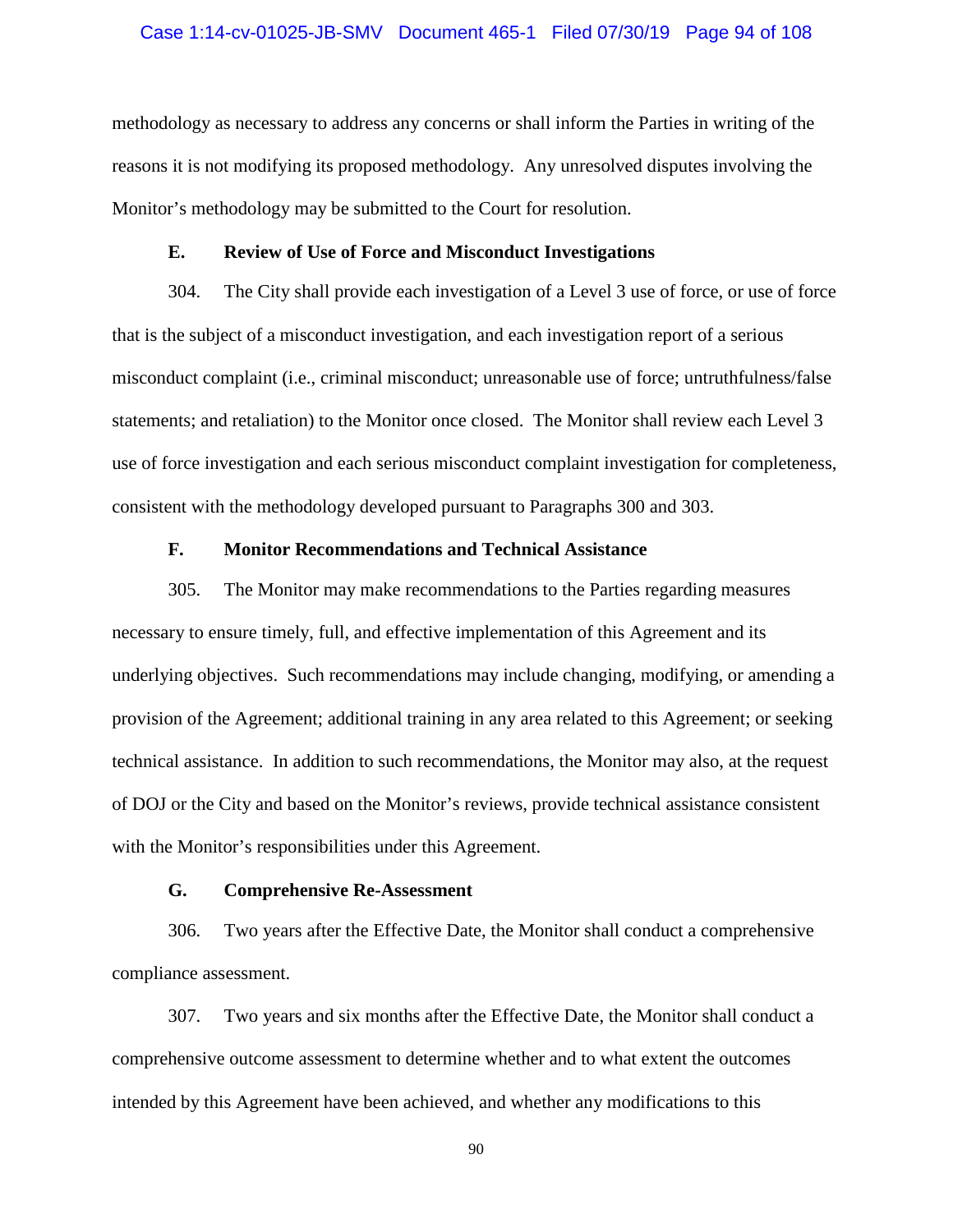### Case 1:14-cv-01025-JB-SMV Document 465-1 Filed 07/30/19 Page 95 of 108

Agreement are necessary for continued achievement in light of changed circumstances or unanticipated impact (or lack of impact) of the requirement. This assessment shall also address areas of greatest achievement and the requirements that appear to have contributed to this success, as well as areas of greatest concern, including strategies for accelerating full and effective compliance. Based upon this comprehensive assessment, the Monitor shall recommend modifications to this Agreement necessary to achieve and sustain intended outcomes. Where the Parties agree with the Monitor's recommendations, the Parties shall stipulate to modify the Agreement accordingly. This provision in no way diminishes the Parties' ability to stipulate to modifications to this Agreement as set out in Paragraph 338 below. Nothing in this assessment shall enable the Monitor to unilaterally modify the terms of this Agreement.

#### **H. Monitor Reports**

308. Commencing six months after the Operational Date and through November 2016, the Monitor shall file with the Court written, public compliance reports every four months. After November 2016 and commencing with the fifth public compliance report, the Monitor shall file these written, public reports every six months. These reports shall include the following:

- a) a description of the work conducted by the Monitor during the reporting period;
- b) a list of each Agreement requirement, indicating which requirements have been:
	- i. incorporated into policy;
	- ii. the subject of sufficient training for all relevant APD officers and employees;
	- iii. reviewed or audited by the Monitor to determine whether the requirements have been fully implemented in actual practice, including the date of the review or audit; and
	- iv. found by the Monitor to have been fully implemented in practice;
- c) the methodology and specific findings for each review conducted, where appropriate, and redacted as necessary for privacy concerns. An unredacted version shall be filed under seal with the Court and provided to the Parties. The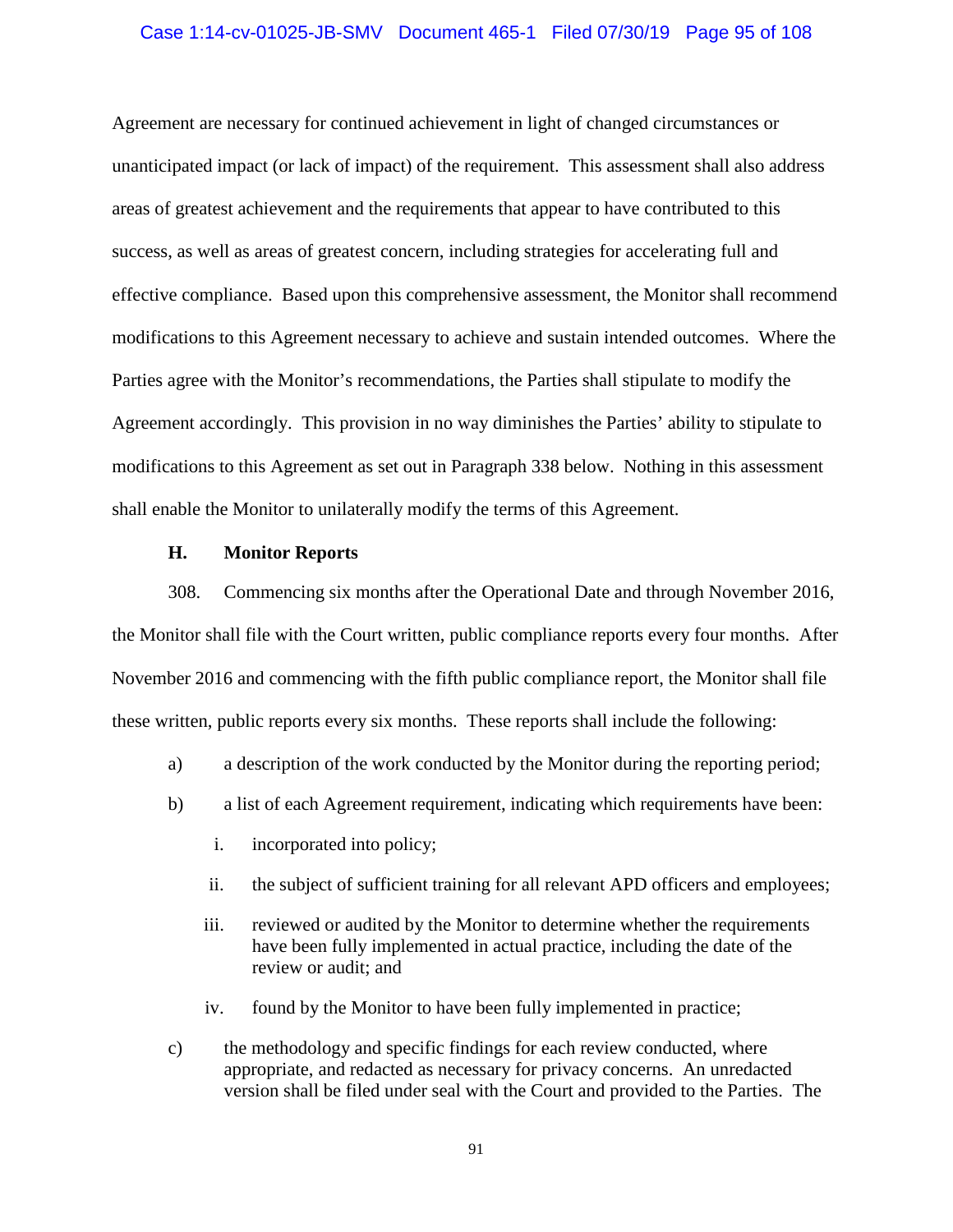underlying data for each review shall not be publicly available but shall be retained by the Monitor and provided to either or both Parties upon request;

- d) for any requirements that were reviewed or audited and found not to have been fully implemented in practice, the Monitor's recommendations regarding necessary steps to achieve compliance; and
- e) a projection of the work to be completed during the upcoming reporting period and any anticipated challenges or concerns related to implementation of this Agreement.

309. The Monitor shall provide a copy of the compliance reports to the Parties in draft form within two months after the end of each reporting period. The Parties shall have 15 calendar days upon receipt of the report to allow the Parties to informally comment on the draft report. The Monitor shall consider the Parties' responses and make appropriate changes, if any, before issuing the final report. The Monitor shall issue the final report within one month of issuing the draft report.

# **I. Communication Between Monitor, Parties, and Public**

310. The Monitor shall maintain regular contact with the Parties in order to ensure effective and timely communication regarding the status of APD's implementation of and compliance with this Agreement. To facilitate this communication, the Monitor shall conduct monthly meetings, which shall include participation by the Chief, counsel for the City, the APD Implementation Unit, and DOJ.

311. The Monitor shall meet with community stakeholders to explain the Monitor's reports and inform the public about this Agreement's implementation process, as well as to hear community perspectives of police interactions.

# **J. Public Statements, Testimony, Records, and Conflicts of Interest**

312. Except as required or authorized by the terms of this Agreement or the Parties acting together, the Monitor (including, for the purposes of this paragraph, any agent, employee,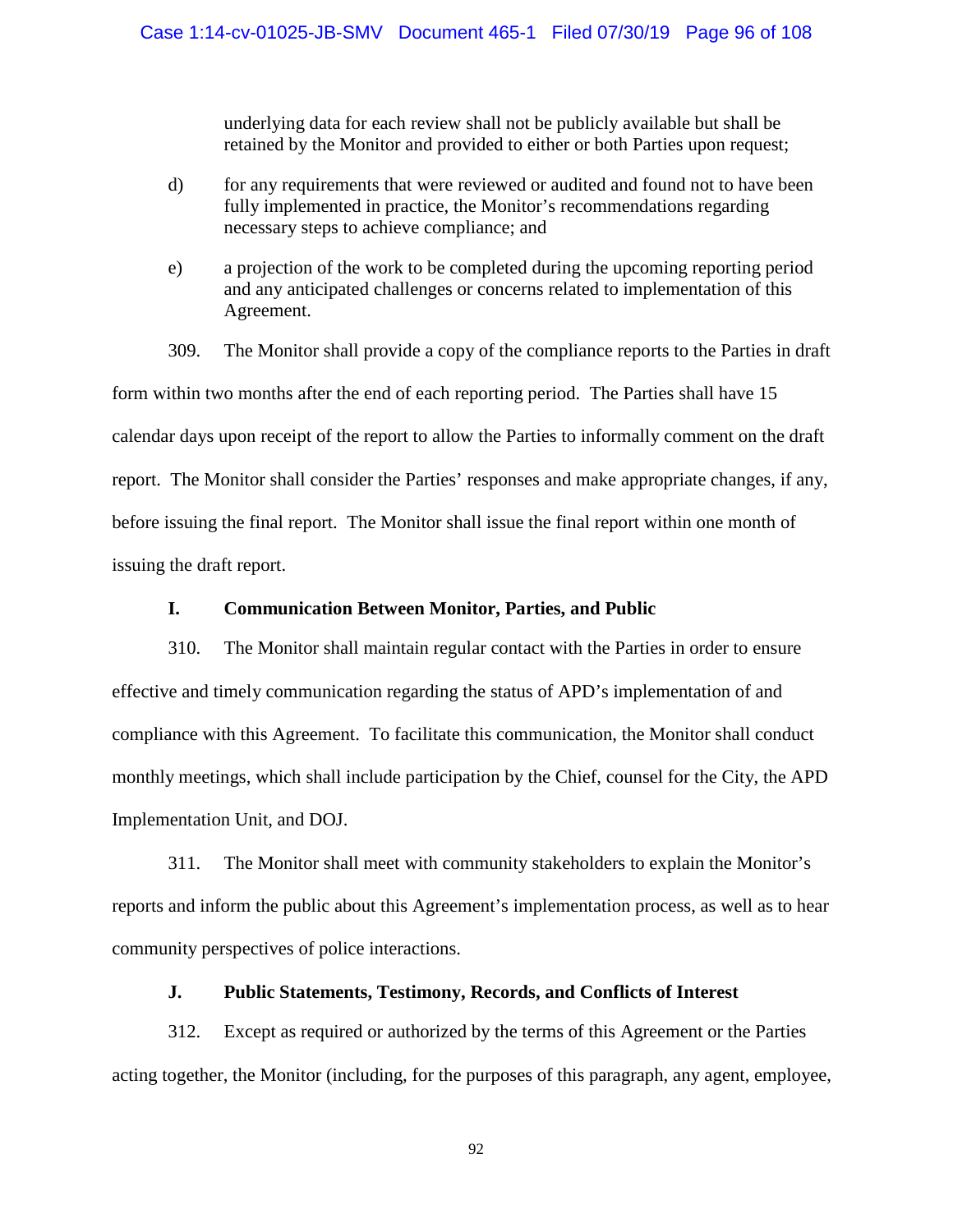### Case 1:14-cv-01025-JB-SMV Document 465-1 Filed 07/30/19 Page 97 of 108

or independent contractor thereof) shall not make any public statements or issue findings with regard to any act or omission of the City, its agents, representatives, or employees; nor shall it disclose non-public information provided to the Monitor pursuant to this Agreement. Any press or public statement made by the Monitor regarding its employment or monitoring activities under this Agreement shall first be approved by DOJ and the City.

313. Members of the monitoring team may testify only in this matter as to their observations, findings, and recommendations, but no member of the monitoring team shall testify in any other litigation or proceeding with regard to any act or omission of the City or any of its agents, representatives, or employees related to this Agreement or regarding any matter or subject that the Monitor may have received knowledge of as a result of his or her performance under this Agreement. This paragraph does not apply to any proceeding before a court related to performance of contracts or subcontracts for monitoring this Agreement.

314. Unless such conflict is waived by the Parties, the Monitor shall not accept employment or provide consulting services that would present a conflict of interest with the Monitor's responsibilities under this Agreement, including being retained (on a paid or unpaid basis) by any current or future litigant or claimant, or such litigant's or claimant's attorney, in connection with a claim or suit against the City or its departments, officers, agents or employees.

315. The Monitor is not a state or local agency or an agent thereof, and accordingly, the records maintained by the Monitor or communications between the Monitor and the Parties shall not be deemed public records subject to public inspection.

316. The Monitor shall not be liable for any claim, lawsuit, or demand arising out of the Monitor's performance pursuant to this Agreement brought by non-parties to this Agreement.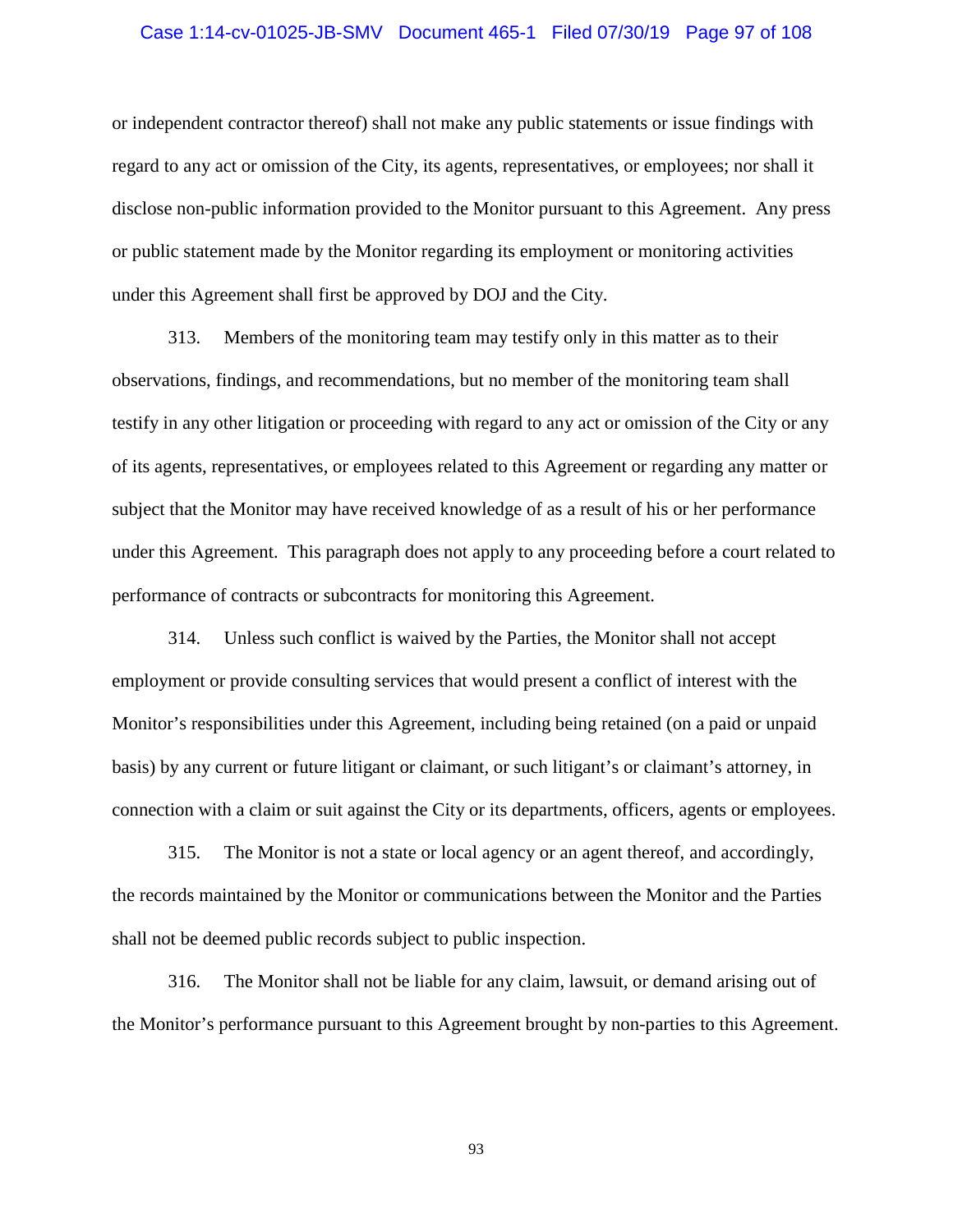## **K. APD Implementation Unit**

317. Implementation of this Agreement will require flexibility in assignments and staffing to ensure that this Agreement maintains high-level, quality service; ensures officer safety and accountability; and promotes effective, constitutional policing. The City agrees to hire and retain, or reassign current APD employees, at the discretion of the Chief, to form an interdisciplinary unit with the skills and abilities necessary to facilitate implementation of this Agreement. This unit will serve as a liaison between the Parties and the Monitor and will assist with the City's and APD's implementation of and compliance with this Agreement. At a minimum, this unit will: coordinate the City's and APD's compliance and implementation activities; facilitate the provision of data, documents, materials, and access to the City's and APD's personnel to the Monitor and DOJ, as needed; ensure that all data, documents and records are maintained as provided in this Agreement; and assist in assigning implementation and compliance-related tasks to APD personnel, as directed by the Chief.

## **L. Implementation Assessment and Report**

318. The City agrees to collect and maintain all data and records necessary to: (1) document implementation of and compliance with this Agreement, including data and records necessary for the Monitor to conduct reliable outcome assessments, compliance reviews, and audits; and (2) allow APD or other City entities to perform ongoing quality assurance in each of the areas addressed by this Agreement.

319. Within six months of the Operational Date, APD agrees to file a status report with the Court, with a copy also provided to the Monitor and DOJ. This report shall delineate the steps taken by APD during the reporting period to implement this Agreement; APD's assessment of the status of its progress; plans to correct any problems; and response to any concerns raised in the Monitor's previous report. Beginning with the Monitor's first report, and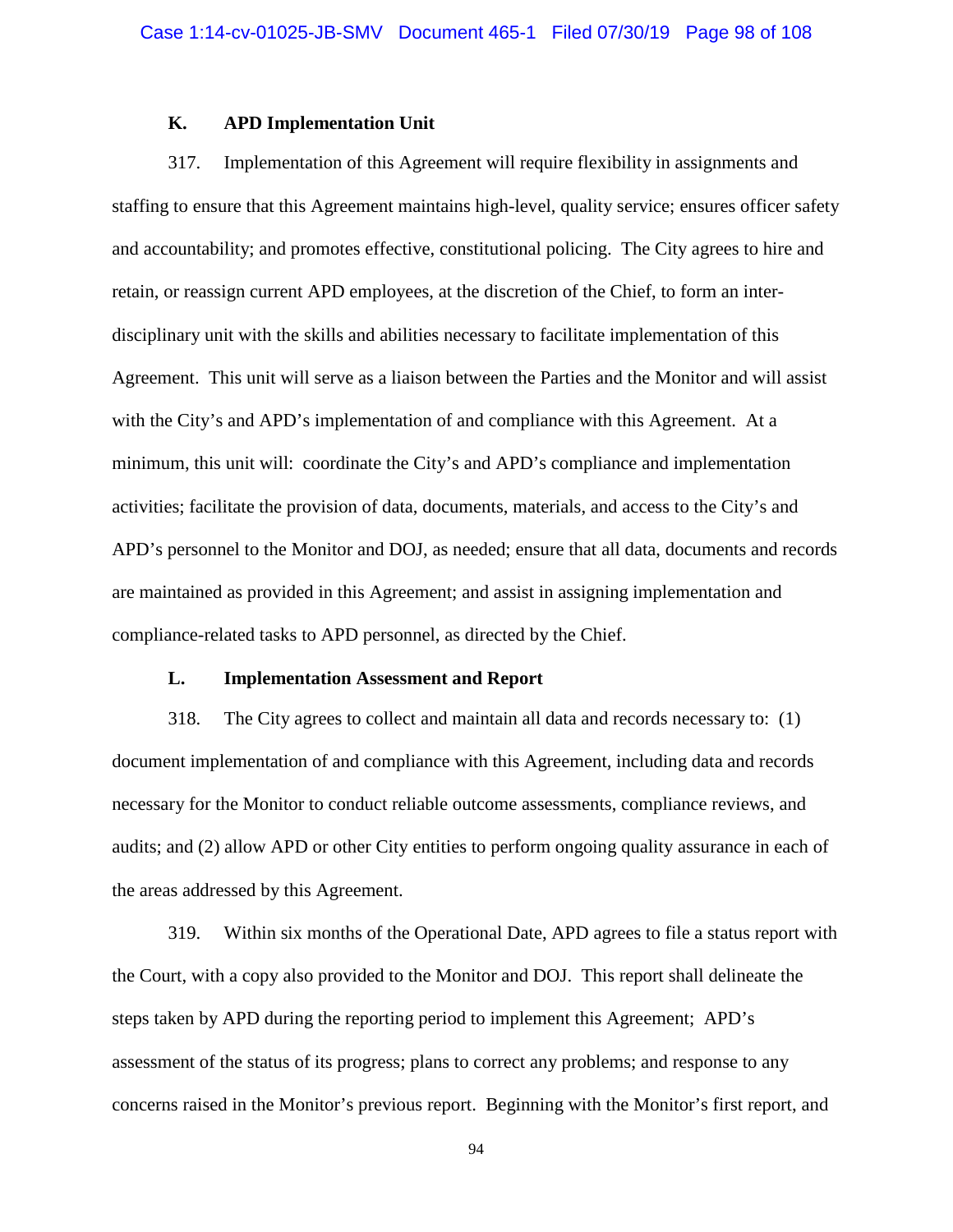### Case 1:14-cv-01025-JB-SMV Document 465-1 Filed 07/30/19 Page 99 of 108

following the schedule for Monitor reports in Paragraph 308, APD agrees to file a status report one month before the Monitor reports are due, for the duration of this Agreement.

## **M. Access and Confidentiality**

320. To facilitate its work, the Monitor may conduct on-site visits and assessments without prior notice to the City. The Monitor shall have access to all necessary individuals, facilities, and documents, which shall include access to Agreement-related trainings, meetings, and reviews such as critical incident review and disciplinary hearings. APD shall notify the Monitor as soon as practicable, and in any case within 12 hours, of any critical firearms discharge, in-custody death, or arrest of any officer.

321. The City agrees to ensure that the Monitor shall have timely, full, and direct access to all City staff, employees, and facilities that the Monitor reasonably deems necessary to carry out the duties assigned to the Monitor by this Agreement. The Monitor shall cooperate with the City to access people and facilities in a reasonable manner that, consistent with the Monitor's responsibilities, minimizes interference with daily operations.

322. The City shall ensure that the Monitor has full and direct access to all City and APD documents and data that the Monitor reasonably deems necessary to carry out the duties assigned to the Monitor by this Agreement, except any documents or data protected by the attorney-client or work product privilege. The attorney-client or work product privilege may not be used to prevent the Monitor from observing reviews, trainings, or disciplinary hearings. Should the City decline to provide the Monitor access to documents or data based on privilege, the City shall inform the Monitor and DOJ that it is withholding documents or data on this basis, and shall provide the Monitor and DOJ with a log describing the documents or data and the basis of the privilege.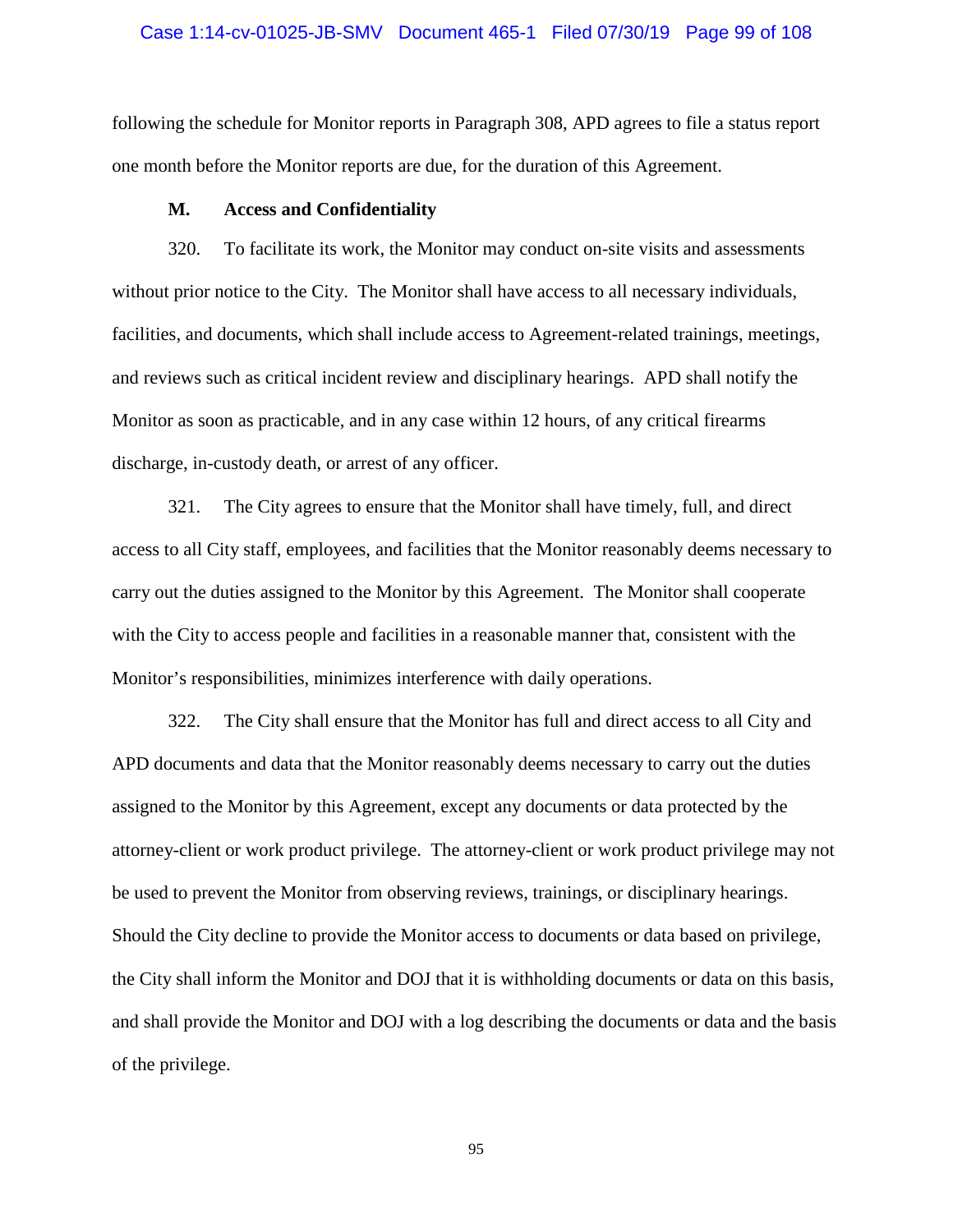### Case 1:14-cv-01025-JB-SMV Document 465-1 Filed 07/30/19 Page 100 of 108

323. DOJ and its consultants and agents shall have full and direct access to all City staff, employees, facilities, documents, and data to the extent necessary to assess implementation of this Agreement, in coordination with the City's legal counsel. DOJ and its consultants and agents shall cooperate and coordinate with the City and its legal counsel to access involved personnel, facilities, and documents in a reasonable manner that, consistent with DOJ's responsibilities to enforce this Agreement, minimizes interference with daily operations. Should the City decline to provide DOJ with access to documents or data based on privilege, the City shall inform DOJ that it is withholding documents or data on this basis, and shall provide DOJ with a log describing the documents or data and the basis of the privilege.

324. The Monitor and DOJ shall provide the City with reasonable notice of a request for copies of documents. Upon such request, the City shall provide in a timely manner copies (electronic, where readily available) of the requested documents to the Monitor and DOJ.

325. The Monitor shall have access to all records and information relating to ongoing criminal investigations of APD officers that would be subject to disclosure under state public records laws. The Monitor shall have access to all documents in criminal investigation files that have been closed by APD after the Effective Date. The Monitor shall also have reasonable access to all arrest reports, warrants, and warrant applications initiated after the Effective Date.

326. The Monitor and DOJ shall maintain all non-public information provided by the City in a confidential manner. Other than as expressly provided in this Agreement, this Agreement shall not be deemed a waiver of any privilege or right the City may assert, including those recognized at common law or created by statute, rule, or regulation, against any other person or entity with respect to the disclosure of any document.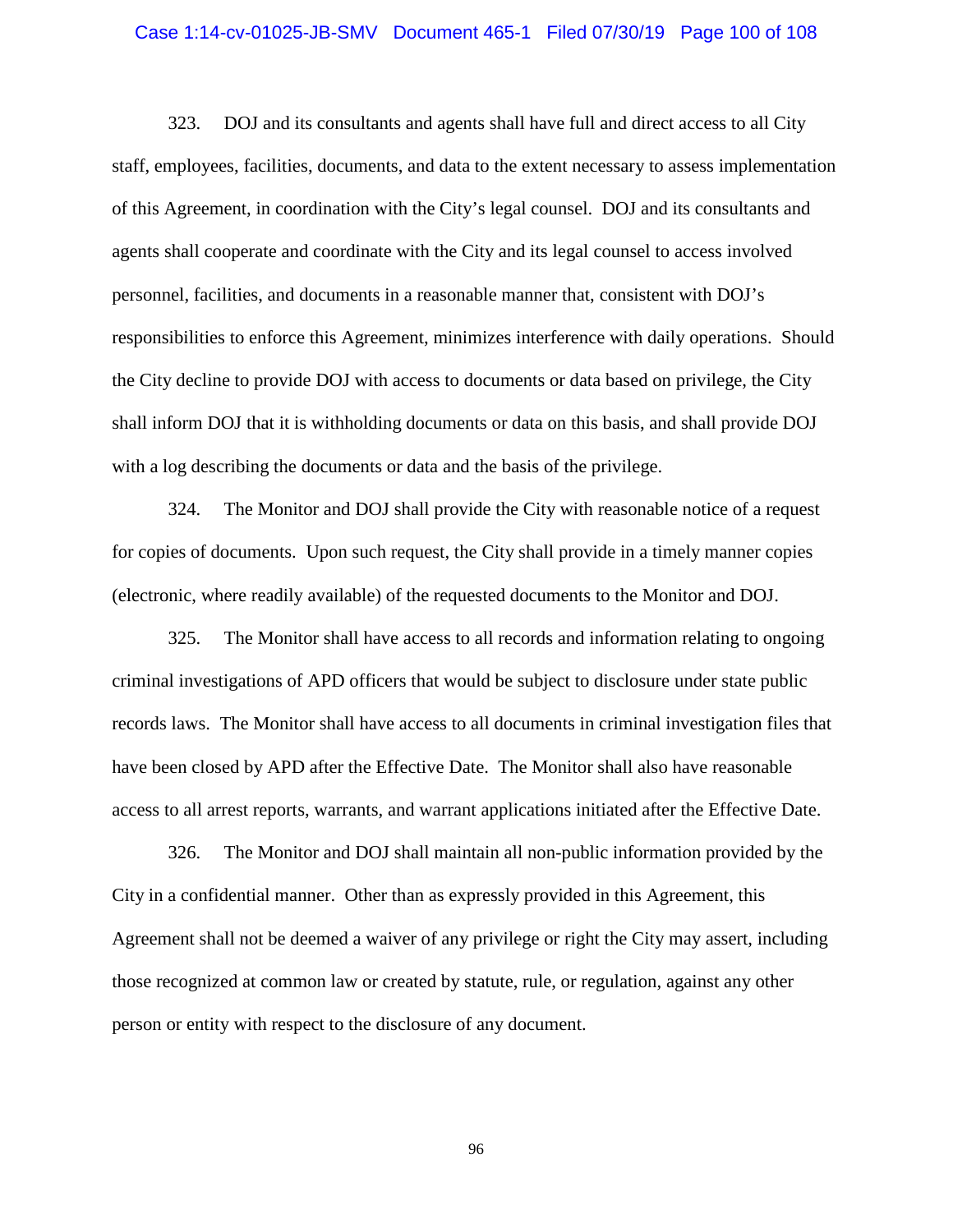## **N. Selection and Compensation of the Monitor**

327. Within two months of the Effective Date, or additional time if agreed to by the Parties, the City and DOJ shall together select a Monitoring Team, acceptable to both, which shall assess and report on the implementation of this Agreement. The Parties have agreed to use an open Request for Information process in selecting the Monitoring Team. This process shall be implemented in a manner consistent with this Agreement, including the requirement that the Monitoring Team be jointly selected and acceptable to both DOJ and the City. The Parties' Monitoring Team selection shall be subject to the approval of the Court. The Monitoring Team shall consist of individuals of the highest ethics.

328. The Parties commit to working together to implement this Agreement. Accordingly, the Parties commit to working collaboratively to select a Monitoring Team. If the Parties are unable to agree on a Monitor or an alternative method of selection within the timeframe agreed to by all parties, each Party shall submit the names of three candidates, or three groups of candidates, along with resumes and cost proposals, to the Court, and the Court will select a Monitoring Team from among the qualified candidates/candidate groups.

329. The Monitoring Team shall be appointed for a period of four years from the Effective Date and shall have its appointment extended automatically should the City not demonstrate full and effective compliance at the end of this four-year period. The extension of the Monitoring Team beyond six years shall be allowed only if the Court determines that it is reasonably necessary in order to assess and facilitate full and effective compliance with this Agreement.

330. The City shall bear all reasonable fees and costs of the Monitor. DOJ and the City recognize the importance of ensuring that the fees and costs borne by the City are reasonable. Accordingly, fees and costs shall be one factor considered in selecting the Monitor.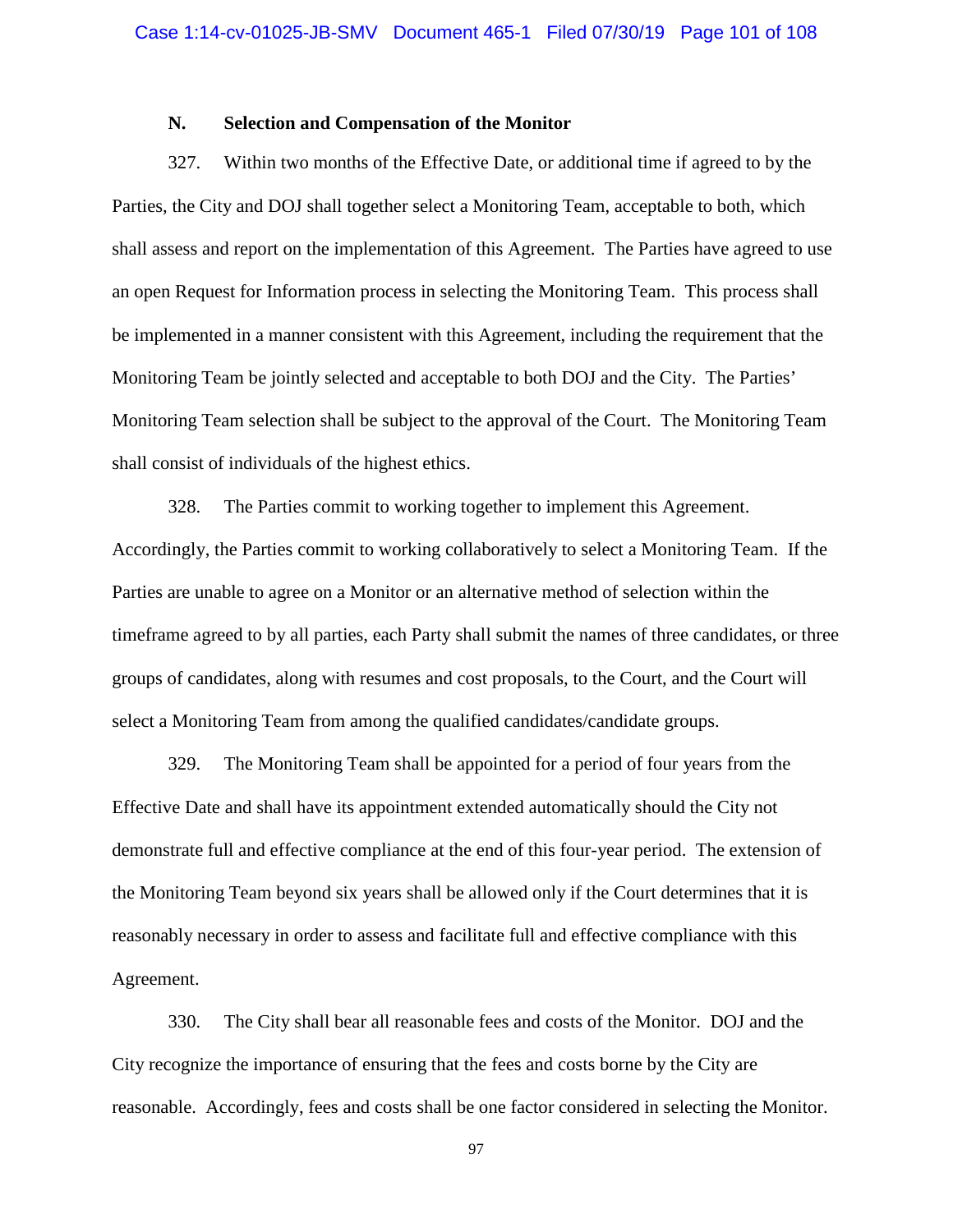### Case 1:14-cv-01025-JB-SMV Document 465-1 Filed 07/30/19 Page 102 of 108

Before the Monitor is selected, candidates for the position of Monitor shall prepare annual budgets for the first four years of this Agreement. Upon selecting the Monitor, the Court will approve the annual budgets for the first four years of this Agreement. Those budgets will only be revised upon the agreement of the Parties, or, if the Parties are unable to agree on a budget revision, the matter shall be submitted to the Court to revise the budgets pursuant to Federal Rule of Civil Procedure 60(b).

331. In the event that any dispute arises regarding the reasonableness or payment of the Monitor's fees and costs, the City, DOJ, and the Monitor shall attempt to resolve such dispute cooperatively prior to seeking the assistance of the Court.

332. The City shall provide the Monitor with permanent office space and reasonable office support such as office furniture, telephones, Internet access, secure document storage, and photocopying.

333. The Monitor, at any time after its initial selection, may request permission to hire, employ, or contract with such additional persons or entities as are reasonably necessary to perform the tasks assigned to the Monitor by this Agreement. Any person or entity hired or otherwise retained by the Monitor to assist in furthering any provision of this Agreement shall be subject to the provisions of this Agreement. The Monitor shall notify the City and DOJ in writing if the Monitor wishes to select such additional persons or entities. The notice shall identify and describe the qualifications of the person or entity to be hired or employed and the monitoring task to be performed. If the City and DOJ agree to the Monitor's proposal, the Monitor shall be authorized to hire or employ such additional persons or entities. The City or DOJ have ten business days to disagree with the proposal. If the City and DOJ are unable to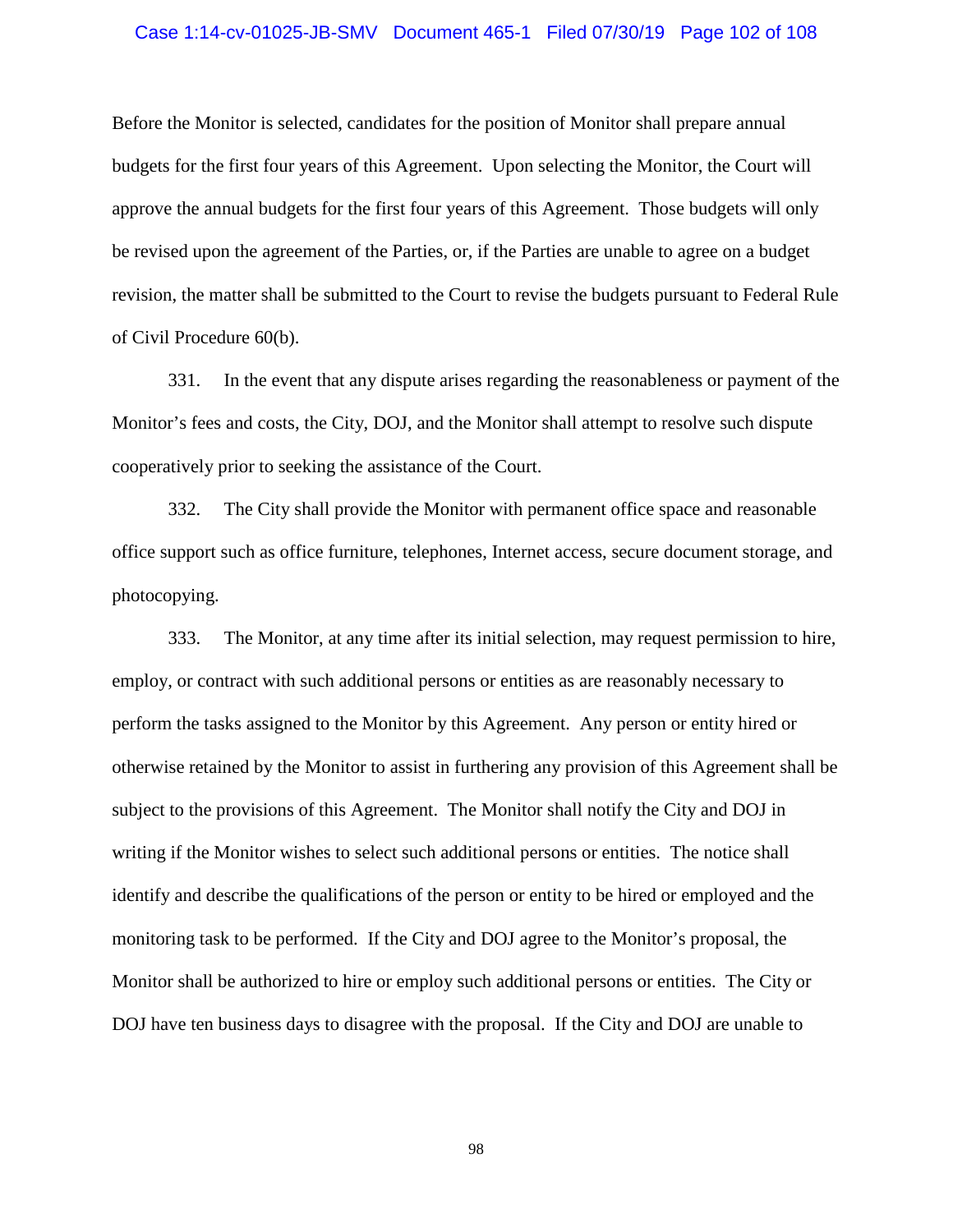### Case 1:14-cv-01025-JB-SMV Document 465-1 Filed 07/30/19 Page 103 of 108

reach agreement within ten business days of receiving notice of the disagreement, the Court will resolve the dispute.

334. If full and effective implementation of this Agreement requires technical assistance beyond the scope of the Monitor's duties, DOJ, APD, and/or the Monitor shall inform the City of the need for technical assistance and its relation to implementation of this Agreement. The Monitor, with assistance from the City, shall arrange for the prompt initiation of the required technical assistance, to be performed by the Monitor or its agent or independent contractor, or a separate entity. The City shall set aside \$100,000.00 for this purpose, and shall allocate additional funds as necessary. If any party disagrees with the need for the technical assistance requested, the party shall, within 15 days of being informed in writing of the requested technical assistance, and within 10 business days of providing notice of the disagreement, inform the Court, which shall resolve the dispute.

335. Should any of the Parties to this Agreement determine that the Monitor or the Monitor's individual members, agents, employees, or independent contractors have exceeded their authority, or failed to satisfactorily perform the duties required by this Agreement, the party may petition the Court for such relief as the Court deems appropriate, including replacement of the Monitor and/or any individual members, agents, employees, or independent contractors.

### **O. Court Jurisdiction, Modification of the Agreement, and Enforcement**

336. This Agreement shall become effective upon signature of the Parties and submission to the Court.

337. To ensure that the requirements of this Agreement are properly and timely implemented, the Court will retain jurisdiction of this action for all purposes until such time as full and effective compliance with this Agreement and compliance is maintained for no less than two years. At all times, the City shall bear the burden of demonstrating full and effective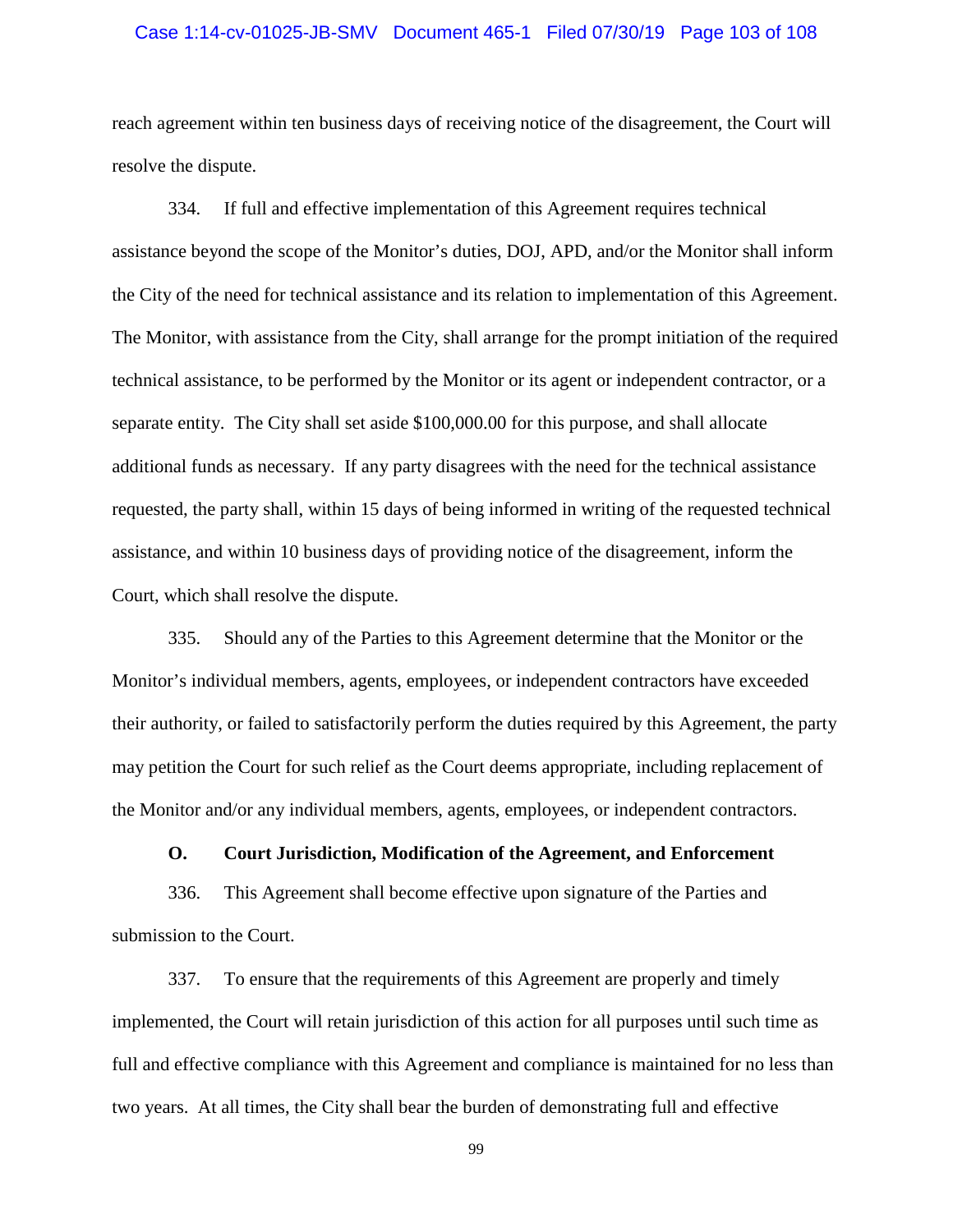### Case 1:14-cv-01025-JB-SMV Document 465-1 Filed 07/30/19 Page 104 of 108

compliance with this Agreement. The United States acknowledges the good faith of the City of Albuquerque in trying to address measures that are needed to maintain high-level, quality service; to ensure officer safety and accountability; and promote effective, constitutional policing. The United States, however, reserves its right to seek enforcement of the provisions of this Agreement if it determines that the City has failed to fully comply with any provision of this Agreement. The United States agrees to consult with officials from the City of Albuquerque and its counsel before instituting enforcement proceedings.

338. The Parties may jointly stipulate to make changes, modifications, and amendments to this Agreement, which shall be effective, absent further action from the Court, 45 days after a joint motion has been filed with the Court. Such changes, modifications, and amendments to this Agreement shall be encouraged when the Parties agree, or where the reviews, assessments, and/or audits of the Monitor demonstrate that the Agreement provision as drafted is not furthering the purpose of this Agreement or that there is a preferable alternative that will achieve the same purpose. Where the Parties or the Monitor are uncertain whether a change to the Agreement is advisable, the Parties may agree to suspend the current Agreement requirement for a time period agreed upon at the outset of the suspension. During this suspension, the Parties may agree to temporarily implement an alternative requirement. The Monitor shall assess whether the suspension of the requirement, and the implementation of any alternative provision, is as, or more, effective at achieving the purpose as the original or current Agreement requirement, and the Parties shall consider this assessment in determining whether to jointly stipulate to make the suggested change, modification, or amendment.

339. The Parties agree to defend the provisions of this Agreement. The Parties shall notify each other of any court or administrative challenge to this Agreement by non-parties. In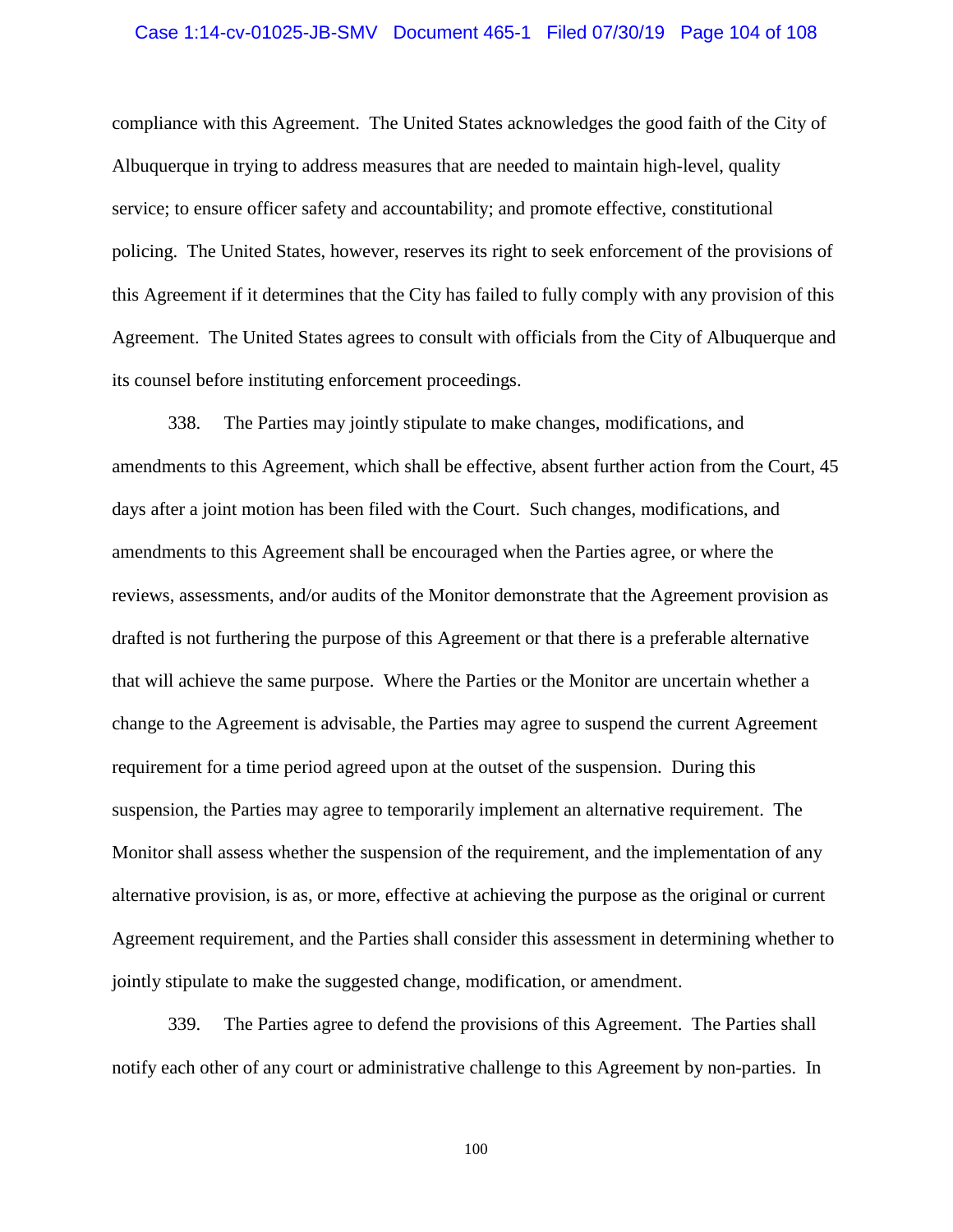### Case 1:14-cv-01025-JB-SMV Document 465-1 Filed 07/30/19 Page 105 of 108

the event any provision of this Agreement is challenged in any state court, the Parties shall seek removal to federal court and consolidation with this action.

340. The City agrees to promptly notify DOJ if any term of this Agreement becomes subject to collective bargaining consultation and to consult with DOJ in a timely manner regarding the position the City takes in any collective bargaining consultation connected with this Agreement.

341. The City agrees to require compliance with this Agreement by their respective officers, employees, agencies, assigns, or successors.

## **P. Termination of the Agreement**

342. The City will endeavor to reach full and effective compliance with this Agreement within four years of its Effective Date. The Parties agree to jointly ask the Court to terminate this Agreement after this date, provided that the City has been in full and effective compliance with this Agreement for two years. "Full and Effective Compliance" shall be defined to require sustained compliance with all material requirements of this Agreement or sustained and continuing improvement in constitutional policing, as demonstrated pursuant to the Agreement's outcome measures.

343. If after six years from the Effective Date the Parties disagree whether the City has been in full and effective compliance for two years, either Party may seek to terminate this Agreement. In the case of termination sought by the City, prior to filing a motion to terminate, the City agrees to notify DOJ in writing when the City has determined that it is in full and effective compliance with this Agreement and that such compliance has been maintained for no less than two years. Thereafter, the Parties shall promptly confer as to the status of compliance. If, after a reasonable period of consultation and the completion of any audit or evaluation that DOJ and/or the Monitor may wish to undertake, including on-site observations, document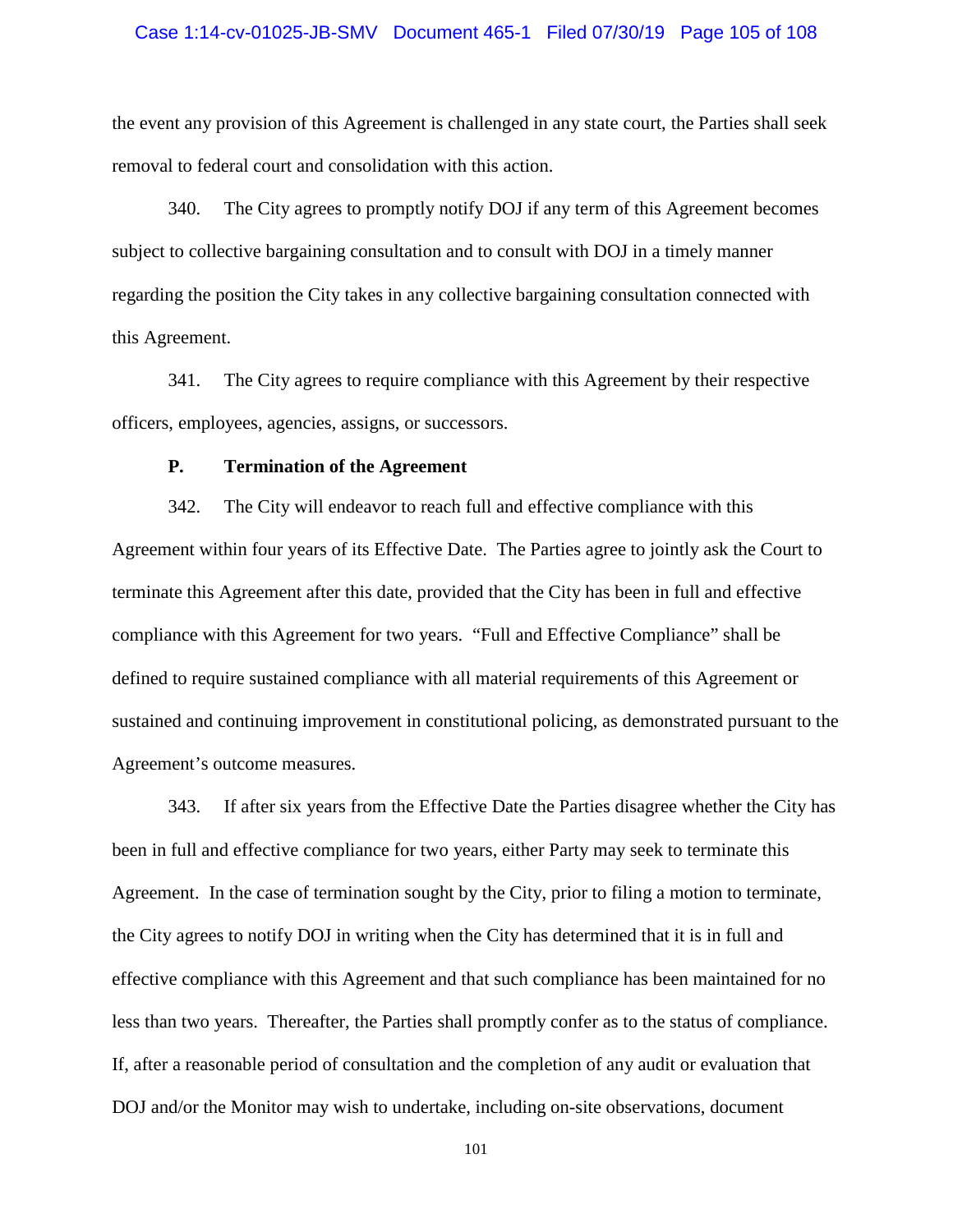### Case 1:14-cv-01025-JB-SMV Document 465-1 Filed 07/30/19 Page 106 of 108

review, or interviews with City personnel, the Parties cannot resolve any compliance issues, the City may file a motion to terminate this Agreement. If the City moves for termination of this Agreement, DOJ will have 60 days after the receipt of the City's motion to object to the motion. If DOJ does not object, the Court may grant the City's motion. If DOJ does make an objection, the Court will hold a hearing on the motion, and the burden shall be on the City to demonstrate that it is in full and effective compliance with this Agreement and has maintained such compliance for at least two years.

344. This Agreement is enforceable only by the Parties. No person or entity is intended to be a third-party beneficiary of the provisions of this Agreement for purposes of any civil, criminal, or administrative action. Accordingly, no person or entity may assert any claim or right as a beneficiary or protected class under this Agreement.

Respectfully submitted this  $29<sup>th</sup>$  day of July, 2019

For Plaintiff UNITED STATES OF AMERICA:

JOHN C. ANDERSON ERIC S. DREIBAND United States Attorney Assistant Attorney General District of New Mexico Civil Rights Division ELIZABETH M. MARTINEZ STEVEN H. ROSENBAUM Assistant U.S. Attorney Chief U.S. Attorney's Office Special Litigation Section District of New Mexico PAUL KILLEBREW P.O. Box 607 Special Counsel Albuquerque, NM 87103 Telephone: (505) 346-7274 */s/ Stephen M. Ryals*

COREY M. SANDERS STEPHEN M. RYALS Trial Attorneys Special Litigation Section Civil Rights Division U.S. Department of Justice 950 Pennsylvania Avenue, N.W. Washington, DC 20530 Telephone: (202) 305-3229 Email: [Stephen.Ryals@usdoj.gov](mailto:Stephen.Ryals@usdoj.gov)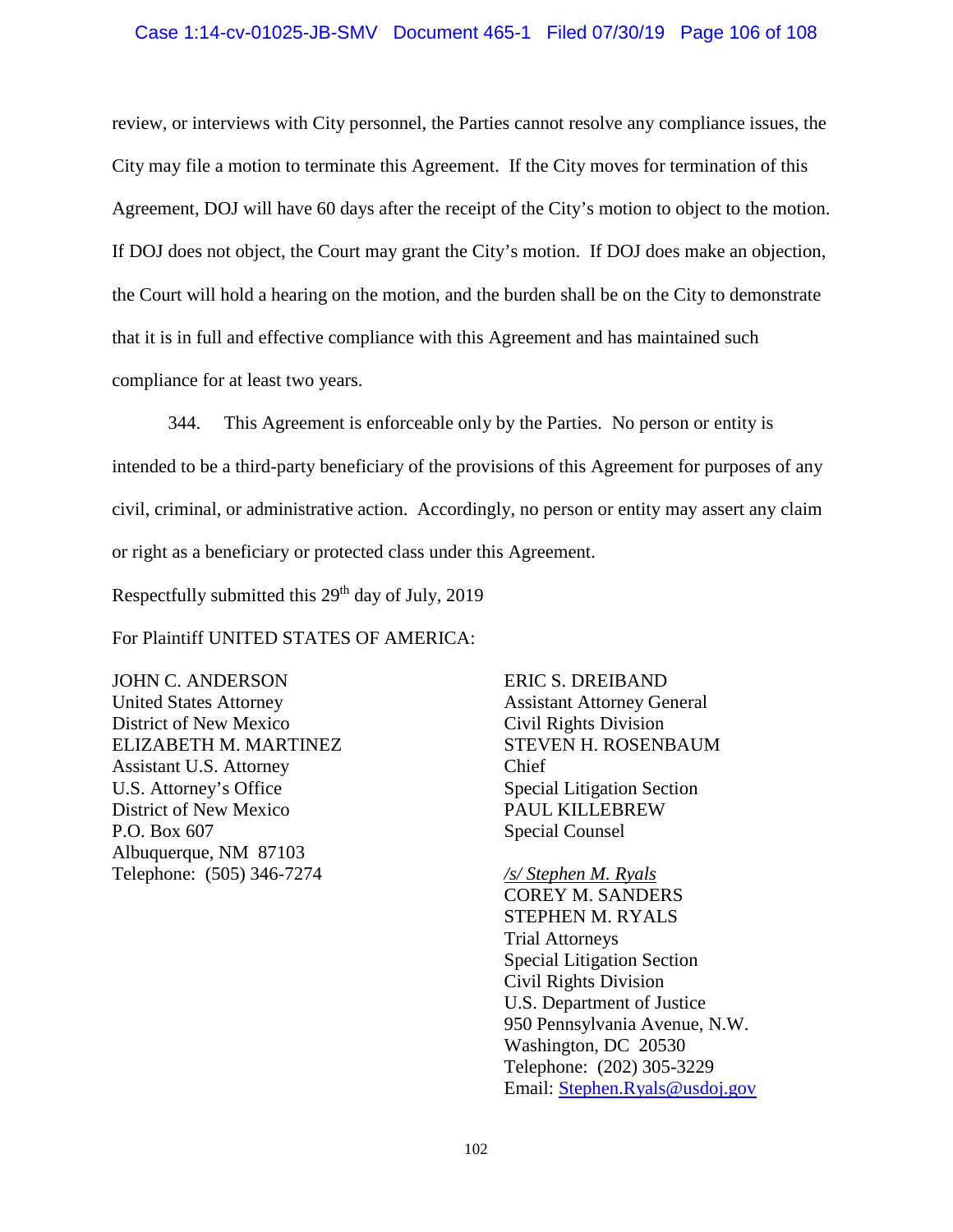## Defendant CITY OF ALBUQUERQUE:

## ESTEBAN AGUILAR, CITY ATTORNEY

*Email Approval on July 30, 2019 LINDS*AY VAN METER Managing Assistant City Attorney P.O. Box 2248 Albuquerque, NM 87103 (505) 768-4500 [lvanmeter@cabq.gov](mailto:lvanmeter@cabq.gov)

Intervenor ALBUQUERQUE POLICEOFFICERS' ASSOCIATION

SANCHEZ, MOWRER & DESIDERIO, P.C.

*Email Approval on July 23, 2019* FREDERICK M. MOWRER, Esq. P.O. Box 1966 Albuquerque, NM 87103 (505) 247-4321 Fax: (505) 247-4441 [fmmowrer@smdlegal.com](mailto:fmmowrer@smdlegal.com)

THE D'AMATO LAW FIRM, P.C.

JOHN JAMES D'AMATO, JR. 1112 Second Street N.W. Albuquerque, NM 87102 (505) 246-0045 Fax: (505) 247-0600 [john@damatolawoffice.com](mailto:john@damatolawoffice.com)

INDEPENDENT MONITOR

*Email Concurrence on July 30, 2019* JAMES D. GINGER, Ph.D. Public Management Resources, Inc. 6877 Francis Marion Road Pamplico, SC 29583 Telephone: (843) 493-6293 [pmrinc@mac.com](mailto:pmrinc@mac.com)